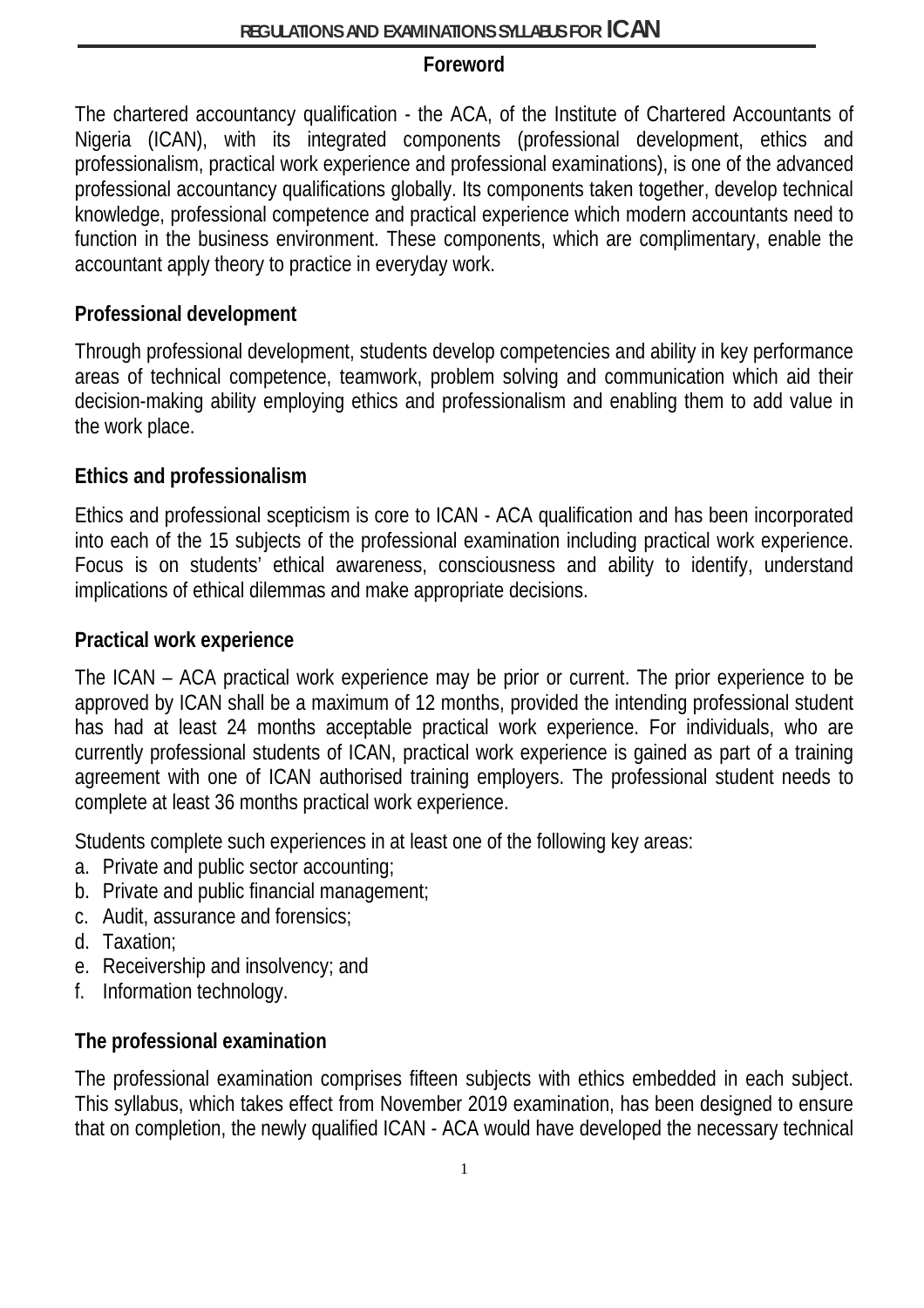knowledge and skills with the ability to discuss, analyse and evaluate a variety of complex business cases in often unpredictable business environment exercising professional judgement to present and communicate better solutions. In addition, the newly qualified ACA would have developed the necessary business and professional ethical values to deal with and make informed judgements on complex, ethical and professional issues.

The requirements for ICAN - ACA qualification are set out in this syllabus in the form of learning outcomes and competencies. The fifteen subjects are grouped into three levels: Foundation; Skills; and Professional.

The contents of the Foundation level subjects provide for simple learning outcomes that form the building blocks for the higher-level subjects. There are five subjects at this level which may be taken in any order. The examination at this level may be paper-based or computer-based.

The Skills level builds on the foundation knowledge and takes students to a higher-level knowledge, developing further, their skills and competencies. The emphasis is on application of skills to business situations. There are five subjects at this level and candidates are at liberty to attempt them in any order.

The Professional level consisting of five subjects takes candidates to the level where they have to make professional judgments and evaluations based on more complex business situations linking competencies acquired at the Foundation and Skills levels. Case Study, at this level, develops students' ability to discuss, analyse and evaluate different business scenarios with a view to proffering solutions which are articulated in form of business reports.

All students must satisfy each of the four components of ICAN - ACA professional accountancy qualification before being admitted into membership.

The Institute of Chartered Accountants of Nigeria is a founding member of the International Federation of Accountants (IFAC). This syllabus has drawn input from and complies with the International Education Standards and Guidelines issued by International Accounting Education Standards Board (IAESB).

**Innocent Okwuosa, PhD, FCA** Chairman, Syllabus Review Technical Committee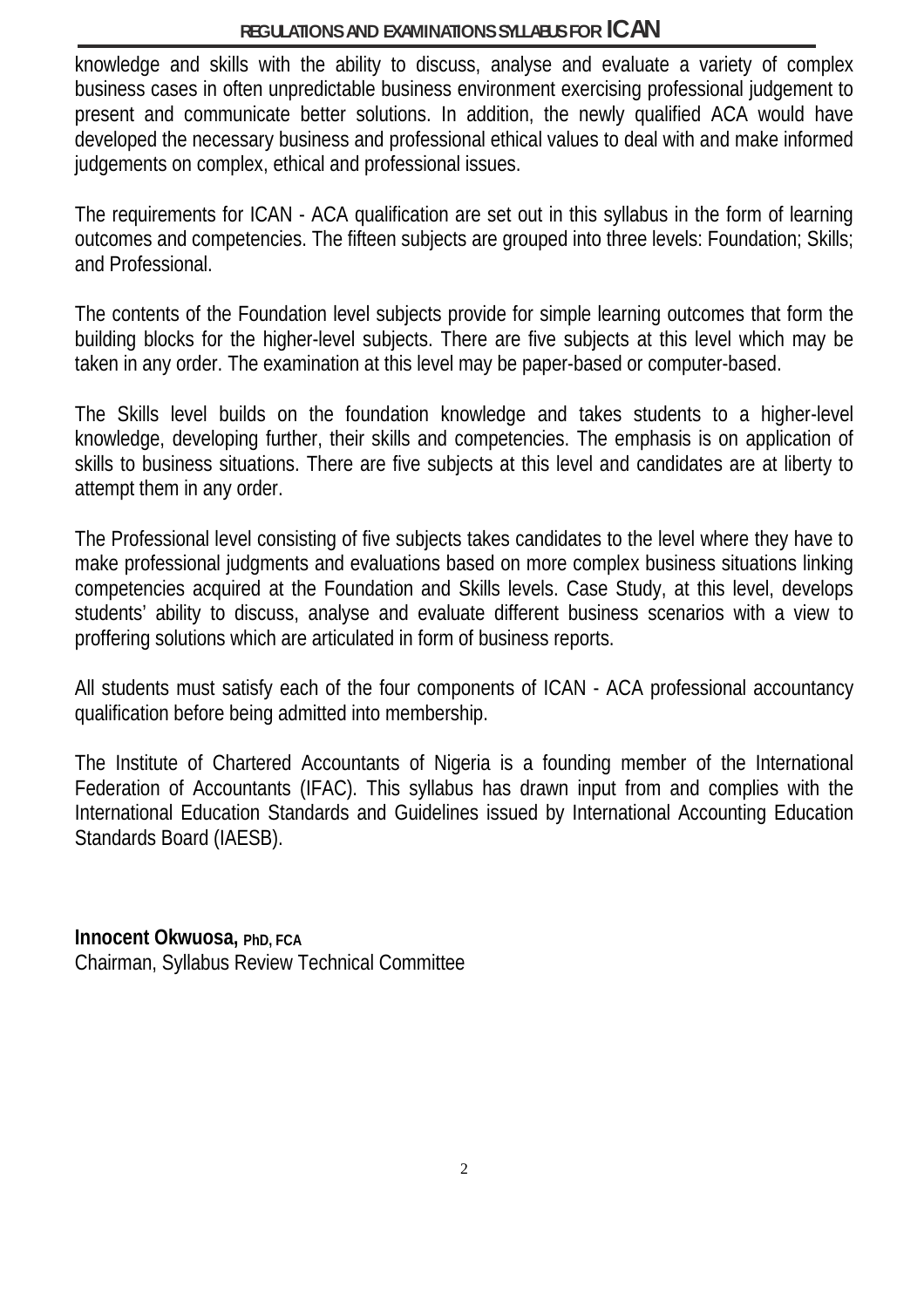# **Contents**

|                                                       | Page |
|-------------------------------------------------------|------|
|                                                       |      |
|                                                       | 5    |
| Part One                                              |      |
|                                                       | 6    |
|                                                       | h    |
|                                                       | h    |
|                                                       | h    |
|                                                       | b    |
|                                                       | 6    |
|                                                       |      |
|                                                       |      |
|                                                       |      |
|                                                       |      |
|                                                       | 8    |
| $a_{\cdot}$ and $a_{\cdot}$                           | 8    |
| b.                                                    | 8    |
| Training avenues provided by approved employers<br>C. | 8    |
|                                                       | 8    |
|                                                       | 8    |
|                                                       |      |
| Part Two                                              |      |
| Studentship registration and training                 |      |
|                                                       | 10   |
|                                                       | 10   |
|                                                       | 10   |
| Part Three                                            |      |
|                                                       |      |
| <b>Professional examinations</b>                      |      |
|                                                       | 11   |
|                                                       | 11   |
|                                                       | 11   |
|                                                       | 12   |
|                                                       | 12   |
|                                                       | 12   |
|                                                       | 12   |
|                                                       | 12   |
|                                                       | 13   |
|                                                       | 14   |
|                                                       | 15   |
|                                                       | 15   |
|                                                       | 16   |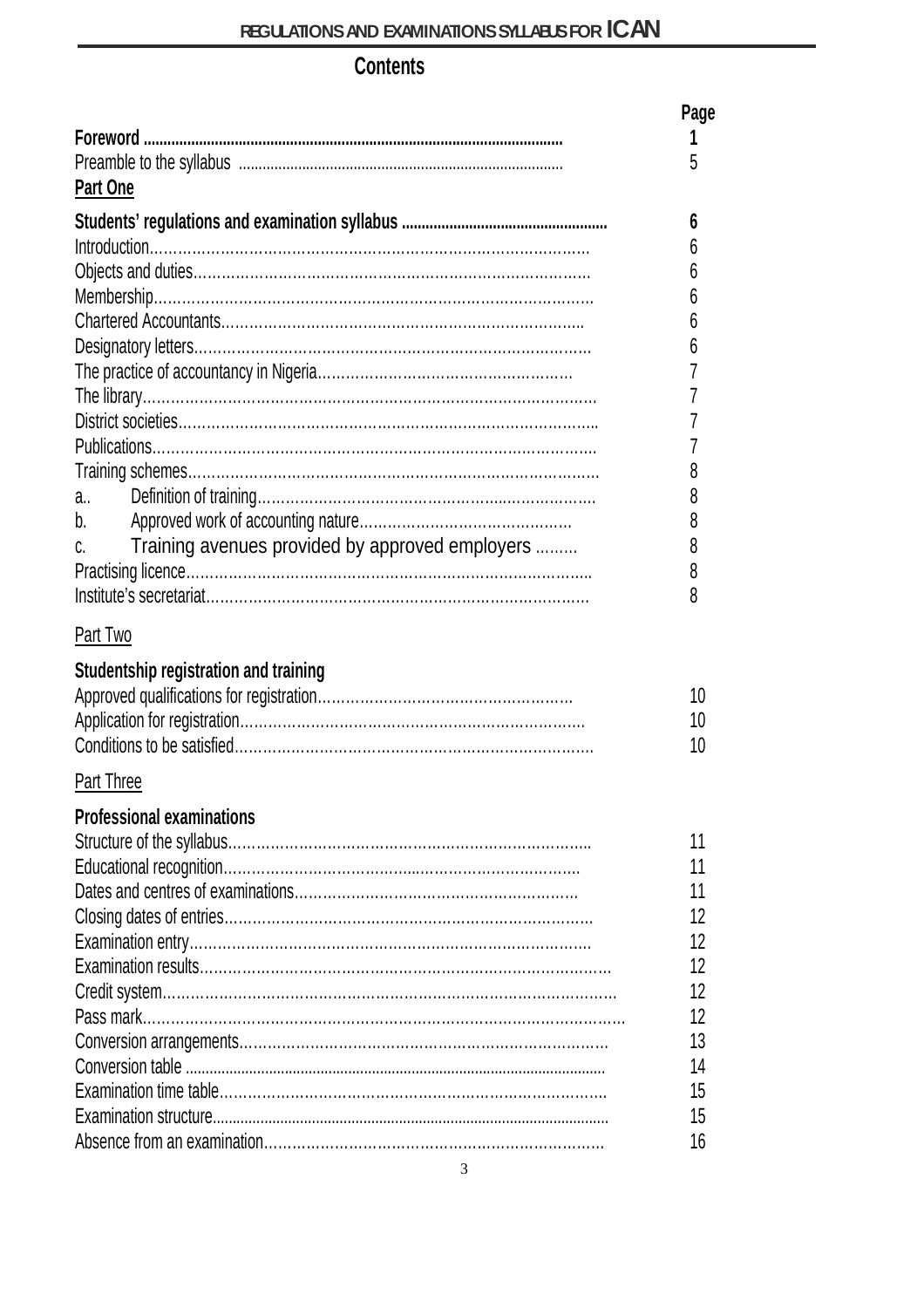|                  |                                                                               | 16     |
|------------------|-------------------------------------------------------------------------------|--------|
|                  |                                                                               | 17-19  |
|                  |                                                                               | 17     |
| b.               |                                                                               | 18     |
| C.               |                                                                               | 18     |
| d.               |                                                                               | 19     |
| Part Four        |                                                                               |        |
|                  | The detailed syllabus <i>authorities and a contract the detailed</i> syllabus | 20-127 |
|                  |                                                                               | 20-54  |
|                  | A1. Taxation                                                                  | 20     |
|                  |                                                                               | 29     |
| A3.              |                                                                               | 35     |
| A4.              |                                                                               | 41     |
| A5.              |                                                                               | 49     |
|                  |                                                                               | 55-89  |
| B1.              |                                                                               | 55     |
| B <sub>2</sub> . |                                                                               | 62     |
| B3.              |                                                                               | 67     |
| B4.              |                                                                               | 74     |
| B5.              |                                                                               | 81     |
|                  |                                                                               | 90-127 |
| C1.              |                                                                               | 90     |
| C <sub>2</sub>   |                                                                               | 98     |
| C3.              |                                                                               | 109    |
| C4.              |                                                                               | 117    |
| C5.              |                                                                               | 124    |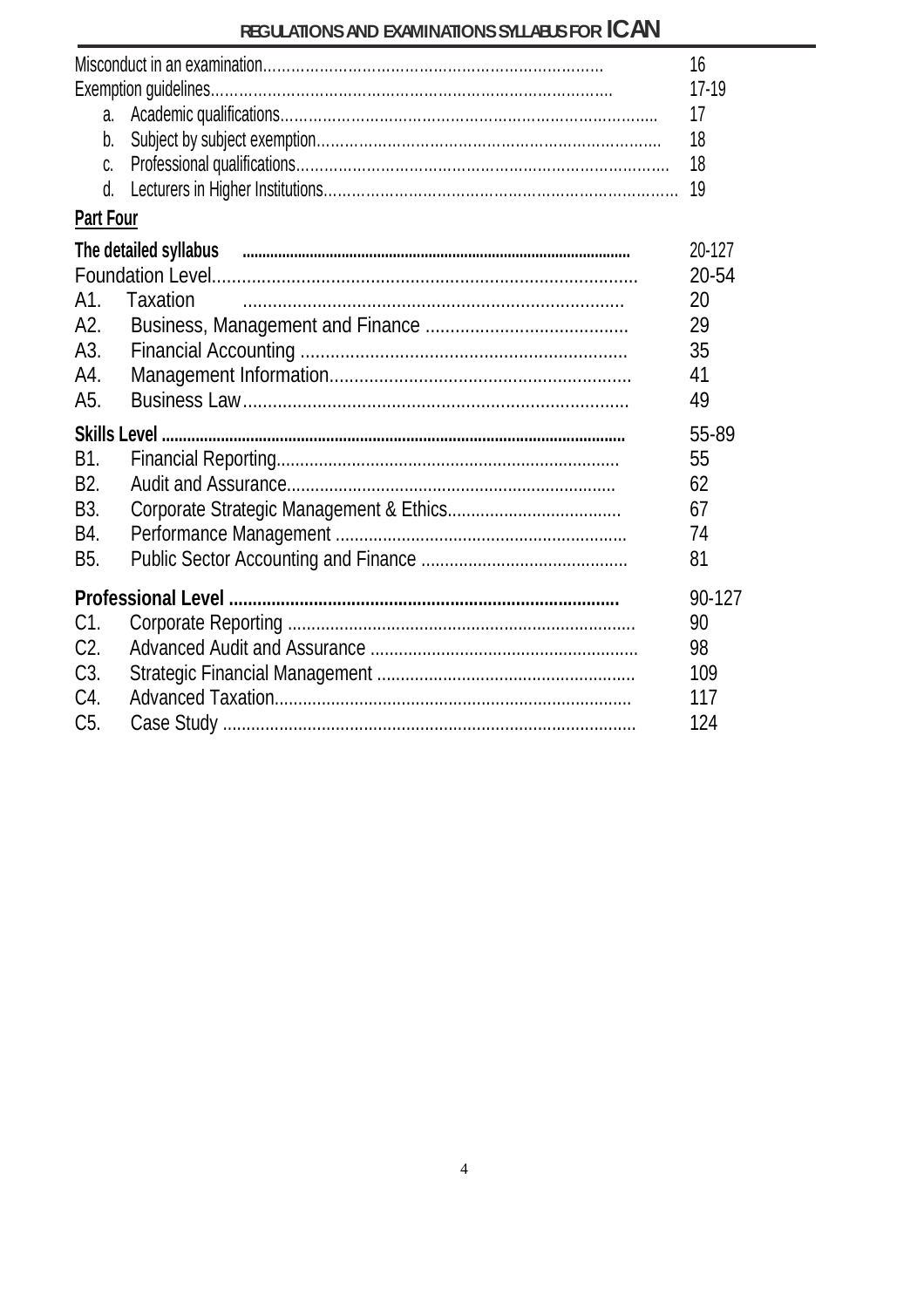## **Preamble to the syllabus**

This syllabus is designed to help candidates plan their studies and provide detailed information on what could be assessed in any examination diet.

## **Structure of the syllabus**

## **a. Linkage with other subjects**

Each diagram depicts the relationship between a subject and other subjects. Some subjects are pre-requisites while some are follow-ups to other subjects.

## **b. Aim of the syllabus**

It illustrates the overall objective of each subject and shows the competencies to be acquired.

#### **c. Main competencies**

The aim of each subject is broken down into main competencies which divide the syllabus into distinct sections.

#### **d. Linkage of the main competencies**

Each diagram illustrates the linkage among the main competencies of the syllabus. This is to assist candidates studying for the examination.

## **e. Ethical considerations and professional judgement**

A professional accountant is expected to demonstrate: integrity; objectivity; professional competence and due care; confidentiality; and professional behaviour. Therefore, this syllabus incorporates ethical considerations into all aspects of the training of chartered accountants. Candidates are expected to apply the fundamental principles of ethics and exercise professional judgement to their day-to-day activities.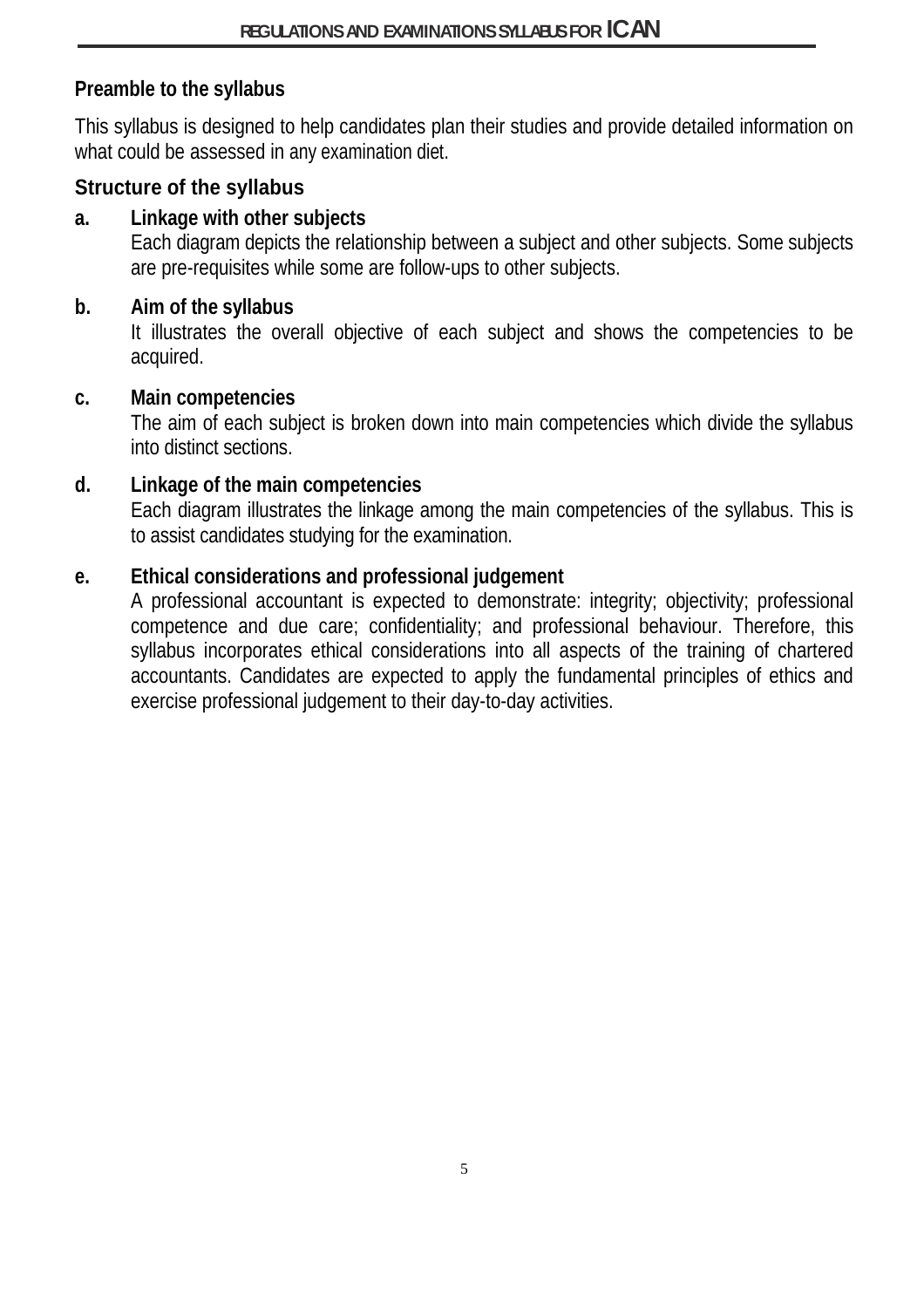## **Partone**

## **Students' regulations and examination syllabus**

# **1. Introduction**

The Institute of Chartered Accountants of Nigeria was initially formed under the name of "The Association of Accountants in Nigeria" which was established in 1960. The association was later absorbed into the Institute which was created by an Act of Parliament No.15 (The Act), which came into effect on September 1, 1965. The Institute had, as at December 2017, forty three thousand, two hundred and ninety four (43,294*)* members and two hundred and twenty five thousand, seven hundred and fifty seven (225,757) on the students' list as at March 2018.

# *2.* **Objects and duties**

The objects and duties of the Institute, as laid down in section 1 (1) of the Act, are:

- (a) "Determining what standards of knowledge and skills are to be attained by persons seeking to become members of the accountancy profession and raising those standards from time to time as circumstances may permit;
- (b) Securing in accordance with the provisions of the Act, the establishment and maintenance of registers of Fellows, Associates and Registered Accountants entitled to practise as accountants and auditors and publishing same from time to time the list of those persons; and
- (c) Performing through the Council under this Act the functions conferred on it by the Act."

# **3. Membership**

There are two main classes of membership of the Institute, namely; Chartered Accountants and Registered Accountants.

# **4. Chartered Accountants**

A person shall be enrolled as a Chartered Accountant if he/she passes the qualifying examination for membership conducted by the Council of the Institute and completes the prescribed practical training under Section 8(1) (a).

# **5. Designatory letters**

Members of the Institute are entitled to use the following designatory letters after their names:

In the case of a **Fellow**, the letters "FCA" (Fellow of the Institute of Chartered Accountants);

In the case of an **Associate**, the letters "ACA" (Associate of the Institute of Chartered Accountants); and

In the case of a **Registered Accountant**, the letters "RA" (Registered Accountant).

# **6. The practice of accountancy in Nigeria**

A member of the Institute is not allowed to set up a public practice as an accountant until he/she has applied for, and has been granted a licence to practise by the Council.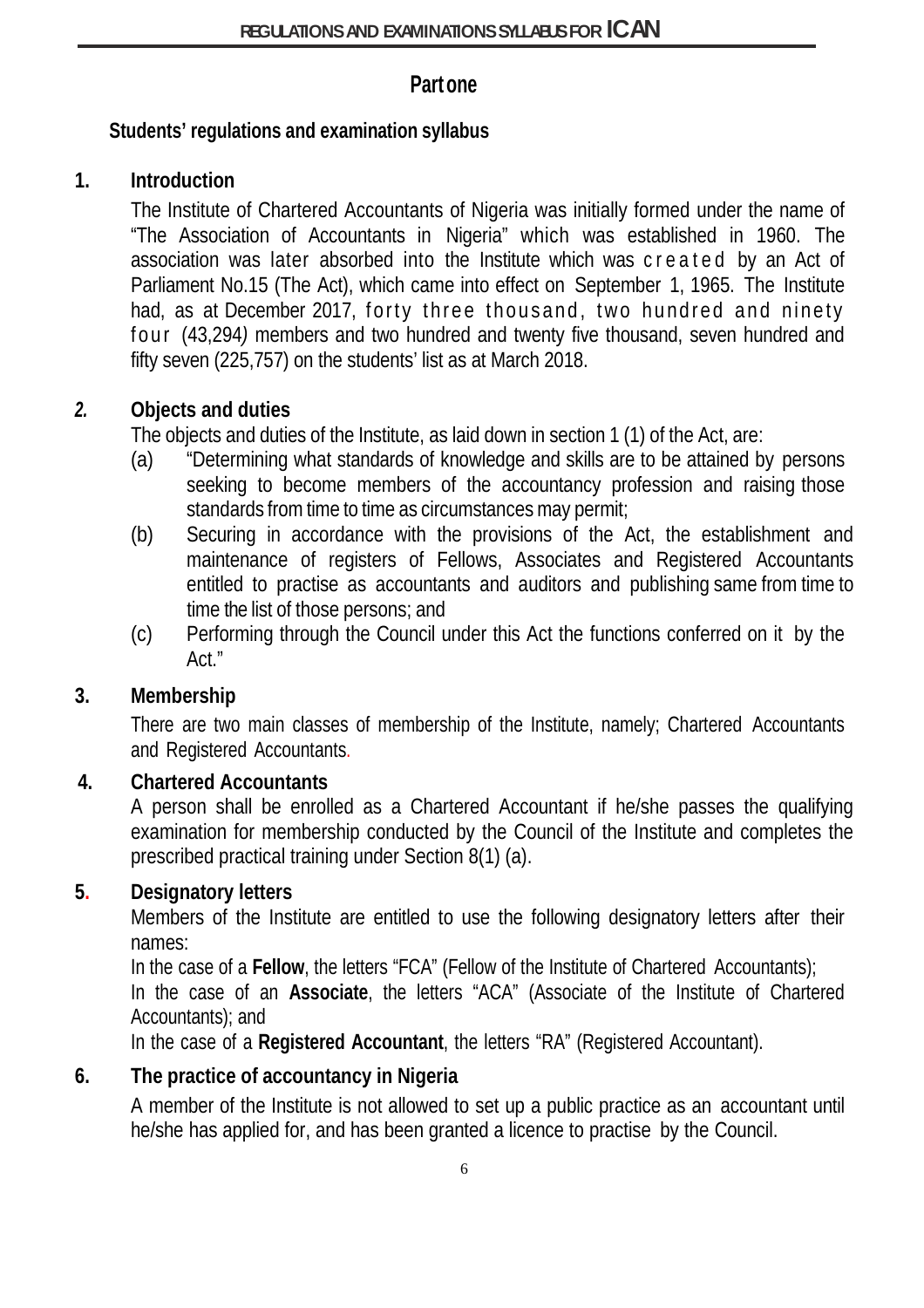# **7. The library**

The Institute's library provides services to both members and registered students. The library at the secretariat situated at Plot 16, Idowu Taylor Street, Victoria Island, Lagos, caters for the information needs of members, while the students' library located at the Institute's secretariat annexe, No. 82, Murtala Muhammed Way, Ebute-Meta, Lagos. An ultra modern library is also located at the ICAN liaison office in Abuja to cater for the needs of both students and members.

The libraries provide the following services: reference service; reprographic service; readers' service; systematic dissemination of information (SDI) service in addition to the elibrary services. Enquiries should be directed to the Librarian at the Victoria Island office or email: [library@ican.org.ng.](mailto:library@ican.org.ng)

#### **8. District societies**

As at May 31, 2018, there were 54 District Societies for members of the Institute in major cities and towns in Nigeria, UK, Canada, USA, Malaysia and Cameroun. The District Societies assist to disseminate information to students and prepare them for the qualifying examinations of the Institute.

#### **9. Publications**

The Institute publishes the following, in print and electronic formats, for the benefit of members, students and the general public:

- a. Membership Year Book, containing lists of members and other general information about the Institute;
- b. The Nigerian Accountant, a quarterly journal of the Institute, containing authoritative articles on accountancy and related fields;
- c. ICAN News, a quarterly journal for students of the Institute;
- d. Pathfinder, published after each examination, containing suggested solutions to the examination questions;
- e. Members' Handbook, a compendium of the Institute's enabling Act, professional code of conduct and guide for members, ethical and other legal provisions as well as The Nigerian Standards on Auditing (NSA);
- f. ICAN Study Texts in hard and soft copies; and
- g. International Journal of Accounting & Finance (IJAF), the foremost research journal covering accounting and finance related issues.

## **10. Training agreement**

ICAN training agreement is a joint agreement between the professional student and ICAN approved training employer. This represents opportunity to relate students' training towards obtaining the ICAN – ACA certification to the demands of the work environment. ICAN training agreement towards the certification of a prospective member of the Institute, must contain the training commencement date, duration and examination support, amongst others.

## **11. Training avenues provided by approved employers**

The Institute attaches considerable importance to practical training. Students are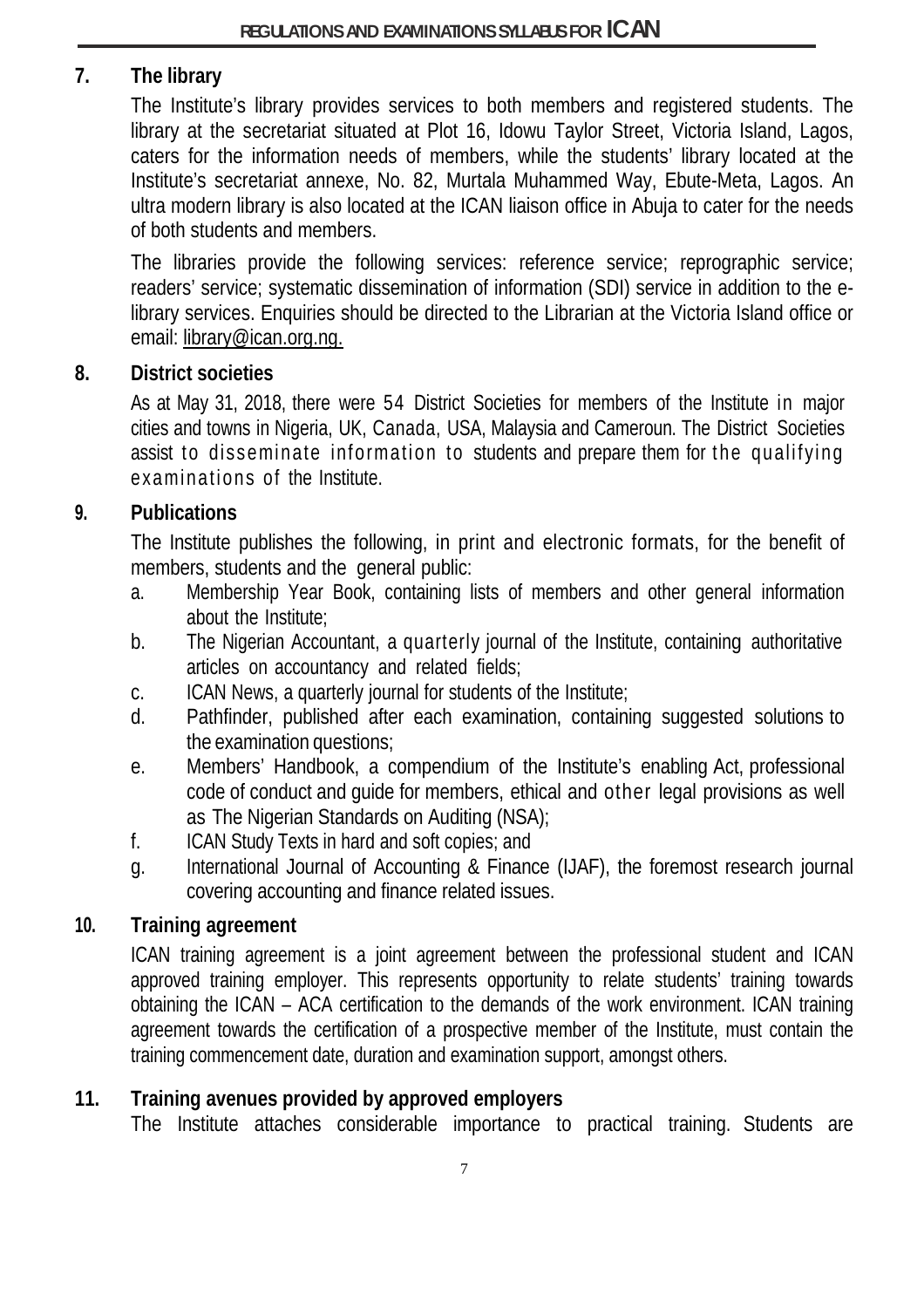required to acquire their practical experience in training avenues provided by approved employers. The approved training employer, may either be (i) Accredited Training Employer (ATE) or (ii) Qualified Person Responsible for Training (QPRT).

#### **12. Practising licence**

The licence to practise will be issued only to those members who have been trained in professional offices and have acquired the minimum practical training as stated in paragraph 6 above. However, for those who qualify outside professional offices/firms, such practising experience could be acquired after qualifying as a chartered accountant and the required period of post-qualification attachment will be 36 months for those with accounting qualifications, whilst those with nonaccounting qualifications will be 42months.

#### **13. Institute's secretariat**

The Institute's secretariat address: Plot 16, Idowu Taylor Street Victoria Island. P O Box 1580, Marina, Lagos Nigeria

Tel: 09053847510, 09053847511

e-mail: [info.ican@ican.org.ng;](mailto:info.ican@ican.org.ng) Website: [www.ican-ngr.org](http://www.ican-ngr.org/) or www.icanig.org

For enquiries, please call:

#### **(a) Students' Affairs Directorate**

82, Murtala Mohammed Way Ebute-meta Lagos, Nigeria.

Tel: 09053847525, 09053847532

e-mail: [studentsaffairs@ican.org.ng](mailto:studentsaffairs@ican.org.ng) linkedin: [www.linkedin.com](http://www.linkedin.com/) facebook: [www.facebook/ICAN1965.com](http://www.facebook/ICAN1965.com)

## **(b) Abuja Liaison Office**

Akintola Williams House Plot 2048, Michael Okpara Way Wuse Zone 7 Abuja, FCT.

# **(c) Kaduna Liaison Office**

3, Kanta Road Ali Turaki House Kaduna.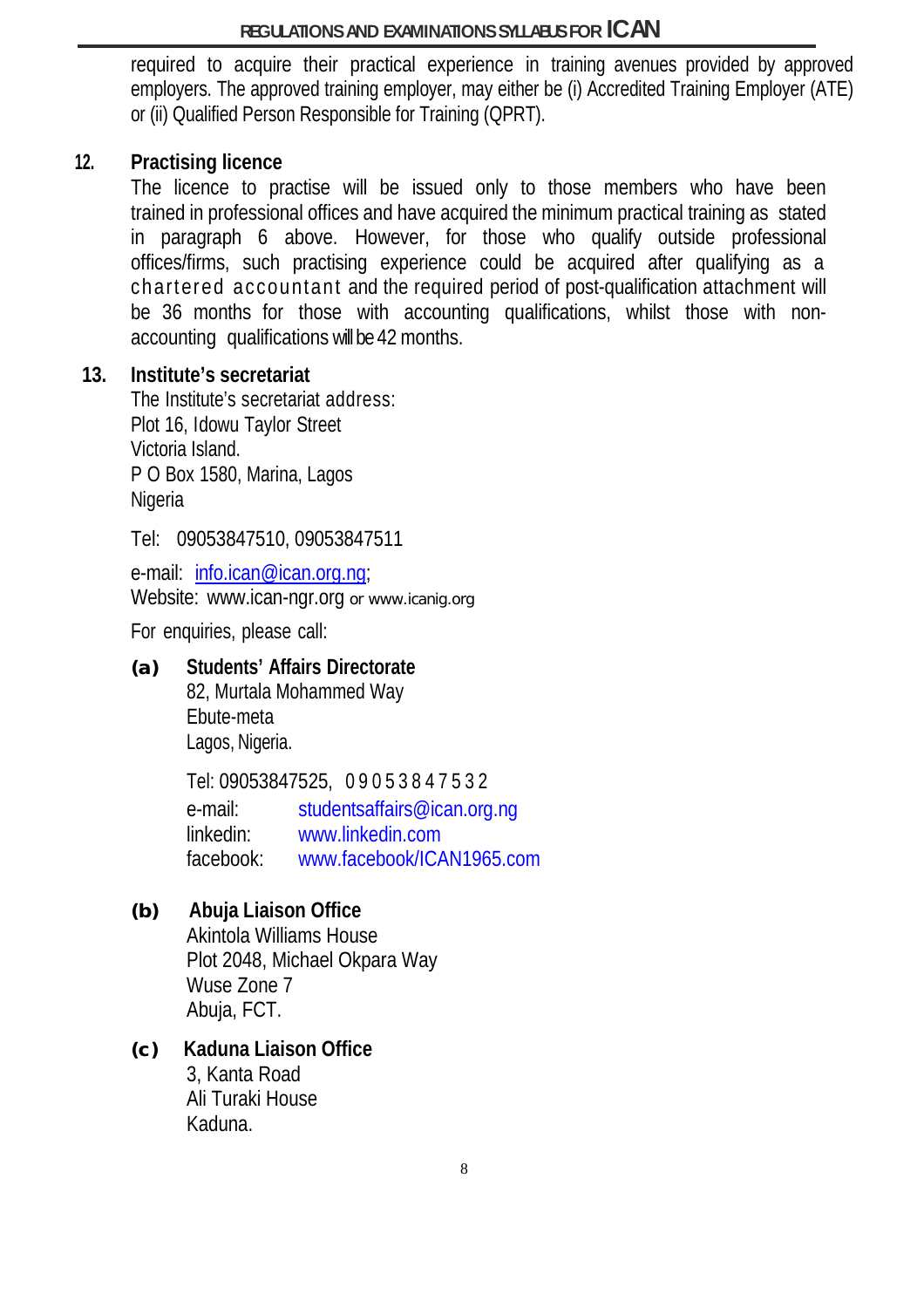**(d) Kano Liaison Office** Murtala Mohammed Library Complex Ahmadu Bello Way Kano.

All enquiries should be directed to the Registrar/Chief Executive.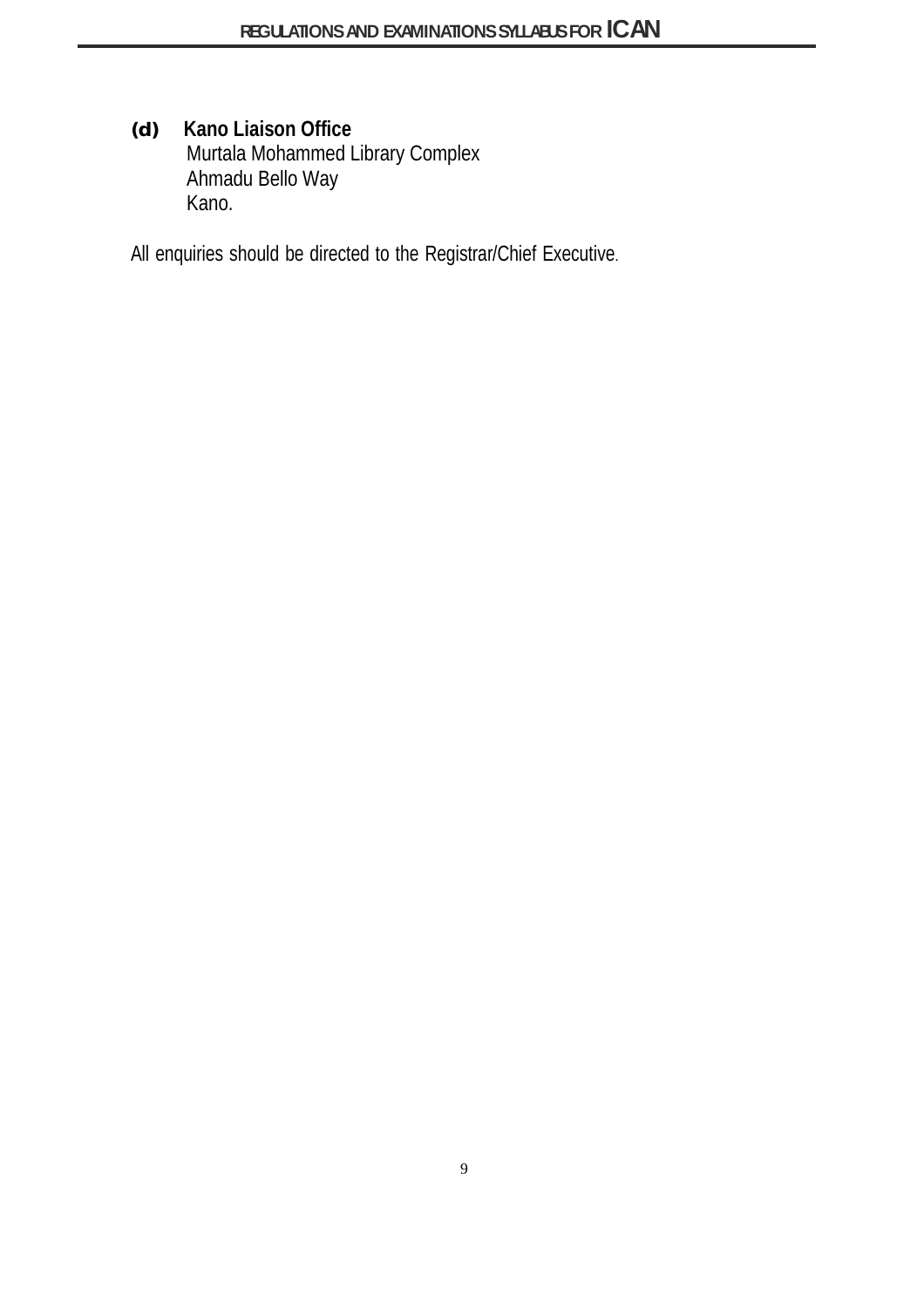# **Part two**

# **14. Students' registration and training**

# **Approved qualifications for registration**

In order to register as a student with the Institute, an applicant must hold an acceptable qualification. The Council has accepted the following qualifications as entry requirements:

- (a) Recognised degree of any University or Higher National Diploma of any Polytechnic; and
- (b) Any other qualification for the time being approved by the Council. Approved qualifications under this category are:
	- (i) The final examination of Accounting Technicians Scheme, West Africa (ATSWA);
	- (ii) The final examination of the Institute of Chartered Secretaries and Administrators;
	- (iii) The final examination of the Association of International Accountants;
	- (iv) The final examination of the Chartered Institute of Bankers of Nigeria;
	- (v) The final examination of the Chartered Institute of Stockbrokers;
	- (vi) The final examination of the Chartered Institute of Taxation of Nigeria;
	- (vii) The final examination of the Association of Accounting Technicians, U.K;
	- (viii) The final examination of the Association of National Accountants of Nigeria; and
	- (ix) Executive Management Accountancy (Federal Treasury Academy, Stage III).

## **15**. **Application for registration**

Application for registration as a student must be made on-line, which requires an undertaking on the part of the applicant to abide by the rules and regulations laid down by the Council from time to time.

Every applicant will be required to produce satisfactory evidence of his/her name, age and character together with certified photocopies of educational certificates and one certified passport size photograph.

The Council reserves the right to grant or refuse any application or to terminate the registration of a student. Applicants must comply with the conditions set forth and must pay the applicable registration fee. If the application to register is unsuccessful, the registration fee is not refundable. The annual subscription for a successful applicant becomes payable immediately upon registration for the year of registration and thereafter on 1st January of each year of studentship.

## **16. Conditions to be satisfied**

Every applicant for registration as a student must satisfy the Council that he/she:

- (a) Possesses the basic educational qualifications set out above; and
- (b) Is a fit and proper person to be registered.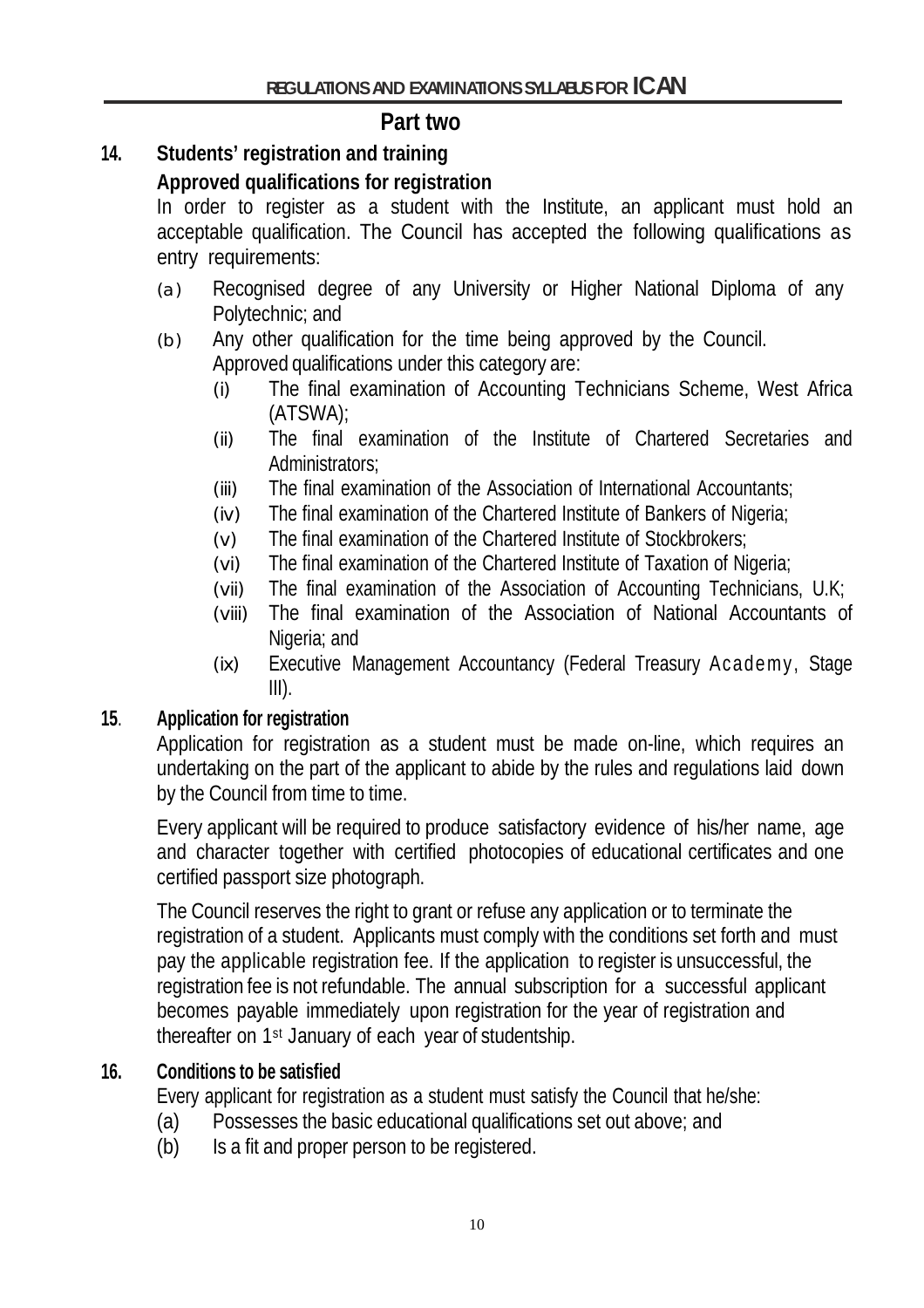## **Part three**

#### **17. Professional Examination**

#### **17.1 Structure of the syllabus**

With effect from November 2019 diet, the professional examination of the Institute under this syllabus consists of the following three levels: Foundation; Skills; and Professional.

#### **Foundation**

| Code          | Subject                                     | Abbreviation |
|---------------|---------------------------------------------|--------------|
| A1.           | <b>Taxation</b>                             | Tax          |
| A2.           | Business, Management and Finance            | <b>BMF</b>   |
| A3.           | <b>Financial Accounting</b>                 | <b>FA</b>    |
| A4.           | Management Information                      | MI           |
| A5.           | <b>Business Law</b>                         | BL           |
| <b>Skills</b> |                                             |              |
| Code          | Subject                                     | Abbreviation |
| B1.           | <b>Financial Reporting</b>                  | FR           |
| B2.           | <b>Audit and Assurance</b>                  | AA           |
| B3.           | Corporate Strategic Management & Ethics     | <b>CSME</b>  |
| B4.           | Performance Management                      | PM.          |
| B5.           | <b>Public Sector Accounting and Finance</b> | <b>PSAF</b>  |
| Professional  |                                             |              |
| Code          | Subject                                     | Abbreviation |
| C1.           | <b>Corporate Reporting</b>                  | CR           |
| C2.           | <b>Advanced Audit and Assurance</b>         | AAA          |
| C3.           | Strategic Financial Management              | <b>SFM</b>   |
| C4.           | <b>Advanced Taxation</b>                    | ATAX         |

C5. Case Study CS

## **17.2 Educational Recognition**

ICAN is a founding member of IFAC, so this syllabus complies with International Accounting Education Standards Board's Educational Standards & Guidelines. The Institute seeks to enhance the educational recognition of its qualifications at both national and international levels. In doing so, ICAN aims to ensure that they are recognised and valued by governments, regulatory authorities and employers across all jurisdictions and sectors.

## **17.3 Examination Centres**

The Institute has examination centres in the following locations for the time being: Aba; Abakaliki; Abeokuta; Abuja; Ado-Ekiti; Akure; Asaba; Awka; Benin-City; Calabar; Enugu; Gombe; Ibadan; Ikeja1; Ikeja2; Ikeja3; Ikorodu; Ilesa; Ilisan-Remo; Ilorin; Jalingo; Jos; Kaduna; Kano; Keffi; Lagos-Amuwo; Lekki; Lagos - Unilag; Lagos - Victoria Island ; Lokoja; Maiduguri; Makurdi; Minna;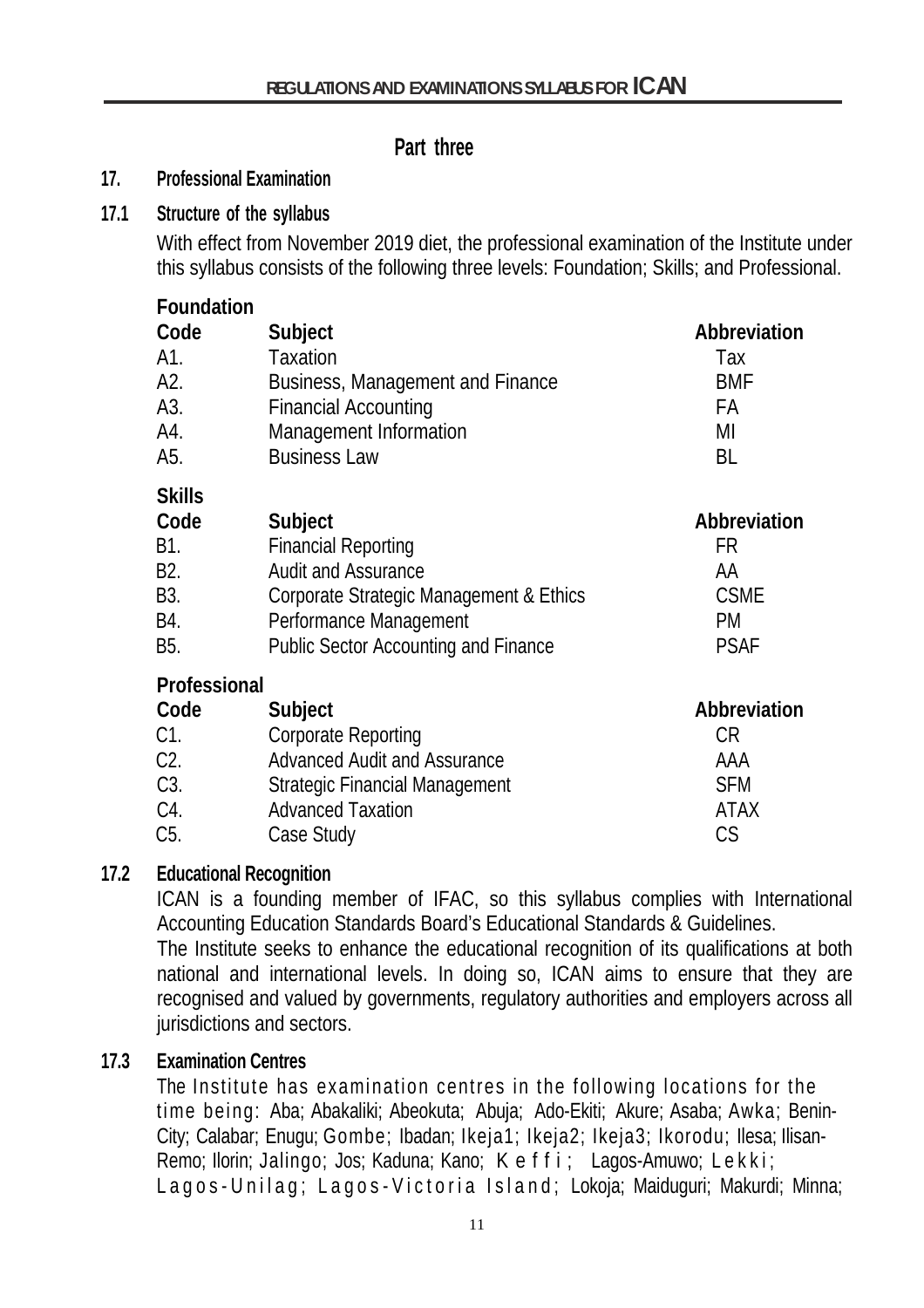Mowe/Ibafo; Ogbomoso; Ojo; Osogbo; Onitsha; Ota; Owerri; Port Harcourt; Sokoto; Umuahia; Uyo, Warri; Yenagoa; Yola; Zaria; Buea (Cameroun); and London (U.K).

Council reserves the right to approve new examination centres and close existing ones as it deems fit.

#### **17.4 Closing dates of entries**

Entries for examinations would close two weeks before the examination dates.

#### **17.5 Examination entry**

No person may be allowed to sit any of the Institute's examination unless he/she had been registered as a student of the Institute and had paid the required annual subscription and applicable examination fees.

#### **17.6 Examinationresults**

The results of the examination will be communicated to candidates by post, sms, email and hosted on the Institute's website. Further correspondence relating to individual results may not be entertained. However, a candidate may request for a review of his/her script, subject to meeting the conditions set out by the Council of the Institute.

Candidate's score in each subject will be indicated on the result slip.

#### **17.7 Credit system**

- a. Candidates writing the examination may register for any number of papers at a level and shall be credited with each paper passed. However, they are expected to complete the examination at a level before attempting papers at a higher level.
- b. Candidates are not allowed to combine two levels of the examinations.
- c. Candidates are required to complete the Professional level of the Institute's qualifying examination within a period of ten diets. In the event of a student not completing the Professional level examination within the period of ten diets, he/she is deemed to have forfeited all the papers passed and credited to him/her at this level.

#### **17.8 Pass mark**

The pass mark for each paper of the Institute's examination is 50%.

## **17.9 Conversion arrangements**

Examination on the basis of this syllabus will commence in November 2019. All candidates stand converted as stated in paragraph 17.9.2 below. No candidate may proceed to the next level of the examination without successfully completing all the subjects in the preceding level. However, any Skills level candidate taking Taxation (now at the Foundation level) will be allowed to combine this subject with other subjects at the Skills level.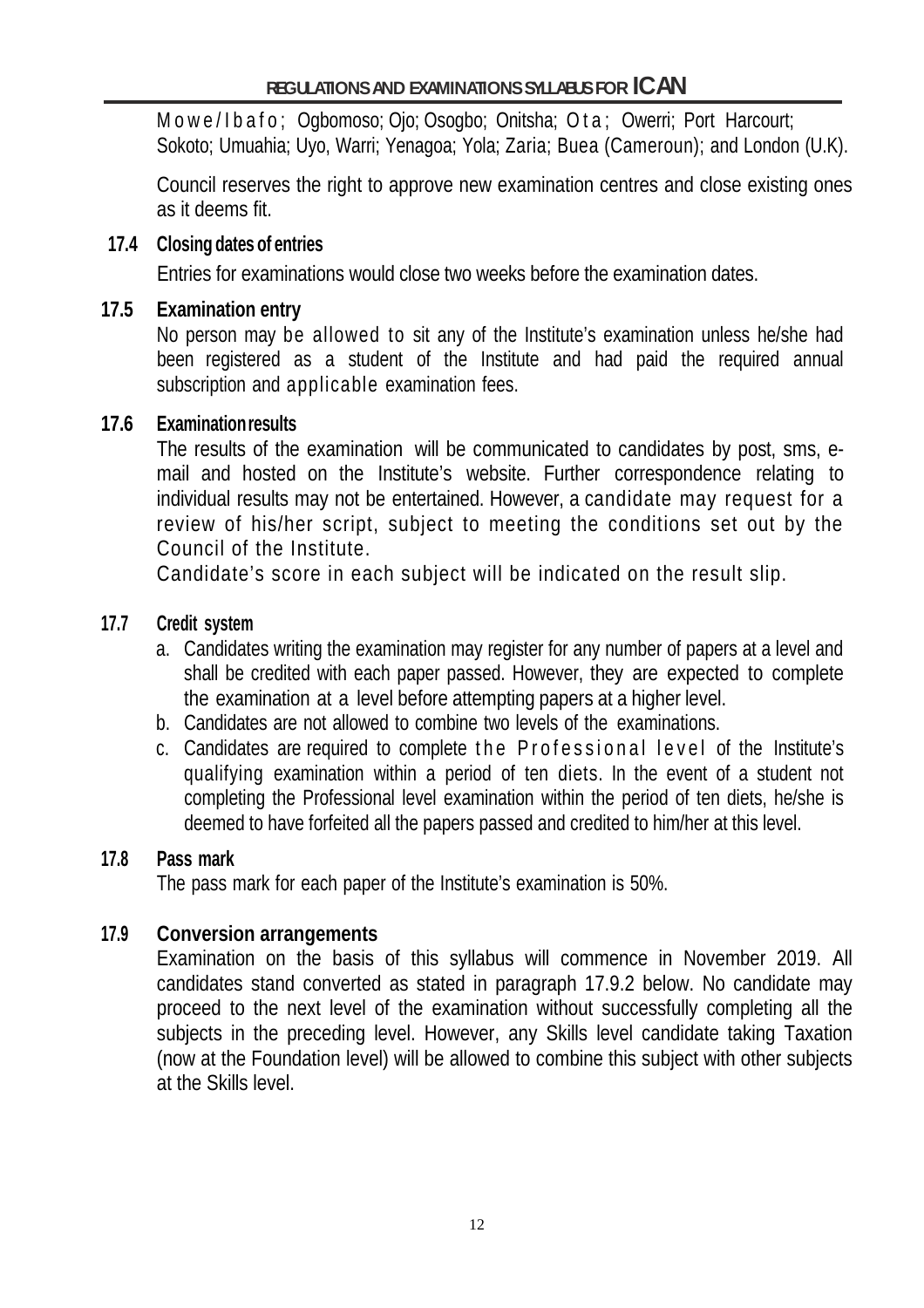## **17.9.1 Conversion from the old to the new syllabus is as stated hereunder:**

**2014 Syllabus (16 Papers) 2019 Syllabus (15 Papers) Foundation Level Foundation Level**

- A1. Quantitative Techniques in Business A1. Taxation
- 
- 
- 
- 

- 
- 
- 
- 
- 
- B6. Management, Governance & Ethics

- 
- C2. Advanced Audit and Assurance C2. Advanced Audit & Assurance
- 
- 
- 

- 
- A2. Business and Finance A2. Business, Management & Finance
- A3. Financial Accounting The Control A3. Financial Accounting
- A4. Management Information A4. Management Information
- A5. Business Law A5. Business Law

## **Skills Level Skills Level**

- B1. Financial Reporting The Resolution B1. Financial Reporting
- B<sub>2</sub>. Audit and Assurance B<sub>2</sub>. Audit and Assurance
- B3. Taxation **B3.** Corporate Strategic Management & Ethics
- B4. Performance Management B4. Performance Management
- B5. Public Sector Accounting & Finance B5. Public Sector Accounting & Finance

#### **Professional Level Professional Level**

- C1. Corporate Reporting C1. Corporate Reporting
	-
- C3. Strategic Financial Management C3. Strategic Financial Management
- C4. Advanced Taxation C4. Advanced Taxation
- C5. Case Study C5. Case Study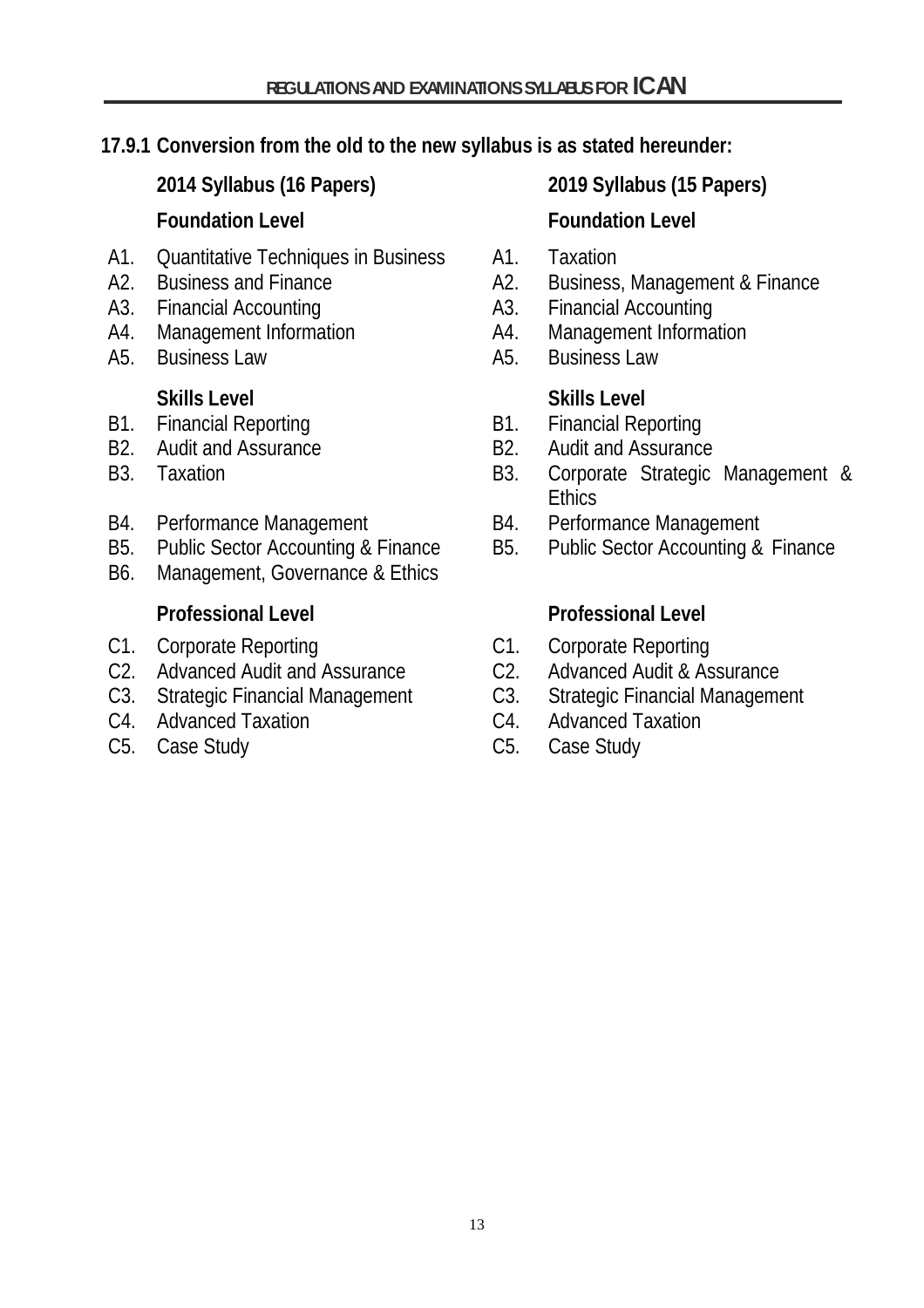# **17.9.2 Conversion table**

|   | 2014 Syllabus                                                              | 2019 Syllabus                                                                 |                                                                                                                                                                                                                                                                                                                                                               |  |
|---|----------------------------------------------------------------------------|-------------------------------------------------------------------------------|---------------------------------------------------------------------------------------------------------------------------------------------------------------------------------------------------------------------------------------------------------------------------------------------------------------------------------------------------------------|--|
|   |                                                                            | To write                                                                      | <b>Credited with</b>                                                                                                                                                                                                                                                                                                                                          |  |
| A | Candidates who<br>successfully completed<br>2014 Foundation Level          | A1. Taxation                                                                  | A2. Business, Management and<br>Finance<br>A3. Financial Accounting<br>A4. Management Information<br>A5. Business Law                                                                                                                                                                                                                                         |  |
| B | Candidates who passed<br>any of the subjects at<br>2014 Foundation level   | Related subject(s) not<br>П<br>yet passed in 2014<br>syllabus.                | Related subjects in 2014 and 2019<br>$\blacksquare$<br>Foundation level syllabi:<br><u>2014</u><br><u>2019</u><br>п<br><b>QTB</b><br>for<br>п<br><b>BF</b><br><b>BMF</b><br>for<br>п<br>FA<br>FA<br>for<br>п<br>MI<br>MI<br>for<br>п<br>BL<br>BL<br>for                                                                                                       |  |
| C | Candidates who<br>successfully completed<br>2014 Skills level              | Professional level in<br>$\blacksquare$<br>2019 syllabus                      | All subjects at 2019 Skills level<br>п                                                                                                                                                                                                                                                                                                                        |  |
| D | Candidates who passed<br>any of the subjects at<br>2014 Skills level       | Equivalent subject(s) not<br>$\blacksquare$<br>yet passed in 2019<br>syllabus | Equivalent subjects in 2014 and 2019<br>$\blacksquare$<br>Skills level syllabi:<br>2014<br><u> 2019</u><br>п<br><b>FR</b><br><b>FR</b><br>for<br>п<br>AA<br>AA<br>for<br>п<br>Tax<br>Tax (subject now<br>for<br>п<br>at Foundation level)<br>for<br><b>PM</b><br><b>PM</b><br>п<br><b>PSAF</b><br><b>PSAF</b><br>for<br><b>MGE</b><br><b>CSME</b><br>for<br>٠ |  |
| E | Candidates who failed<br><b>Taxation at 2014 Skills</b><br>level           | Taxation in 2019<br>$\blacksquare$<br>Foundation level<br>syllabus            | All subjects already passed a Skills<br>$\blacksquare$<br>level in 2019 syllabus                                                                                                                                                                                                                                                                              |  |
| F | Candidates who passed<br>any of the subjects at<br>2014 Professional level | Equivalent subject(s) not<br>$\blacksquare$<br>yet passed in 2019<br>syllabus | Equivalent subjects in 2014 and 2019<br>$\blacksquare$<br>Professional level syllabi:<br>2014<br><u>2019</u><br>٠<br>CR<br><b>CR</b><br>for<br>п<br>AAA<br>AAA<br>for<br>п<br><b>SFM</b><br><b>SFM</b><br>for<br><b>ATAX</b><br><b>ATAX</b><br>for<br>п<br>CS<br>CS<br>for                                                                                    |  |

#### **Note**:

Candidates are expected to migrate to 2019 syllabus effective November 2019, in line with the above conversion arrangement.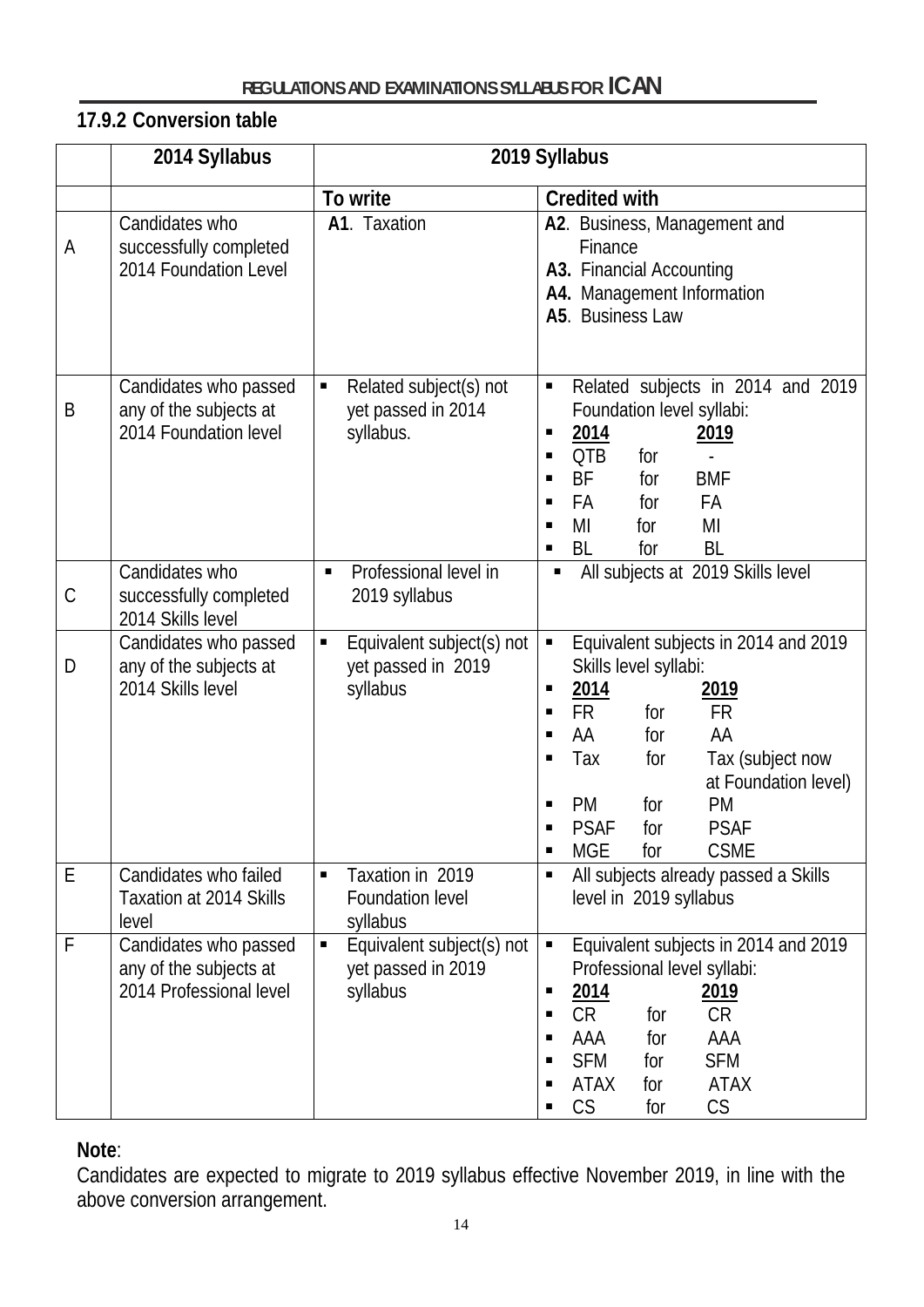#### **18. Professional examination time table**

| Day       | <b>Time</b>                    | <b>Foundation level</b>                | <b>Skills level</b>                                 | <b>Professional level</b>                |
|-----------|--------------------------------|----------------------------------------|-----------------------------------------------------|------------------------------------------|
|           |                                |                                        |                                                     |                                          |
|           | $9.00$ am -<br>12.15 pm        | <b>Financial Accounting</b>            | <b>Financial Reporting</b>                          | <b>Corporate Reporting</b>               |
| Tuesday   |                                |                                        |                                                     |                                          |
|           | $2.00 \text{ pm} -$<br>5.15 pm | Management<br>Information              | <b>Audit and Assurance</b>                          | <b>Advanced Taxation</b>                 |
|           | $9.00$ am -<br>12.15 pm        | Taxation                               | Performance<br>Management                           | <b>Strategic Financial</b><br>Management |
| Wednesday | 2.00 pm -<br>5.15 pm           | Business,<br>Management and<br>Finance | <b>Public Sector Accounting</b><br>and Finance      | Advanced Audit and<br>Assurance          |
| Thursday  | $9.00am -$<br>12.15/1.00 pm    | <b>Business Law</b>                    | Corporate Strategic<br><b>Management and Ethics</b> | *Case Study                              |

#### **Note: \*Case study examination is from 9.00am to 1.00pm**

#### **19. Examination Structure**

The examination structure is as stated below:

#### **Foundation level**

Each paper in Foundation level shall consist of two sections A and B

- **Section A:** Shall comprise twenty (20) compulsory multiple-choice questions which shall cover the entire contents of the syllabus. This section shall make up 20% of the total marks.
- **Section B:** Shall comprise six open-ended questions (essay, computational or scenario-based) carrying 20 marks each of which candidates will be required to answer any 4.

#### **Skills and Professional levels**

Examination at these levels will be in two sections.

- **Section A**. A 40-mark compulsory scenario-based question on the core area of the subject.
- **Section B.** 5 questions of 20 marks each and candidates will be required to attempt any three.
- **Duration:** Each paper will be for **three** hours with additional fifteen minutes reading time, except Case Study which will be for **four** hours including reading time.
- **Pass mark**: The pass mark for each ICAN examination subject is 50%.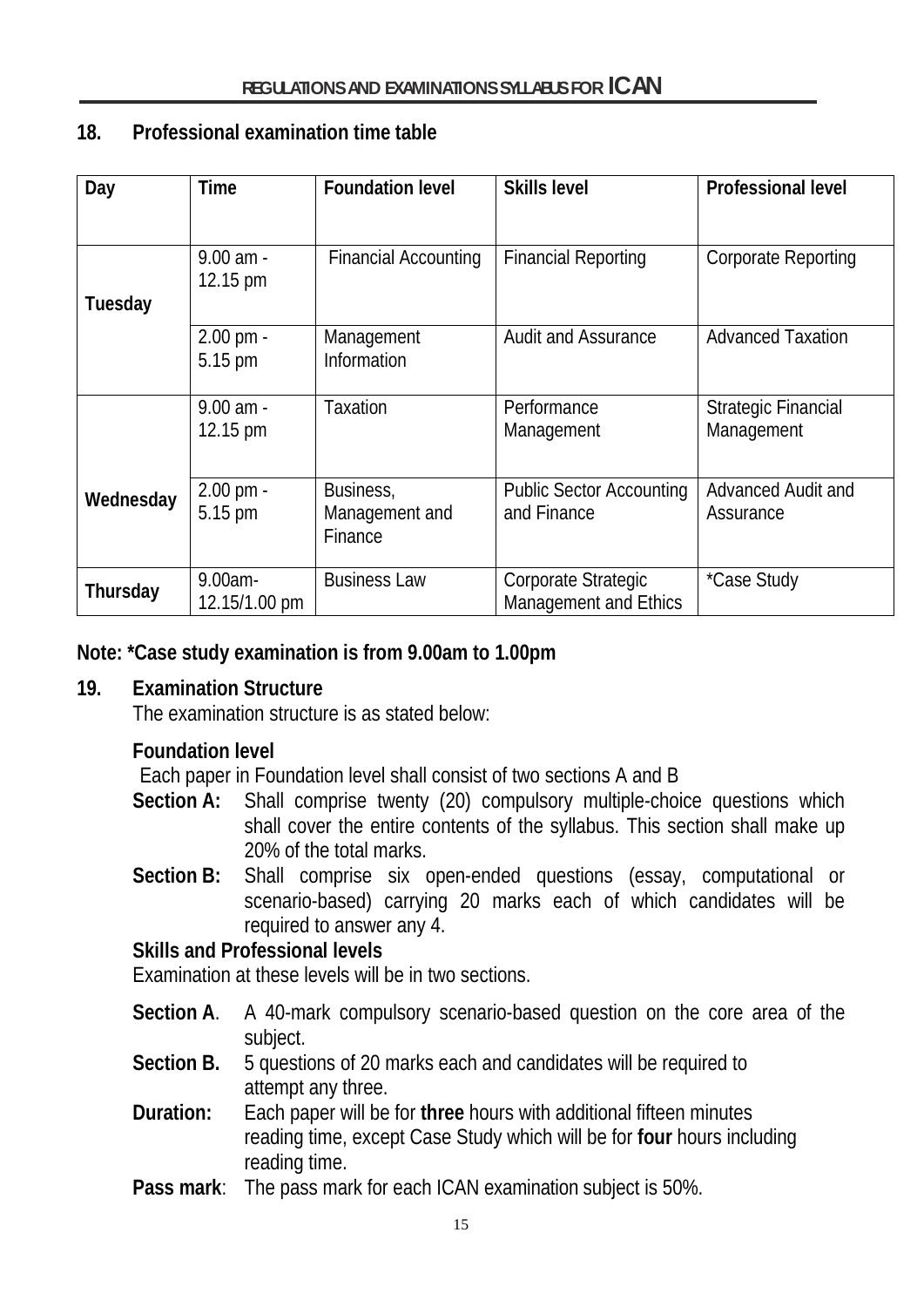#### **Skills and competencies**

The following are the skills and competencies required at the different levels of the examination:

| Level         | Competencies                                      |
|---------------|---------------------------------------------------|
| Foundation:   | Knowledge and understanding                       |
| Skills:       | Analysis and interpretation                       |
| Professional: | Evaluation and exercise of professional judgement |

#### **Guide to examination assessment**

ICAN reserves the right to examine any topic in the syllabus at any examination diet. All new standards and laws may be examined after six months from the date of issue.

#### **20. Absence from an Examination**

Examination entries cannot be withdrawn after the closing date in any circumstance. If a candidate is unable to attend the examination, the fees paid will not be refunded nor transferred to subsequent examination.

## **21. Misconduct in an examination**

The examination regulations prohibit a student from:

- (a) Taking into the examination room or possessing, while in that room, any book, note, programmable calculators, programmable wristwatches, GSM handsets or other materials except those which have been authorised in the examination attendance docket;
- (b) Aiding or attempting to aid another candidate, or obtaining or attempting to obtain aid from another candidate;
- (c) Refusing to obey any instruction from the examination supervisor, chief invigilator or invigilators;
- (d) Giving false or misleading information to examination officials;
- (e) Writing anything on the question paper except the candidate's examination number;
- (f) Writing anything on the candidate's examination docket; and
- (g) Impersonating another candidate.

Examination officials are empowered to stop any candidate suspected of misconduct and require him/her to leave the examination hall.

Any student who fails to comply with the above regulations may be liable to such penalties as the Council of the Institutemay determine.

# **22 Exemption guidelines**

## **22.1 Academic qualifications**

| Academic qualifications             | <b>Exemptions</b>                            |
|-------------------------------------|----------------------------------------------|
| PhD (Accounting) with M.Sc.         | All subjects in Foundation and Skills levels |
| (Accounting) and B.Sc. (Accounting) |                                              |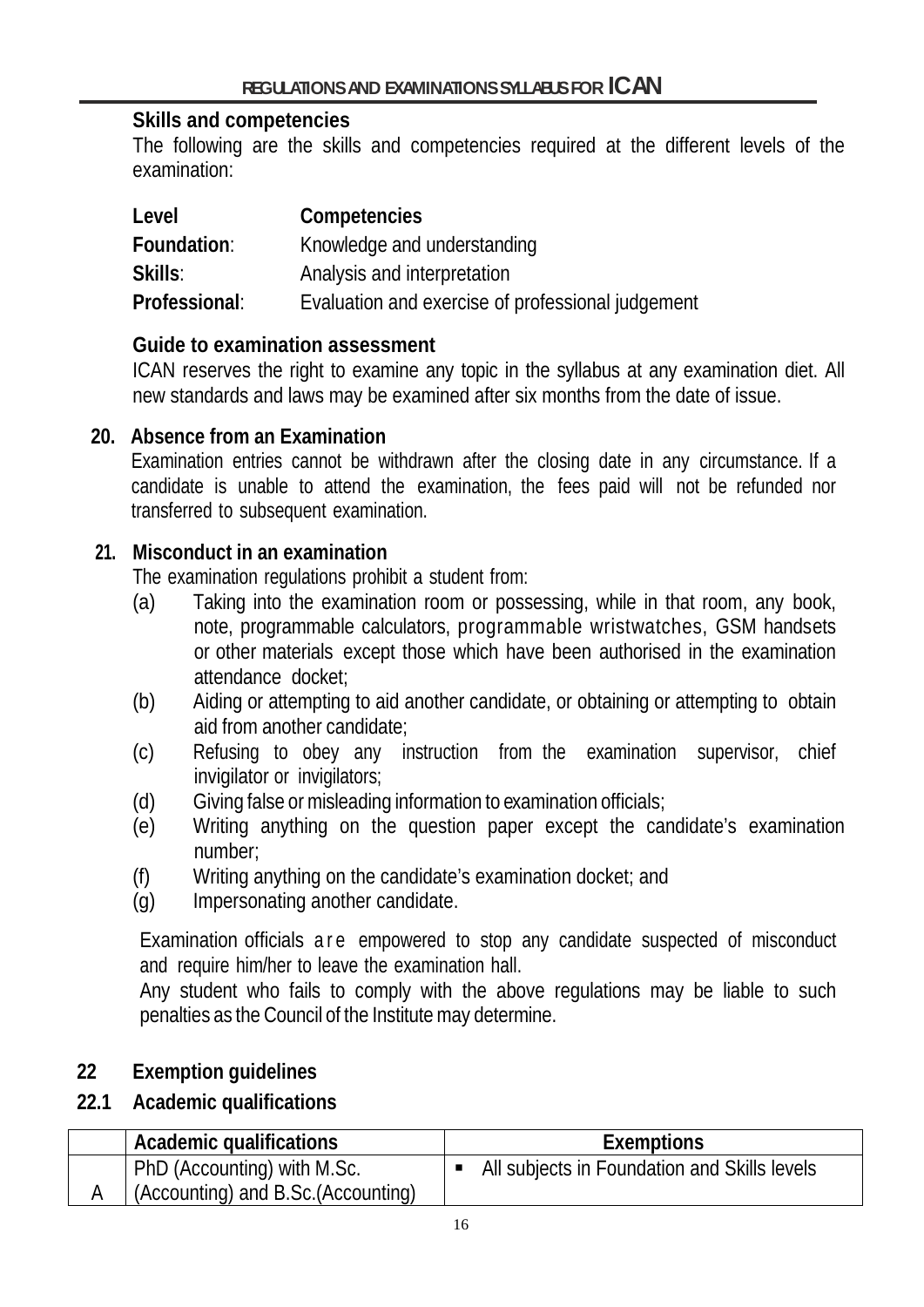|              | M.Sc. (Accounting) obtained from            |   | All subjects in Foundation level             |
|--------------|---------------------------------------------|---|----------------------------------------------|
|              | ICAN accredited institutions in             | п | <b>B1.Financial Reporting</b>                |
| B            | addition to B.Sc. in Accounting.            |   | <b>B2. Audit and Assurance</b>               |
|              | M.Sc. (Accounting) obtained from            | п | A2. Business, Management and Finance         |
|              | ICAN accredited institutions but            | п | A3. Financial Accounting                     |
| C            | without B.Sc. in Accounting.                | п | A4. Management Information                   |
|              | M.Sc. (Accounting) obtained from            | П | A2. Business, Management and Finance         |
|              | non-accredited institutions in addition     |   | A3. Financial Accounting                     |
|              | to B.Sc. in any accounting related          | п | A5. Business Law                             |
| D            | discipline.                                 |   |                                              |
|              | B.Sc/HND (Accounting) obtained              |   |                                              |
| E            | under the Mutual Co-operation               |   |                                              |
|              | <b>Agreement with Tertiary Institutions</b> |   | All subjects in Foundation and Skills Levels |
|              | (MCATI)                                     |   |                                              |
| F            | ATSWA (from year 2010)                      | п | All subjects in Foundation Level             |
|              |                                             | п | <b>B2. Audit and Assurance</b>               |
|              | ATS II (pre-2010)                           | п | A2. Business, Management and Finance         |
| G            |                                             |   | A3. Financial Accounting                     |
|              |                                             | п | A4. Management Information                   |
|              | B.Sc./HND (Accounting) obtained             | П | All subjects in Foundation Level             |
| H            | from ICAN accredited Institutions in        |   | <b>B2. Audit and Assurance</b>               |
|              | Nigeria.                                    |   |                                              |
|              | B.Sc./HND (Accounting) obtained             |   | A2. Business, Management and Finance         |
|              | from recognised institutions in Nigeria     | п | A3. Financial Accounting                     |
|              | but not accredited by ICAN.                 |   | A5. Business Law                             |
| $\mathsf{J}$ | B.Sc./HND (Accounting)/ Masters in          |   | A2. Business, Management and Finance         |
|              | Accounting & Finance (MAF) obtained         | П | A3. Financial Accounting                     |
|              | from foreign recognised institutions.       |   | A4. Management Information                   |
| K            | <b>B.Sc. Economics</b>                      | п | A2. Business, Management and Finance         |
|              |                                             |   |                                              |
| L            | <b>B.Sc. Actuarial Science</b>              | п | A2. Business, Management and Finance         |
|              |                                             |   | A5. Business Law                             |
| M            | <b>B.Sc./HND Insurance</b>                  | п | A2. Business, Management and Finance         |
|              |                                             |   | A5. Business Law                             |
| N            | B.Sc./HND/B.A Business                      |   | A2. Business, Management and Finance         |
|              | Admin/Management/Public                     |   | A5. Business Law                             |
|              | Administration                              |   |                                              |
| O            | B.Sc./HND Banking and Finance               | п | A2. Business, Management and Finance         |
|              |                                             | п | A5. Business Law                             |
| P            | <b>B.Sc./HND Marketing</b>                  | п | A2. Business, Management and Finance         |
|              |                                             |   | A5. Business Law                             |
| Q            | MBA/MBF in addition to B.Sc./HND in         |   | A2. Business, Management and Finance         |
|              | non-accounting discipline                   | п | A5. Business Law                             |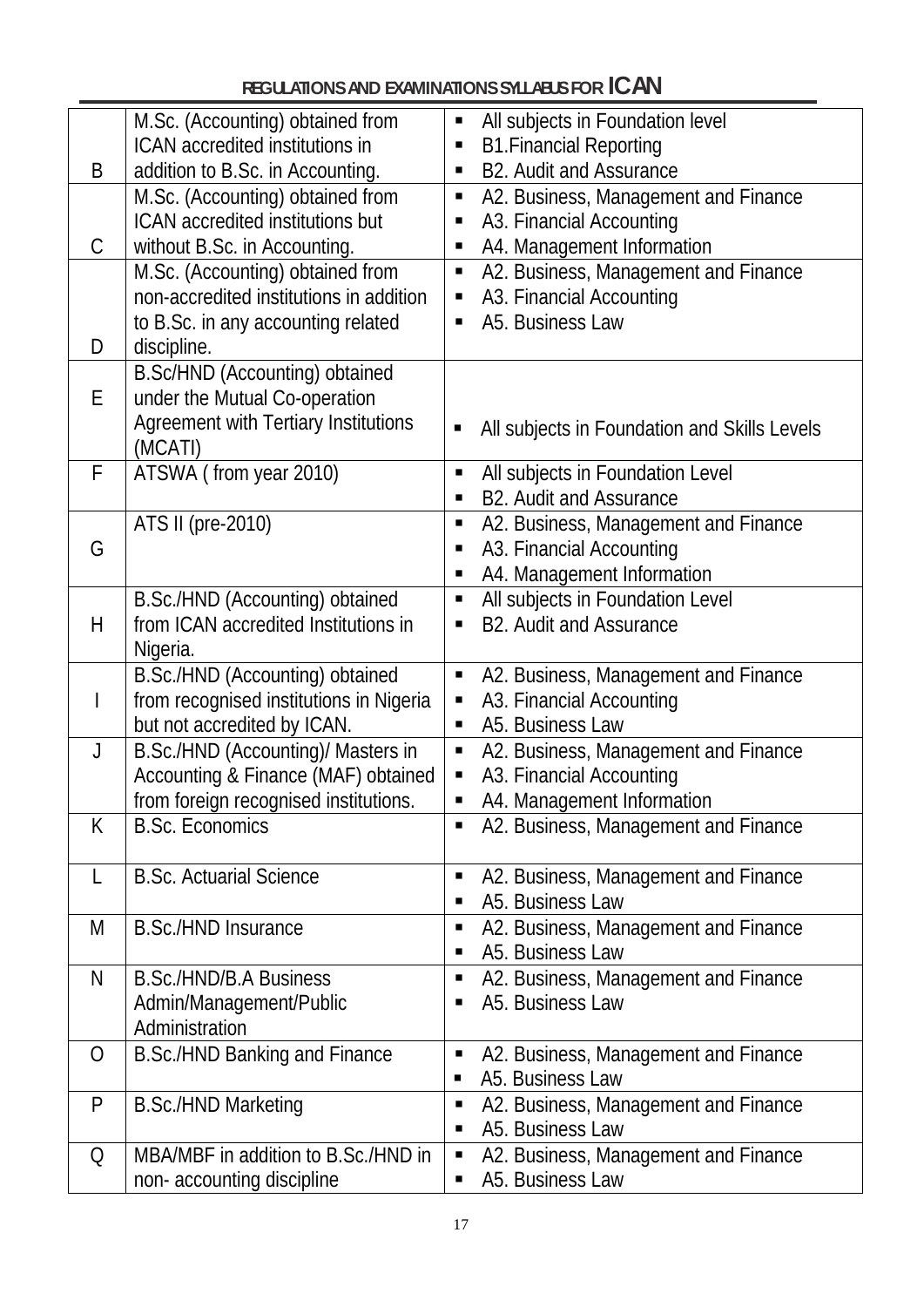| R  | B.Sc. (Ed.) Accounting or B.Ed.        |                | • A2. Business, Management and Finance |
|----|----------------------------------------|----------------|----------------------------------------|
|    | <b>Business Education (Accounting</b>  |                | • A3. Financial Accounting             |
|    | option)                                |                | A5. Business Law                       |
| S. | <b>B.Ed. Education Management</b>      |                | • A2. Business, Management and Finance |
|    | (Accounting Option)                    | $\blacksquare$ | A5. Business Law                       |
|    | <b>B.Ed. Business Education</b>        |                | • A2. Business, Management and Finance |
|    | <b>B.Sc./B.A Commerce</b>              |                | • A2. Business, Management and Finance |
|    |                                        |                | A5. Business Law                       |
| V  | <b>B.Sc./HND Cooperative and Rural</b> |                | • A2. Business, Management and Finance |
|    | Development                            | $\blacksquare$ | A5. Business Law                       |
| W  | LL.B/LL.M/LL.D                         |                | • A5. Business Law                     |

# **22.2. Subject by subject exemption**

Subject by subject exemption will be granted to students based on transcripts for qualifications not listed above.

# **22.3. Professional qualifications**

|    | <b>Qualifications</b>                                                                                                          | <b>Exemptions</b>                                                                                   |
|----|--------------------------------------------------------------------------------------------------------------------------------|-----------------------------------------------------------------------------------------------------|
| a. | Associate Chartered Institute of<br>Bankers of Nigeria (ACIBN)                                                                 | All subjects in Foundation level except<br>٠<br><b>Taxation</b>                                     |
| b. | Associate Institute of Financial<br>Services, UK (Formerly Chartered<br>Institute of Bankers, London)                          | A2. Business, Management and Finance<br>п<br>A3. Financial Accounting<br>П                          |
| C. | Associate Chartered Institute of<br>Stockbrokers of Nigeria (ACIS)                                                             | A2. Business, Management and Finance<br>Ξ<br>A3. Financial Accounting<br>п<br>A5. Business Law<br>П |
| d. | Associate Institute of Chartered<br>Secretaries and Administrators<br>(AICSA)                                                  | A2. Business, Management and Finance<br>п<br>A3. Financial Accounting<br>п<br>A5. Business Law<br>П |
| е. | Associate Chartered Institute of<br>Insurance of Nigeria (ACIIN)                                                               | A2. Business, Management and Finance<br>٠<br>A5. Business Law<br>п                                  |
| f. | Associate Chartered Institute of<br>Taxation of Nigeria (ACITN)                                                                | All subjects in Foundation level except<br>п<br>Management Information                              |
| g. | Certified National Accountant of<br>Nigeria (CNA)                                                                              | All subjects in Foundation and Skills<br>п<br>levels                                                |
| h. | Federal Treasury Academy with<br>effect from 1987 (Formerly<br><b>Federal Treasury Training School)</b><br><b><i>IEMA)</i></b> | All subjects in Foundation Level<br>п<br><b>B2. Audit and Assurance</b><br>п                        |

|                | $\frac{1}{2}$ cased in section $\frac{1}{2}$ in all lines controlled in the section of $\frac{1}{2}$<br>(EMA) |                                                                                        |
|----------------|---------------------------------------------------------------------------------------------------------------|----------------------------------------------------------------------------------------|
| $: *$          | <b>ICAFW</b>                                                                                                  | All subjects at all levels                                                             |
| $\mathbf{1}$ * | CIPFA, UK                                                                                                     | All levels except the following subjects in<br>each of the levels:<br>A5. Business Law |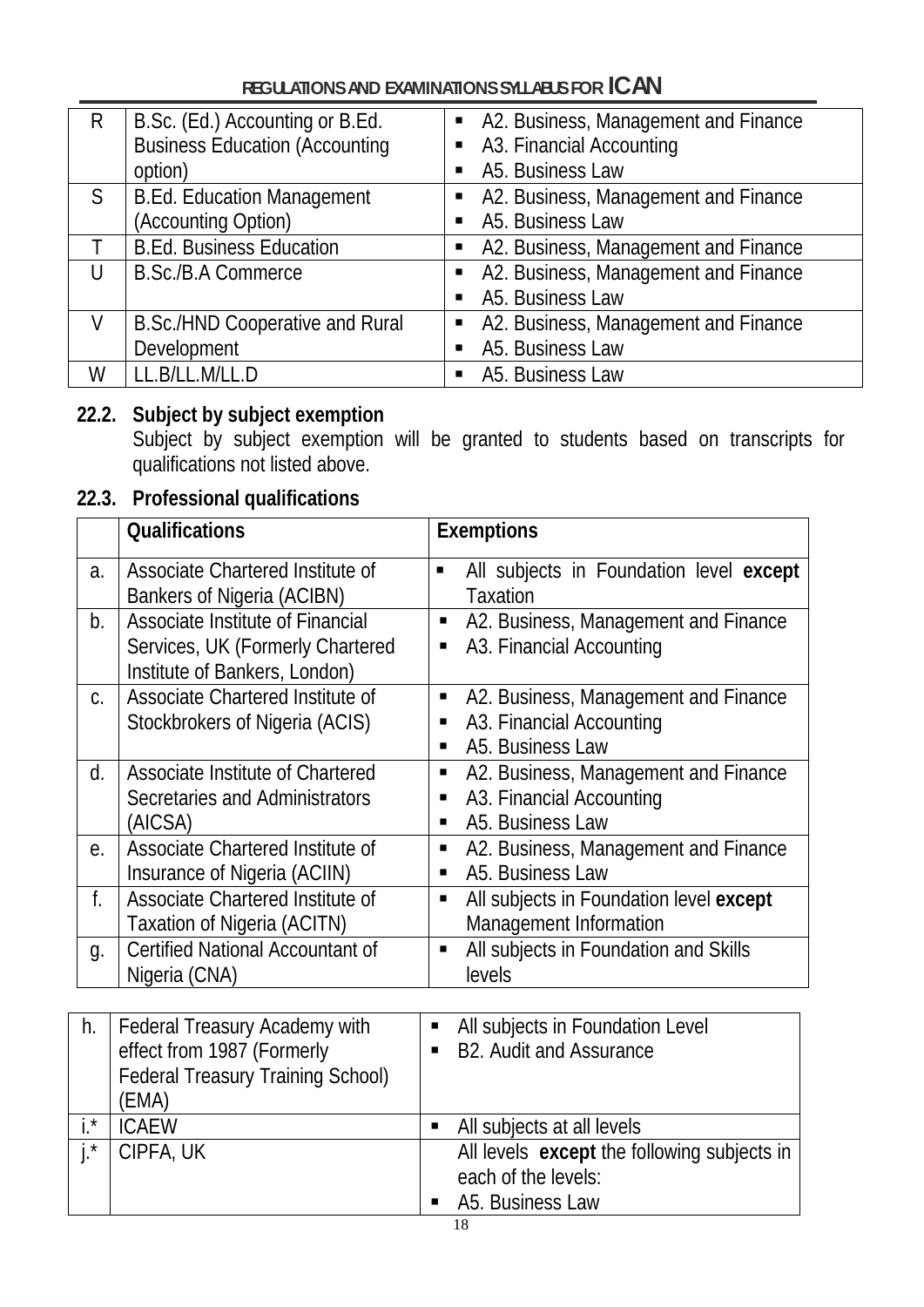| REGULATIONS AND EXAMINATIONS SYLLABLIS FOR ICAN |  |
|-------------------------------------------------|--|
|-------------------------------------------------|--|

|                |                                   | $\blacksquare$ | C4. Advanced Taxation                       |
|----------------|-----------------------------------|----------------|---------------------------------------------|
| $k^*$          | CIMA, UK                          |                | All levels except the following subjects in |
|                |                                   |                | each of the level:                          |
|                |                                   | $\blacksquare$ | A5. Business Law                            |
|                |                                   |                | B5. Public Sector Accounting & Finance      |
|                |                                   |                | C2. Advanced Audit and Assurance            |
|                |                                   | п              | C4. Advanced Taxation                       |
| $\mathbf{I}^*$ | ACCA, UK                          |                | All levels except the following subjects in |
|                | CPA, USA                          |                | each of the levels:                         |
|                | ICAS, UK                          |                | A5. Business Law                            |
|                | ICAI, UK                          |                | B5. Public Sector Accounting & Finance      |
|                |                                   |                | C4. Advanced Taxation                       |
| m.             | AIA (Final) with effect from 1994 | п              | A2. Business, Management and Finance        |
|                | AAT (UK)                          |                | A3. Financial Accounting                    |
|                |                                   |                | A4. Management Information                  |
|                |                                   |                | <b>B2. Audit and Assurance</b>              |
| n.             | AIA (Pre-1994)                    | п              | A2. Business, Management and Finance        |
|                |                                   | п              | A3. Financial Accounting                    |
|                |                                   | п              | A4. Management Information                  |

## **\* Exemption for partly qualified students from approved foreign professional institutes.**

Subject for subject exemption will be granted to partly qualified students of approved foreign professional institutes based on transcripts as listed above.

#### **22.4 Lecturers in higher institutions**

Lecturers in accounting departments of ICAN accredited institutions holding B.Sc./HND  $(Accounting)$  qualifications shall be given the same level of exemptions $\bar{C}$  concession granted to graduates of those institutions.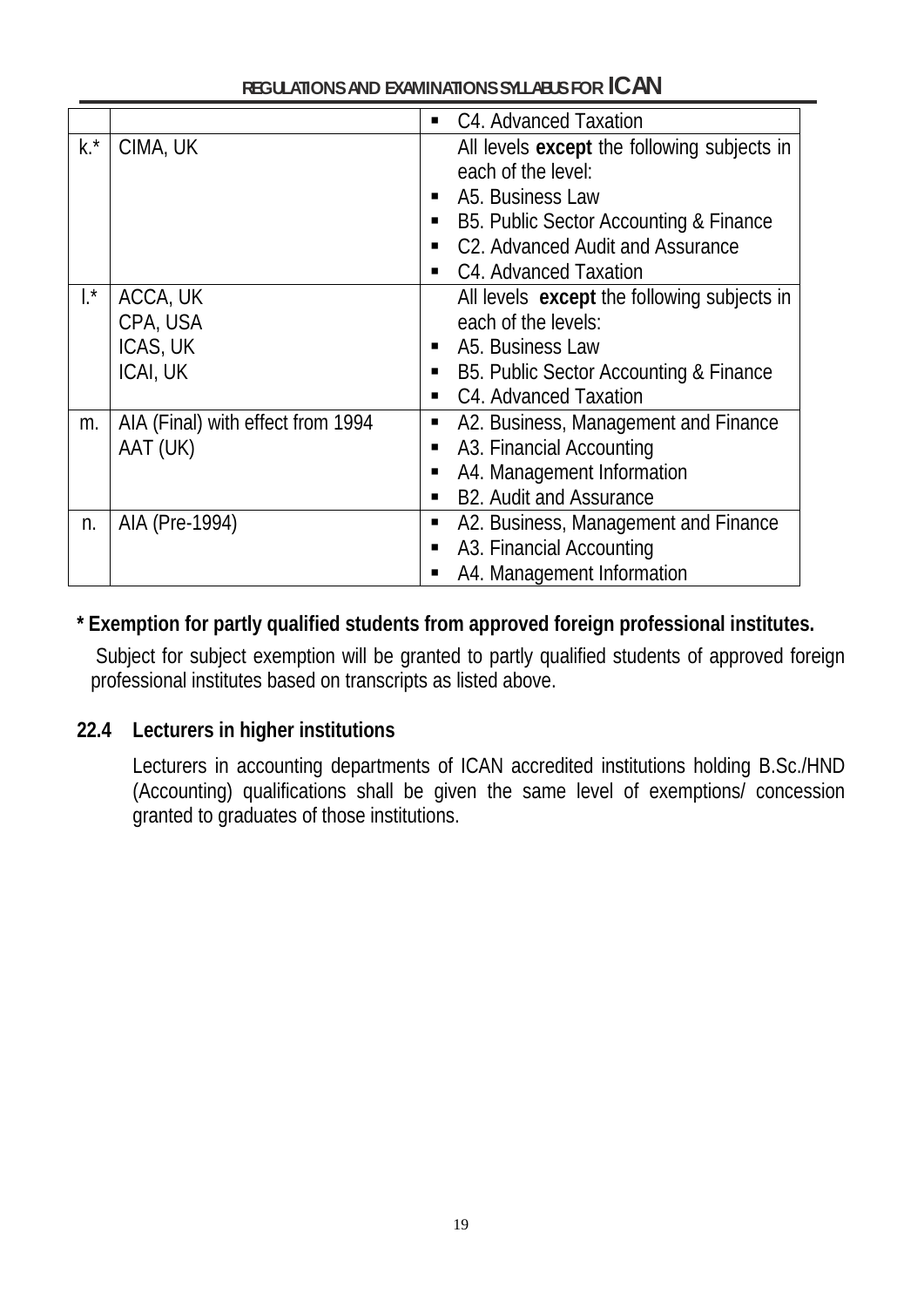# **DETAILED SYLLABUS**

## **A1. TAXATION**

#### **Aim**

Professional accountants need to understand taxation principles and laws to support compliance and effective professional advice. The emphasis here is on basic knowledge and application of tax legislations relating to individuals and corporate entities in simple situations. Candidates are expected to be able to explain tax consequences of activities of individuals and corporate entities.

#### **Linkage with other subjects**

This diagram depicts the relationship between this subject and other subjects of the syllabus.



#### **Main competencies**

On successful completion of this paper, candidates should be able to:

- Explain the structure of the tax system including the roles, duties and powers of various organs of tax administration in Nigeria;
- Explain the quiding principles of the revised national tax policy (NTP), 2017;
- $\cdot$  Identify and explain the five fundamental principles of ethics as specified by the International Ethics Standards Board for Accountants (IESBA);
- Understand applicable rates of transactions taxes, compute and know payment and returns timelines (including offences and penalties); and
- Apply basic knowledge of tax legislations in computing income tax liabilities relating to individuals and corporate entities in simple situations.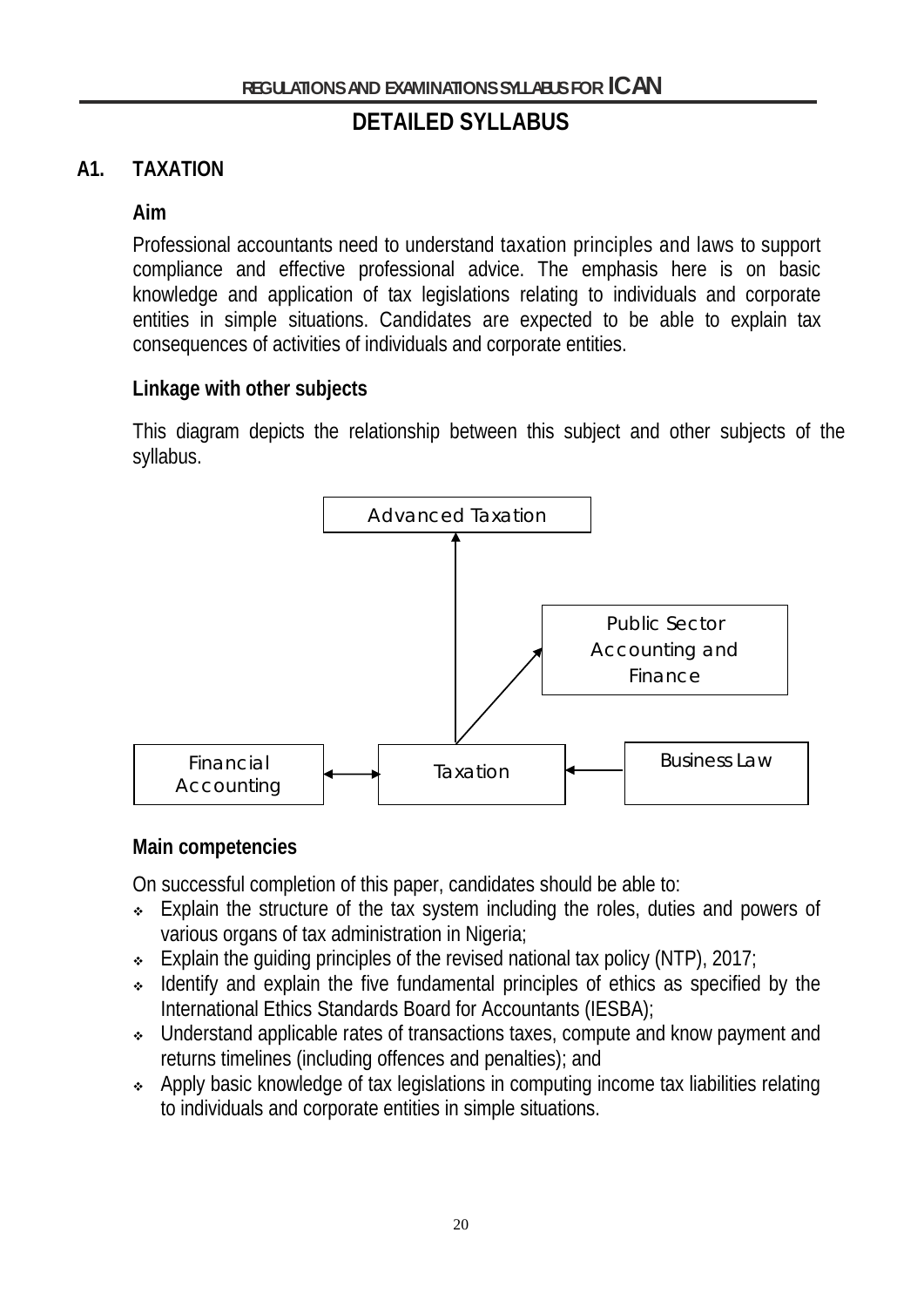#### **Linkage of the main competencies**

This diagram illustrates the linkage between the main competencies of this subject and is to assist candidates in studying for the examination.



# **Detailed syllabus**

## **A. Introduction to taxation and tax administration 20%**

## **1. Introduction to taxation**

- (a) State the objectives of taxation.
- (b) Explain the types of taxes and tax system.
- (c) Explain the basic concepts in taxation:
	- (i) Tax base, tax yield, tax rate, tax incidence; and
	- (ii) Tax burden, tax impact, tax shift, tax effect.
- (d) Differentiate between tax and other levies.
- (e) Explain the principles/canons of taxation.
- (f) Explain the following in relation to taxation in Nigeria:
	- (i) Enabling Acts; and
	- (ii) Sources of the tax laws.

# **2. Tax administration in Nigeria**

List and explain the roles, functions, compositions and powers of:

- (a) Joint Tax Board;
- (b) State Board of Internal Revenue;
- (c) Federal Inland Revenue Service and its management Board;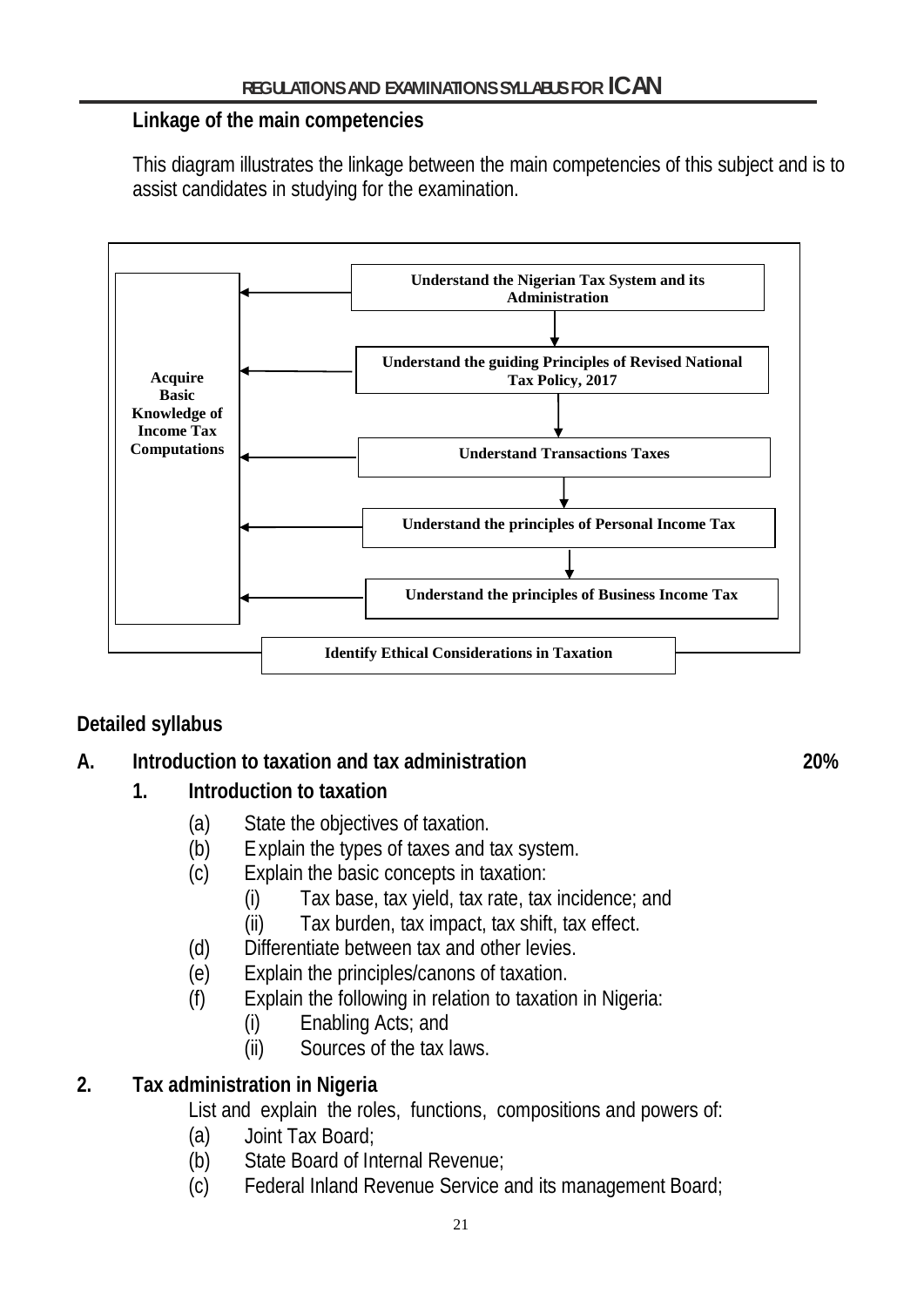- (d) Joint State Revenue Committee;
- (e) Local Government Revenue Committee;
- (f) Tax Appeal Tribunal; and
- (g) Tax amnesty, including Voluntary Assets and Income Declaration Scheme (VAIDS)
- (h) Explain the role and relationship between Fiscal Policy, Tax legislation and Administration

# **3. Revised National Tax Policy (NTP), 2017**

- (a) State the objectives of this policy.
- (b) Explain the policy guidelines as they relate to:
	- (i) Guiding principles of Nigerian Tax System; and
	- (ii) Taxation as a tool for economic management and development:
		- $\cdot$  Wealth creation and employment;
		- Taxation and diversification;
		- Focus on indirect taxation;
		- Convergence of tax rates;
		- Special arrangements and other incentives;
		- Creating a competitive edge; and
		- **International and regional treaties.**
- (c) Explain the responsibilities of the following stakeholders:
	- (i) The government;
	- (ii) The taxpayer;
	- (iii) Revenue agencies;
	- (iv) Professional bodies, tax practitioners, consultants and agents; and
	- (v) Media and advocacy groups.
- (d) Explain the administration of the mandates of the three-tiers of government in accordance with the following:
	- (i) Registration of taxable persons;
	- (ii) Tax compliance;
	- (iii) Efficiency of administration;
	- (iv) Technology and tax intelligence; and
	- (v) Dispute resolution.
- (e) Explain the implementation measures by:
	- (i) The President and Governors;
	- (ii) Legislature;
	- (iii) Ministry of Finance;
	- (iv) Ministries, departments and agencies (MDAs);
	- (v) Tax authorities; and
	- (vi) Independent National Electoral Commission (INEC).
- **4. Basic ethical issues in taxation**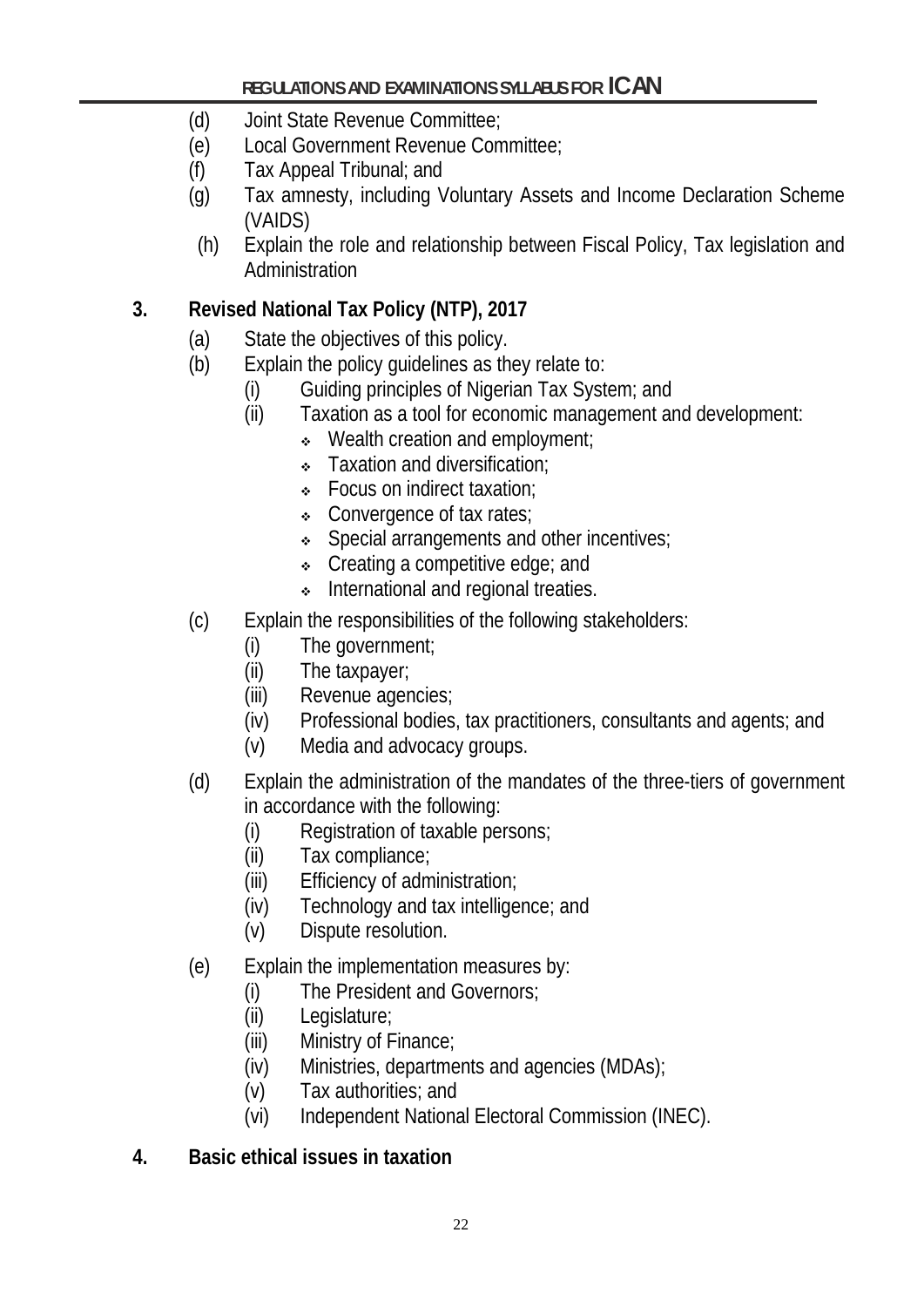- (a) Identify and explain the following five fundamental principles of ethics as specified by the International Ethics Standards Board for Accountants (IESBA):
	- (i) Integrity;
	- (ii) Objectivity;
	- (iii) Professional competence and due care;
	- (iv) Confidentiality; and
	- (v) Professional behaviour.
- (b) State the conditions when information on taxpayers may be disclosed.
- (c) Explain what a tax practitioner should do when there is a conflict of interest.

## **5. Assessments, objections, appeals and remittances**

- (a) Explain the following types of assessments:
	- (i) Self assessment;
	- (ii) Additional assessment;
	- (iii) Best of judgment (BOJ)/administrative assessment; and
	- (iv) Back duty assessment.
- (b) Identify and explain the procedures for tax objections and appeals, covering the following:
	- (i) Time limit for objection and appeal;
	- (ii) Contents of a notice of objection and appeal;
	- (iii) Amendment of assessment and refusal to amend; and
	- (iv) Appeal procedures and processes: Tax Appeal Tribunal, Federal High Court, Court of Appeal and Supreme Court.
- (c) Explain the basis for registration and filing of returns with the revenue authorities covering the following:
	- (i) Time within which to register;
	- (ii) Registration requirements and process;
	- (iii) Contents of a tax return;
	- (iv) Due date for filing of tax returns; and
	- (v) Time within which to pay tax assessed.
- (d) Explain the following in respect of a tax clearance certificate (TCC):
	- (i) Definition and contents;
	- (ii) The conditions for granting a  $TCC$ ;
	- (iii) The transactions for which a TCC is required; and
	- (iv) T he procedure for processing TCC.

# **B. Transactions taxes 15%**

# **1. Withholding tax (WHT)**

- (a) Explain the nature, objectives and administration of WHT.
- (b) State the transactions/incomes subject to WHT and applicable rates.
- (c) State the relevant tax authority for collection of WHT.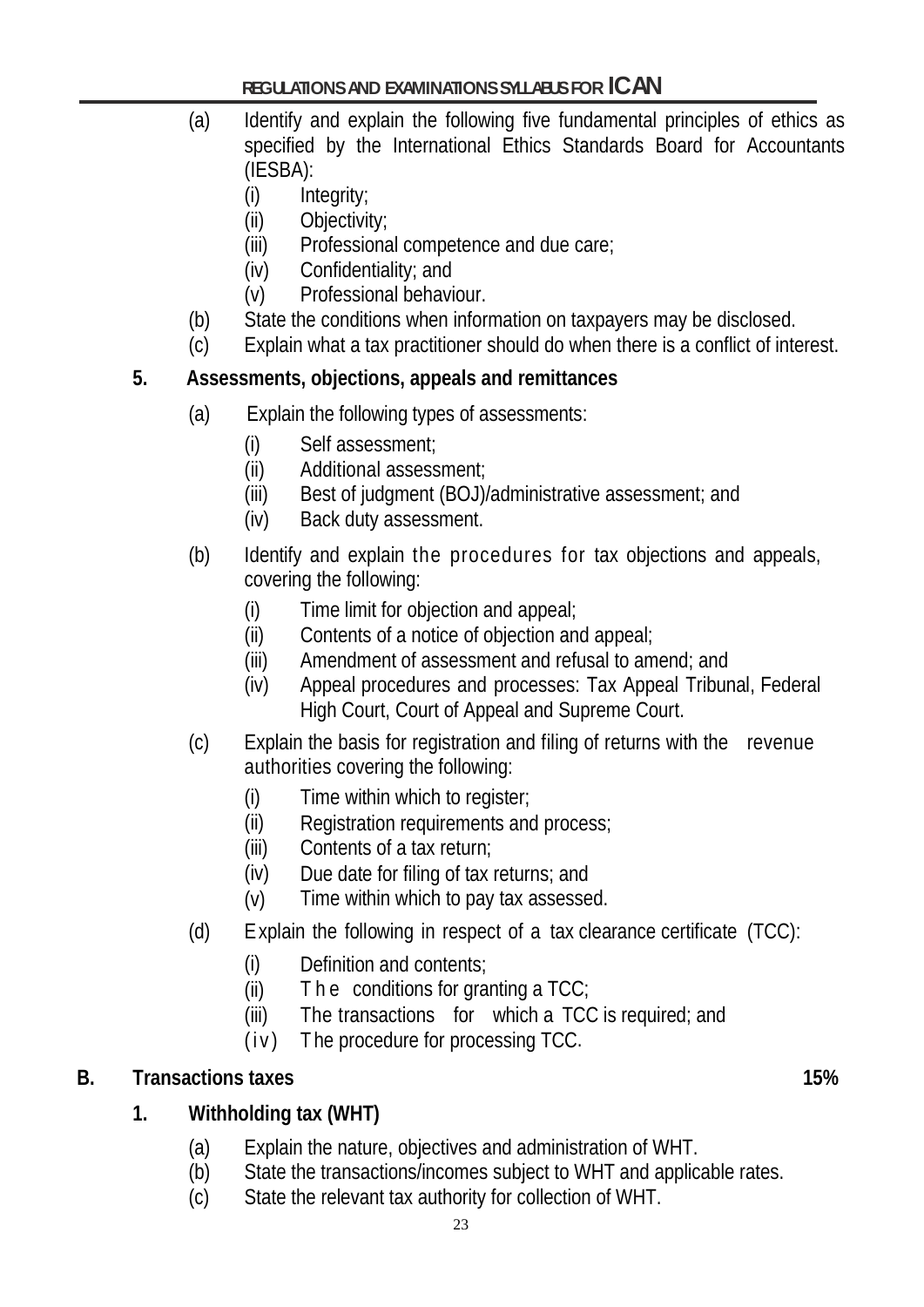- (d) Explain the procedure for filing WHT return; list its contents and time frame for compliance.
- (e) State the procedures and provisions relating to WHT refunds and grounds for objection.
- (f) Explain the procedure for remittance of WHT to tax authorities.
- (g) State the administrative bottlenecks and other problems of WHT.
- (h) State the merits and demerits of WHT scheme.

## **2. Value added tax (VAT)**

- (a) Explain the nature, objectives and administration of VAT.
- (b) Explain taxable persons and taxable supplies of goods and services.
- (c) Explain the following in relation to VAT:
	- (i) Input tax;
	- (ii) Output tax;
	- (iii) Exemption;
	- (iv) Zero-rated supplies and services;
	- (v) Reverse VAT;
	- (vi) Basic tax point;
	- (vii) Actual tax point; and
	- (viii) Standard rate.
- (d) Compute VAT liability, including the treatment of opening and closing inventories.
- (e) State the obligations for registration, records and accounts keeping, and valid VAT Invoice.
- (f) Explain the requirements for filing of VAT returns and remittance of VAT liability.
- (g) Explain the treatment of VAT on imported and exported goods and services.
- (h) State the offences and penalties associated with VAT.
- (i) Explain the provision on VAT recovery.

# **3. Stamp duties**

- (a) State the nature and objectives.
- (b) List the instruments chargeable.
- (c) State the relevant tax authority for collection.
- (d) State the types and forms.
- (e) Explain the time limit for stamping and implications of non-stamping.
- (f) Explain the recoverability of outstanding duties.
- (g) State the rates and the basis of computation.
- (h) Explain the administration, territorial limits and the methods of stamping.
- (i) Explain the process of adjudication, the limits and appeals procedure.
- **4. Customs and excise duties**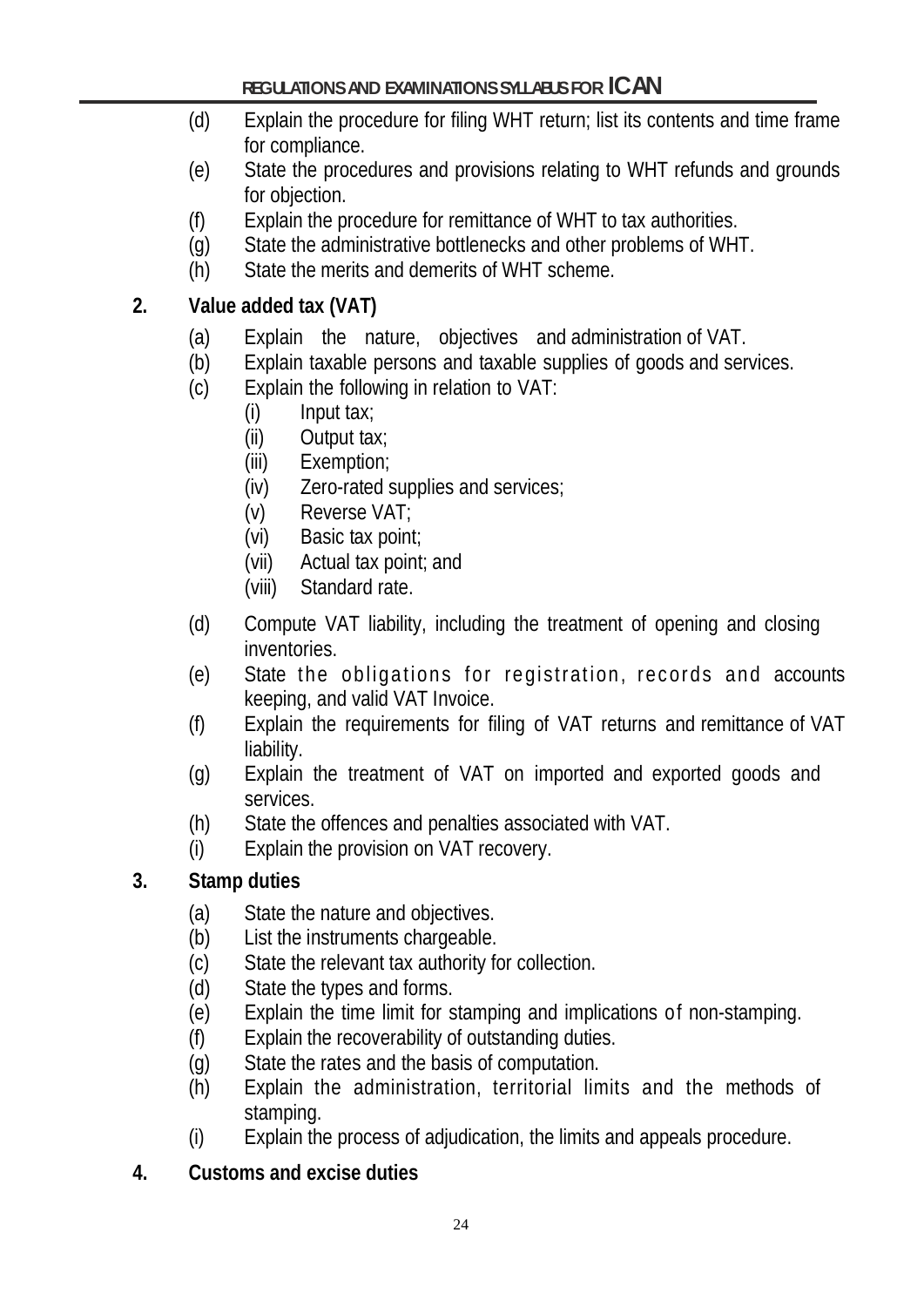- (a) Explain the nature, objectives and administration of customs and excise duties.
- (b) State the rates and basis of computation.
- (c) List excisable items.
- (d) State provisions relating to the furnishing of information by manufacturers and keeping of books.
- (e) State offences and penalties.

# **5. Luxury tax**

- (a) Define luxury tax.
- (b) State the relevant goods and services.
- (c) State the applicable rate for each of the goods and services.
- (d) Explain the benefits of taxation of luxury goods.
- 6. Land Use Charge (computation, assessment and dispute resolution)

# **C. Personal income tax 30%**

# **1. Taxation of employment income**

- (a) Explain employment; contract of service and contract for service.
- (b) Explain the following types of employment:
	- (i) Nigerian employment; and
	- (ii) Foreign employment.
- (c) Explain employment, vocation and profession.
- (d) Define an itinerant worker.
- (e) Explain the following terminologies in employment income:
	- (i) Cash emolument;
	- (ii) Benefits-in-Kind; and
	- (iii) Taxable and tax-exempt incomes.
- (f) State and explain the conditions for taxation of income from employment.
- (g) List and explain allowable and non-allowable deductions.
- (h) E xplain the following:
	- (i) Registration for Pay-As-You-Earn (PAYE);
	- (ii) Basis of assessment;
	- (iii) Computation of consolidated relief allowance
	- (iv) Computation of personal income tax;
	- (v) Filing of returns: employees and employers; and
	- (vi) Offences and penalties.

# **2. Taxation of trusts, settlements and estates**

- (a) Define trusts, settlements and estates.
- (b) Explain allowable and non-allowable expenses.
- (c) Compute income from trusts, settlements and estates.
- (d) Compute taxable income.
- (e) Compute tax liability in the hands of beneficiaries and trustees.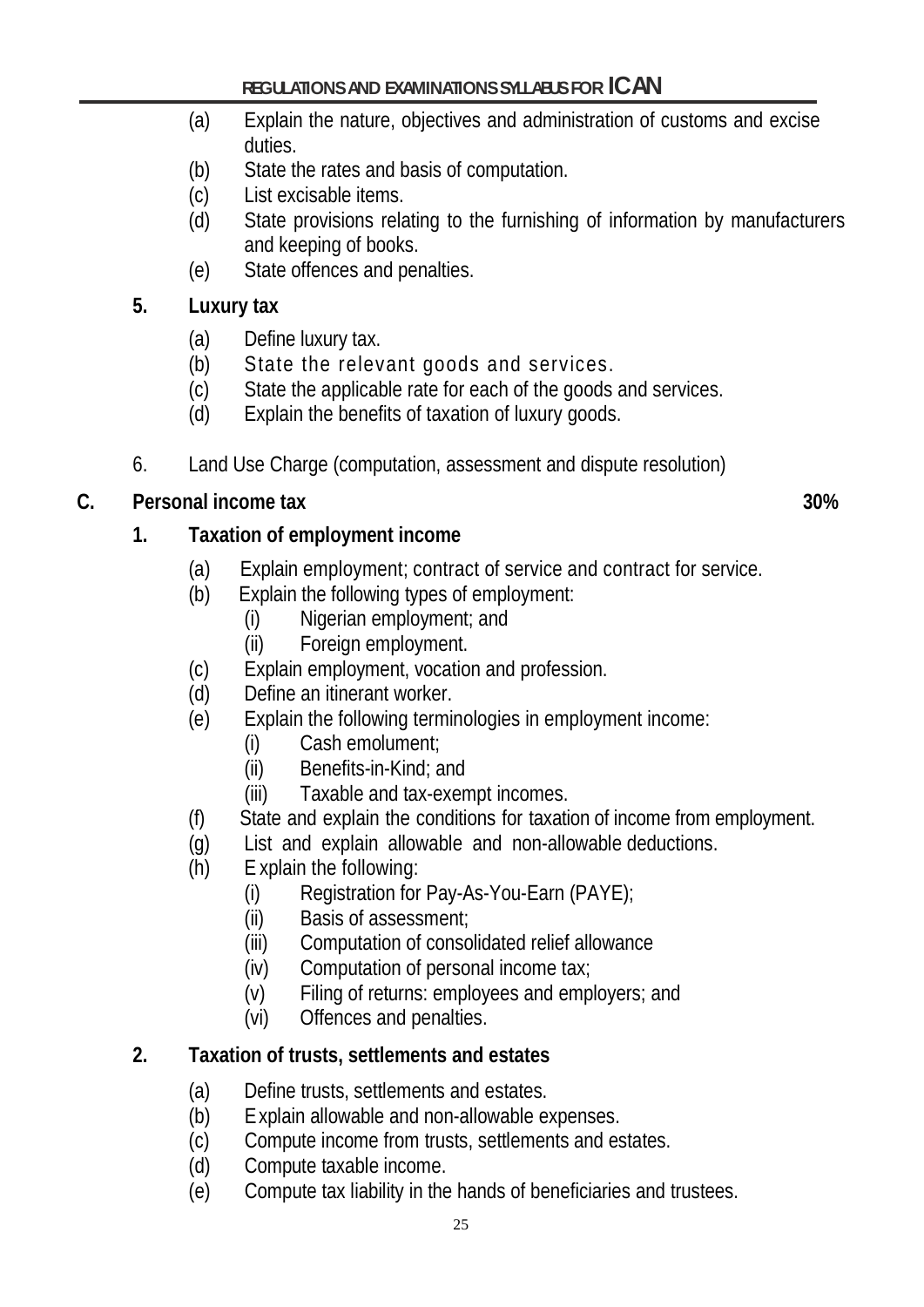- (f) Identify relevant tax authority.
- (g) State and explain offences and penalties.

# **3. Taxation of investment income**

- (a) Define investment income.
- (b) Compute rental income chargeable to tax on property, including contractor-financed projects.
- (c) Explain the tax implications of dividends and interests.
- (d) Explain the bases of assessments and payment of taxes on investment incomes.

## **D** Business income tax 35%

# **1. Taxation of business income**

- (a) Sole proprietorship
	- (i) Explain the meaning of a trade or profession and badges of trade.
	- (ii) Computation of assessable profit of a trade or profession
		- Identify taxable and non-taxable income.
		- Identify and explain allowable and non-allowable expenses.
	- (iii) Basis period for assessment
		- Define basis period and state types.
		- State the rules for commencement, change of accounting date and cessation.
	- (iv) Capital allowance computation
		- Define qualifying capital expenditure and capital allowance.
		- Explain the types of capital allowances and qualifying capital expenditure.
		- State the conditions for granting capital allowance.
		- $\div$  Identify capital allowance rates and restrictions.
		- ❖ Compute balancing adjustments on disposal of qualifying capital expenditure.
	- (v) Loss relief
		- $\cdot \cdot$  Identify and explain types of loss reliefs and their treatments.
		- **❖** Explain the treatments of losses under commencement and cessation of business.
- (b) Partnerships
	- (i) Define partnership.
	- (ii) E xplain allowable and non-allowable expenses.
	- (iii) Compute the income of a partnership business.
	- (iv) Identify the taxable income of partners.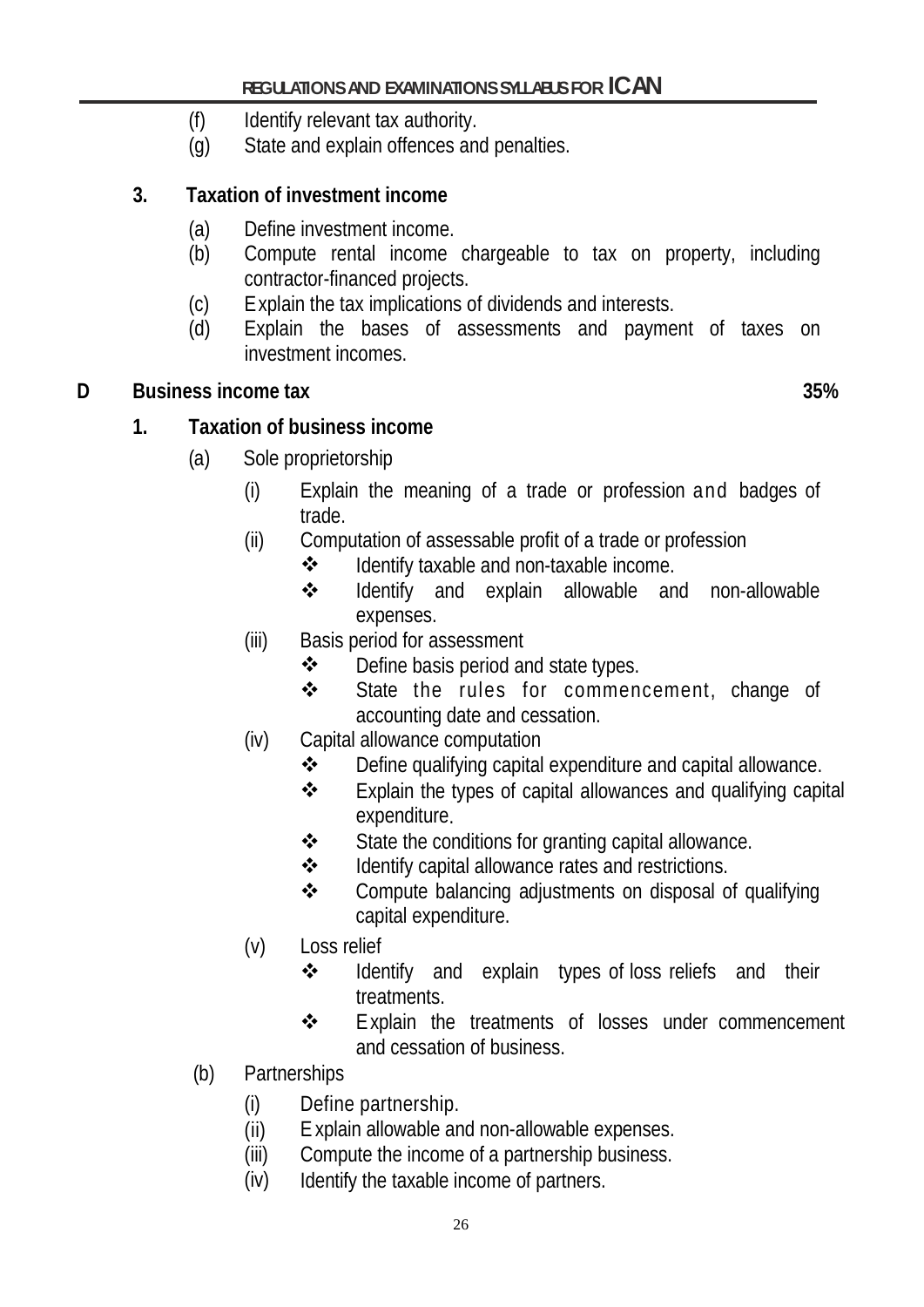- (v) State the tax treatment under admission and resignation of a partner.
- (c) Limited liability companies
	- (i) Identify persons chargeable to companies' income tax.
	- (ii) Computation of assessable profit
		- Explain taxable and non-taxable income.
		- **Explain allowable and non-allowable expenses.**
	- (iii) Basis period for assessment
		- Define and state types.
		- $\cdot$  Explain the rules for commencement, change of accounting date and cessation of business.
	- (iv) Capital allowance computation
		- Explain types of capital allowance.
		- $\cdot$  Define and explain types of qualifying capital expenditure.
		- $\bullet$  State the conditions for granting capital allowance.
		- \* Identify and apply the capital allowance rates and restrictions.
		- Compute balancing adjustments on disposal of qualifying capital expenditure.
	- (v) Loss relief
		- Explain Loss relief principles.
		- Explain the treatment of losses under commencement, change of accounting date and cessation of business.
	- (vi) Compute companies income tax liability, taking the following into consideration:
		- Total profit;
		- Minimum tax:
		- **•** Dividend distribution: and
		- Revenue/Turnover.
	- (vii) Compute and explain the bases for computing deferred tax.

## 2. **Taxation of specialised businesses**

- (a) Define specialised businesses.
- (b) State the relevant tax provisions for real estate and agriculture.
- (c) State the tax provisions and compute tax liability on income from transportation, telecommunication, banks and insurance businesses.
- (d) Explain the circumstances when the Revenue can assess a company based on its turnover.
- (e) Identify and explain criteria that must be met to be eligible for small company relief.
- (f) State the basis for taxation of enterprises in free trade zones.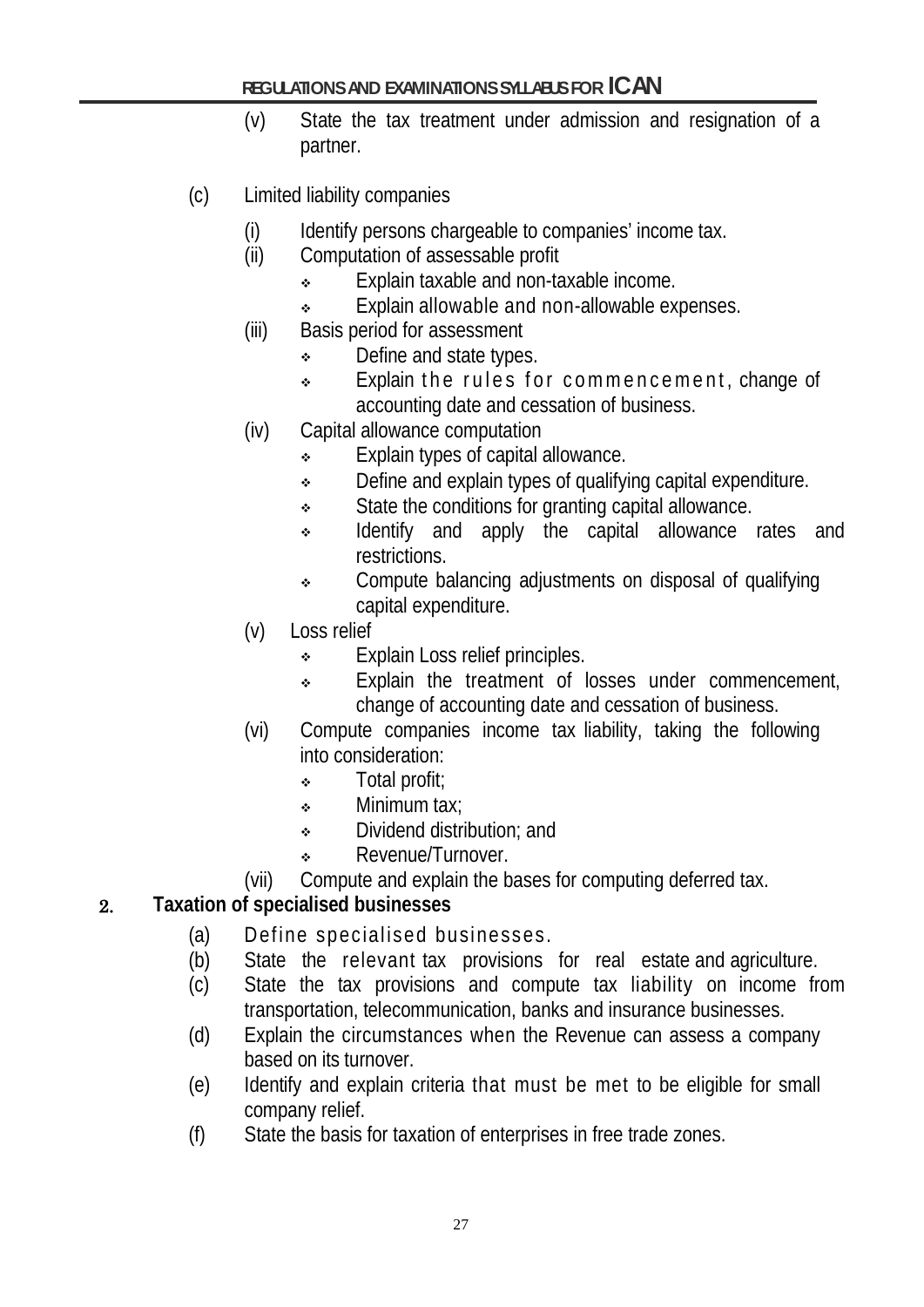- (g) Explain the provisions of the Nigerian Information Technology Development Agency Act (NITDA) 2007 (as amended) as it relates to taxation.
- (h) Taxation on income from e-commerce.

## **3. Tertiary education tax**

- (a) Define tertiary education tax.
- (b) State the objectives and basis of computation of tertiary education tax as provided in the enabling Act.
- 
- (c) Explain the imposition, assessment and collection of the tax.<br>(d) State the management and administration of the tertiary edu State the management and administration of the tertiary education tax fund (TETFund).
- (e) State the composition and functions of the board of trustees.
- (f) Explain the allocation and distribution of the tax.
- (g) State the offences and penalties for non-compliance.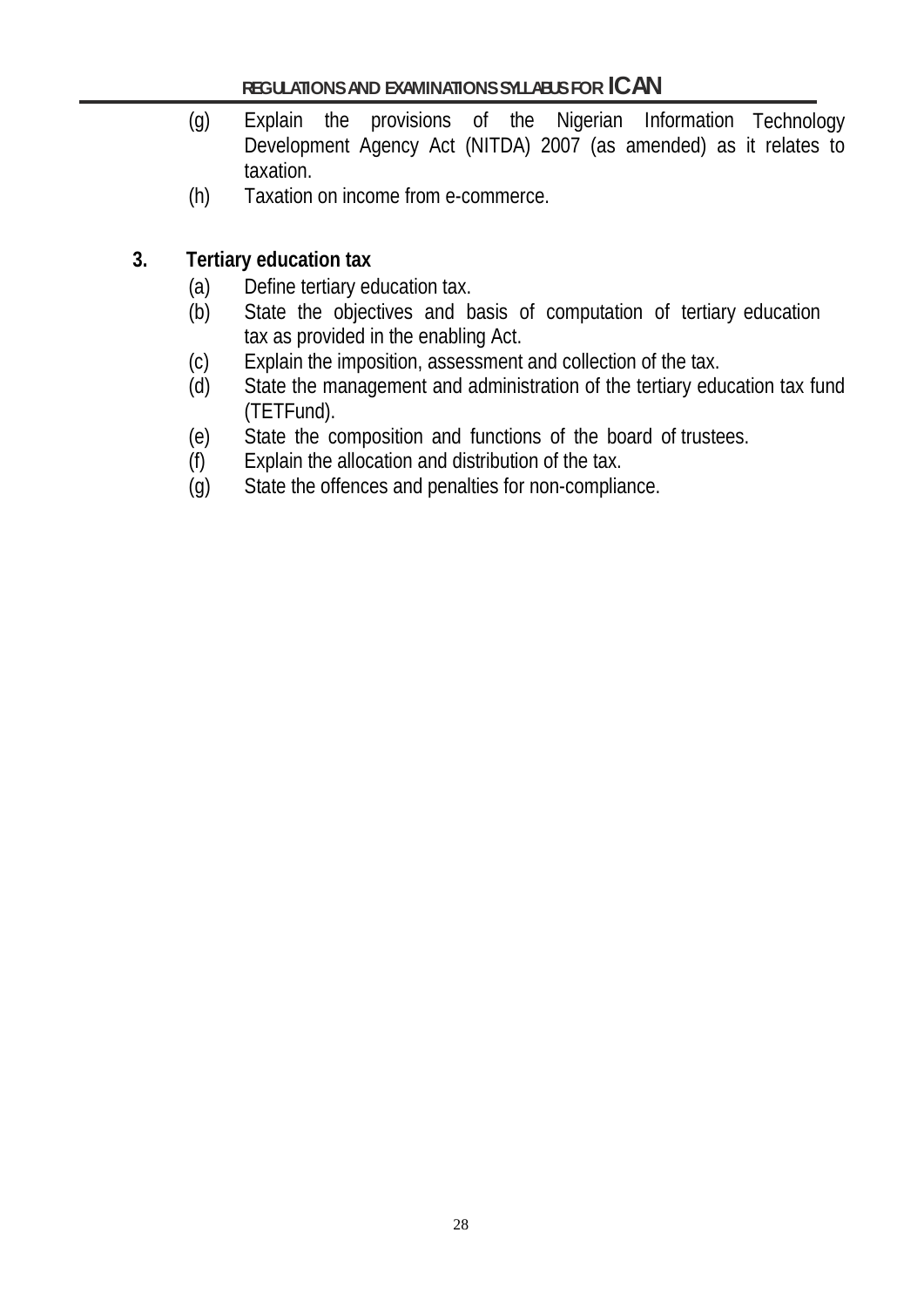# **A2. BUSINESS, MANAGEMENT AND FINANCE**

## **Aim**

An understanding of business environment (global and local), markets, financial markets, entities and organisations provides a foundation for business professionals. This subject revolves around a basic understanding of the purpose, objectives of businesses; issues of business ethics, governance, corporate social responsibility and sustainability.

# **Linkage with other subjects**

The diagram below depicts the relationship between this subject and other subjects.



## **Main competencies**

On successful completion of this paper, candidates should be able to:

- Explain the underlining principles of management theory in the context of concepts, functions, ethical considerations and recent developments in business management process;
- Explain behavioural aspects of management control and the importance of organizational structure and design;
- Understand the basic concepts of leadership and requirements for effective communication within and outside a business organization;
- Understand issues associated with building, leading and managing effective teams in the effective management of organisational conflict;
- Explain the concept of strategy, alternative approaches to strategy development towards sustainable competitive advantage;
- Prepare and present cash budgets for planning and explain main financial management decisions; and
- Understand the applications of basic economic theories and business planning to solving business environmental problems locally and globally for competitive edge.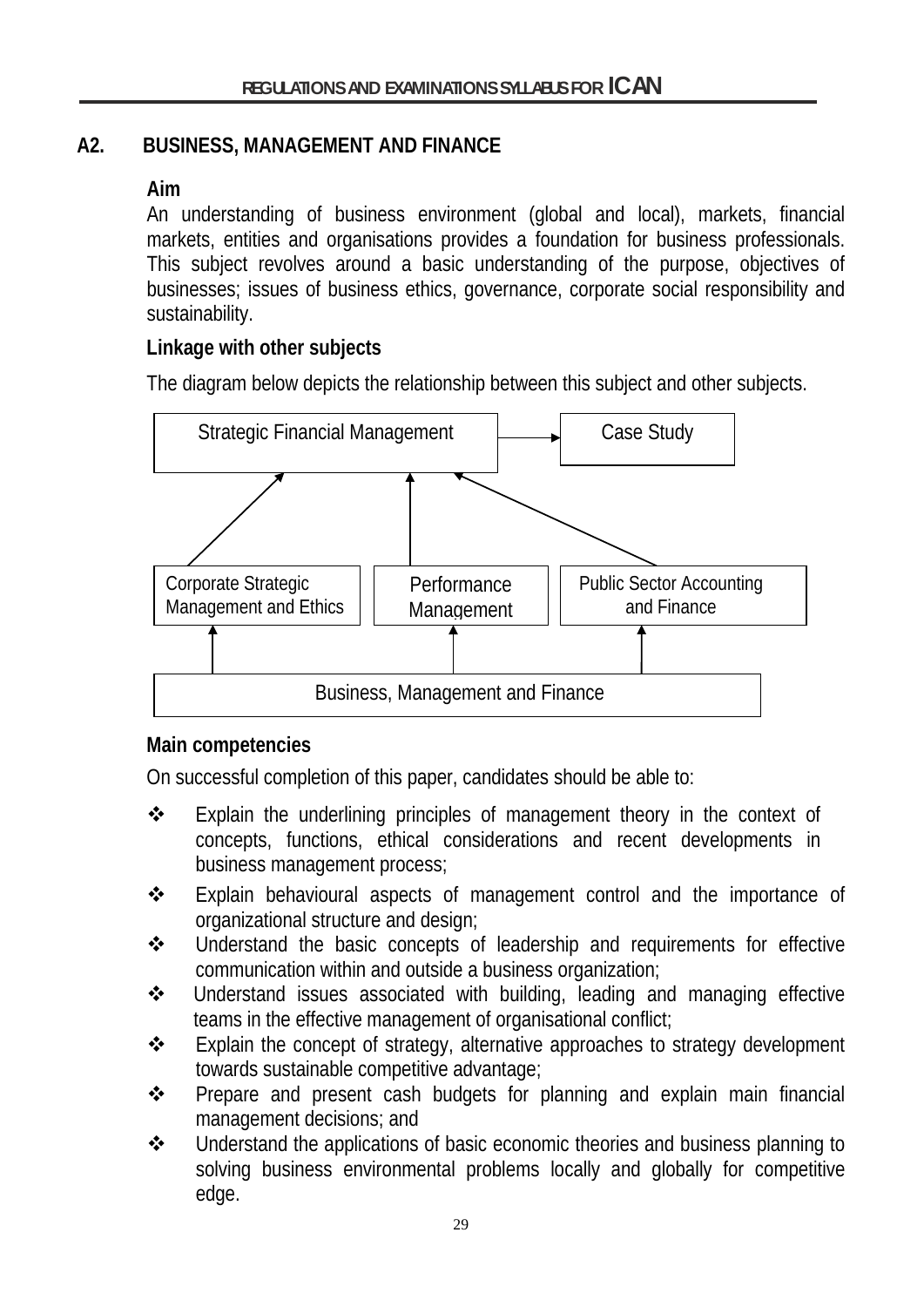## **Linkage of the main competencies**

This diagram illustrates the linkage between the main competencies of this subject and is to assist candidates in studying for the examination.

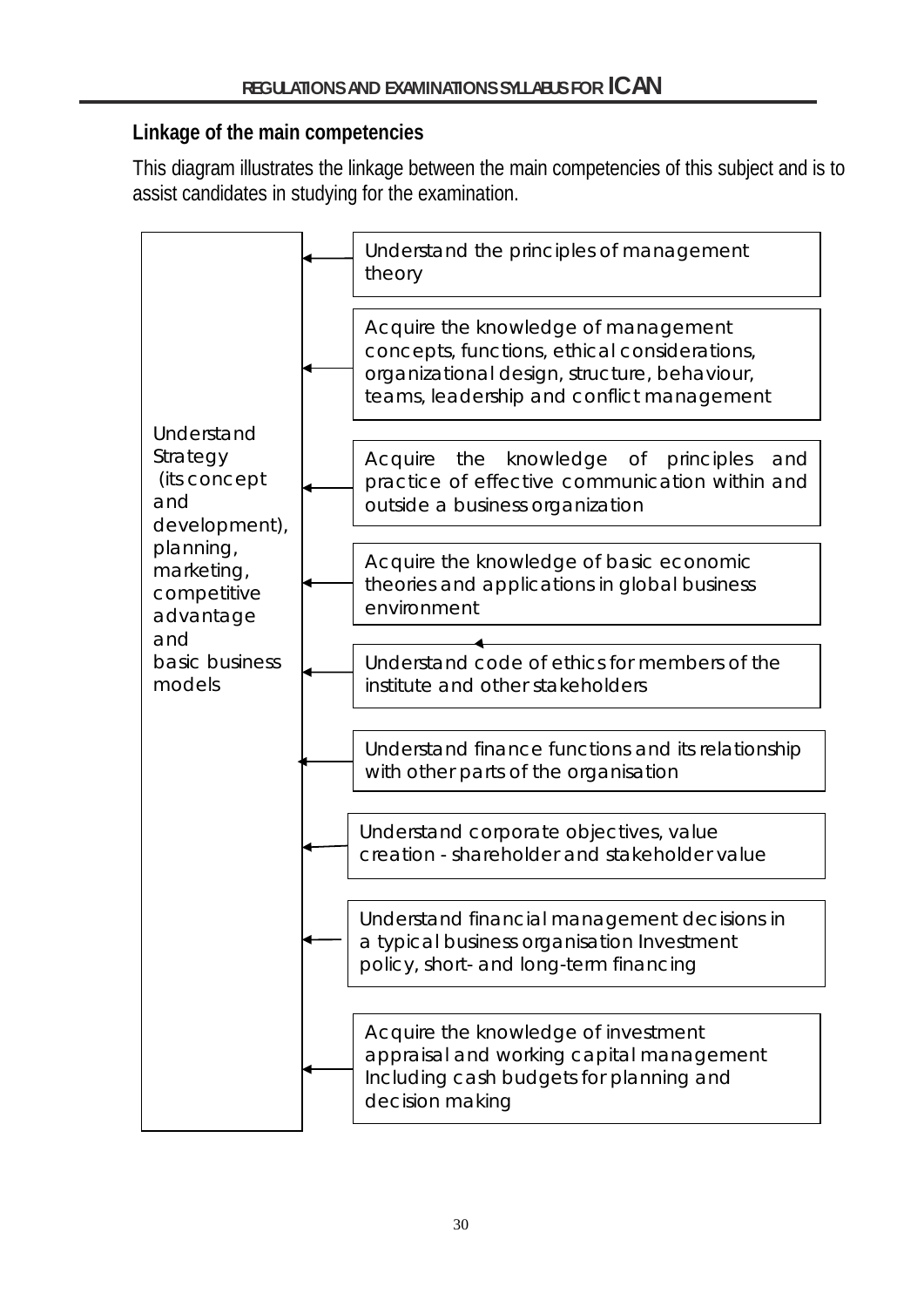**Detailed Syllabus**

**A. Business processes and environment 25%**

- **1. Nature of business, types and objectives**
	- (a) Explain the nature, types and objectives of business organisation.
	- (b) Explain the basic characteristics, purposes, merits and demerits of the following types of business organisation:
		- (i) Sole proprietorship;
		- (ii) Partnership;
		- (iii) Limited liability companies:
			- **\*** Private
			- **A** Public
		- (iv) Non-governmental organisations;
		- (v) Public sector organisations;
		- (vi) Alliances; and
		- (vi) Cooperative society.
		- (c) Identify and explain the various business functions;
		- (d) Explain the importance of business to its stakeholders;
	- (e) Explain the different classifications of economic activities based on the following occupations:
		- (i) Profession/Vocation;
		- (ii) Employment; and
		- (iii) Business.
	- (f) State the merits and demerits of each of the occupations listed above.

# **2. Business and organisational structures and choices**

- (a) Explain the basic characteristics and purposes of the following organisational structures:
	- (i) Centralised;
	- (ii) Decentralised;
	- (iii) Matrix and mixed;
	- $(iv)$  Networks; and
	- (v) Virtual arrangements.
- (b) Explain the advantages and disadvantages of each of the organisational structures listed above.

# **3. The business environment**

- (a) Explain the meaning and importance of the following:
	- (i) Globalisation/International business;
	- (ii) Macro-economic/National environment;
	- (iii) Micro-economic/Markets and industries; and
	- (iv) Stakeholders.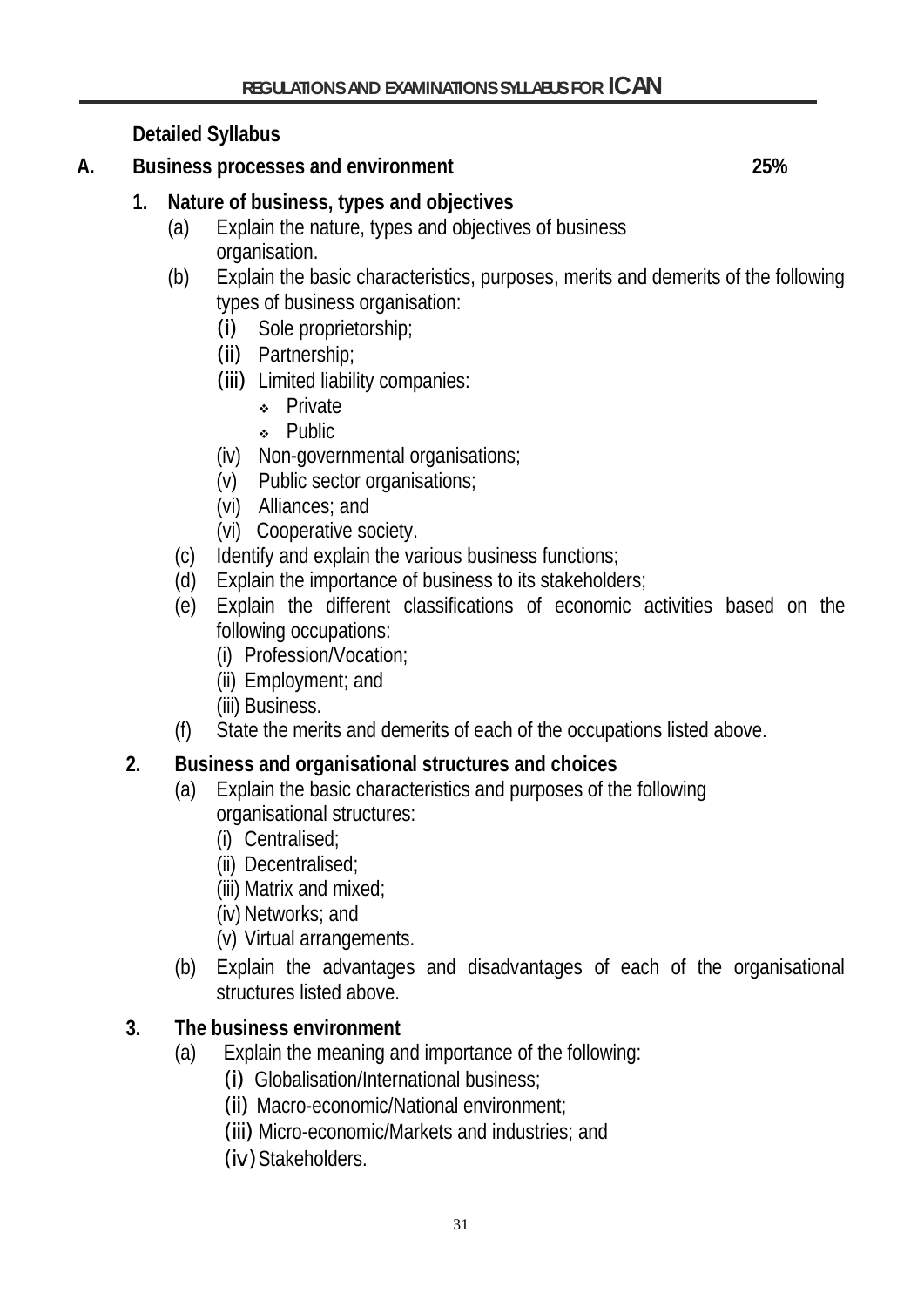(b)Explain the concept of environmental scanning, its methods and importance.

# **B. The role of professional accountants in business and society 10%**

- (a) Explain from the perspective of the public interest, the role of professional accountants in business and society.
- (b) Explain the basic principles of ethics and its importance to professional accountants.

## **C. Management and organisational behaviour 35%**

# **1. Basic management functions**

- (a) Give various definitions of management.
- (b) Identify and explain types of management skills.
- (c) Explain the following basic management functions, their importance and application in the field of accounting:
	- (i) Planning;
	- (ii) Organising;
	- (iii) Controlling;
	- (iv) Coordinating;
	- (v) Directing; and
	- (vi) Supervising.
- (d) Identify and explain the various management roles.

## **2. Management, individual and organisational behaviour**

- (a) Explain the nature and significance of formal and informal organisation.
- (b) Explain the role and importance of organisational culture.
- (c) Explain the relationship between leadership and management.
- (d) State the roles of individual and group behaviour in organisations.
- (e) Identify and explain conflict management and various resolution mechanisms.
- (f) Explain the nature and significance of team formation, development and management.
- (g) Explain the concept of employee motivation and its relationship with productivity.
- (h) State and explain the various management theories with emphasis on scientific, administrative and other modern management theories; such as Frank and Lillian Gilbreth's motion theory, Hertzberg's Hygiene, Motivation factor theory and other related theories.

## **3. Communications in business**

- (a) Explain the basic elements of communication.
- (b) Explain verbal and non-verbal communication.
- (c) State the principles of effective listening.
- (d) Explain organisational communication:
	- (i) Formal and informal; and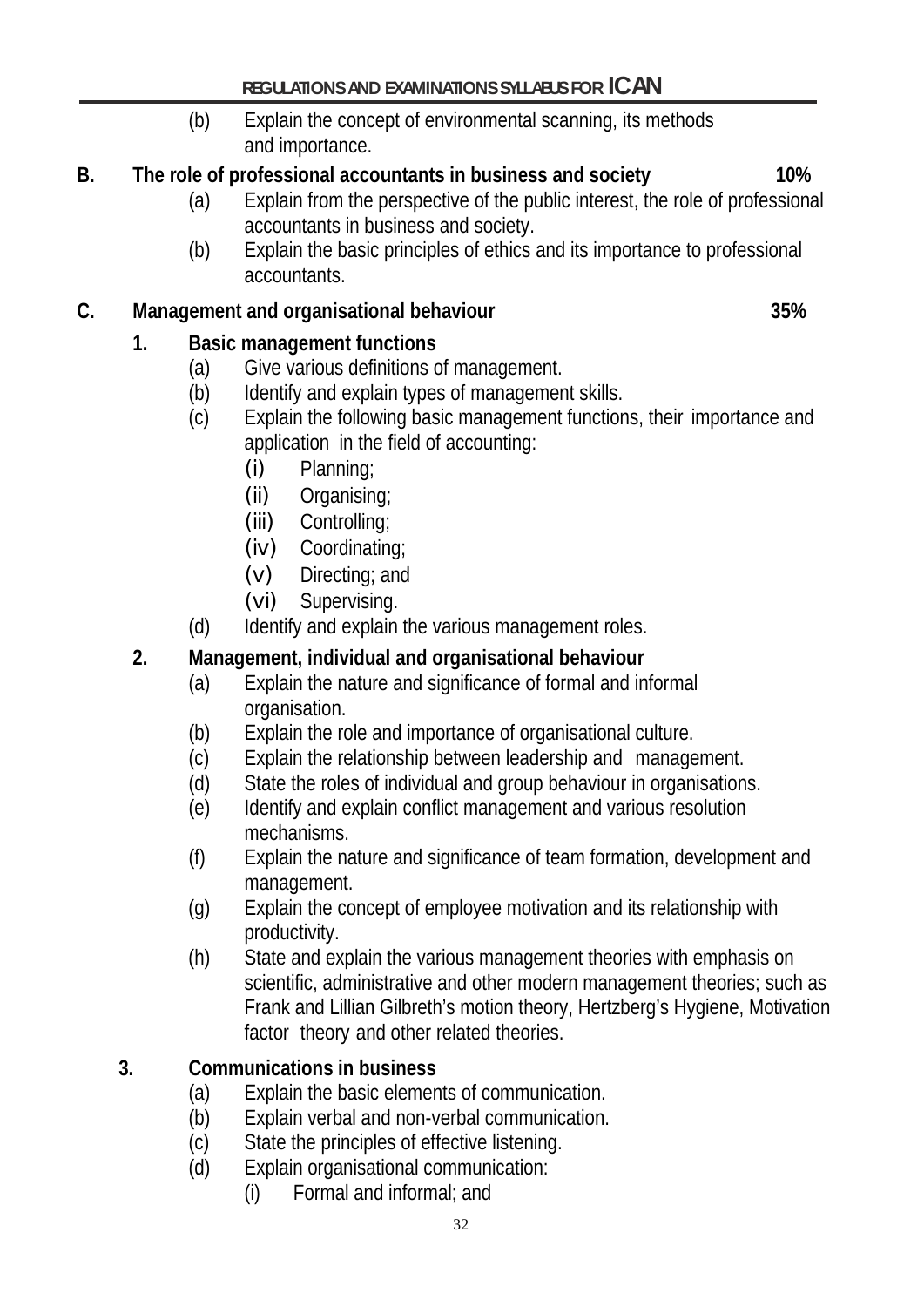- (ii) Internal and external
- (e) Explain methods of business communication.
- (f) State the barriers to effective communication.
- (g) State the different communication patterns.
- (h) Explain the process and conduct at meetings.
- 
- (i) Explain the basic elements of report writing.<br>(i) Explain the process of electronic communical Explain the process of electronic communication.

# **D. The role of finance 30%**

# **1. Basics of business finance and financial markets**

- (a) Identify the various sources of finance that are available to business organisations.
- (b) Explain the characteristics of the different sources of finance, stating their advantages and disadvantages.
- (c) Describe the characteristics of financial market.
- (d) Explain finance functions and financial management objectives.
- (e) Explain the following concepts:
	- (i) Covenants;
	- (ii) Warranties; and
	- (iii) Guarantees.
- (f) Prepare a cash budget using given data.

# **2. Investment decisions**

- (a) Explain and apply the key tools of mathematics used in solving business finance problems:
	- (i) Compound interest and simple interest;
	- (ii) Discounting;
	- (iii) Annuities;
	- (iv) Present value of annuities; and
	- (v) Sinking funds and amortisation.
- (b) Identify and apply the following investment appraisal techniques:
	- (i) Accounting rate of return;
	- (ii) Payback period;
	- (iii) Discounted payback;
	- (iv) Net present value; and
	- (v) Internal rate of return.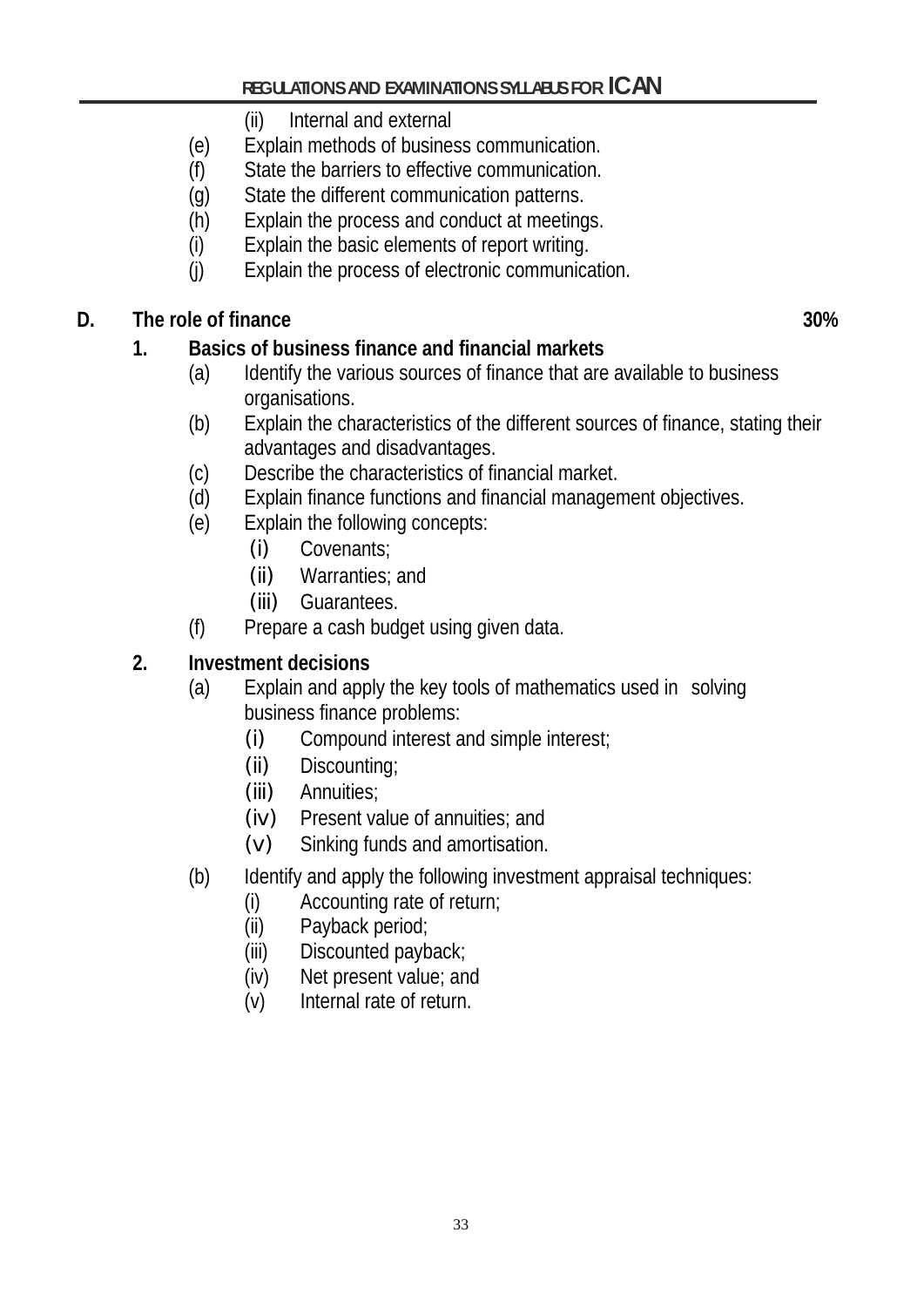#### **A3. FINANCIAL ACCOUNTING**

#### **Aim**

The purpose of financial accounting is to equip accounting professionals with knowledge of the essential framework of assumptions that underpin reliable reporting and the requisite skills to compile reliable financial statements for sole traders, partnerships, companies and not-for-profit entities.

#### **Linkage with other subjects**

This diagram depicts the relationship between this subject and other subjects. Financial accounting as a subject is a pre-requisite to Financial Reporting and Corporate Reporting.



## **Main competencies**

On successful completion of this paper, candidates should be able to:

- $\triangleleft$  Explain the scope and purpose of accounting;
- Understand types of business transaction and documentation;
- $\triangleleft$  Explain cash and bank transactions;
- $\triangle$  Explain and demonstrate the use of double-entry accounting principle;
- Understand and prepare reconciliations;
- ❖ Record transactions and events; and
- ❖ Prepare basic financial statements for corporate and non-corporate entities.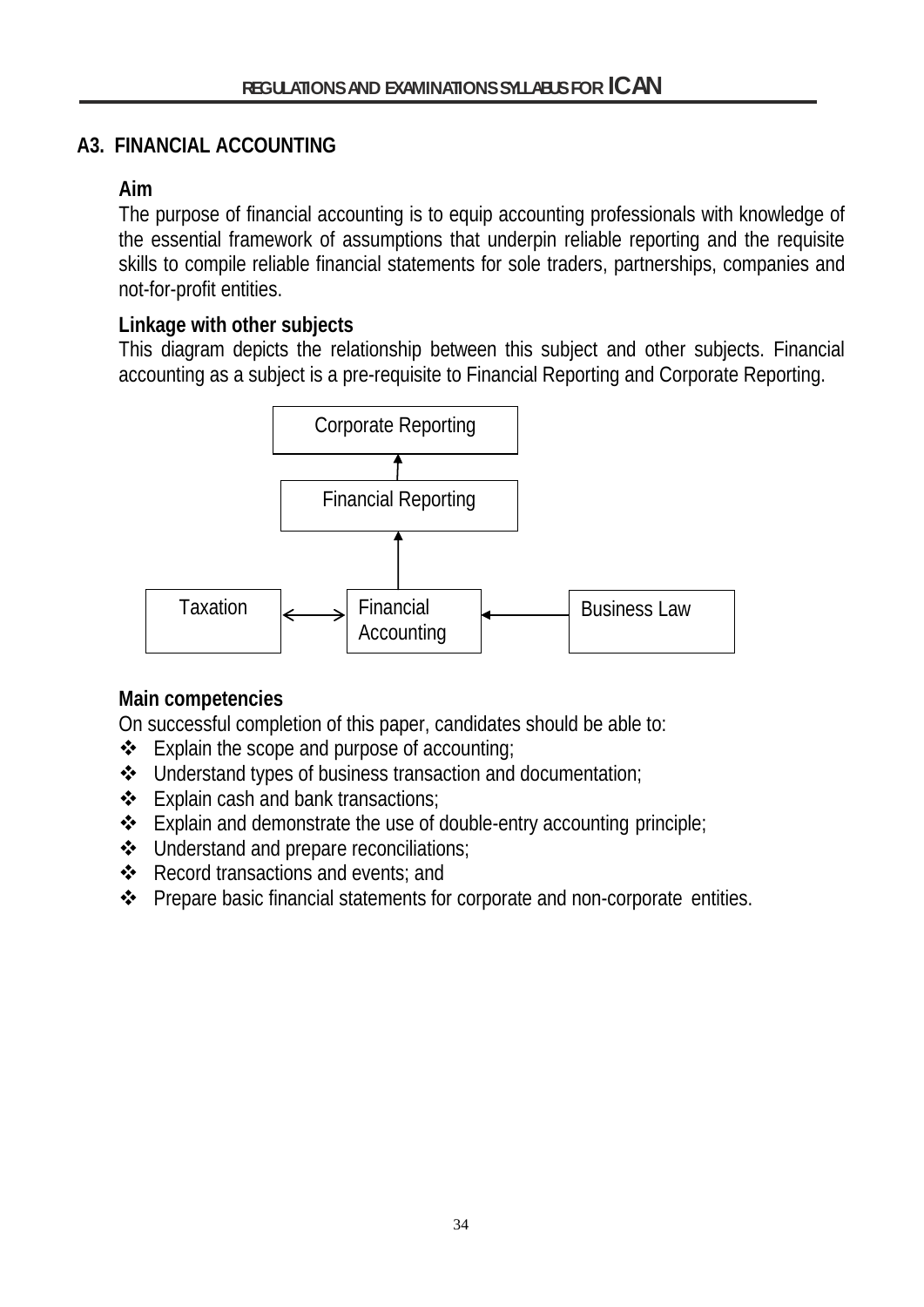## **Linkage of the main competencies**

This diagram illustrates the linkage between the main competencies of this subject and is to assist candidates in studying for the examination.



## **Detailed Syllabus**

# **A. Accounting framework 10%**

## **1. Scope and purpose of accounting**

- (a) Define accounting and state the objectives of accounting.
- (b) Differentiate between accounting and book-keeping.
- (c) Discuss the different types of accounting.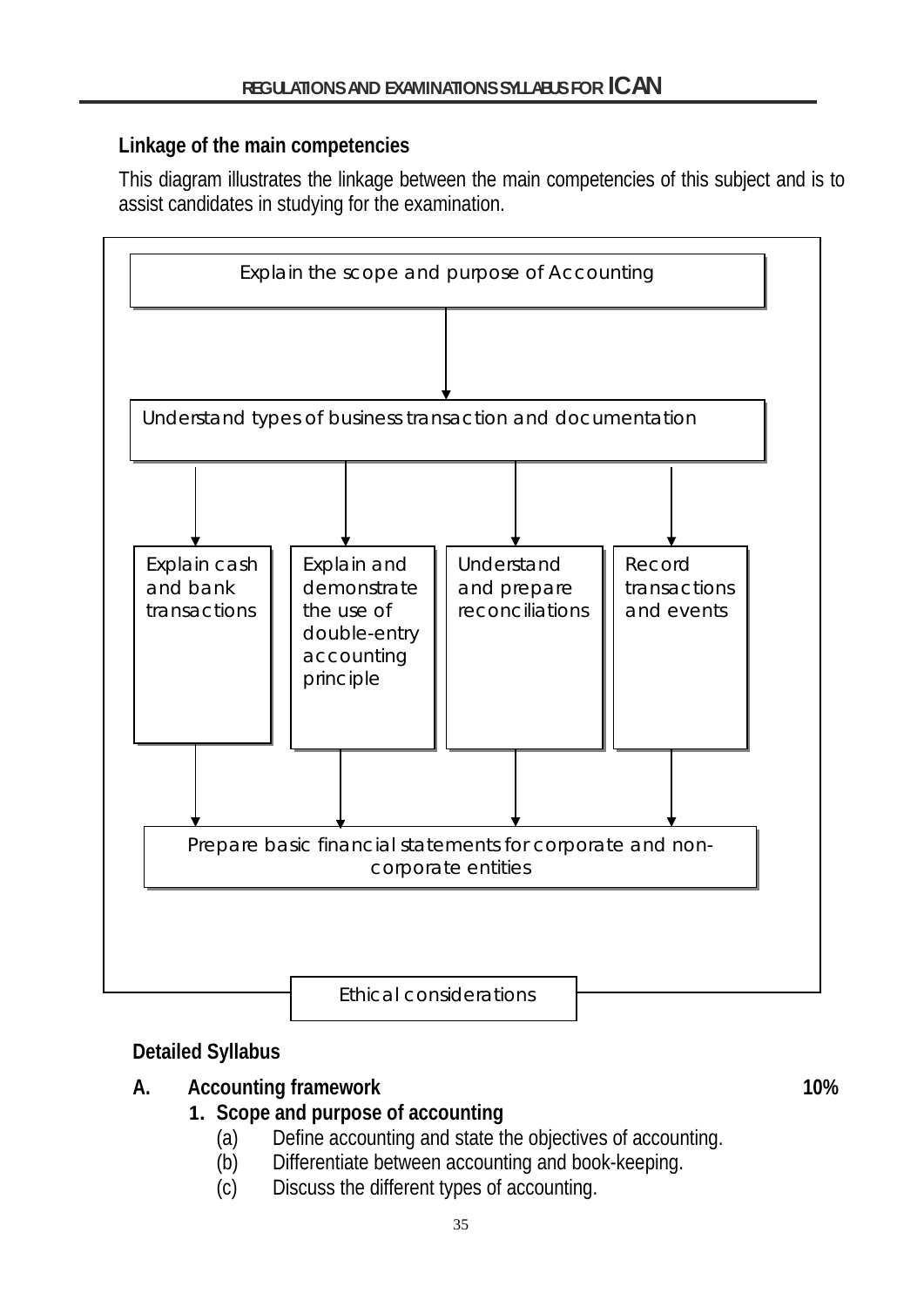- 2. Identify the users of accounting information and their information needs.
- 3. Explain the qualitative characteristics of useful financial information.
- 4. List and explain the elements of financial statements.
- 5. Explain the following accounting concepts:
	- (a) Going concern;
	- (b) Accruals;
	- (c) Materiality and aggregation;
	- (d) Substance over form;
	- (e) Business entity concept;
	- (f) Fair presentation;
	- (g) Offsetting;
	- (h) Consistency of presentation; and
	- (i) Prudence.
- 6. Bases of accounting Discuss accrual, cash and break-up bases of accounting.
- 7. The regulatory environment of accounting
	- (a) Explain the need for regulation of accounting practice.
	- (b) Identify the sources of regulation of accounting practice.
- 8. State the roles of accountants in business and the economy.

# **B. Recording financial transactions 15%**

- 1. Identify source documents of accounting data and information such as invoices, receipts, credit notes, debit notes, purchase orders, goods received notes, cheque counterfoils, deposit slips, bank statements and payment vouchers.
	- 2. Record and account for transactions and events relating to revenue/incomes, expenses, assets, liabilities and equity in accordance with Generally Accepted Accounting Principles (GAAP) using:
		- (a) Books of prime entry; and
		- (b) Cash books including internal control over cash.
	- 3. Apply double entry principles to:
		- (a) Accounting equation;
		- (b) Basic rules of double entry book-keeping;
		- (c) Ledger accounts entry principle; and
		- (d) Balancing ledger accounts and extracting trial balance.
	- 4. State the usefulness and limitations of trial balance.

# **C. Reconciliation in financial accounting 15%**

- **1. Errors and omissions**
	- (a) Identify errors in the double entry system.
	- (b) Identify errors not highlighted by the extraction of the trial balance.
	- (c) Correct book keeping errors for given transactions.
	- (d) Determine the effect of errors on profit or loss/surplus or deficit.
	- (e) Explain the use of suspense account.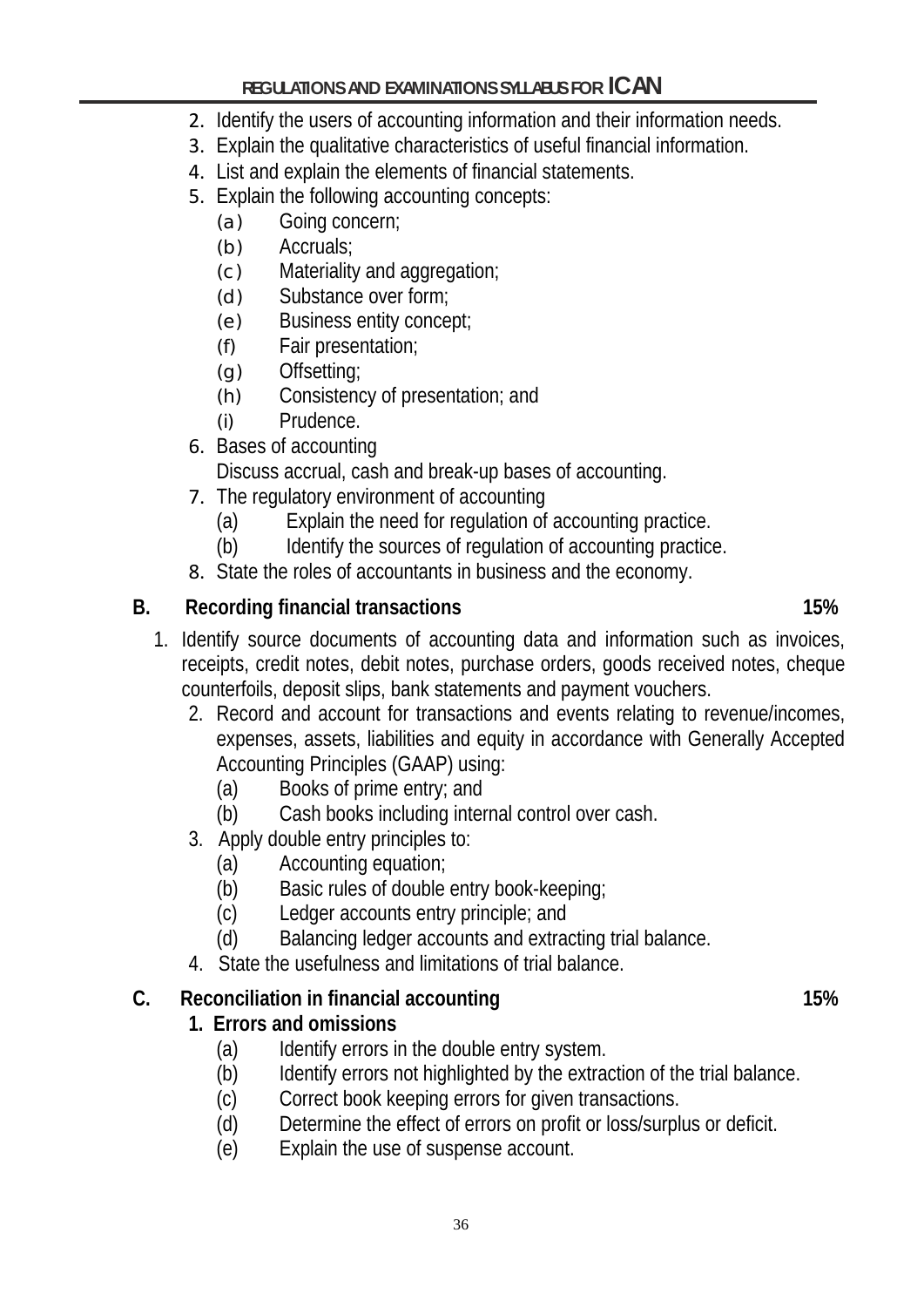## **2. Control accounts and reconciliations**

- (a) Explain the use of receivables control account.
- (b) Explain receivables control account.
- (c) Explain the use of payables control account.
- (d) Explain payables control account.
- (e) Explain the purpose of suppliers' statements and their reconciliation with the ledgers.

## **3. Bank reconciliation**

- (a) State the purpose of bank reconciliation statement.
- (b) Identify the causes of difference between cash book and bank statement balances.
- (c) Prepare bank reconciliation statement.
- (d) Identify and correct cash book errors.
- (e) Explain the use of adjusted cash book to determine the cash position in the financial statements.

## **4. Accounting treatment for bad and doubtful debts**

- (a) Account for the write off of bad debts.
- (b) Account for the recovery of bad debts.
- (c) Determine the balance on the allowance for doubtful debts accounts.
- (d) Account for the movement on the allowance for doubtful debts accounts.
- (e) Account for movements in receivables.

## **5. Accounting treatment for accruals and prepayments**

- (a) Explain the meaning of an accrual.
- (b) Account for accruals.
- (c) Explain the meaning of a prepayment.
- (d) Account for prepayments.
- (e) Explain the meaning of accrued and unearned incomes.
- (f) Account for accrued and unearned incomes.

#### **D. Accounting for transactions in the financial statements 20%**

# **Accounting for Property, Plant and Equipment (PPE) in accordance with IAS 16**

- (a) Identify the elements of PPE cost.
- (b) State how PPE cost are initially recorded and measured.
- (c) Compute, explain and record depreciation using the straight line and reducing balance methods.
- (d) Account for depreciation in the statement of profit or loss and other comprehensive income.
- (e) Account for disposal of PPE.
- (f) Prepare simple notes to account for movements in PPE.

# **E. Accounting for partnership, not-for-profit entities and incomplete records**

**20%**

- **1. Partnership accounts**
	- (a) Discuss partnership business.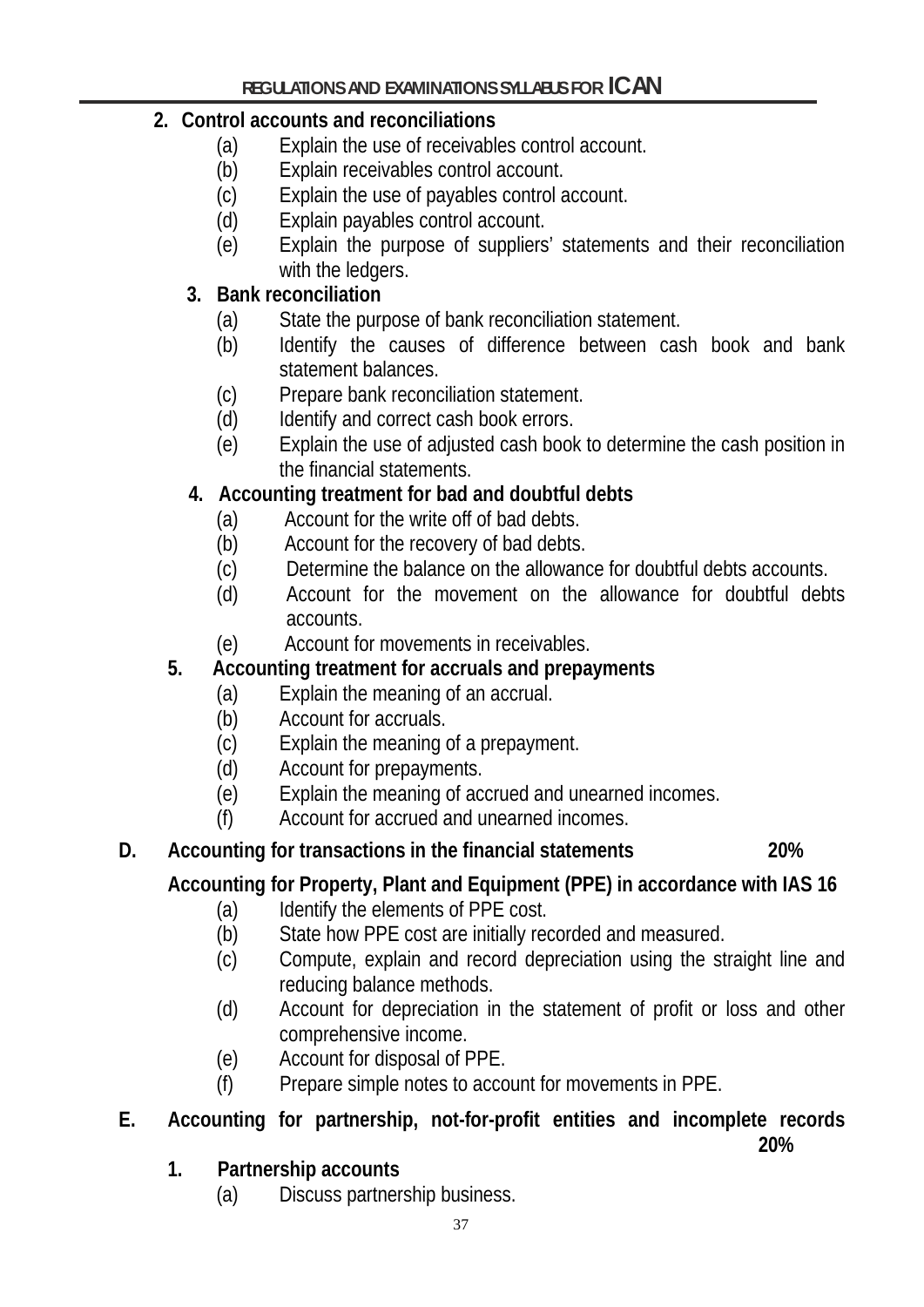- (b) Prepare partners' current and capital accounts.
- (c) Determine partners' share of profits.
- (d) Account for changes in partnership (excluding amalgamation and piecemeal realization).

# **2. Not-for-profit entities' accounts**

- (a) Prepare receipts and payments account.
- (b) Prepare income and expenditure account.
- (c) Prepare statement of assets and liabilities.

## **3. Incomplete records**

- (a) State the need for preparation of accounts from incomplete records.
- (b) Determine profit from the opening and closing capital balances.
- (c) Explain the use of accounting equation, gross profit percentage, cash book summaries, memoranda and control accounts to determine missing figures for financial statements.

# **F. Financial statements 20%**

1. State and explain the purpose, nature and relationships among the main components of financial statements.

# **2. Accounting policies, change in accounting estimates and errors (IAS 8)**

- (a) Define accounting policies.
- (b) Explain the guidance on the selection of accounting policies.
- (c) Account for changes in accounting policies.
- (d) Differentiate between accounting policies and accounting estimates.
- (e) Explain how to account for changes in estimates.
- (f) Identify and correct prior year errors.

# **3. Accounting for inventories (IAS 2)**

- (a) Explain the nature of inventories.
- (b) Explain IAS 2 requirements for valuation of inventories.
- (c) Explain the elements of cost of inventories.
- (d) Explain the valuation and recognition of inventories on the basis of lower of cost and net realisable value.
- (e) Explain and measure the value of inventory using first-in-first-out (FIFO) and weighted average cost (WAC).
- (f) Explain the impact of various valuation methods on the profit or loss for a period.
- (g) Explain the adjustment of opening and closing values of inventory in the financial statements.
- (h) Explain the use of periodic and perpetual inventory methods.

# **4. Preparation of simple financial statements and supporting notes**

- (a) Prepare statement of profit or loss and other comprehensive income in accordance with IAS 1.
- (b) Prepare statement of financial position in accordance with IAS 1.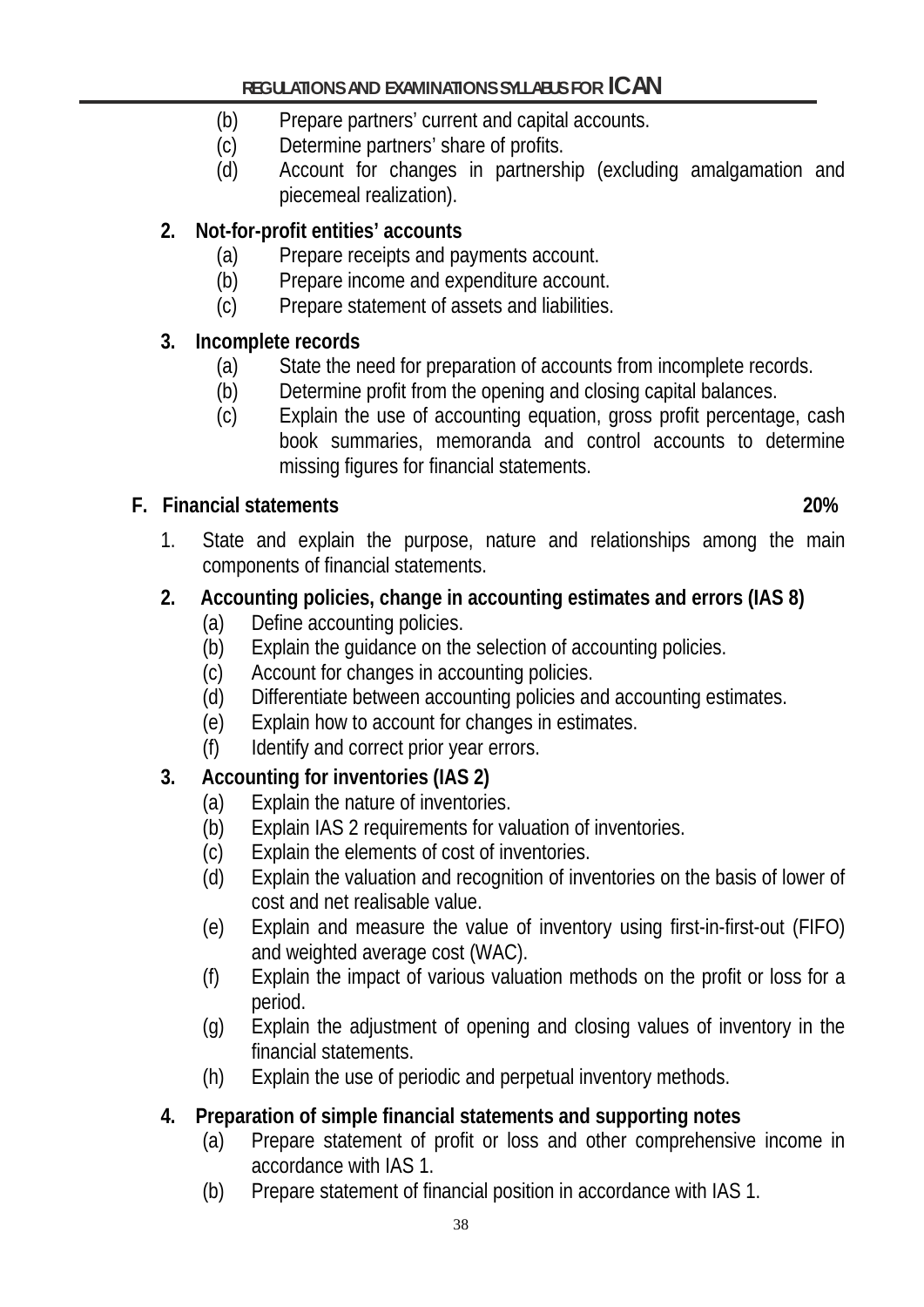- (c) Prepare simple statement of cash flows in accordance with IAS 7.<br>(d) Prepare simple statement of change in equity.
- Prepare simple statement of change in equity.

## **Applicable accounting standards**

# **Conceptual Framework for Financial Reporting**

- IAS 1 Presentation of Financial Statements
- IAS 2 Inventories
- \* IAS 7 Statement of Cash Flows.
- \* IAS 8- Accounting Policies, Changes in Accounting Estimates and Errors.
- IAS 16 Property, Plant and Equipment (PPE).

## **Notes:**

All new applicable standards may be examined after six months from the date of issue.

All applicable laws may be examined after six months from date of amendment or enactment.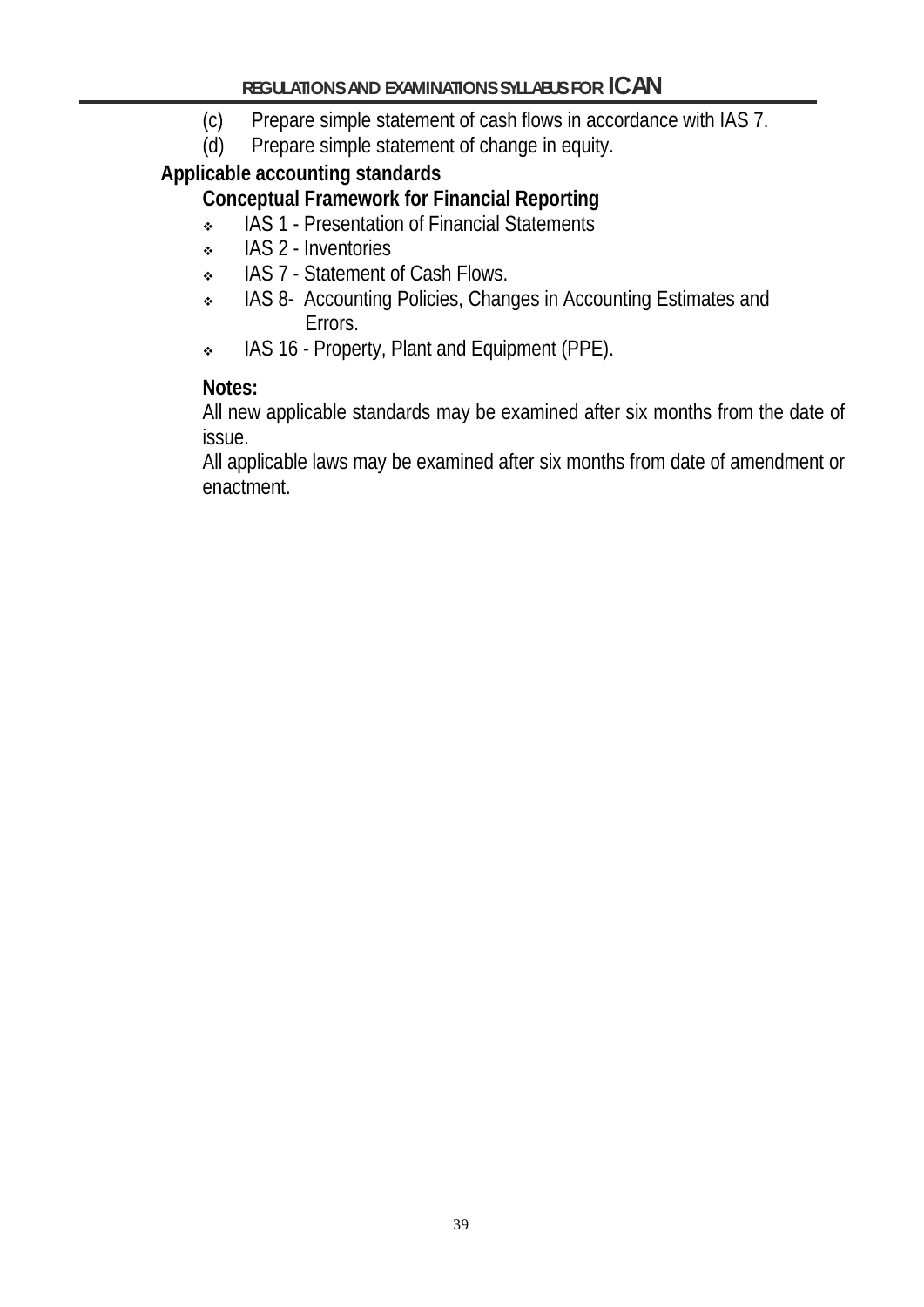## **A4. MANAGEMENT INFORMATION**

## **Aim**

Accountants play vital roles in management, especially in management decision-making. Management information deals with the production of useful information to support management decision-making. Such information includes costing, management accounting and application of quantitative methods in financial management. Management information takes an integrated approach by developing an awareness of information technology and systems support.

## **Linkage with other subjects**

All the fifteen subjects are interwoven especially in the aspect of information system. Management information is related to all other subjects at Foundation level, especially Business Management and Finance and Financial Accounting. It is a pre-requisite to Performance Management (PM) at Skills level.



#### **Main competencies**

On successful completion of this subject, candidates should be able to:

- Ascertain cost of a product or service using different costing methods and techniques;
- Compute the minimum volume of a product or service to be sold in a period to meet a specific profit target;
- Assess the challenges posed and opportunities offered by electronic business and electronic commerce and management solutions;
- $\cdot \cdot$  Explain the roles of accountants in information system development; and
- $\cdot \cdot$  Identify ethical, social, and legal issues in the design and use of information systems.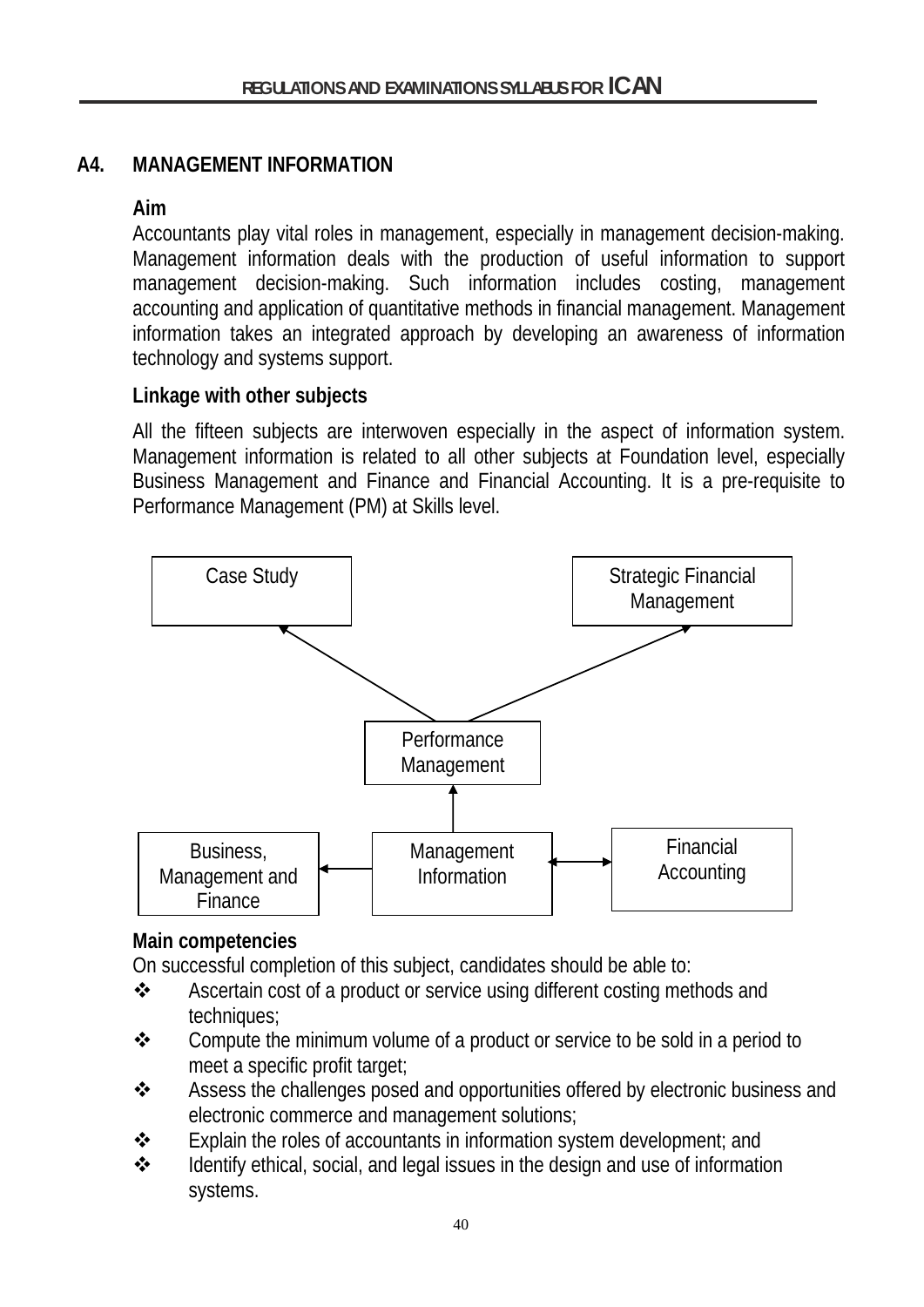## **Linkage of the main competencies**

This diagram illustrates the linkage between the main competencies of this subject and is to assist candidates in studying for the examination.



# **Detailed Syllabus**

# **A. Cost accounting 30%**

# **1 Introduction to cost accounting**

- (a) Describe the purpose and role of cost accounting within an organisation considering the following:
	- (i) Definition of cost accounting;
	- (ii) Purpose of cost accounting;
	- (iii) Role of cost accountants; and
	- (iv) Advantages and disadvantages of cost accounting.
- (b) Differentiate between cost accounting and financial accounting.
- (c) Outline the managerial processes of planning, decision making and control.
- (d) Explain the concepts of strategic, tactical and operational planning.
- (e) Differentiate between cost data and information.
- (f) Explain the attributes of good information.

## **2 Cost classifications, codification, segregation and estimation**

- (a) Cost classifications
	- (i) Explain the meaning of cost classification.
	- (ii) Explain the different classifications of cost.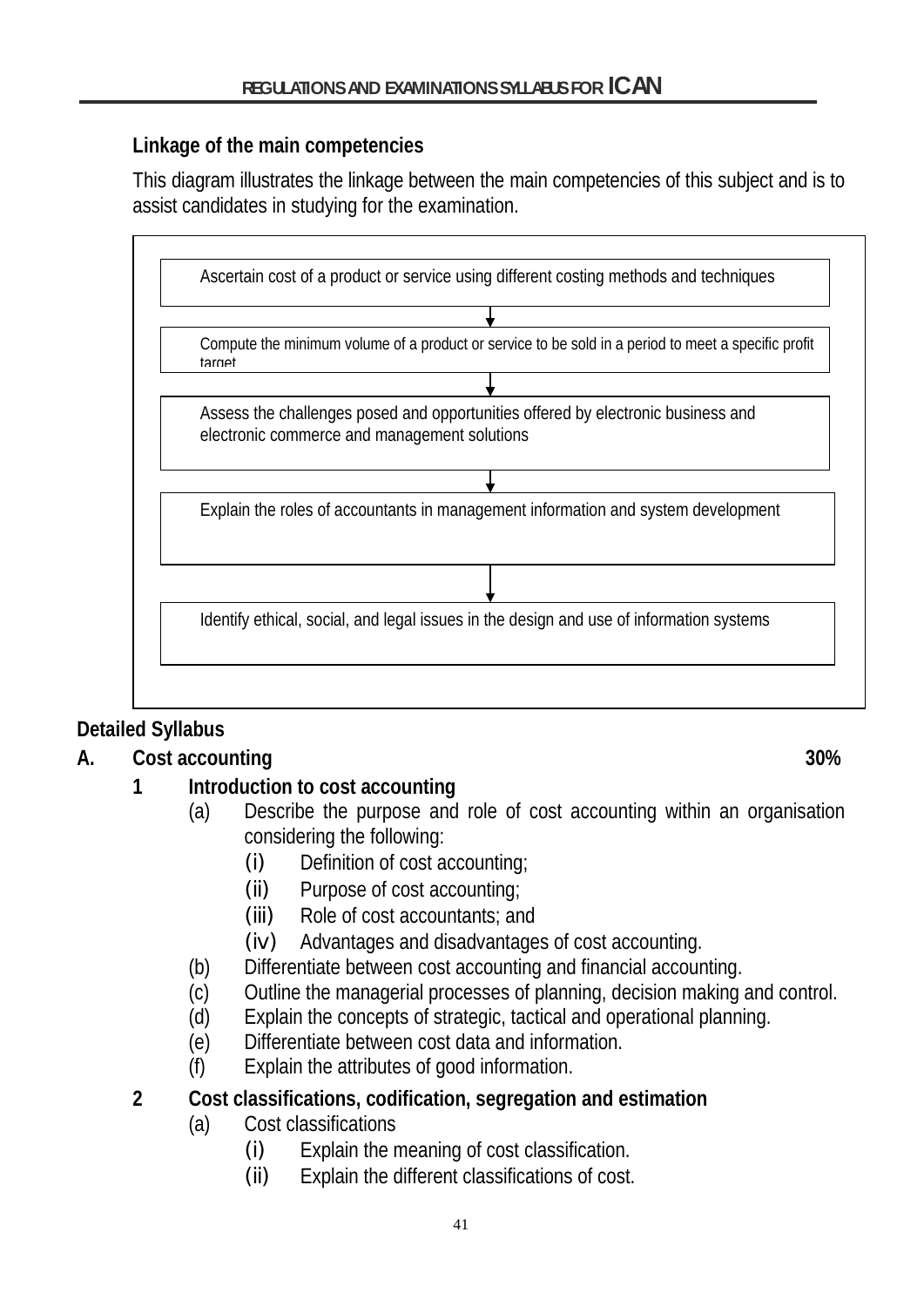- (iii) Describe different types of cost behaviour using graphical illustrations.
- (b) Cost codification
	- (i) Define cost codification.
	- (ii) Explain the principles of a coding system.
	- (iii) Explain and illustrate the use of codes in categorising transactions.
- (c) Cost segregation and estimation
	- (i) Explain the meaning of cost segregation and cost estimation.
	- (ii) Explain the structure of linear functions and equations.
	- (iii) Demonstrate the use of the following cost segregation techniques:
		- Industrial engineering;
		- Account analysis;
		- Scatter graph;
		- High/low analysis; and
		- **\*** Regression analyses.
	- (iv) Calculate and explain simple correlation coefficient.

# **3 Accounting for cost elements**

- (a) Accounting for inventory
	- (i) Describe the different procedures and documents necessary for material management:
		- Ordering;
		- **\*** Purchasing;
		- **Receiving**;
		- Storage; and
		- $\cdot$  Issuing.
	- (ii) Explain inventory management and control procedures.
	- (iii) Identify, explain and calculate relevant inventory costs.
	- (iv) Compute optimal re-order quantities (involving quantity discounts).
	- (v) Explain and calculate the value of closing inventory and material issues to production using LIFO, FIFO and average methods.
	- (vi) Explain Just-In-Time (JIT).
- (b) Accounting for labour
	- (i) Explain labour recording and monitoring procedures.
	- (ii) Determine direct and indirect costs of labour.
	- (iii) Describe different remuneration methods: time-based systems, piecework systems, and individual and group incentive schemes.
	- (iv) Determine the level and ascertain the causes and costs of labour turnover.
	- (v) Prepare and explain the entries in payroll accounting.
- (c) Accounting for overheads
	- (i) Explain the components of overheads.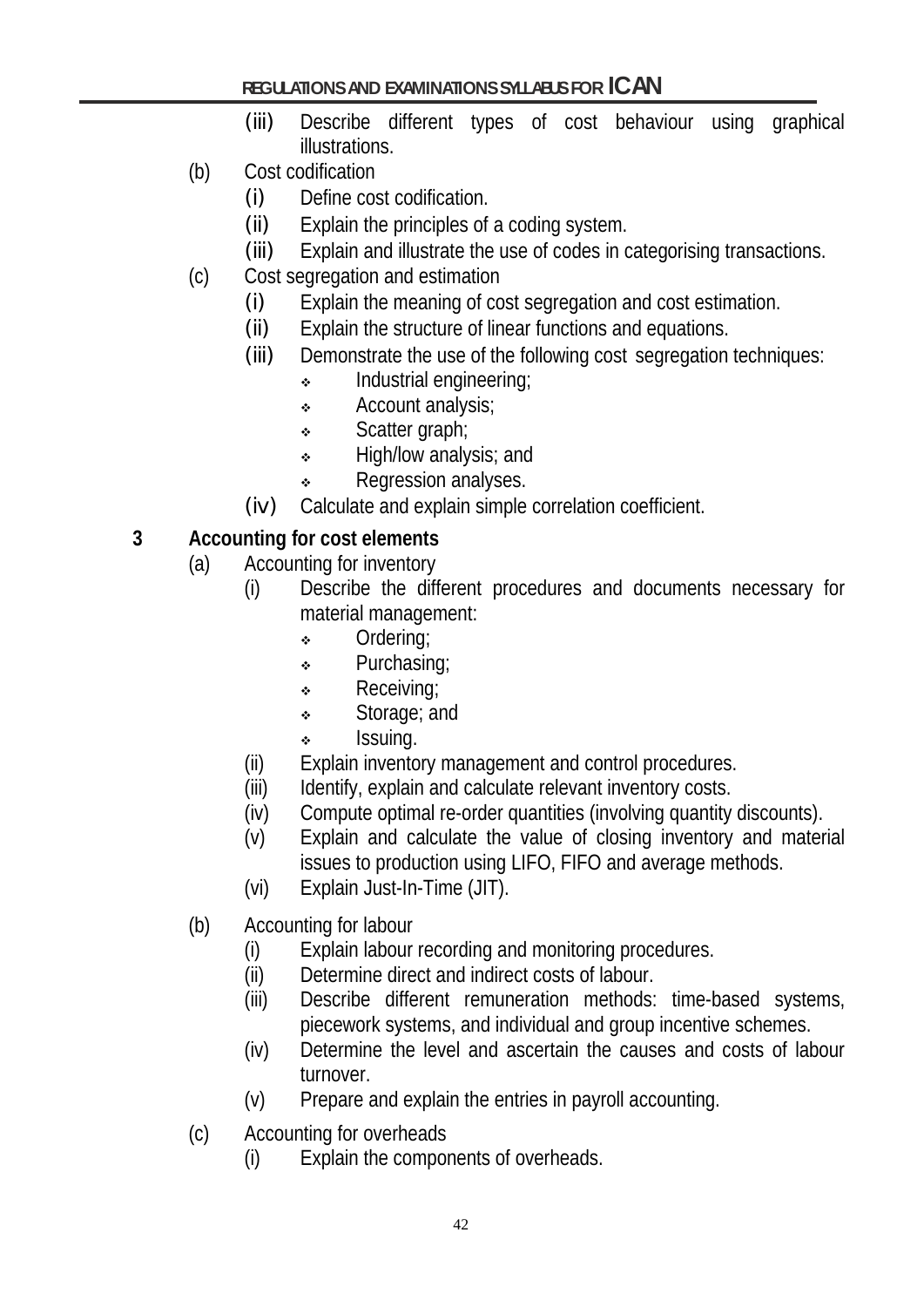- (ii) Distinguish amongst allocation, apportionment and absorption of overheads.
- (iii) Describe the bases of overheads apportionment.
- (iv) Apportion and re-apportion overhead costs between production and service centres (including using the reciprocal method where service cost centres work for each other and simultaneous equation method).
- (v) Describe the bases and procedures involved in determining production overhead absorption rates.
- (vi) Explain and calculate under- and over-absorption of overheads.
- (vii) Explain activity based costing.
- **4 Costing methods**
	- (a.) Explain types of costing methods and compile cost using:
		- (i) Specific order costing of:
			- Job costing;
			- **Batch costing; and**
			- ◆ Contract costing.
		- (ii) Process costing
			- $\cdot$  Determine the cost of a unit of output where there is normal loss, abnormal loss and abnormal gain.
			- Prepare process accounts (including accounting for normal loss, abnormal loss and abnormal gain).
			- **Explain the concept of equivalent units.**
			- Determine the value of complete units and work-in-progress (WIP) using weighted average and FIFO methods.
			- $\bullet$  Differentiate between by-products and joint products.
			- Estimate the value of by-products and joint products at splitoff point (the point of separation).
		- (iii) Service costing
			- Identify situations where the use of service/operation costing is appropriate.
			- Illustrate suitable unit cost measures that may be used in different service/operation situations.
			- Carry out service cost analysis in simple service industry situations.

#### **5 Costing techniques**

- (a) Explain the various types of costing techniques.
- (b) Prepare an income statement and determine the profit or loss under absorption and marginal costing.
- (c) Describe the advantages and disadvantages of absorption and marginal costing.
- (d) Reconcile the profits or losses computed under absorption and marginal costing.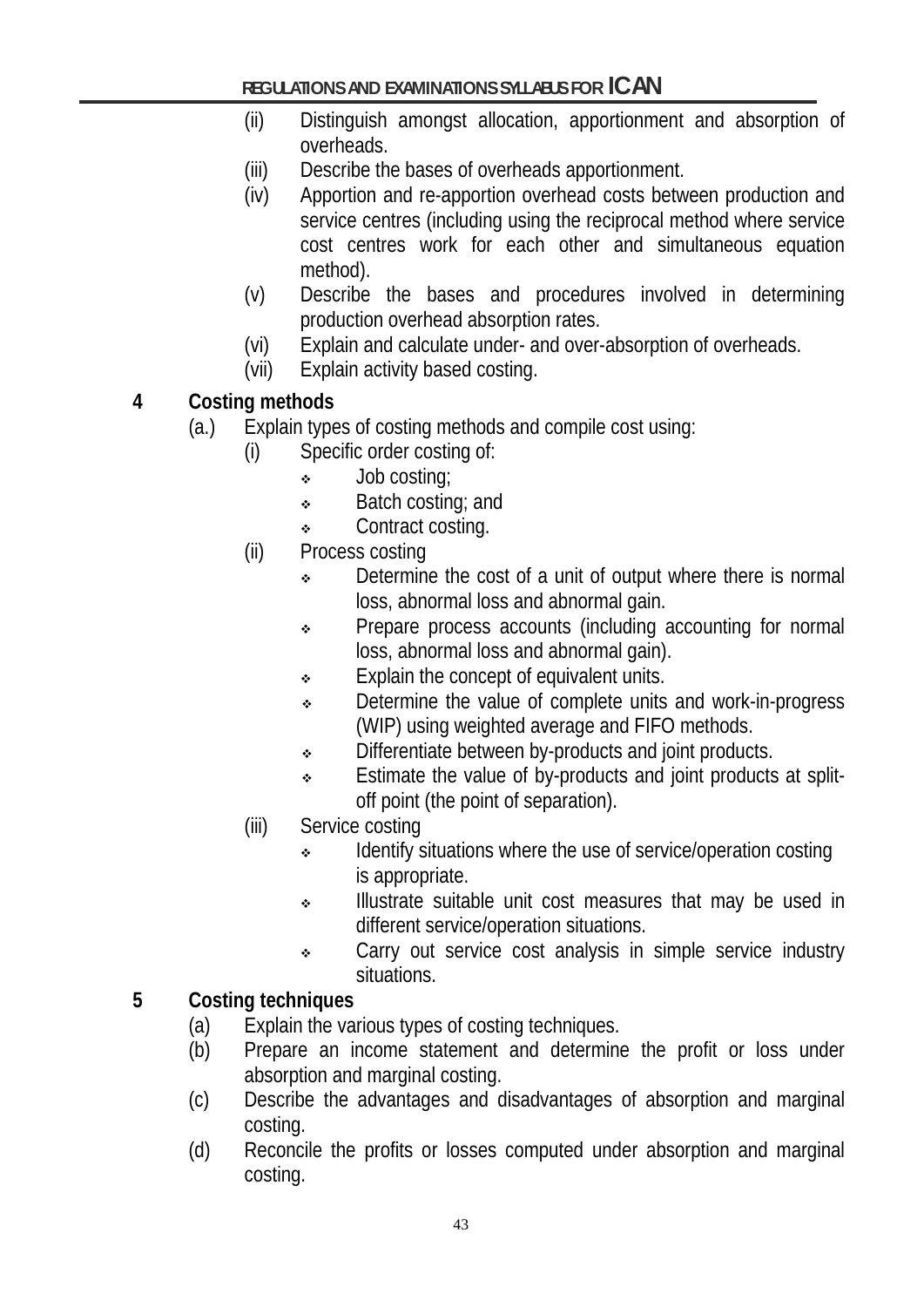# **B. Forecasting, budgeting and decision making 30%**

## **1. Forecasting techniques**

- (a) Explain the principles of time series analysis (cyclical, trend, seasonal variation and random elements).
- (b) Explain the advantages and disadvantages of time series analysis.
- (c) Calculate moving averages; use trend and seasonal variation (additive and multiplicative) to make budget forecasts.

# **2. Budgeting**

- (a) Explain the importance of budgeting system.
- (b) Describe the stages in the budgeting process.
- (c.) Explain the importance of principal budget factor.
- (d) Prepare simple functional budgets.
- (e) Prepare simple cash budget.
- (f) Prepare simple master budget.

## **3. Basic variance analysis**

- (a) The purpose and principles of standard costing Identify types of standard and calculate the following basic variances:
	- i. Direct material price and usage;
	- ii. Direct labour rate and efficiency;
	- iii. Variable production overhead expenditure and efficiency;
	- iv. Fixed production overhead expenditure and volume; and
	- v. Sales price and volume.
- (b) Explain possible causes of the variances.

# **4. Cost-Volume-Profit (CVP) analysis**

- (a) Explain the concept of cost-volume-profit analysis.
- (b) Calculate break-even point, margin of safety and target profit for a single product.
- (c) Prepare and explain break-even chart (traditional approach, contribution approach, profit/volume approach).
- (d) Explain the limitations of cost-volume-profit analysis.

## **5. Decision-making**

- (a) Explain the concept of relevant cost and revenue.
- (b) Explain the concept of limiting factor.
- (c) Describe short-term decision-making situations involving make or buy decisions using relevant cost approach.
- (d) Explain and calculate optimal resource allocation to a product or service based on the concept of limiting factor (single constraint/bottleneck).

## **C. Information systems and technology 40%**

# **1. Information systems**

- (a) Define and explain information systems.
- (b) State the approaches to information systems.
- (c) Explain the usefulness of information systems to the following business functions.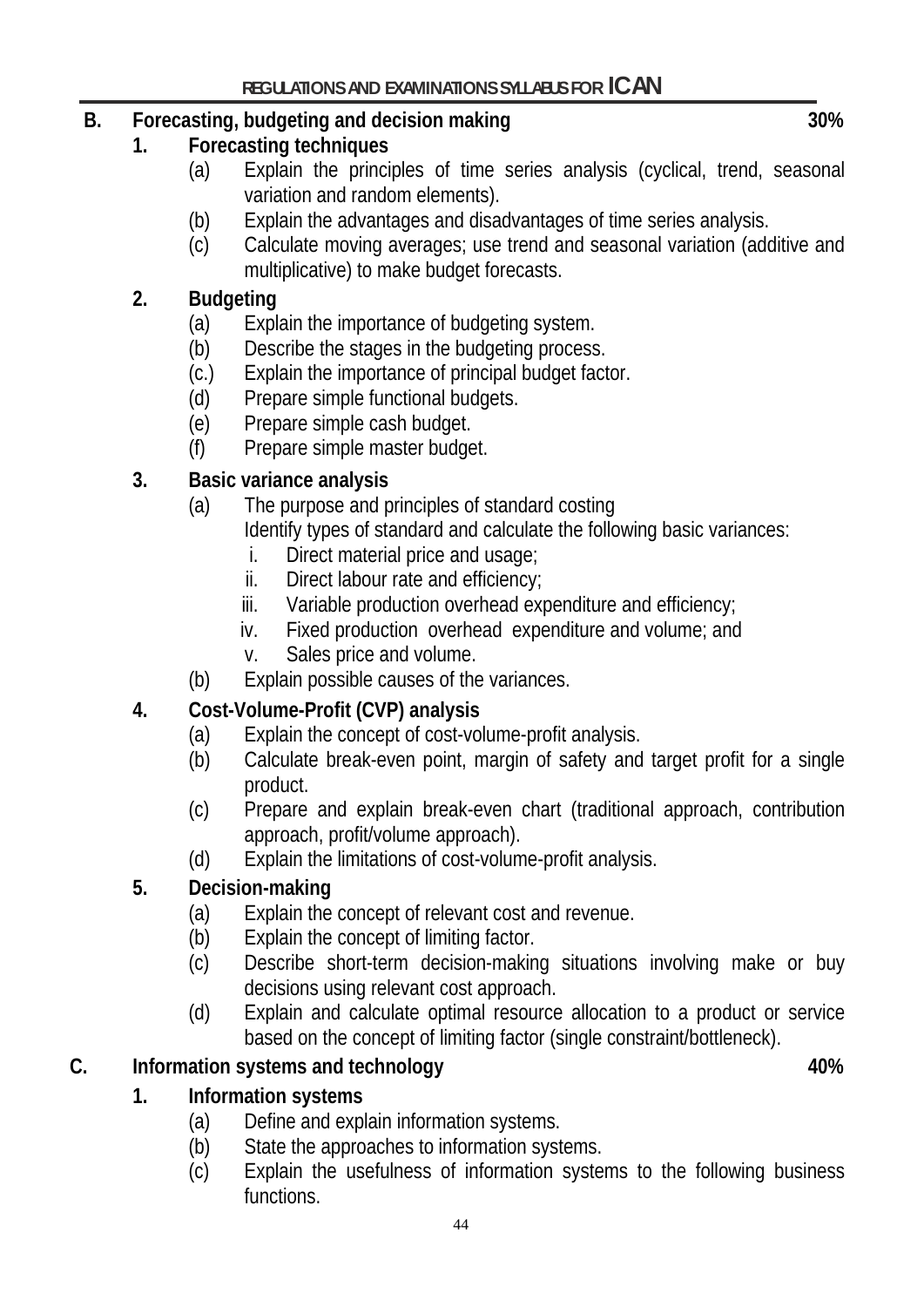- (i) Sales and marketing;
- (ii) Manufacturing and production;
- (iii) Finance and accounting; and
- (iv) Human resources.
- (d) Describe the relationship among organisations, information systems and business processes.
- (e) State and explain the following classifications of information systems:
	- (i) Executive support systems (ESS);
	- (ii) Management information systems (MIS);
	- (iii) Decision support systems (DSS);
	- (iv) Knowledge management systems (KMS);
	- (v) Transaction processing systems (TPS); and
	- (vi) Office information systems (OIS).
- (f) Explain the ethical, social, and political issues of information systems.
- (g) Explain the impact of contemporary information systems and the Internet on the protection of individual privacy and intellectual property.
- (h) State management challenges in developing and using information systems in organisations.

## **2. Electronic business and e-commerce**

- (a) Explain the modern information technology infrastructure for a digital firm.
- (b) Identify internet platforms and the use of e-business and e-commerce.
- (c) Describe the technologies used for e-business and e-business models.
- (d) Explain the internal and external applications of e-business and e-commerce.
- (e) Itemise management issues associated with e-business.
- (f) Explain the effect of internet technology on value propositions, business models, consumer retailing and business-to-business transactions.
- (g) Explain e-commerce payment systems.
- (h) State the role of internet technology in facilitating management and coordination of internal and inter-organisational business processes.
- (i) Explain the challenges posed by e-business and e-commerce in transactions.
- (j) Explain m-commerce and its applications in business.

## **3. Information technology**

- a. Computer hardware
	- (i) Identify and discuss different types of computer hardware.
	- (ii) Identify and discuss computer processor, storage, input and output devices.
- b. Computer software
	- (i) Explain the following**:**
		- System software;
			- Application software packages;
			- **•** Process of managing computer software; and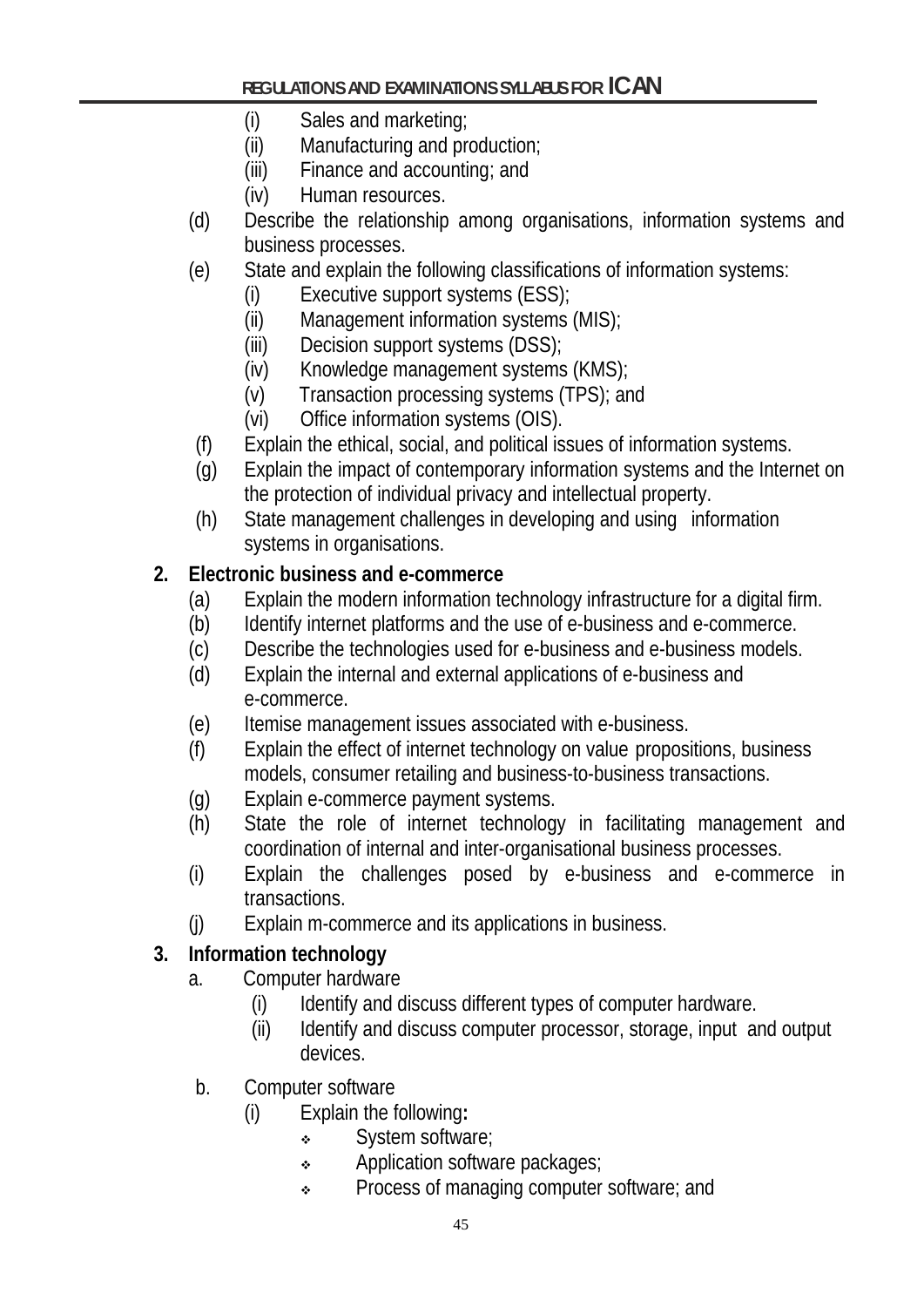- Collaborative and social software.
- (ii) State the methods and processes of acquiring application software packages.
- c. Database and information storage
	- (i) Explain the approaches to filing in an organization.
	- (i) Define and explain a database.
	- (iii) Explain the procedure for database purchase; design principles, warehousing and maintenance issues.
	- (iv) Explain the database management systems (DBMS) approach.
	- (v) Explain modern media in storing data and information.
	- (vi) Outline the process of managing data resources.
- d. Cloud computing
	- (i) Explain the infrastructure, platform and application (software service) layers of the cloud pyramid.
	- (ii) Explain the characteristics of cloud computing.
	- (iii) Differentiate between private and public clouds.
- e. Processing techniques
	- (i) Explain and distinguish amongst multitasking, multi-processing and multi-programming.
	- (ii) Explain centralized, decentralized and distributed processing and state their advantages and disadvantages.
	- (iv) Differentiate between on-line and real-time processing.

# **4. Organisational support systems**

- a. Enterprise applications
	- Describe the following applications that support business functions:
		- i. Enterprise resource planning (ERP);
	- ii. Supply chain management (SCM);
	- iii. Customer relationship management (CRM) systems;
	- iv. Warehouse management system (WMS); and
	- v. Enterprise content system (ECS).
- b. Computer forensic

Define and explain computer forensic practices and applications.

# **5. The role of accountants in information system development**

Explain the following**:**

- (a) The system development life cycle (SDLC);
- (b) Alternatives to SDLC including prototyping and rapid application development;
- (c) System development and management considerations;
- (d) The impact of developing new systems on organisations;
- (e) Developing information systems that support an organisation's business plan;
- (f) The core activities in the systems development process;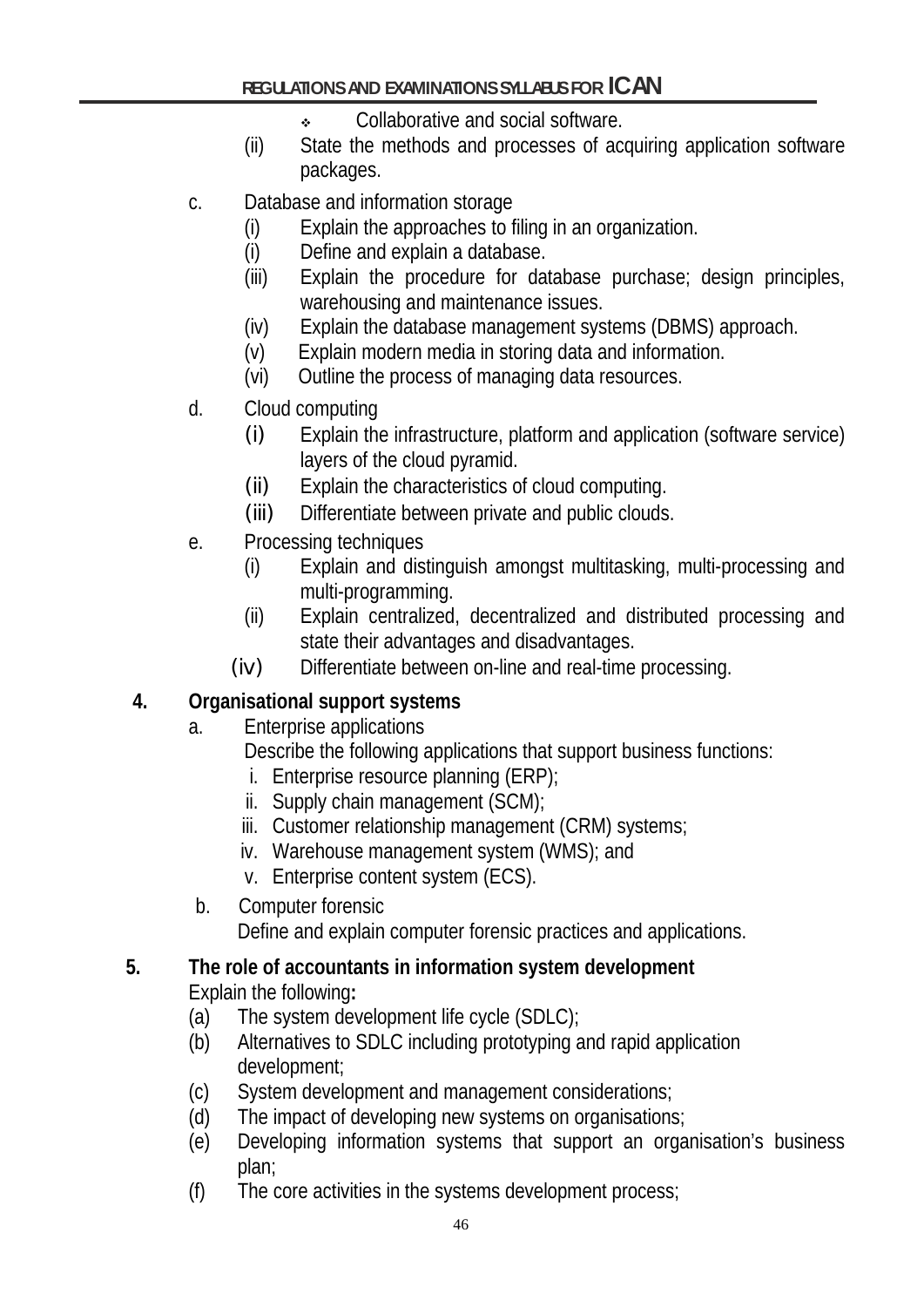- (g) Alternative methods for developing information systems and alternative methodologies for modelling systems; and
- (h) The challenges of developing information systems.

# **6. System security and control**

- (a) Explain the purpose for special protection from destruction, error, and abuse of information systems.
- (b) Explain the business value of security and control.
- (c) Explain the organisational and managerial frameworks for security and control.
- (d) Identify various system vulnerabilities and abuses.
- (e) State the preventive maintenance techniques and security controls.<br>(f) Explain disaster recovery planning.
- Explain disaster recovery planning.
- (g) Explain quality control and quality assurance.
- (h) Outline the tools and technologies for safeguarding information resources.
- (i) Identify the challenges posed by information systems security and control, and management solutions.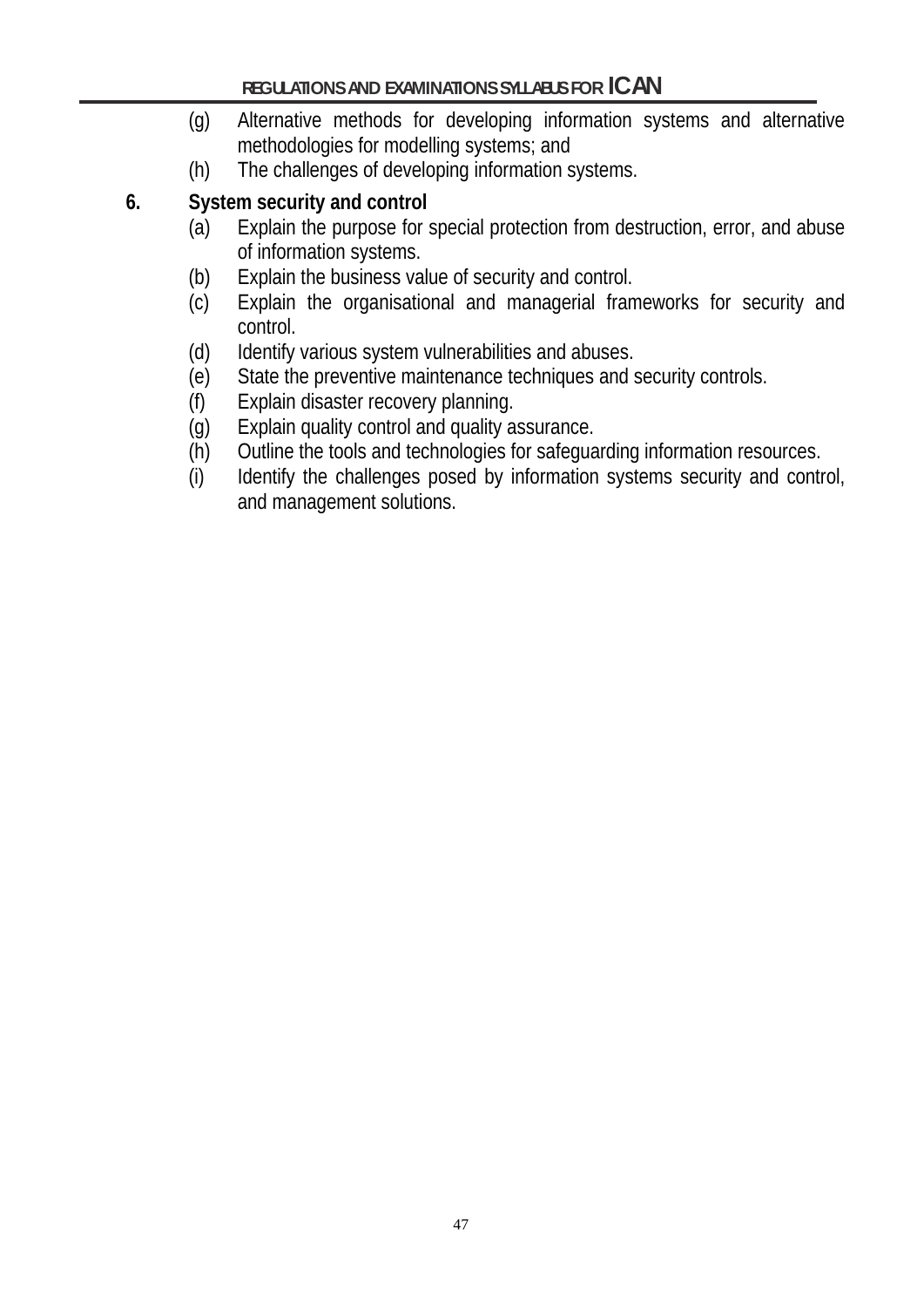## **A5. BUSINESS LAW**

## **Aim**

Accountants as business finance professionals are expected to have a sound foundation in law that is relevant to businesses and their operations. Professional accountants need a strong background in company law and laws relevant to public sector entities. All business professionals also need knowledge of how laws affect them personally and in their employment and business activities.

#### **Linkage with other subjects**

This diagram depicts the relationship between this subject and other subjects.



## **Main competencies**

On successful completion of this paper, candidates should be able to:

- Understand the nature, components and sources of Nigerian law as well as the court system in hierarchical order;
- Understand the law on the nature, formation and management of partnership and companies;
- Compare and Contrast law and ethics;
- Explain law of contracts (including e-contract), agency types, duties and rights, negligence and vicarious liability in professional practice, as well as types of goods, duties and rights of seller and buyers of goods, formation of hire purchase contracts and the duties of parties thereto;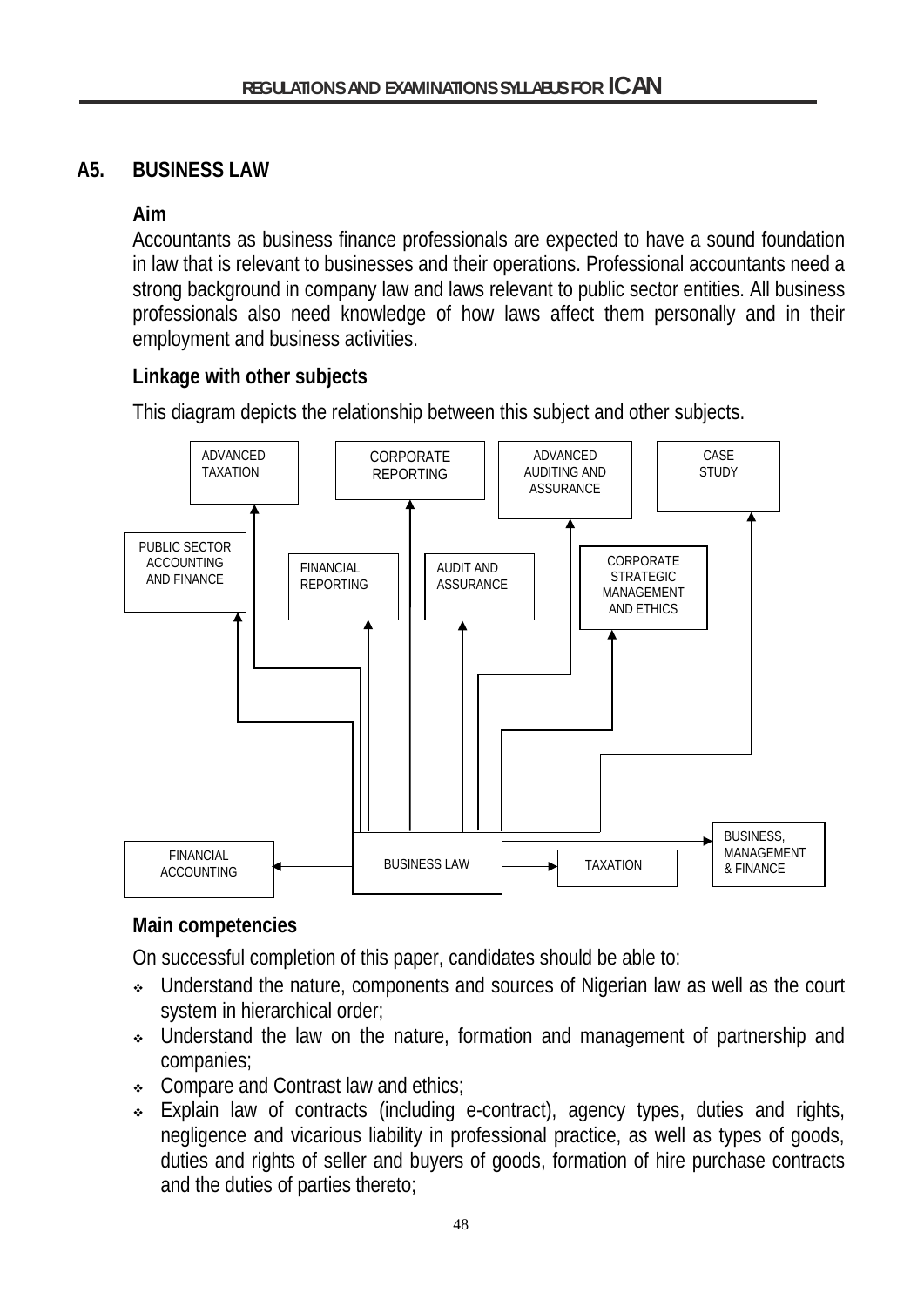- Understand the key principles of insurance contract, negotiable instruments and the legal position of the parties to them;
- Explain the basic law on banking, including the functions and duties of the Central Bank of Nigeria, other banks and financial institutions under the Central Bank Act and Banks and Other Financial Institutions Act; and
- Understand alternative dispute resolution (ADR) mechanism.

## **Linkage of the main competencies**

This diagram illustrates the linkage between the main competencies of this subject and is to assist candidates in studying for the examination.

Understand principles, rules and laws relating to partnership and corporate entities: formation, floatation, management, winding up, receivership, corporate and professional criminal liabilities

Understand the laws of commercial transactions and relate same to contract, agency, torts, sale of goods, insurance, banking, employment and trust relations and trust fund investment



# **Detailed syllabus**

# **A. The Nigerian legal and court systems 5%**

- (i) Identify and explain sources of Nigerian law.
- (ii) Outline the distinction between civil law and criminal law.
- (iii) Differentiate between case law and statutes.
- (iv) Explain the hierarchy of courts in Nigeria.

# **B Partnership**, **company and insolvency laws 35%**

# **1. Partnership law**

- (a) Explain the nature as well as types of, and the differences between a partnership and a company.
- (b) Describe the process by which a partnership may be formed including the preparation of relevant documents.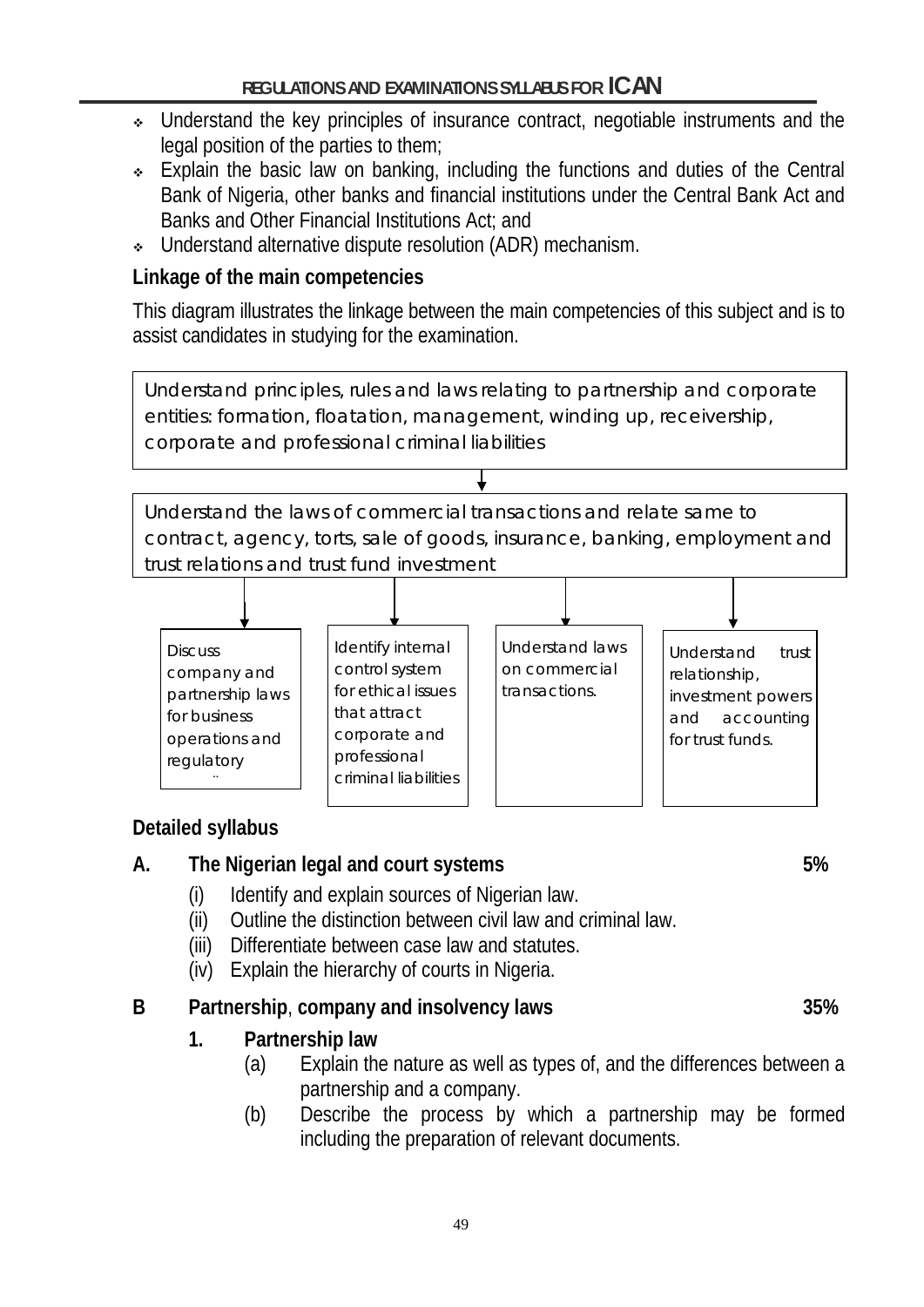- (c) Identify the procedure for management of a partnership including the rights and duties of partners, their relationship *inter se* and with third parties.
- (d) Describe when and how a partnership may be dissolved.
- **2. Company Law**
	- (a) Outline the composition and functions of the Corporate Affairs Commission.
	- (b) Describe the procedure for incorporation of a company, preincorporation contracts, promoters and their duties.
	- (c) Explain the consequences of incorporation and lifting the veil of incorporation.
	- (d) Describe the contents of a Memorandum and Articles of Association and how each can be amended.
	- (e) State the procedures for issue of shares and debentures (corporate bonds).
	- (f) Identify and explain ways in which the capital of a company is maintained and protected including laws relating to distribution of profits.
	- (g) State how directors may be appointed, re-appointed, removed or in any other way cease to hold office.
	- (h) Outline the duties of directors including fiduciary and other duties.
	- (i) Explain the powers of directors.
	- (j) State the consequences of a breach of duty by a director.
	- (k) State the requirements for share transfer and disclosure of ownership.
	- (l) Explain how shareholders can influence the composition of the board, strategy or decisions of a company.
	- (m) Describe how meetings of shareholders can be requisitioned and how voting operates.
	- (n) Identify the rights of shareholders to challenge the management of a company.
	- (o) Explain issues bordering on appointment, powers, functions and removal/resignation of a company secretary.
	- (p) Distinguish among types of meeting (statutory annual general meeting, extraordinary general meeting), notices required and resolutions.
	- (q) Differentiate between ordinary and special resolutions.
	- (r) Describe statutory books and practical issues that relate to record keeping and filing.
	- (s) Explain the duties, powers and responsibilities of a company auditor, outlining the basic steps of appointment, removal and resignation.
	- (t) Explain how a company may be wound up.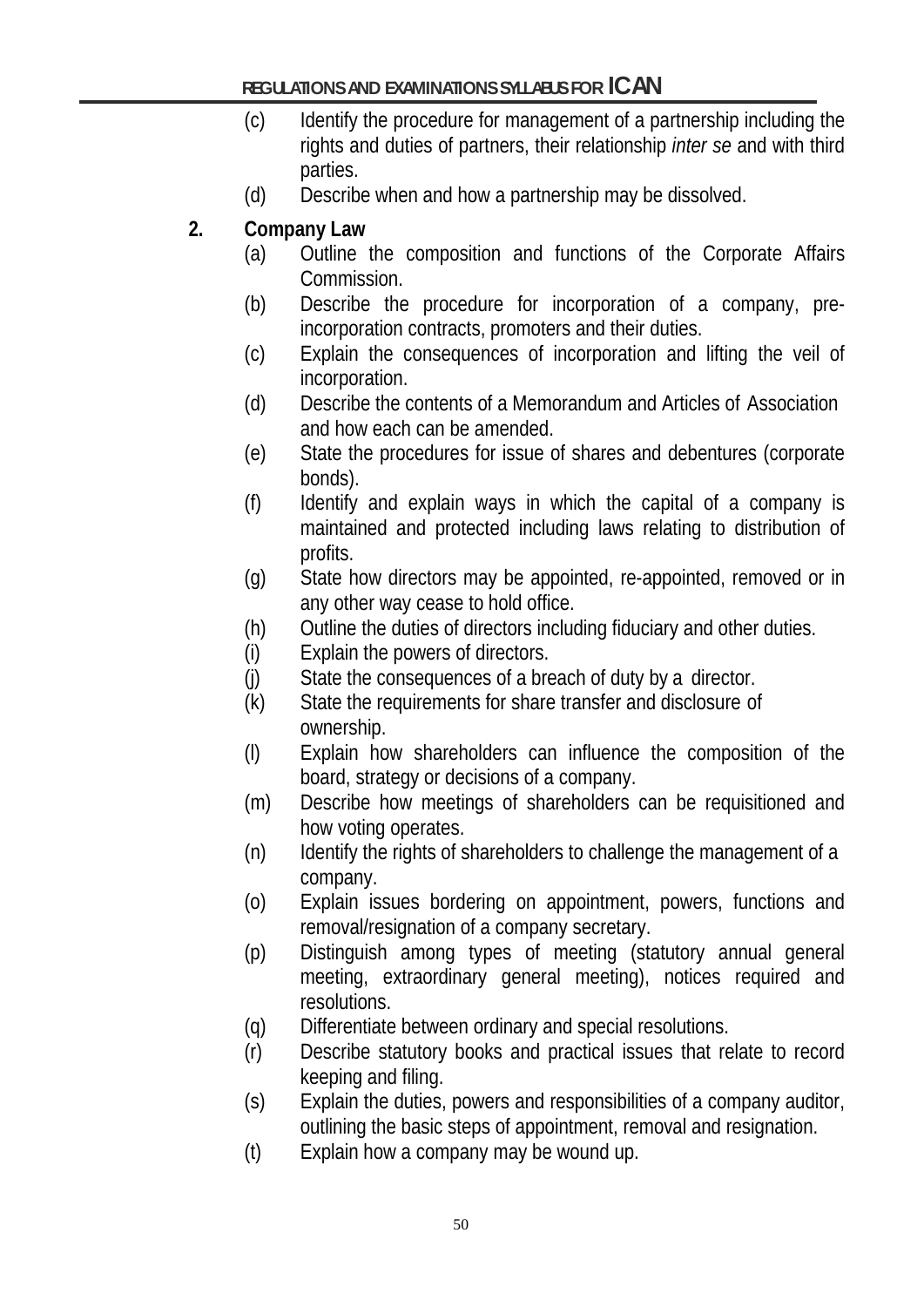## **3. Law of Insolvency**

- (a) Describe the differences among the types of insolvency, liquidation and receivership taking into consideration the rights of creditors and shareholders.
- (b) Outline the consequences of insolvency.
- (c) Explain the nature of and differences between fixed and floating charges.

## **C. Criminal Law 10%**

#### **Criminal law regulating businesses and professional accountancy practice**

- 1. Distinguish among laws, ethics and ethical codes.
- 2. State the basic laws relating to theft, fraud and deception.
- 3. State the basic laws relating to bribery.
- 4. State the basic laws relating to money laundering.
- 5. Explain the basic laws relating to negotiable instruments.
- 6. Identify situations relating to data protection and computer misuse.
- 7. Outline electronic evidence.
- 8. Explain the role of an accountant as an expert witness in fraud cases including computer fraud.

## **D. Law of commercial transactions 35%**

- **1. Law of contract**
	- (a) Explain the nature, framework and types of contract.
	- (b) Describe how a contract may be made emphasizing the elements of a valid contract and how it can be enforced.
	- (c) Explain vitiating elements and how a contract may be terminated as well as the remedies for breach of contract.
	- (d) Describe the nature of e-contracts and outline how they can be enforced.

## **2. Agency**

- (a) Explain the nature of an agency relationship.
- (b) Identify situations where agency exists.
- (c) Explain the duties, rights and legal capacity of an agent.

#### **3. Law of torts**

- (a) Describe negligent actions or omissions and outline their consequences.
- (b) Explain vicarious liability and passing off.
- **4. Sale of goods**
	- (a) Define goods.
	- (b) Explain passing of property.
	- (c) State the duties, rights and remedies of a seller and buyer.
	- (d) Explain the duties and rights of a seller and buyer as well as elements of passing off in sale of property.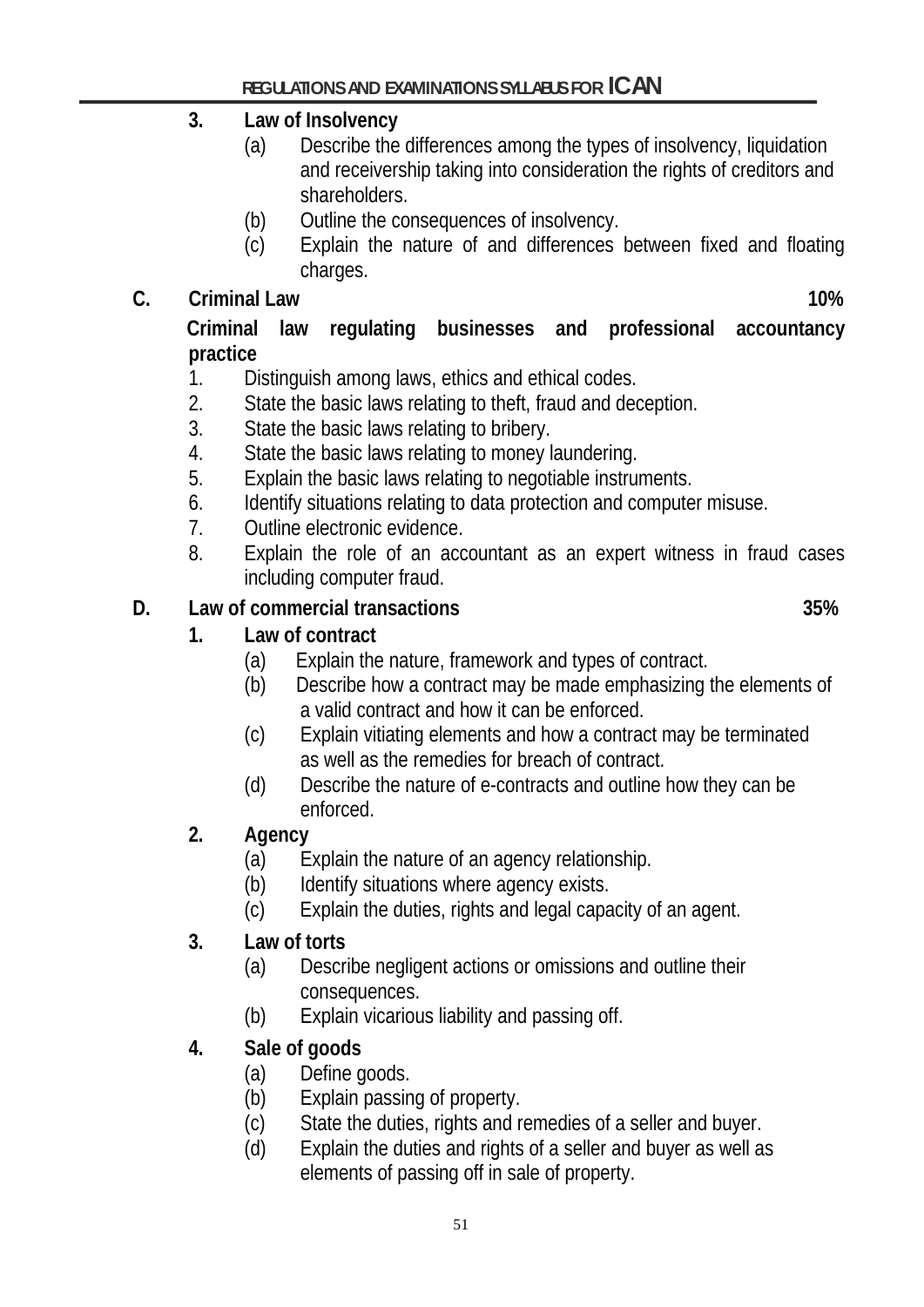## **5. Hire purchase**

- (a) Distinguish hire purchase from similar contracts.
- (b) State the mandatory contents of a Memorandum of hire purchase.
- (c) Explain the rights, duties and remedies of parties to a hire purchase contract.

# **6. Insurance**

Explain the nature of insurance contract, insurable interest, subrogation and contribution as well as assignment of policy.

# **7. Banking and negotiable instruments**

- (a) Explain the duties of banks and other financial institutions.
- (b) Describe the powers and duties of the Central Bank of Nigeria (Reference to Central Bank Act as well as Banks and Other Financial Institutions Act.
- (c) Explain types of Negotiable Instrument and the duties and liabilities of parties to a bill.
- (d) Define bill of lading and explain its nature and operation.
- (e) Describe letter of credit and letter of comfort.

# **E. Employment law 5%**

- (i) Identify situations that give rise to employment contracts.
- (ii) State the law relating to employment, including employment contracts, duties and rights, dismissal, unfair dismissal and other claims of the employee.

# **F. Law of trusts and administration of estate 5%**

- (i) Explain creation of trusts, the duties, powers, rights and accounts of trustees as well as the rights of beneficiaries.
- (ii) Explain the investments authorized by the Trustee Investment Act.
- (iii) Differentiate between executors and administrators and explain their duties.

# **G. Alternative dispute resolution mechanisms 5%**

- (i) Define alternative dispute resolution (ADR) mechanisms.
- (ii) Explain the nature, operation, advantages and disadvantages of alternative dispute resolution mechanisms as against courtadjudicated disputes.
- (iii) Explain arbitration and arbitral awards.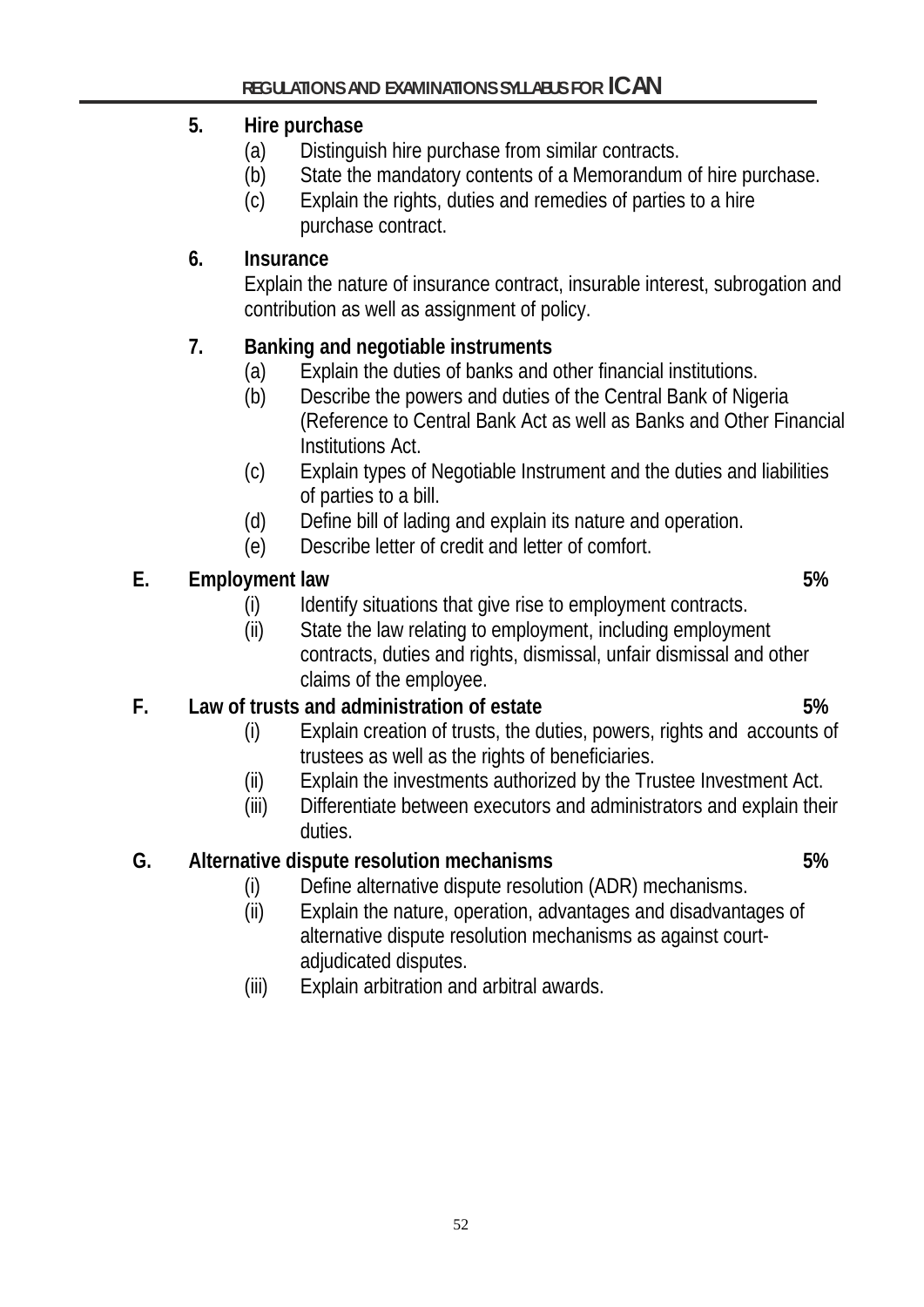## **B1. FINANCIAL REPORTING**

## **Aim**

Financial accounting from the Foundation level is taken up a notch to financial reporting in the context of more complex events and transactions with a greater emphasis on compliance with regulations including international accounting standards and generally accepted accounting principles.

Candidates will be expected to demonstrate an understanding of and competence in financial statements preparation, analysis, interpretation and reporting.

## **Linkage with other subjects**

This diagram depicts the relationship between this subject and other subjects. Financial accounting is a pre-requisite to this subject.



# **Main competencies**

On successful completion of this paper, candidates are expected to be able to:

- $\cdot \cdot$  Explain the importance of regulatory frameworks for accounting and reporting;
- $\triangle$  Identify and state the circumstances in which private sector entities are required to prepare and present statutory financial statements;
- $\mathbf{\hat{P}}$  Identify and state the laws, regulations, accounting standards and other requirements that govern the preparation of financial statements by public and private sector entities;
- Account for specific transactions in accordance with relevant international accounting standards;
- $\clubsuit$  Draft and present financial statements, or extract from them, of an entity and simple groups in accordance with its chosen policies and in accordance with International Financial Reporting Standards (IFRS) and local laws;
- $\clubsuit$  Assess the circumstances in which the use of IFRS may not be required for companies;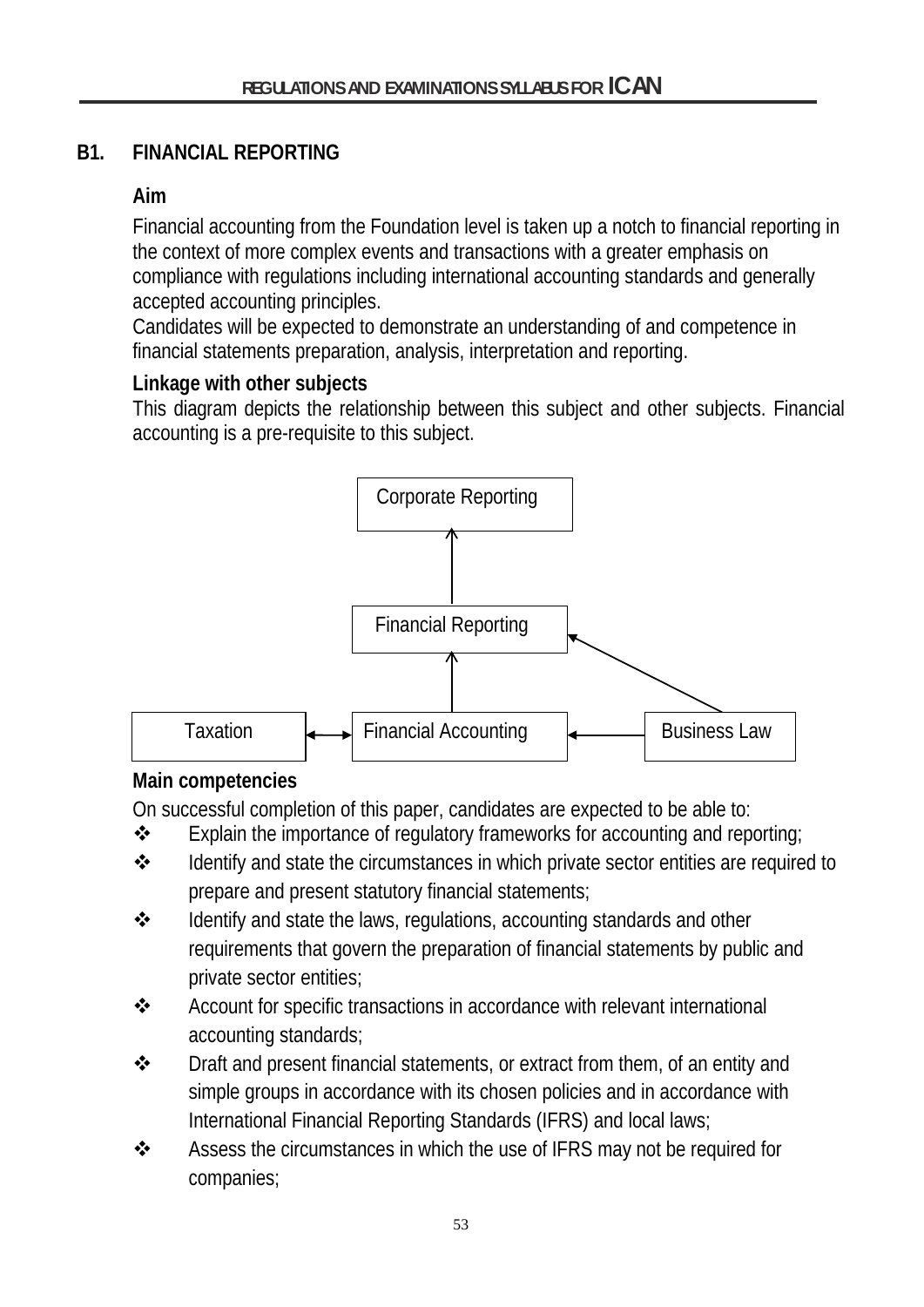- $\clubsuit$  Analyse and interpret financial statements of entities and simple groups; and
- Understand recent developments and ethical issues in the area of financial reporting.

## **Linkage of the main competencies**

This diagram illustrates the linkage between the main competencies of this subject and is to assist candidates in studying for the examination.



#### **Detailed Syllabus**

#### **A. Conceptual and regulatory frameworks for financial reporting 10%**

#### **1. Conceptual Framework**

- (a) Explain the meaning and purpose of conceptual framework.
- (b) Explain the objectives, qualitative characteristics and limitations of financial statements.
- (c) Discuss the underlying assumptions in preparing financial statements.
- (d) Identify users of financial statements and their information needs.
- (e) Identify and discuss the components of financial statements.
- (f) Explain the concept of capital maintenance.
- (g) Differentiate between principle-based and rule-based financial reporting frameworks.
- (h) Discuss accrual, cash and breakup bases of accounting.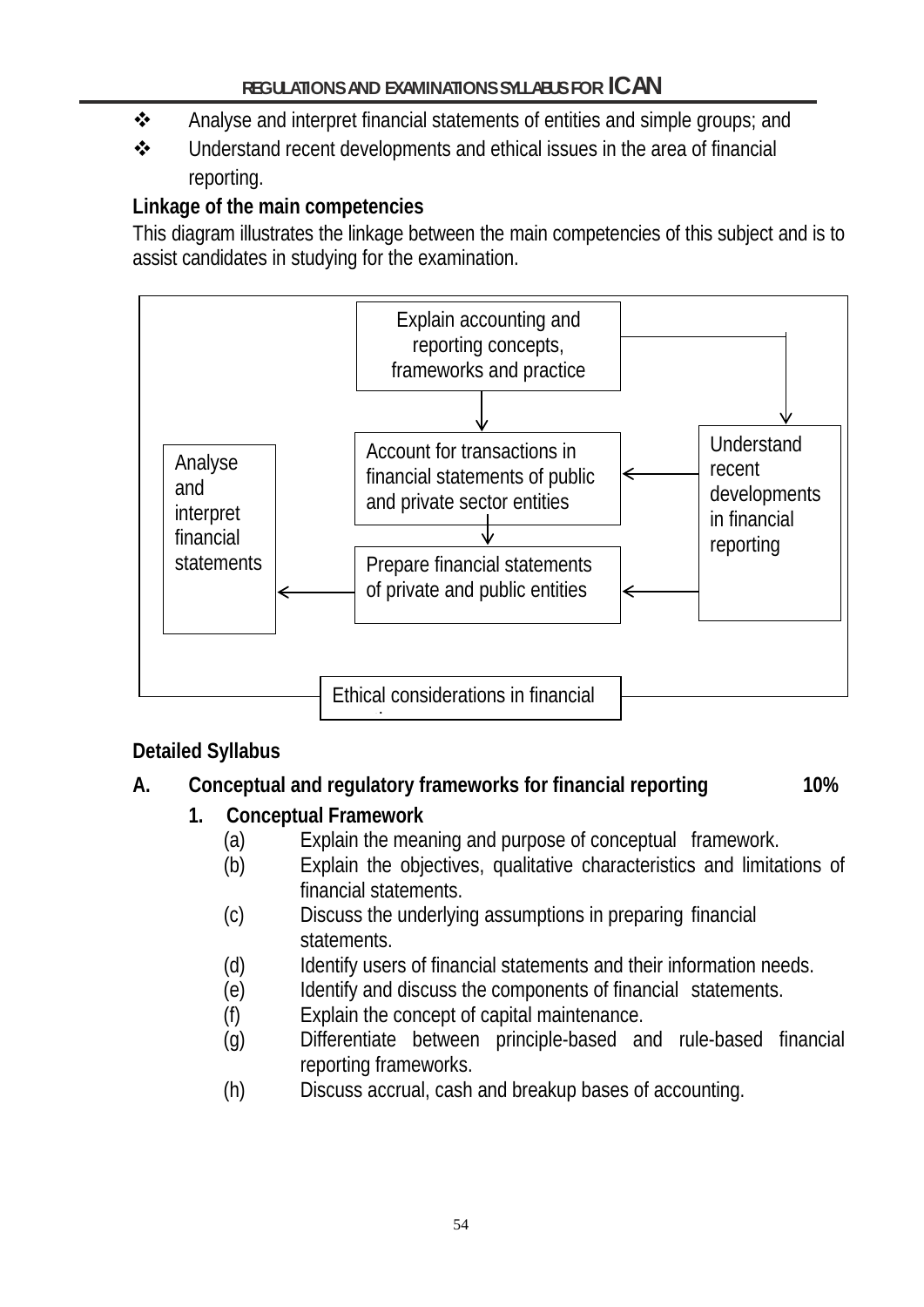## **2. Regulatory framework**

- (a) Identify and discuss laws, regulations, accounting standards and other requirements that govern the preparation of financial statements.
- (b) Identify and discuss relevant provisions of Companies and Allied Matters Act, Cap C20 LFN 2004 (as amended), and special pronouncements by regulatory authorities (CBN, NDIC, FRCN, NAICOM, NSE, SEC, PENCOM, etc.)
- (c) Explain the standard setting process of International Accounting Standards Board (IASB) and the relationship with national standard setters.
- (d) Discuss the process of adoption of IFRSs and applicable local standards.
- (e) Explain the peculiar nature and relevant frameworks of specialized, not-for-profit and public sector entities including IFRS, national standards and International Public Sector Accounting Standards (IPSAS).
- **B. Accounting standards and policies relating to specific transactions in financial statements 20%**
	- **1. Tangible non-current assets**

Calculate, where necessary, discuss and account for tangible non-current assets in accordance with the provisions of relevant accounting standards (IAS 16, IAS 20, IAS 23, IAS 40, and IFRS 5).

# **2. Intangible non-current assets (IAS 38)**

Calculate, where necessary, discuss and account for intangible non-current assets in accordance with the provisions of IAS 38.

## **3. Impairment of tangible and non-intangible assets (IAS 36)**

Calculate, where necessary, discuss and account for impairment of tangible and intangible non-current assets (excluding financial assets and liabilities) in accordance with the provisions of IAS 36.

## **4 Fair value measurement, financial assets and liabilities**

- (a) Differentiate between debt and equity financial instruments.
- (b) Calculate, where necessary, discuss and account for fair value measurement of financial assets and liabilities in accordance with the provisions of relevant accounting standards (IAS 32, IFRS 7, IFRS 9 and IFRS 13) with respect to measurement, recognition, derecognition and disclosures, excluding hedging but including simple impairment cases.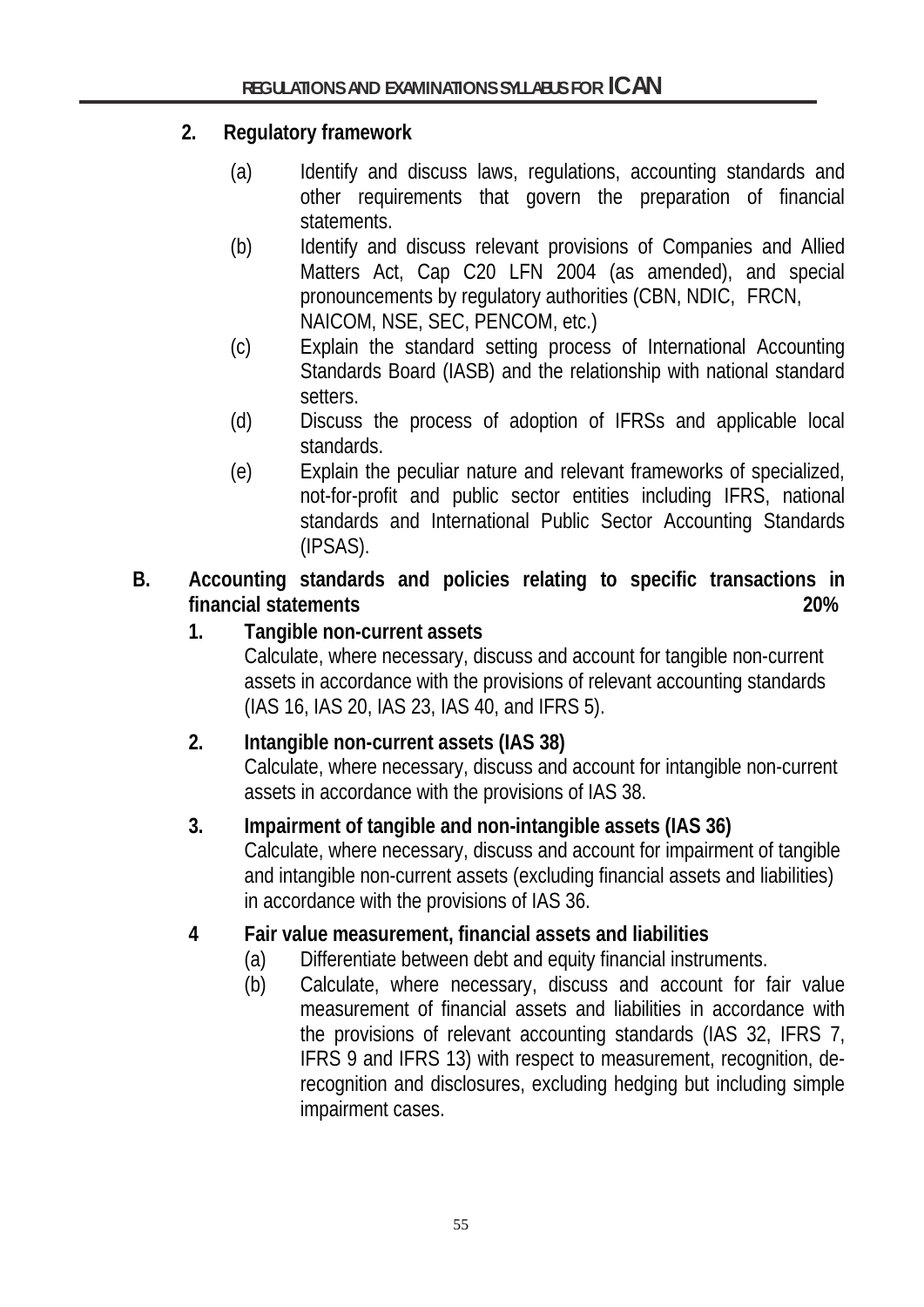- **5. Inventories and revenue from contracts (IAS 2, IAS 41, IFRS 15)** Calculate, where necessary, discuss and account for inventories and revenue from contracts in accordance with the provisions of relevant accounting standards (IAS 2, IAS 41 and IFRS 15).
- **6. Provisions, contingent liabilities and assets, and events after the reporting period (IAS 10, IAS 37)** Calculate, where necessary, discuss and account for provisions, contingent liabilities and assets as well as events after the reporting period in accordance with the provisions of relevant accounting standards (IAS 10, IAS 37).

#### **7. Income taxes (IAS 12)** Calculate, where necessary, discuss and account for income tax including current and deferred tax in accordance with the provisions of IAS 12.

**8. Earnings per share (IAS 33)** Calculate, discuss and account for earnings per share (EPS) in accordance with provisions of IAS 33.

# **C. Preparation and presentation of general purpose financial statements 20% Preparation of financial statements**

- (i) Discuss accounting policies and changes in accounting policies in accordance with the provisions of IAS 8, where necessary.
- (ii) Prepare and present general purpose financial statements including statement of financial position, statement of profit or loss and other comprehensive income, statement of changes in equity and relevant notes in accordance with IAS 1.
- (iii) Prepare and present statement of cash flows for single entities in accordance with IAS 7, using direct and indirect methods.

## **D. Preparing and presenting financial statements of simple group (parent, one subsidiary and an associate) 25%**

- **1. Understanding a simple group**
	- (a) Explain the concept of group especially a simple group and the objectives of preparing group financial statements.
	- (b) Discuss the provisions of the relevant accounting standards for the preparation and presentation of financial statements of simple group – (IAS 27, IAS 28, IFRS 3 and IFRS 10), including the use of fair value for non-controlling interest.
	- (c) Calculate non-controlling interest using alternative methods and effect necessary adjustments required to prepare the financial statements of simple group.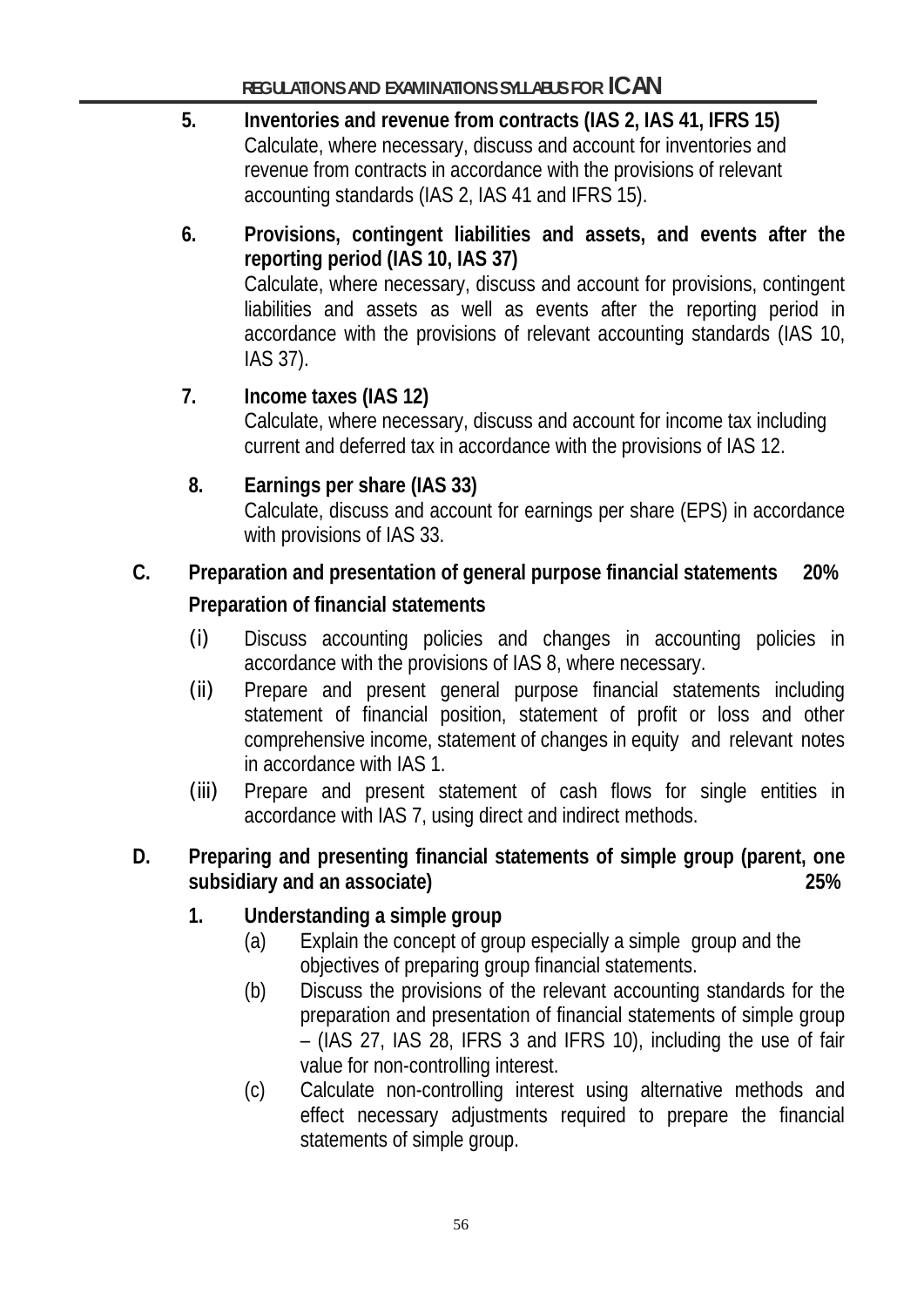# **2. Preparation and presentation**

- (a) Prepare and present statement of financial position of a simple group (one subsidiary and an associate in accordance with the provisions of relevant standards (IAS 1, IAS 27, IAS 28, IFRS 3 and IFRS 10).
- (b) Prepare and present statement of profit or loss and other comprehensive income of a simple group (one subsidiary and an associate), in accordance with the provisions of relevant standards (IAS 1, IAS 27, IAS 28, IFRS 3 and IFRS 10).
- (c) Prepare and present statement of cash flows of a simple group (one subsidiary and an associate), in accordance with the provisions of IAS 7.

# **E. Analyses and interpretation financial statements 20%**

# **1. Analyses of financial statement**

- (a) Identify and discuss types of analyses and interpretation of financial statements.
- (b) Discuss various aspects of financial position and performance that may be assessed (profitability, liquidity/solvency, gearing, investors' returns) through the analyses and interpretation of financial statements.
- (c) Define ratio, identify and calculate various types of ratios used in the assessment of financial position and performance of a business entity.
- (d) Analyse and interpret computed ratios and assess the current period financial position and performance of a business entity in comparison to
	- (i) its prior period
	- (ii) another given entity for the same period and
	- (iii) industry average for the same period.
- (e) Analyse and interpret computed ratios and assess the current period financial position and performance of a simple group (one subsidiary and associate) in comparison to
	- (i) its prior period,
	- (ii) another given simple group entity for the same period and
	- (iii) industry average for the same period.
- (f) Discuss the use of statement of cash flows in assessing liquidity and compare its usefulness with that of a statement of profit or loss and other comprehensive income when assessing liquidity and going concern of a business entity.
- (g) Explain the use of earnings per share (EPS) in assessing the performance of corporate entities in the capital market, especially capital market reaction to earnings announcement.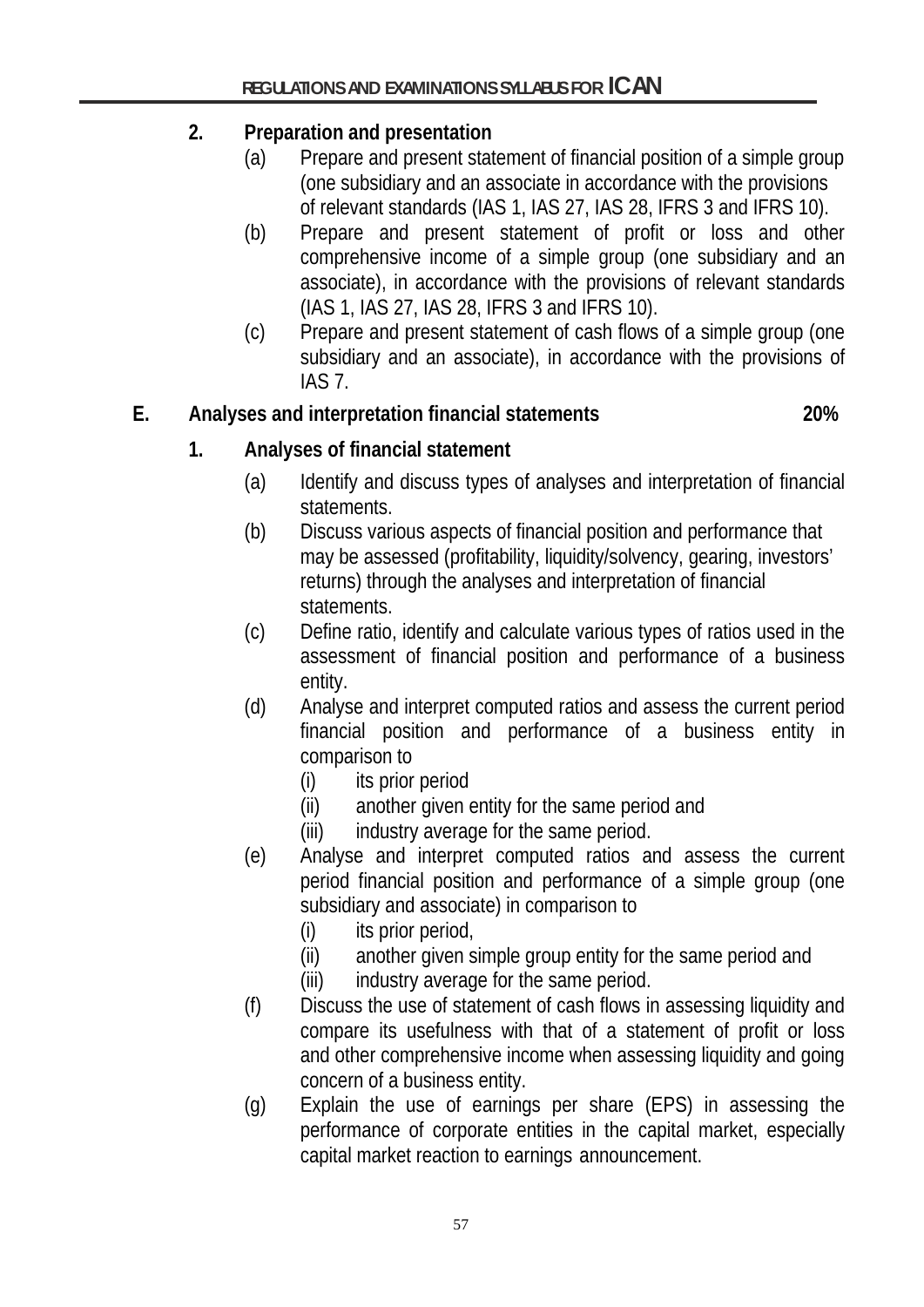(h) Where necessary, write reports as may be required when analysing and interpreting the financial position and performance of a business entity and simple group, drawing conclusions, making recommendations and giving advice from the perspectives of different stakeholders.

## **2. Limitations of analyses and interpretation of financial statements**

- (a) Discuss the limitations of historic financial information in the analyses and interpretation of financial statements.
- (b) Explain how financial statements may be manipulated and discuss the impact of window dressing and creative accounting on calculated ratios and how they can distort analyses and interpretation of financial statements.
- (c) Explain how analyses and interpretation of financial statements of specialized and not-for-profit organizations differ from those of profitoriented organizations.
- (d) Explain why earnings per share (EPS) trend may be a better indicator of performance when compared with a company's profit trend and discuss the limitations of using EPS as a performance measure.
- (e) Explain why and how the use of consolidated financial statements might limit analyses and the use of interpretation techniques.
- (f) Discuss the use of other information, including non-financial information relevant to the assessment of an entity's performance.

#### **F. Ethics and current developments in financial reporting 5%**

- 1. Discuss and apply ethical issues in financial reporting.
- 2. Discuss developments around the inclusion of non-financial information in financial reporting.
- 3. Discuss new accounting standards in issue as may be specified from time to time.

#### **Applicable Accounting Standards**

- Preface to IFRS
- Conceptual Framework for Financial Reporting
- IAS 1 Presentation of Financial Statements
- ◆ IAS 2 Inventories
- IAS 7 Statement of Cash Flows
- IAS 8 Accounting Policies, Changes in Accounting Estimates and Errors
- IAS 10 Events after the Reporting Period
- IAS 12 Income Taxes
- IAS 16 Property, Plant and Equipment
- IAS 20 Accounting for Government Grants and Disclosure of Government Assistance
- IAS 23 Borrowing Costs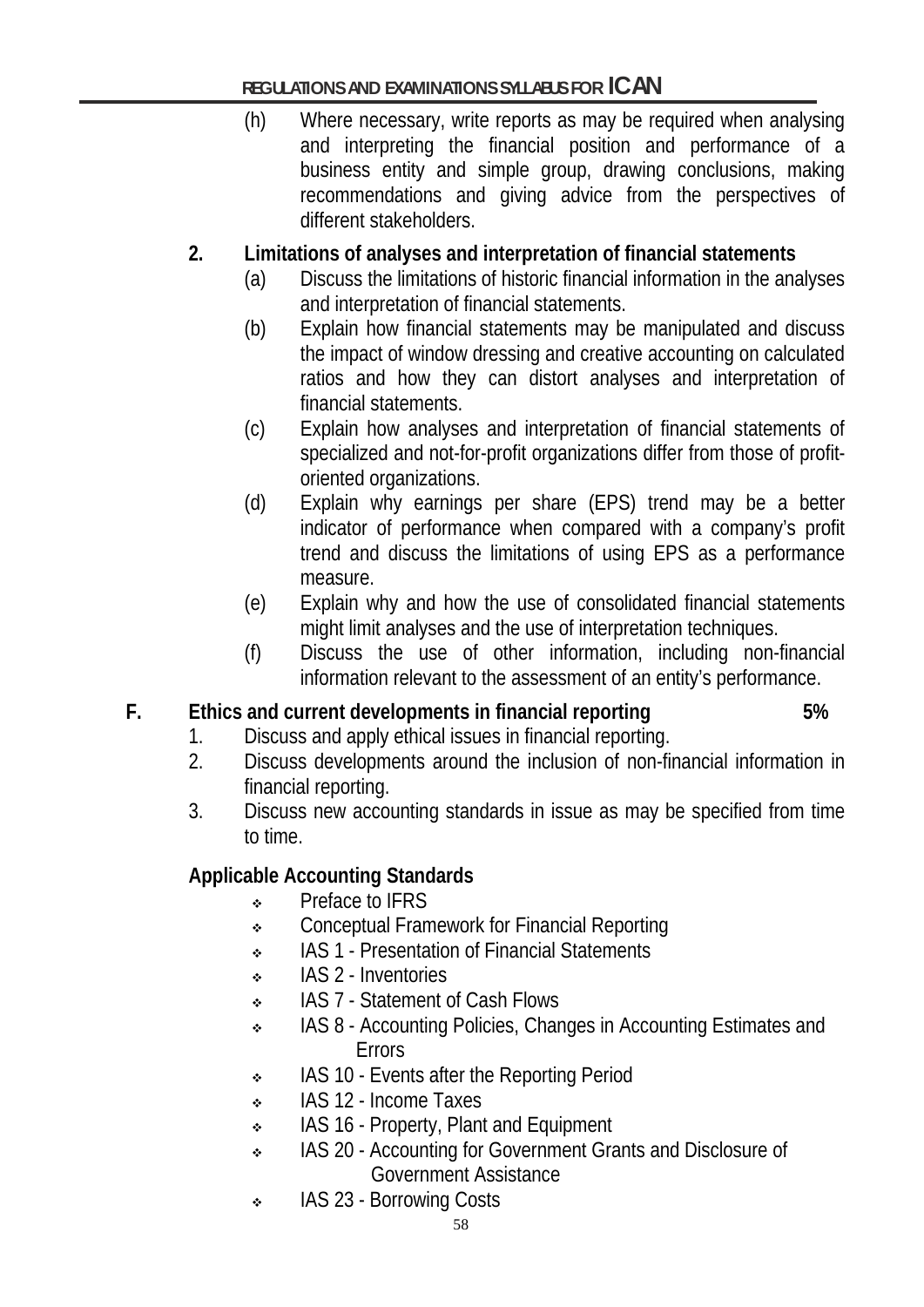- **IAS 27 Separate Financial Statements**
- IAS 28 Investments in Associates
- IAS 32 Financial Instruments: Presentation
- IAS 33 Earnings Per Share
- IAS 36 Impairment of Assets
- IAS 37 Provisions, Contingent Liabilities and Contingent Assets
- IAS 38 Intangible Assets
- **IAS 40 Investment Property**
- IAS 41 Agriculture
- **EXECUTE:** IFRS 3 Business Combinations
- IFRS 5 Non-current Assets Held for Sale and Discontinued **Operations**
- IFRS 7 Financial Instruments: Disclosures
- **IFRS 9 Financial instruments**
- **IFRS 10 Consolidated Financial Statements**
- IFRS 13 Fair Value measurement
- **EXECUTE:** IFRS 15 Revenue from contracts with customers

New standards may be examined after six months from the date of issue.

All applicable laws may be examined after six months from date of amendment or enactment.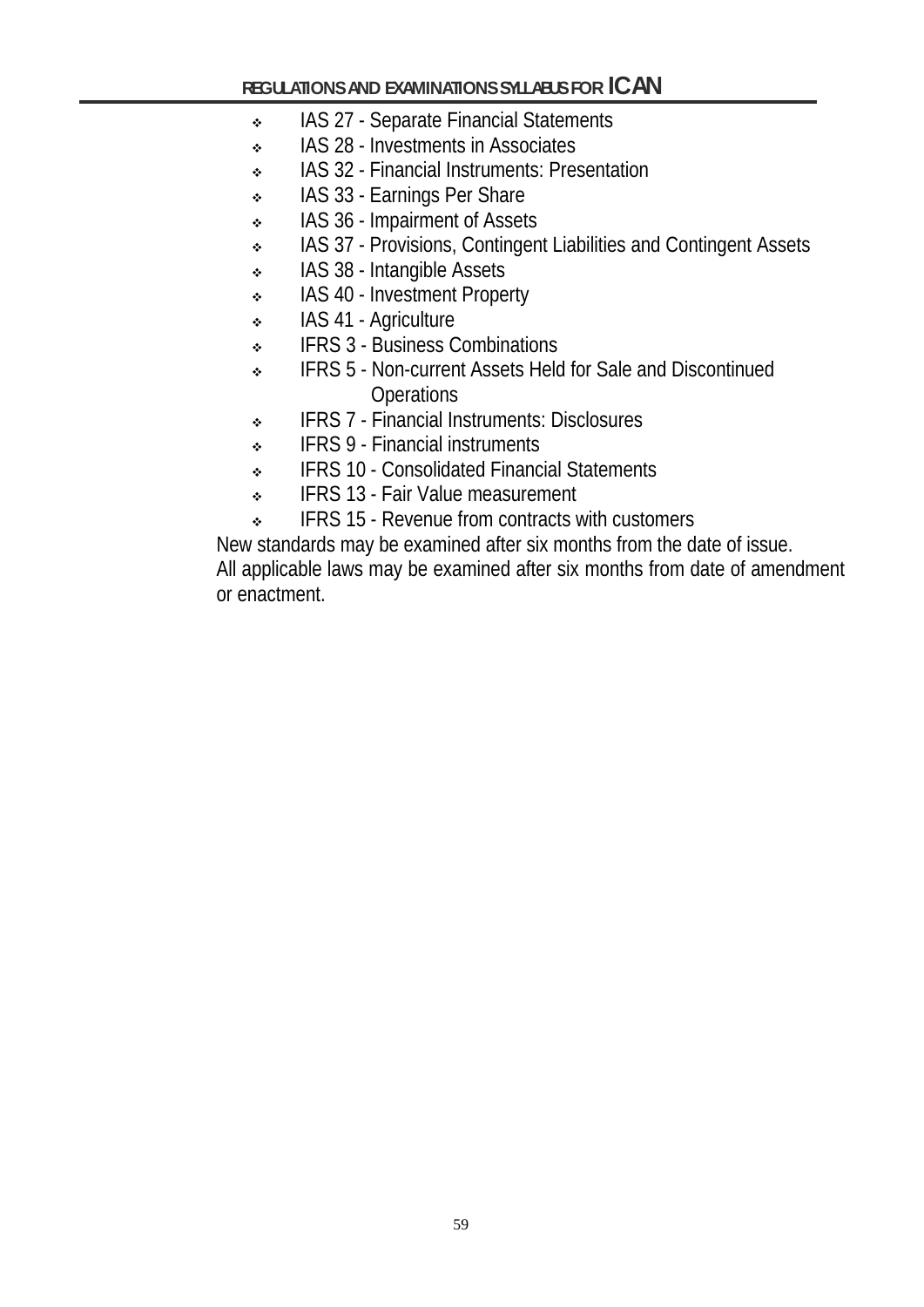## **B2. AUDIT AND ASSURANCE**

## **Aim**

Candidates are expected to possess knowledge of accounting systems, generally accepted accounting principles, audit and assurance principles and practice to build a firm foundation for internal and external audit engagements. There is an emphasis on knowledge of national and international auditing standards and their application to simple situations requiring audit opinion.

## **Linkage with other subjects**

The diagram below depicts the relationship between this subject and other subjects in the syllabus.



# **Main competencies**

On successful completion of this paper, candidates should be able to:

- Appreciate the objectives, processes and need for external audit and assurance;
- Recognise and explain ethical and legal issues arising in audit and assurance scenarios;
- Apply and advise on the specific provisions of the Companies and Allied Maters Act in carrying out the audit of companies;
- Advise on appropriate internal controls to deter or detect mistakes, errors and frauds in the preparation of financial statements;
- Prepare letters and circularise relevant parties in the course of the audit in accordance with the standards:
- Understand and apply audit evidence that are sufficient and appropriate in aiding the expression of opinion on financial statements, in line with the International Standards on Auditing; and
- \* Report to those that are charged with the governance of companies, in line with regulations and standards.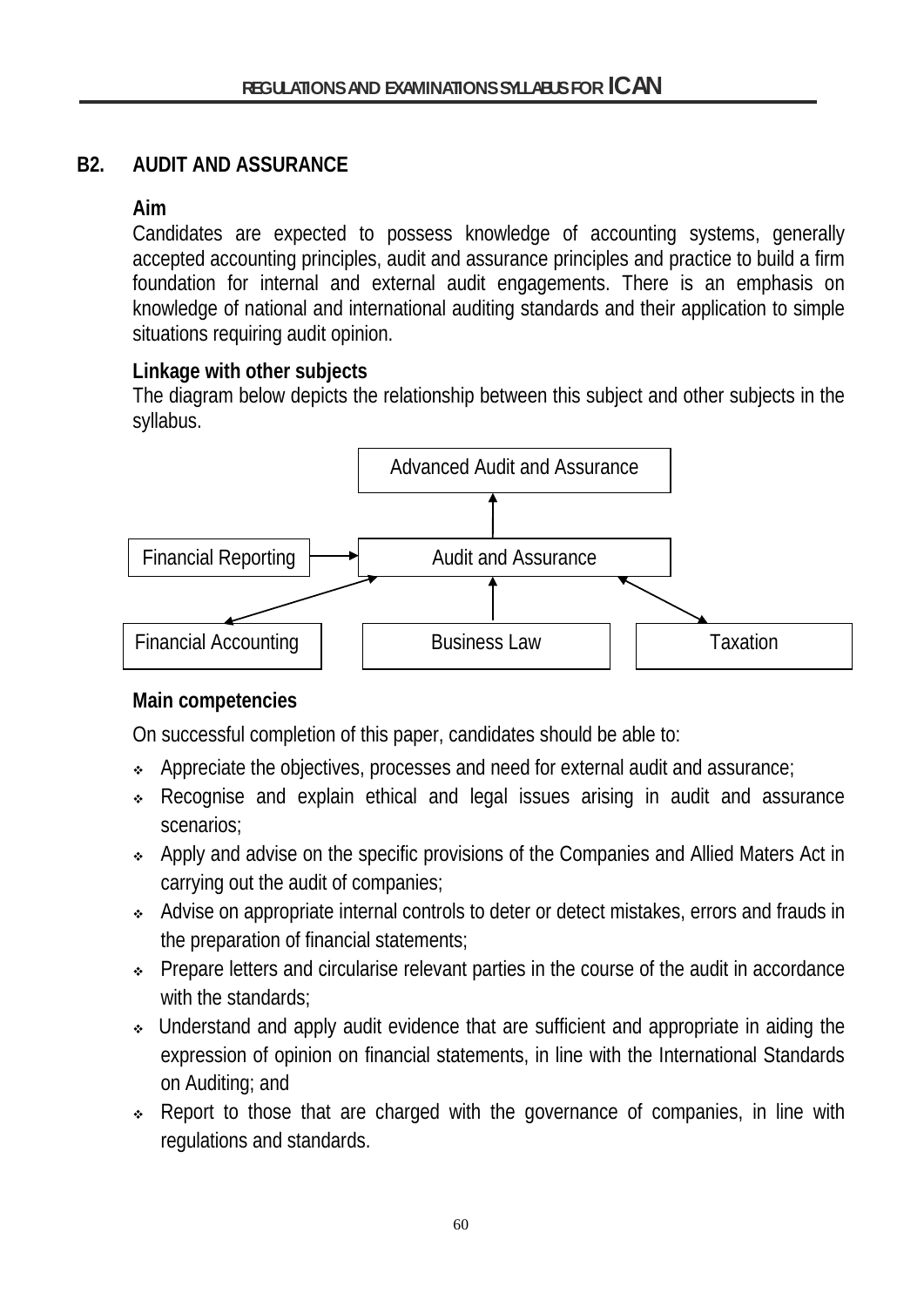#### **Linkage of the main competencies**

This diagram illustrates the linkage between the main competencies of this subject and is to assist candidates in studying for the examination.



# **Detailed Syllabus**

# **A. Objectives, need for and process of audit and assurance 30%**

# **1. Objectives of audit and assurance (ISA 200)**

- (a) Discuss the concepts of audit and assurance.
- (b) Identify and explain the reasons for audit and assurance.
- (c) Explain the benefits of different types of audit and assurance assignments.
- (d) Identify the parties in audit and assurance engagements including the members of the audit and assurance team and discuss their roles, duties and rights.
- (e) Compare and contrast the different levels of assurance that may be obtained from audit and assurance assignments.
- (f) Discuss audit expectation gap.

# **2. Need for audit and assurance**

- (a) Discuss the legal and regulatory frameworks for statutory audit and assurance in line with the provisions of:
	- $(i)$  CAMA CAP C20 LFN 2004 (as amended);
	- (ii) BOFIA CAP B3 LFN 2004 (as amended)and with relevant circulars;
	- (iii) Insurance Act 2003, NAICOM Act, 2003;
	- (iv) Financial Reporting Council of Nigeria Act, 2011;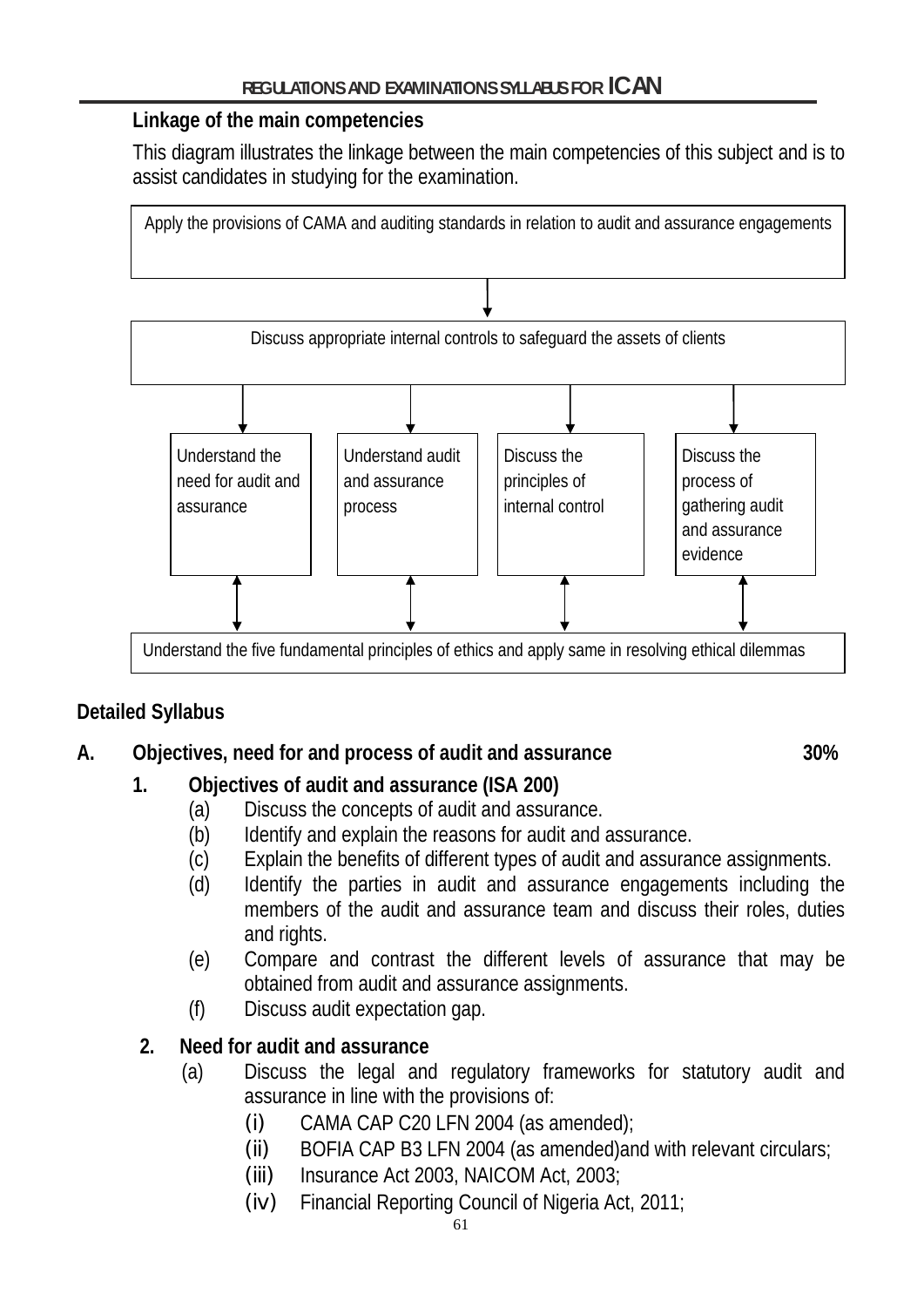- (v) Nigerian standards on auditing (NSA); and
- (vi) International standards on auditing (ISA).
- (b) Discuss the role of the internal audit department in maintaining an effective internal control system.
- (c) Compare internal and external audits.
- (d) Discuss the peculiarities of public sector audit.

## **3. Process of audit and assurance**

- (a) Explain the basic steps of audit and assurance process in relation to:
	- (i) Nomination;
	- (ii) Acceptance;
	- (iii) Engagement;
	- (iv)Planning (ISA 300, ISA 320);
	- (v) Performance:
		- Evaluation of internal control;
		- Evidence and obtaining evidence (ISA 500);
		- ❖ Records and working papers;
		- Testing and other works;
		- Evaluating results (ISA 540);
	- (vi) Conclusion; and
	- (vii) Reporting (ISA 700).
	- (b) Explain public interest and the need for professional scepticism in carrying out audit and assurance engagements.
	- (c) Discuss the concept of materiality (ISA 320).
	- (d) Explain reasonable assurance.
	- (e) Explain opinion and assurance report.

- **B.** The nature and use of internal control (ISA 315) **20%**<br>1. Discuss the meaning, objectives and nature of internal control. Discuss the meaning, objectives and nature of internal control.
	- 2. Discuss effective internal control.
	- 3. Discuss the different types of internal control.
	- 4. Discuss responsibilities for instituting and evaluating the effectiveness of internal control.
	- 5. Discuss the main components of internal control.
	- 6. Explain how accounting systems and related internal controls may be identified, recorded and analysed.
	- 7. Discuss the techniques required for evaluating internal controls (walk-through, spot check, compliance test, substantive test)(ISA530);
	- 8. Evaluate internal controls in a given scenario.
	- 9. Discuss the limitations of internal control.
	- 10. Discuss the contents of a management letter.
	- 11. Discuss internal controls in a computerized accounting environment (ISA 315).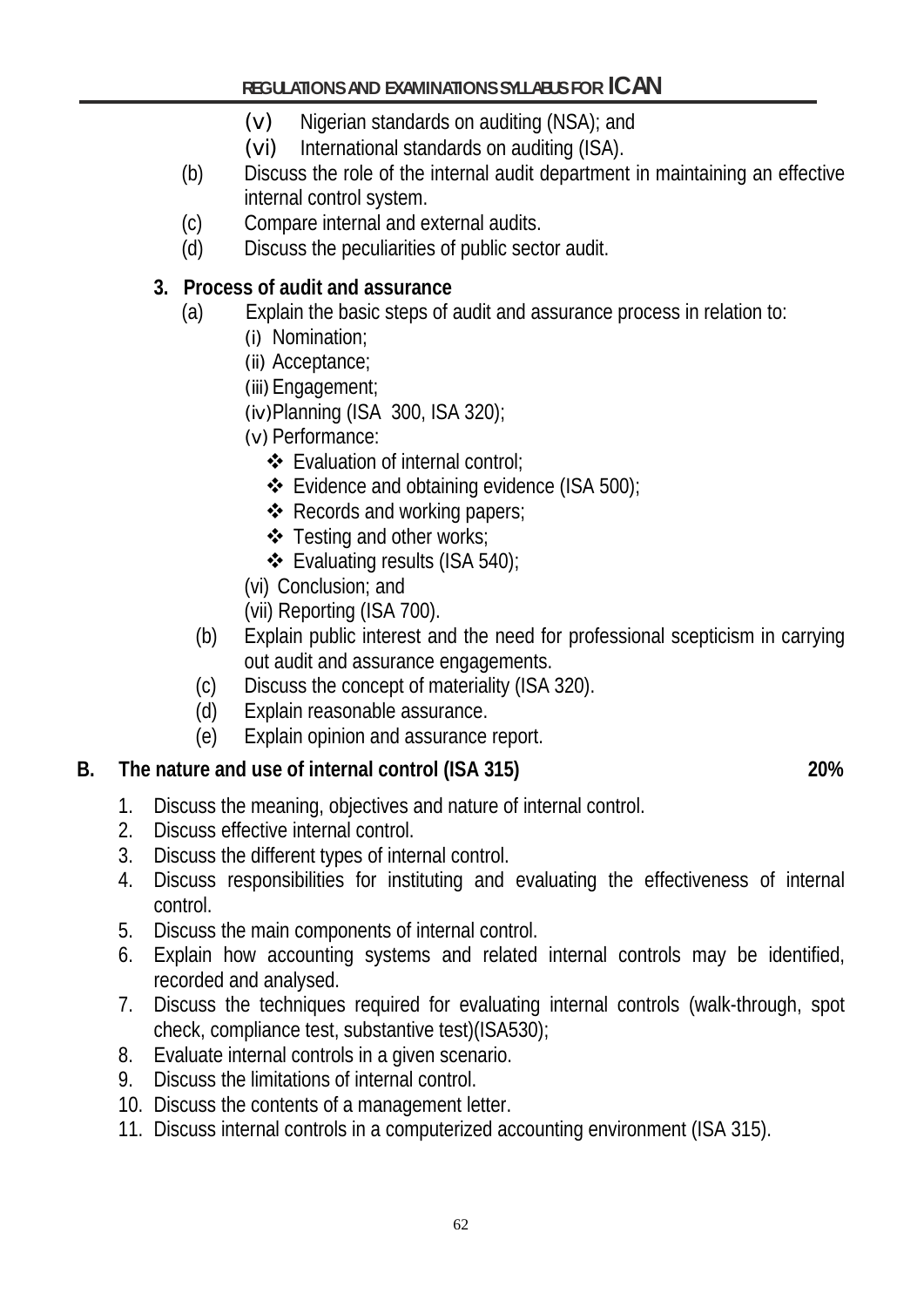## **C. Gathering evidence 30%**

The nature of audit evidence and the selection of sufficient and appropriate audit evidence (ISA 500)

- 1. Justify the need to maintain and keep working papers and other documentation.
- 2. Evaluate the different sources and quality of evidence and the methods of obtaining evidence.
- 3. Document appropriate procedures for gathering evidence based on a given scenario (ISA 505, ISA 520).
- 4. Identify the circumstances where written representations may be required (ISA 580).
- 5. Evaluate the circumstances requiring discussion with senior assurance team members (ISA 450) and advise on how this should be communicated and documented.

# **D. Professional ethics and public interest 20%**

- 1. Discuss the importance of professional ethics.
- 2. Differentiate between rule-based and principle-based approaches to professional ethics.
- 3. Explain the meaning of public interest in the context of audit and assurance.
- 4. Discuss ethical issues under IFAC code and ICAN professional code of ethics and guide for members.
- 5. Compare ethical issues in the governance of private and public entities.
- 6. Discuss actions to deal with ethical dilemmas.
- 7. Assess the ethical threats to independence and safeguards.
- 8. Assess the ethical conflicts an accountant faces as an employee in a private or public entity.
- 9. Assess the ethical conflicts facing an accountant when charged with governance in a private or public entity.
- 10.Discuss the concept of whistle blowing in relation to audit and assurance (non compliance with rules and regulations - NOCLAR).

# **Applicable Standards**

- **a. International Standards on Auditing (ISA)**:
	- 200 Overall Objectives of the Independent Auditor and the Conduct of an Audit in Accordance with International Standards on Auditing.
	- 230 Audit documentation
	- 300 Planning an Audit of Financial Statements
	- <sup>315-</sup> Identifying and Assessing the Risks of Material Misstatement Through Understanding the Entity and its Environment
	- $\div$  320 Materiality in Planning and Performing an Audit
	- ◆ 450 Evaluation of Misstatements Identified during the Audit
	- 500 Audit Evidence
	- 505 External Confirmations
	- 520 Analytical Procedures
	- 530 Audit Sampling
	- 540- Auditing Accounting Estimates, Including Fair Value Accounting Estimates and Related Disclosures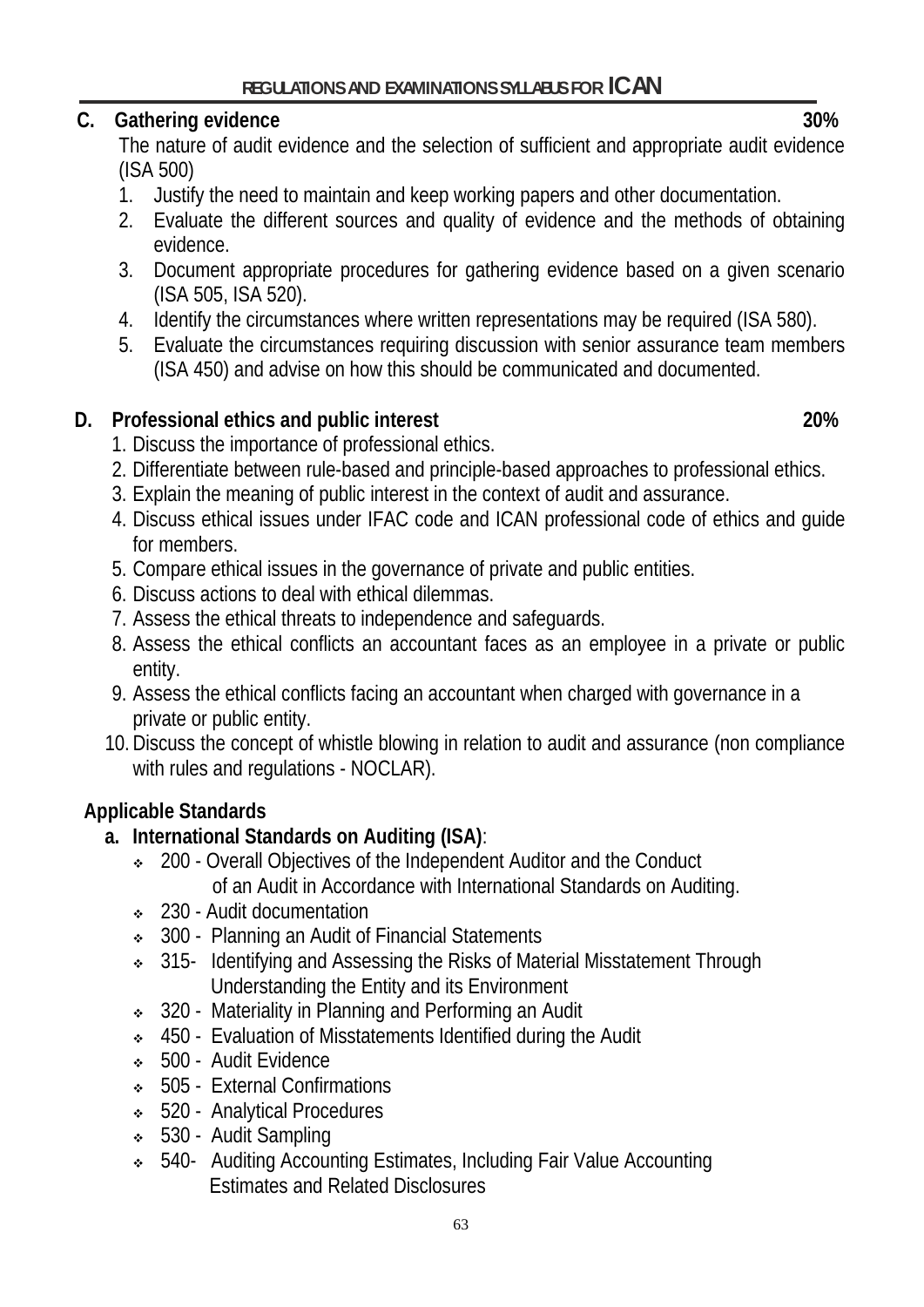- 580 Written Representations
- \* 700 The Auditor's Report on Financial Statements.

## **b. Nigerian Standards on Auditing**

**Note:** All the approved and released standards may be examined after six months from date of issue.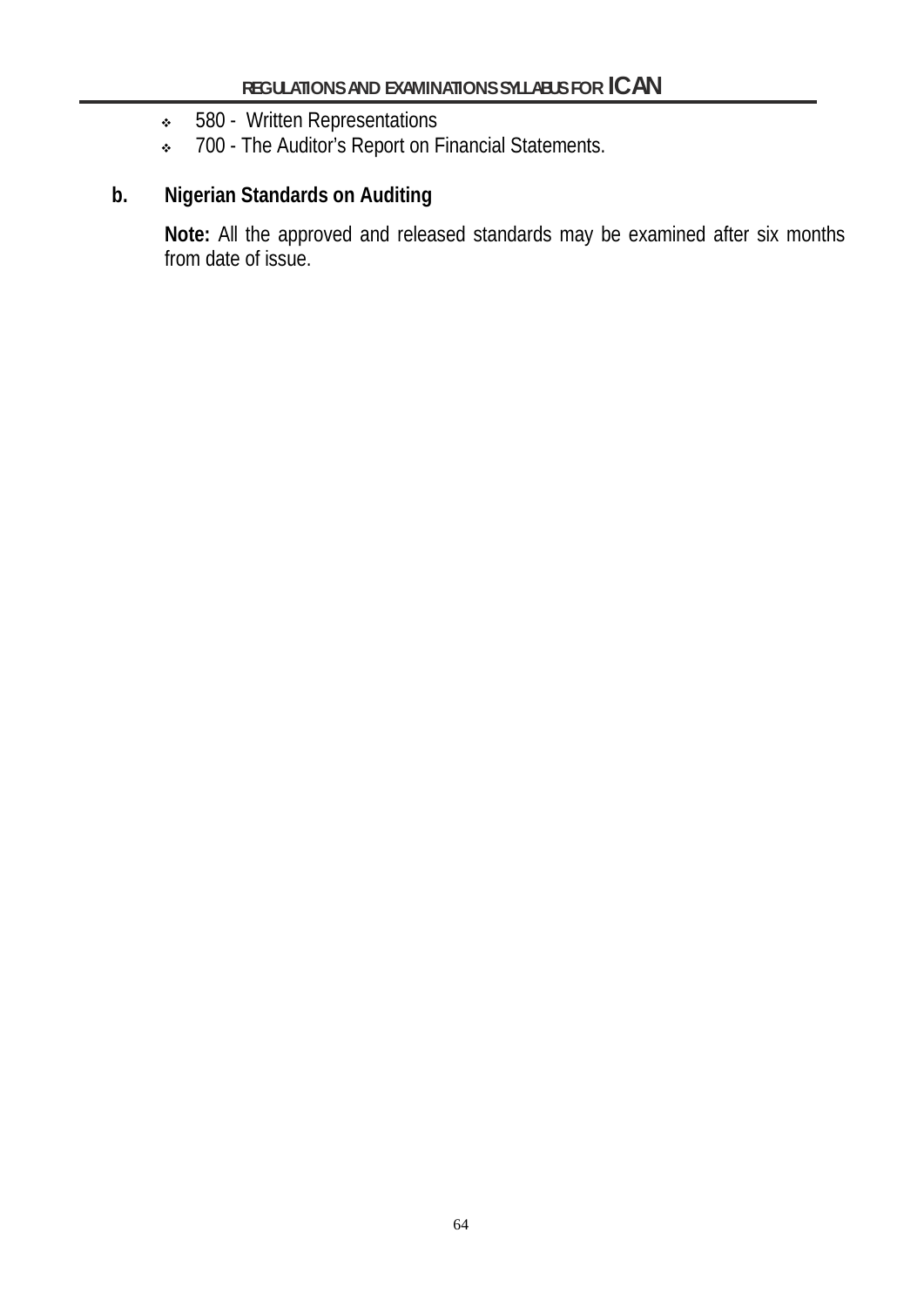# **B3. CORPORATE STRATEGIC MANAGEMENT AND ETHICS**

## **Aim**

This syllabus element takes knowledge from the first level to contemporary professional and business contexts in which excellence in corporate strategic management, effective risk management, sound corporate governance and good ethics support professional practice and business operations in private and public-sector entities.

Candidates will be equipped with knowledge and skills that will position them to effectively achieve objectives, meet expectations and remain focused on long-term sustainable success as professional accountants. Candidates are expected to be capable of analysing simple scenarios in terms of global best practices and compliance with laws and regulations in the context of the knowledge and skills they have cumulatively acquired and developed.

## **Linkage with other subjects**

Corporate Strategic Management and Ethics (CSME) derives from the foundation laid in Business, Management and Finance (BMF) and Business Law (BL) and feeds directly into Strategic Financial Management (SFM) and Case Study (CS) at the Professional level. It must however be noted that the ethics component of this subject feeds into virtually all the subjects at the professional level.



#### **Main competencies**

On successful completion of this paper, candidates should be able to:

- Analyse a business position, make informed choices and implement chosen strategies;
- Appreciate the impact of risk on corporate performance and implement programmes to mitigate it;
- Differentiate between management and corporate governance and adopt best global practices to direct the affairs of an organisation; and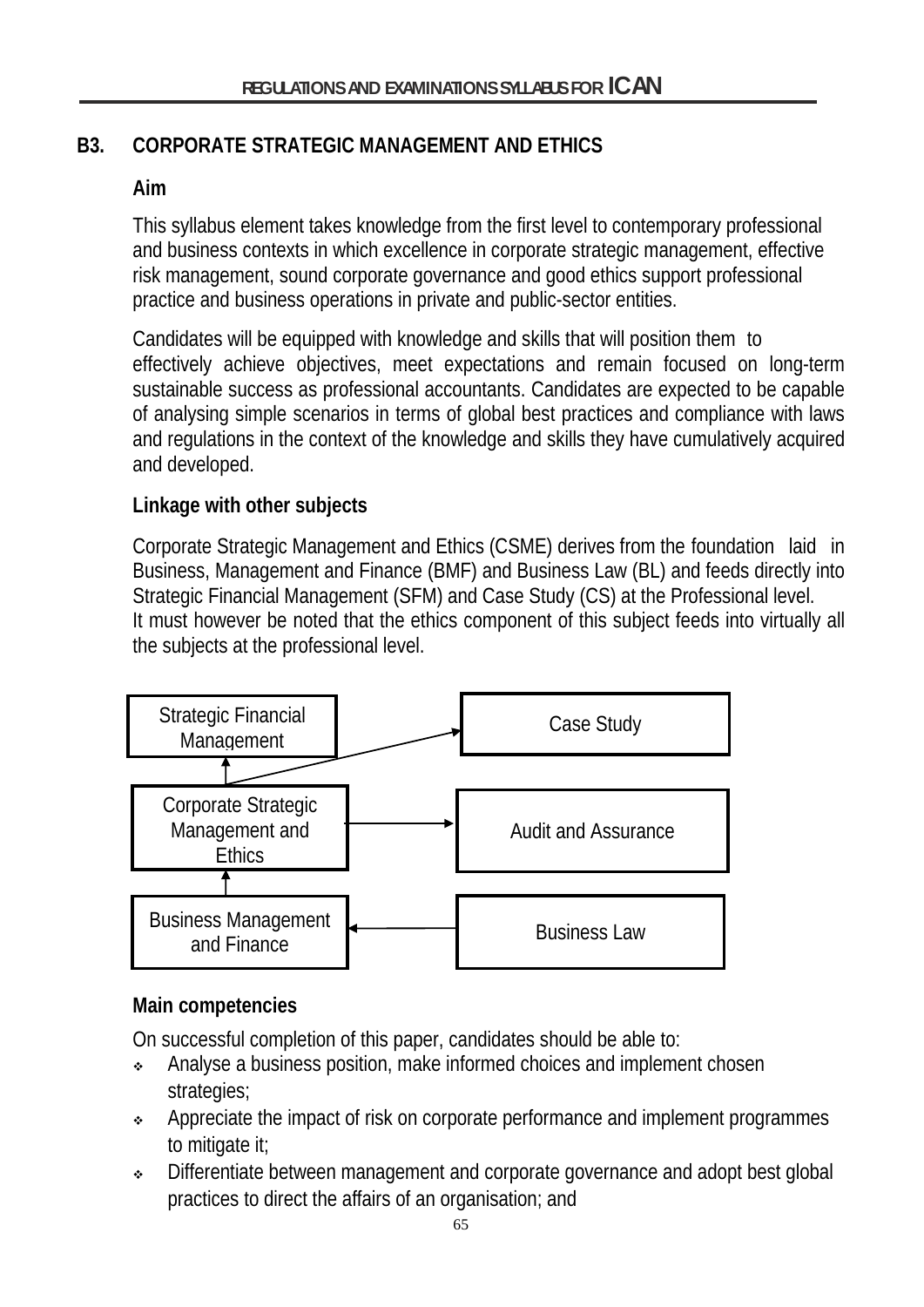Appreciate the impact of ethics on organisations and develop skills for ethical decision-making.

# **Linkage of the main competencies**

This diagram illustrates the linkage between the main competencies of this subject and is to assist candidates in studying for the examination.



# **Detailed syllabus**

# **A. Introduction 5%**

- 1. Explain the concept of strategic management and its importance.
- 2. Distinguish strategic management from strategic planning, long term planning and corporate planning.
- 3. Distinguish the various levels of strategy: corporate; business; and functional.
- 4. Explain approaches to strategic planning, using:
	- a. Rational model;
	- b. Logical incremental model; and
	- c. Freewheeling opportunism model.
- 5. Discuss the strategic management process: analysis; choice; implementation; and evaluation.
- 6. Explain the concept of corporate governance and discuss:
	- a. Perspectives on corporate governance;
	- b. Historical development of corporate governance: global and national; and
	- c. Structure, principles, functions and mechanisms of corporate governance.

# **B.** Strategic management 30%

- **1. Strategic analysis**
	- (a) Analyse a business and its strategy, given its purpose, mission, vision and objectives from shareholders' and stakeholders' perspectives.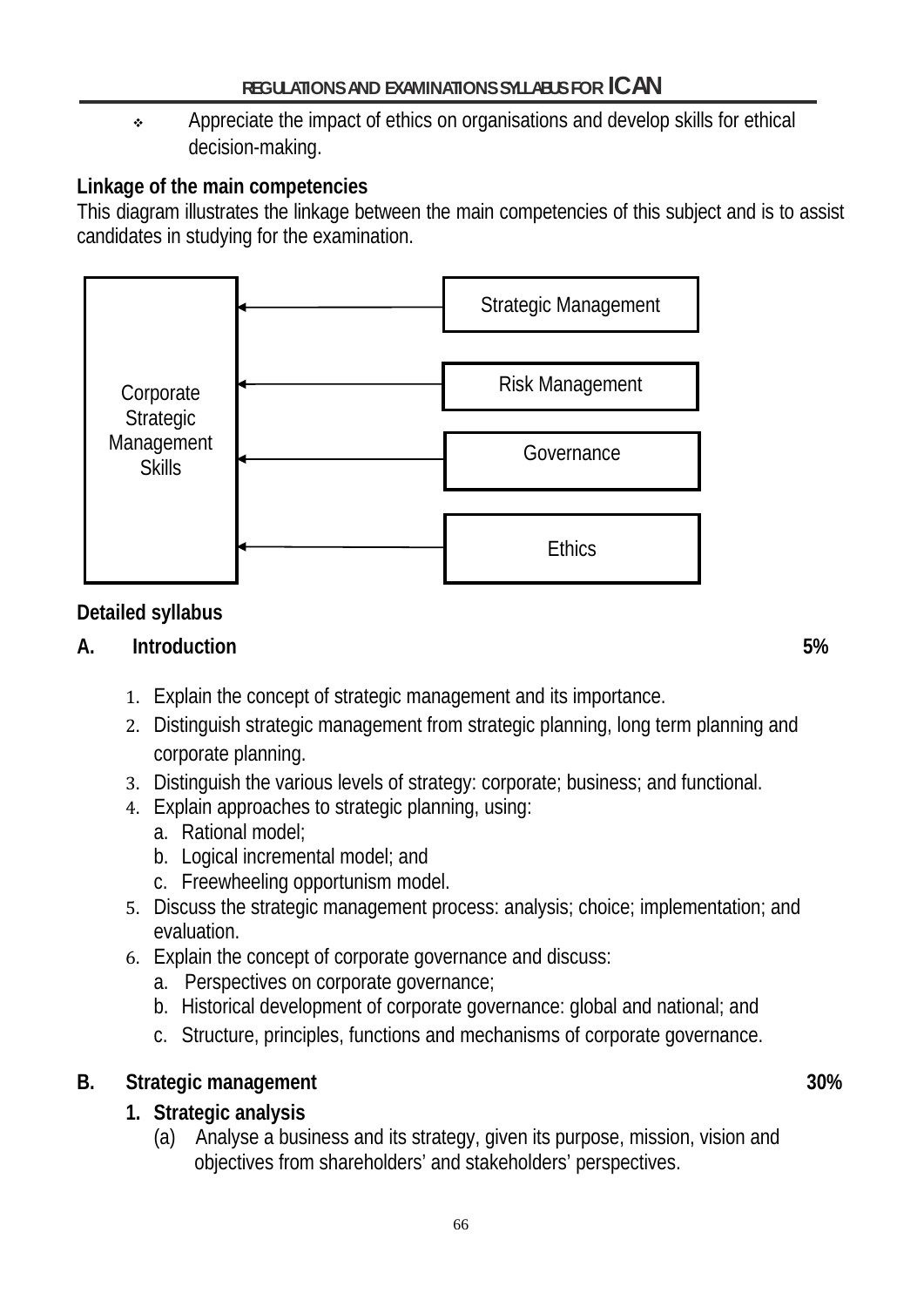- (b) Analyse the external business environments and examine the opportunities and threats that could arise from events or potential events at the global, national, industry or competitive levels.
- (c) Analyse the internal environment of a business to identify the strengths and weaknesses and align them with the opportunities and threats in the external environments.
- (d) Analyse the position of a business in terms of its competitive strategy, plans and current markets, drawing conclusions and giving simple recommendations on the chosen plans.
- (e) Analyse the position of a business with a chosen strategy in the context of its environment, based on an assessment of its resources, processes, people, information technology (IT), products, core capabilities and competences. Give simple recommendations on the best options.
- (f) Draft an overall analysis, drawing conclusions with recommendations based on given financial and non-financial data and information from a variety of sources in a given scenario.
- (g) Determine sustainable competitive advantage and the core competence of a business in a given scenario.
- **Note**: Models for analyses include PESTEL, SWOT, SOAR, Porter's diamond, Porter's Five Forces, Life Cycle, Value Chain, Benchmarking, Customer Relationship Management and BCG Matrix.

# **2. Strategic choice**

- (a) Analyse the appropriate choices of strategy that a company may adopt based on a given scenario. This should include competitive advantage, the strategic clock, cost leadership differentiation, lock-in strategies and collaboration.
- (b) Identify and explain, based on an analysis of choices of strategy, the impact of strategy on commercial, ethical, corporate social responsibility and sustainability objectives.
- (c) Evaluate the appropriateness of a chosen strategy that supports business objectives, considering constraints, conflicts and other issues based on a given scenario. The following models and tools may be employed in carrying out the evaluation:

# **Models**

- (i) Porter's generic competitive strategies;
- (ii) Johnson, Scholes and Whittington (JSW) model of strategic planning; and
- (iii) Boston Consulting Group (BCG) model in strategic management.

# **Tools**

- (i) Forecasting tools;
- (ii) Trend analysis;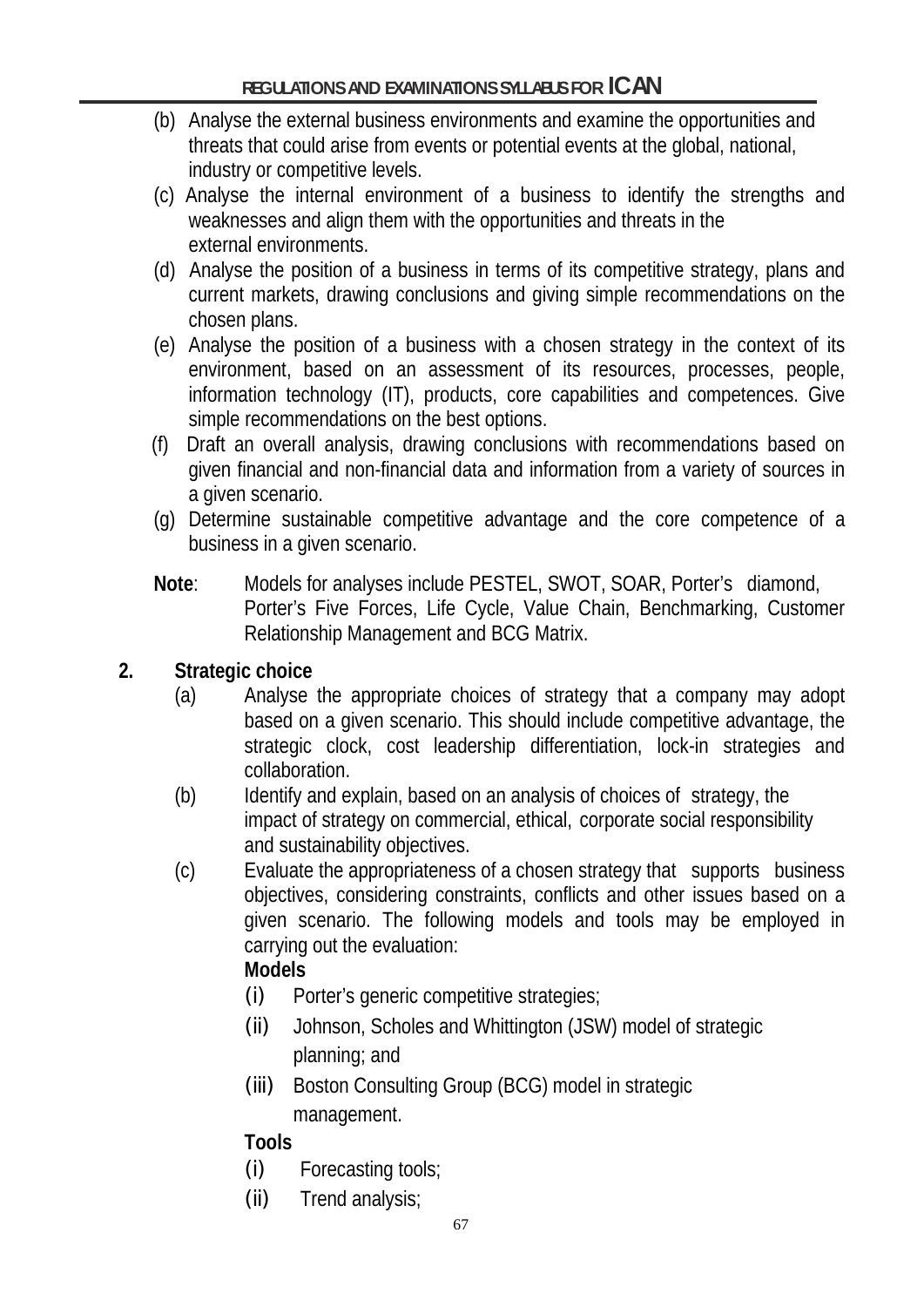- (iii) System modelling; and
- (iv) Delphi technique.
- (d) Draw conclusions based on market and product analyses that support a business strategy concerning pricing, positioning, placing and other product decisions in a strategic marketing plan.
- (e) Determine the appropriate corporate growth strategy in a given scenario:
	- i) Internal development;
	- ii) Diversification;
	- iii) Forward and backward integration;
	- iv) Mergers and acquisitions;
	- v) Product portfolio management;
	- vi) Griener's Growth Model; and
	- vii) Other growth models.
- (f) Select a strategic growth direction of a company using Ansoff's matrix.

## **3. Strategic implementation**

- (a) Discuss and evaluate the alternative functional strategies that are appropriate to deliver a chosen strategy in a given scenario such as production, marketing, finance, IT and human resources.
- (b) Develop and evaluate alternative business plans and proposals and select the best option to implement a chosen strategy.
- (c) Evaluate the tools and techniques for strategy implementation applicable to different business units in a given scenario.
- (d) Evaluate strategic performance using: balanced scorecard, performance pyramid, and Fitzgerald and Moon building blocks.
- (e) Appraise organisational structures and related activities that may be appropriate to deliver a chosen strategy set out in a given scenario: entrepreneurial, functional, divisional, conglomerate and matrix.
- (f) Communicate chosen strategies and performance targets to operational and tactical managers through annual budgets, monthly and weekly targets, linking critical success factors (CSFs) to key performance indicators (KPIs) and strategy.
- (g) Evaluate and explain how information technology and information systems can support the effective implementation of a business strategy including issues of competitive advantage.
- (h) Evaluate and explain the potential issues of change that may arise from a chosen or given business strategic implementation plan.
- (i) Evaluate the impact of organisational change on organisation culture including cultural web and Mckinsey's 7S model.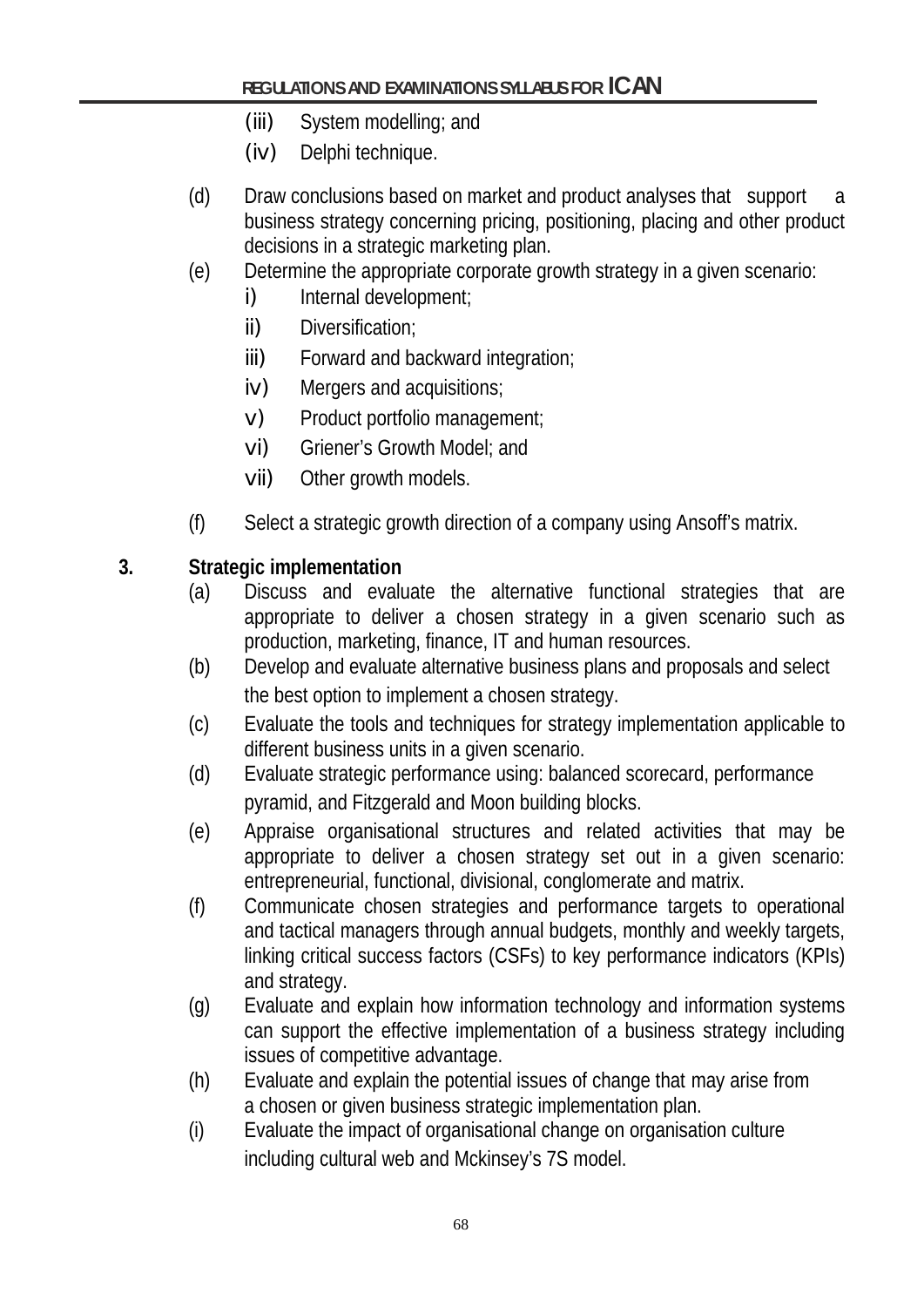- (j) Evaluate the role of leadership in managing the change process, including building and managing effective teams.
- (k) Evaluate tools, techniques and strategies for managing and leading the change process.

# **C. Risk management 20%**

- 1. Explain the meaning of risk, including risks arising internally or externally and relate them to achievement of:
	- (a) Strategic objectives;
	- (b) Operational efficiency and effectiveness;
	- (c) Reliable reporting; and
	- (d) Legal, regulatory and ethical compliance.
- 2. Identify and assess risks in a given scenario in relation to their impact(s) on objectives.
- 3. Measure and prioritise risks.
- 4. Discuss the role of board of directors in risk identification and assessment.
- 5. Minimise risk using the ALARP (As Low As Reasonably Practicable) principle (objective and subjective risk principles; related and correlated risk factors).
- 6. Evaluate appropriate responses to risks identified in a given scenario.
- 7. Explain the roles of a risk manager and risk committees in risk management.
- 8. Discuss risk auditing and monitoring.
- 9. Identify and explain appropriate high-level procedures to mitigate risks in a given scenario using TARA (transfer, avoidance, reduction and acceptance) framework.
- 10. Identify and explain appropriate mechanisms to monitor risk and risk management processes including information and communication systems such as enterprise risk management and ISO 31000 framework on risk management.
- 11. Evaluate both inherent and residual risks after mitigation in relation to shareholders' and stakeholders' risk appetites in a given scenario.
- 12. Discuss alternative risk management approaches: risk diversification; risk transfer; risk sharing; and risk hedging.

# **D. Governance 20%**

- 1. Identify the issues and bases of decision making, employing theories and philosophies of corporate governance in a given scenario. These include:
	- (a) Agency theory;
	- (b) Transaction cost theory;
	- (c) Stewardship theory;
	- (d) Resources dependency theory;
	- (e) Managerial and class hegemony theory;
	- (f) Psychological and organisational perspective theory;
	- (g) Stakeholders' theory; and
	- (h) Systems theory.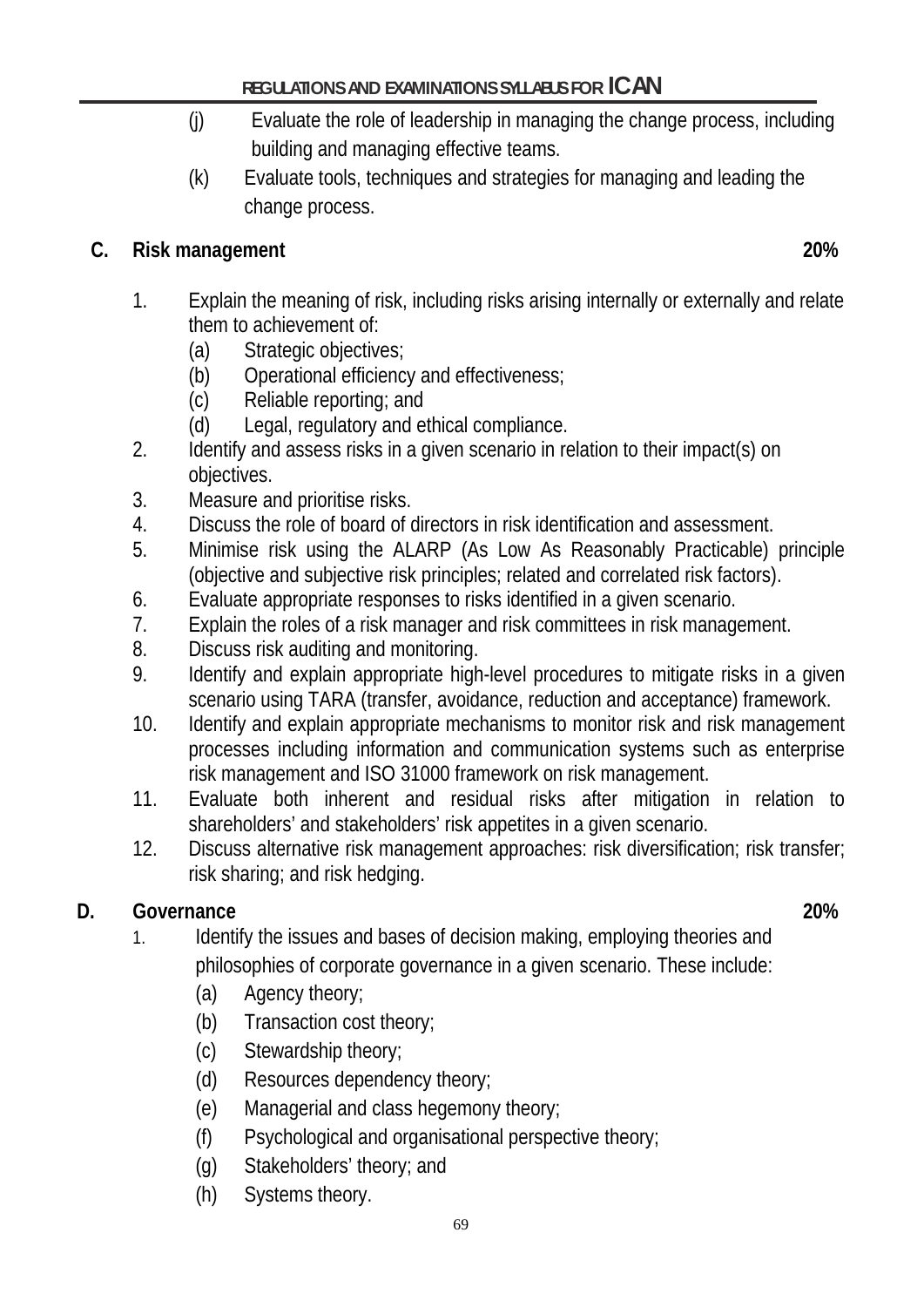- 2. Explain the nature, significance and scope of enterprise governance and threats to effective governance, including:
	- (a) Concept of good governance;
	- (b) Roles of internal and external auditors;
	- (c) Board structure; and
	- (d) Audit committee.
- 3. Identify and assess roles and responsibilities of an effective board in a given scenario.
- 4. Discuss 'non-compliance with laws and regulations' (NOCLAR) in relation to the responsibilities of the board.
- 5. Discuss oversight functions of a board and institutional shareholders over management in a given scenario.
- 6. Assess transparency of an entity through the quality of its disclosures.
- 7. Discuss the importance and implications of probity as a principle of governance.
- 8. Assess the extent to which a board in the public sector focuses on the value of sustainable long-term success.
- 9. Assess the extent to which a board in the public sector focuses on: delivery of an effective and appropriate public service; and acting in the public interest.
- 10. Discuss global developments in enterprise and corporate governance and elucidate the rules-based and principles-based approaches to corporate governance. Also, evaluate relevant national and international codes of corporate governance.
- 11. Discuss the concept of corporate social responsibility and specify its background and scope.
- 12. Discuss the concept of sustainability in business, sustainable asset management (SAM) and full cost analysis (FCA).
- 13. Explain governance and management issues relating to the use of information technology in organisations.

## **E. Ethics 25%**

- 1. Explain the nature, scope and sub-divisions of ethics (descriptive, normative and meta-ethics; professional ethics and business ethics), and the relationship between
	- (a) morality and ethics; and
	- (b) ethics and law.
- 2. Explain and illustrate, using information in a given scenario, the importance of professional and business ethics in the public and private sectors.
- 3. Discuss and apply ethical theories to decision-making in professional practice: consequential or teleological theories (egoism and utilitarianism); non– consequential or deontological theories (ethics of duties and ethics of rights and justice); ethical relativism; ethical absolutism; ethical subjectivism; and situation ethics.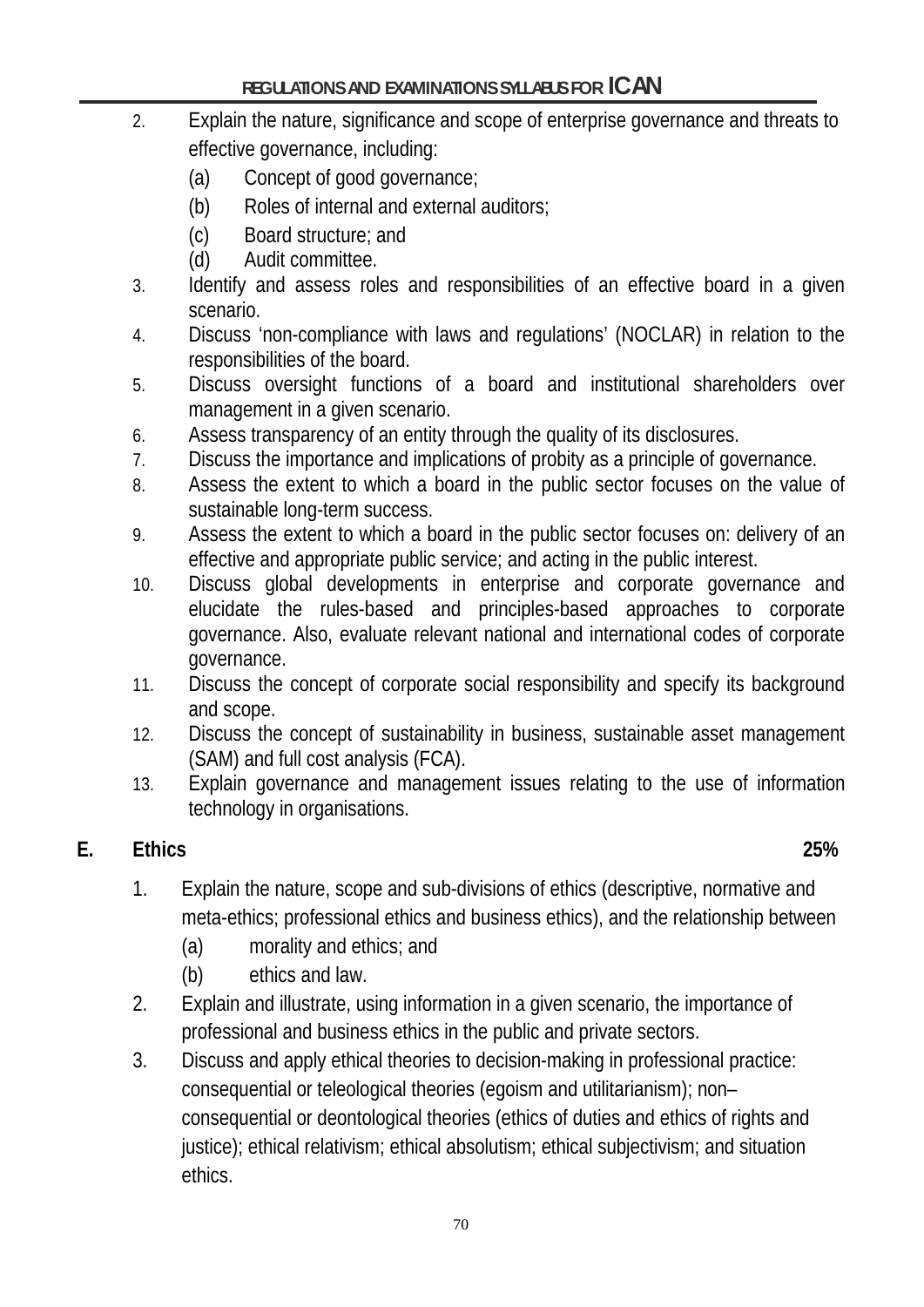- 4. Discuss influences (individual, situational, cultural and religious), stages (Kohlberg's stages of moral development and the Heinz's dilemma) and models for ethical decision-making (Tucker's five question model, American Accounting Association (AAA) model, systems development ethics,).
- 5. Discuss the alternative models of professional-client relationship; agency, contract, paternalism and fiduciary.
- 6. Identify and explain in the context of a given scenario, how the issues of moral duties and moral dilemma may arise in professional and business ethics.
- 7. Discuss the nature of ethical conflicts and ethical threats confronting the accountant in a professional practice, ethical safeguards and tests for resolving the conflicts.
- 8. Examine the nature, procedure and challenges of whistle-blowing in the accountancy profession.
- 9. Discuss the alternative ethical stances and culture of an entity (personal versus corporate ethical stance), using:
	- (a) Johnson and Scholes four ethical stances;
	- (b) Gray,Owen and Adam's seven-level classification of social responsibilities;
	- (c) Johnson and Scholes conception of the cultural web; and
	- (d) Edgar Schein's three levels of culture.
- 10. Identify and assess issues of professional ethics and corporate governance as they may arise within the context of ICAN code of professional conduct and IFAC code of ethics for professional accountants in a given scenario.
- 11. Discuss the ethical dimension of corruption (bribery, money laundering, embezzlement, theft, fraud, extortion, and blackmail).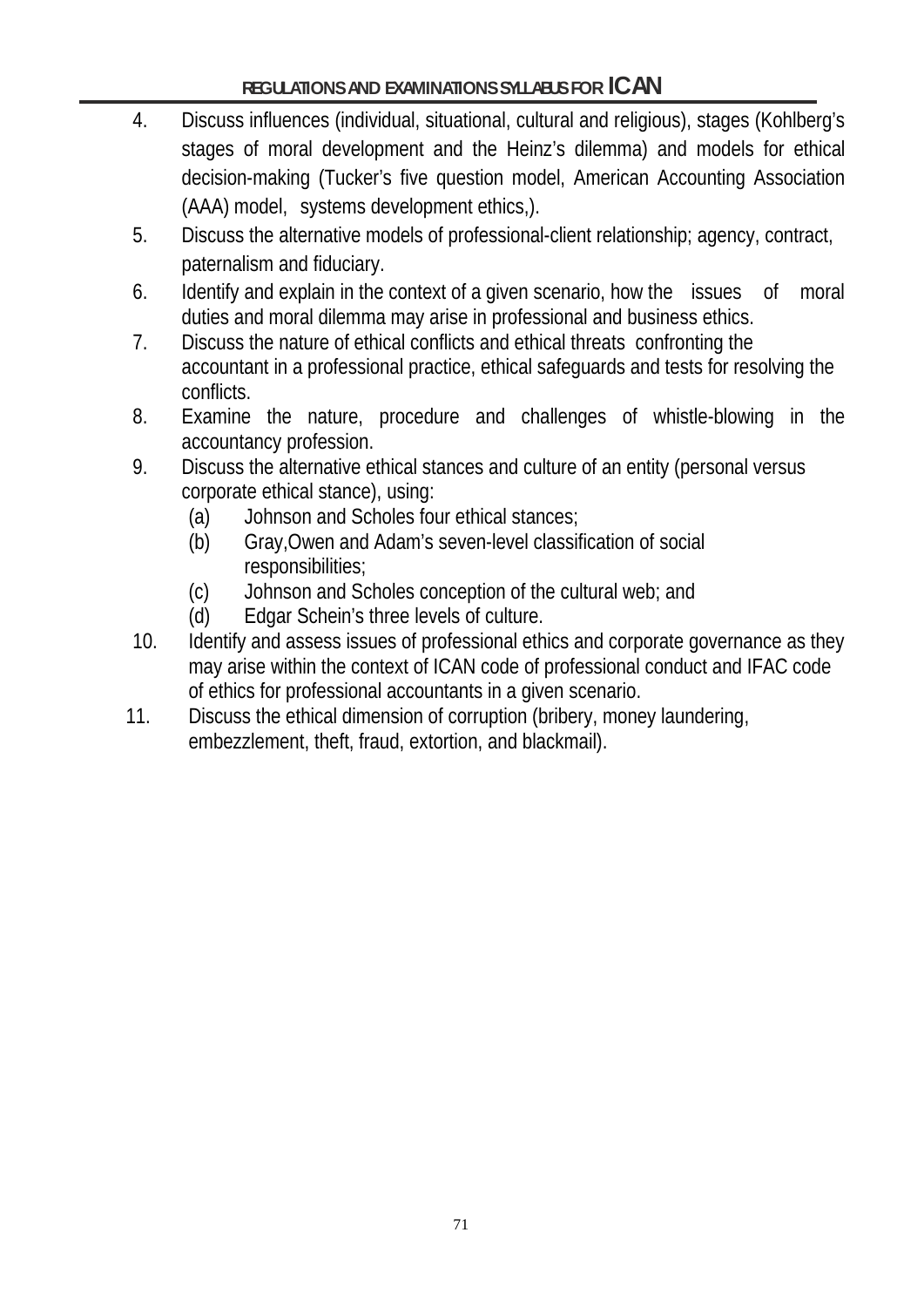## **B4. PERFORMANCE MANAGEMENT**

## **Aim**

Performance management develops and deepens candidates' capability to provide information and decision-support to management in operational and strategic contexts with a focus on linking costing, management accounting and quantitative methods to critical success factors and operational strategic objectives whether financial, operational or with a social purpose. Candidates are expected to be capable of analysing financial and non-financial data and information to support management decisions.

# **Linkage with other subjects**

The diagram below depicts the relationship between this subject and other subjects.



## **Main competencies**

On successful completion of this paper, candidates should be able to:

- Identify and apply appropriate budgeting techniques and standard costing to planning and control in business;
- ❖ Select and apply performance measurement techniques;
- Apply strategic performance measurement techniques in evaluating and improving organizational performance;
- Discuss the accounting information requirements and the role of accountants in project management; and
- Select and apply decision-making techniques to facilitate efficient and effective business decisions in the use of scarce resources.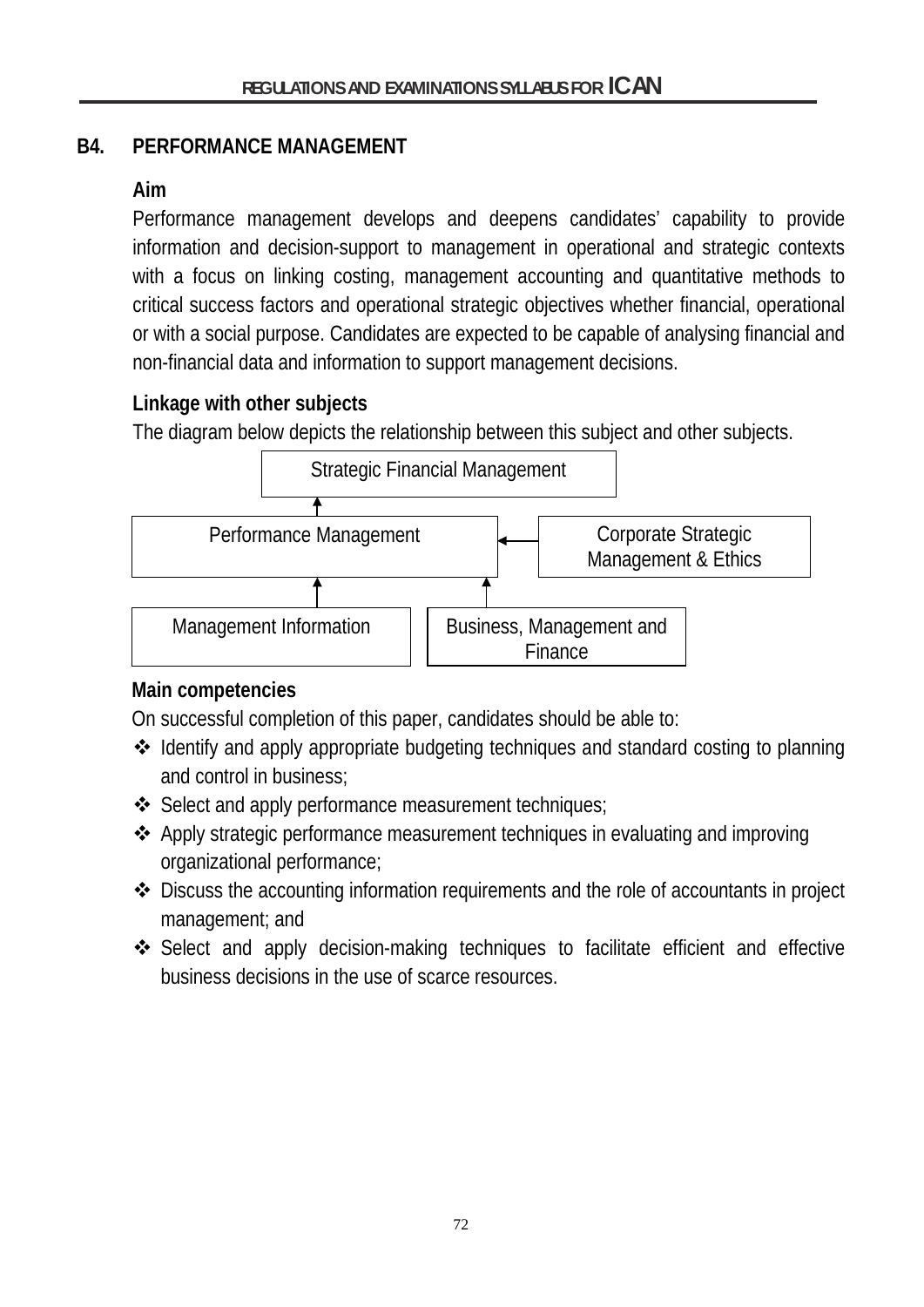## **Linkage with main competencies**

This diagram illustrates the linkage between the main competencies of this subject and is to assist candidates in studying for the examination.



# **Detailed syllabus**

# **A. Cost planning and control 20%**

# **1. Overview of costs for planning and control**

- (a) Discuss and evaluate the sources of performance management information.
- (b) Analyse fixed and variable cost elements from total cost data using high/low method and regression analysis.
- (c) Differentiate between marginal costing and absorption costing.
- (d) Analyse overhead costs using activity based costing.

# **2. Cost planning and control for competitive advantage**

- (a) Discuss and apply the principles of:
	- (i) Target costing;
	- (ii) Life cycle costing;
	- (iii) Theory of constraints (TOC);
	- (v) Throughput accounting;
	- (vi) Back flush accounting;
	- (vii) Environmental accounting; and
	- (viii) Kaizen costing.
- (b) Learning and experience curve theory
	- (i) Discuss and apply the learning and experience curve theory to pricing, budgeting and other relevant problems.
	- (ii) Calculate and apply learning rate to cost estimation.
- (c) Cost of quality
	- i) Explain quality costs.
	- ii) Analyse quality costs into costs of conformance and costs of nonconformance.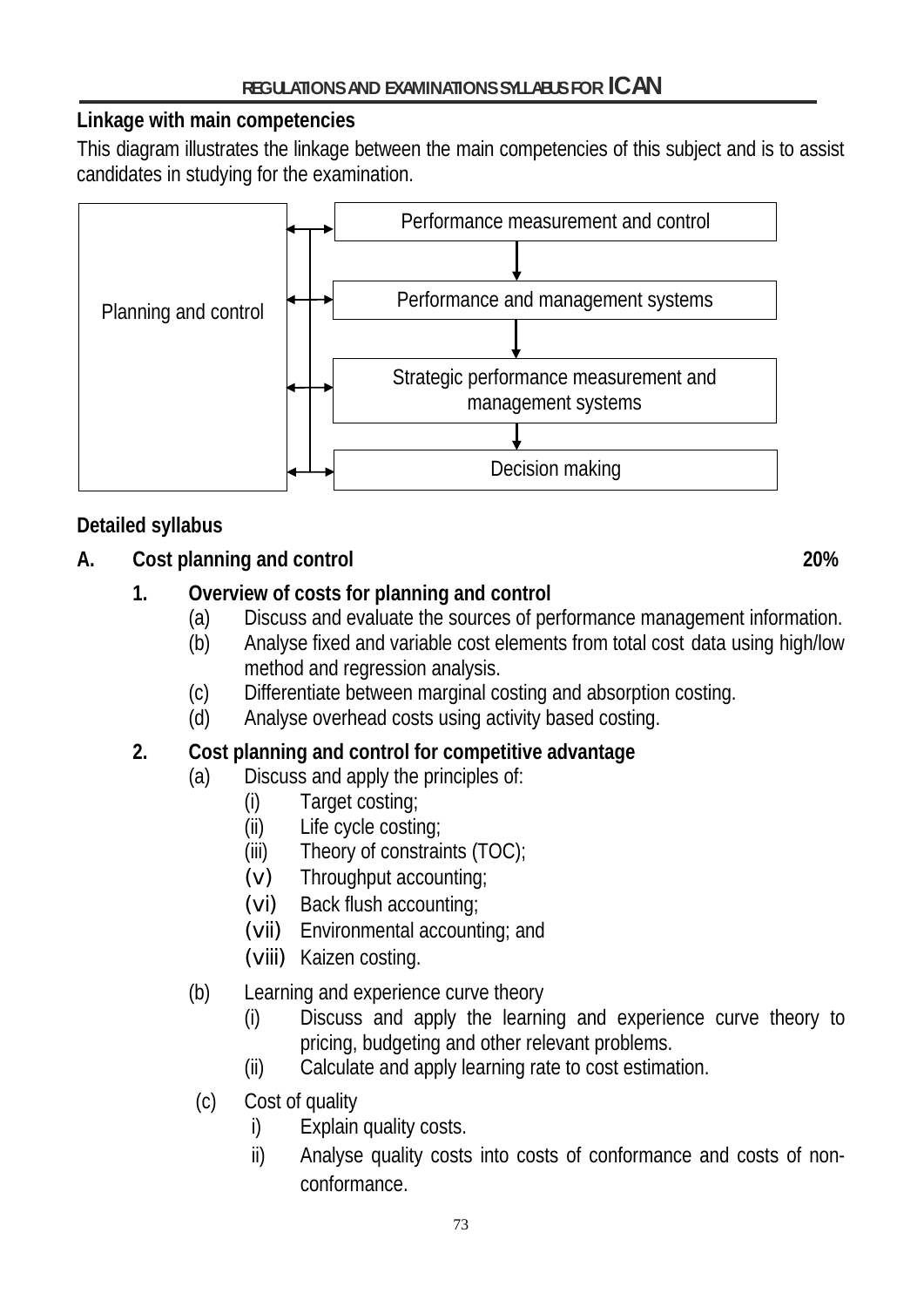iii) Discuss the significance of quality costs for organisations.

#### **3. Ethical issues in performance management**

- (a) Discuss ethical issues in performance management.
- (b) Discuss the professional accountants' code of ethics as it relates to performance management.

#### **B**. **Planning and control 20%**

#### **1. Budgetary system, planning and control**

- (a) Discuss and apply forecasting techniques to planning and control.
- (b) Discuss budgetary system in an organization as an aid to performance management.
- (c) Evaluate the information used in budgetary system.
- (d) Discuss the behavioural aspects of budgeting.
- (e) Discuss the usefulness and problems associated with different types of budget.
- (f) Explain *beyond budgeting* models.

#### **2. Variance Analysis**

- (a) Explain the uses of standard cost and types of standard.
- (b) Discuss the methods used to derive standard cost.
- (c) Explain and analyse the principle of controllability in the performance management system.
- (d) Calculate and apply the following variances:
	- (i) Material usage and price variances;
	- (ii) Material mix and yield variances;
	- (iii) Labour rate, efficiency and idle time variances;
	- (iv) Variable overhead expenditure and efficiency variances;
	- (v) Fixed overhead budget, volume, capacity and productivity variances;
	- (vi) Sales volume variance;
	- (vii) Sales mix and quantity variances;
	- (viii) Sales market size and market share variances; and
	- (ix) Planning and operational variances.
- (e) Identify and explain causes of various variances and their inter-relationship.
- (f) Analyse and reconcile variances using absorption and marginal costing techniques.

#### **C**. **Performance measurement and control 20%**

#### **1**. **Performance analysis**

- (a) Select and calculate suitable financial performance measures for a business from a given data and information.
- (b) Evaluate the results of calculated financial performance measures based on business objectives and advise management on appropriate actions.
- (c) Select and calculate suitable non-financial performance measures for a business from a given data and information.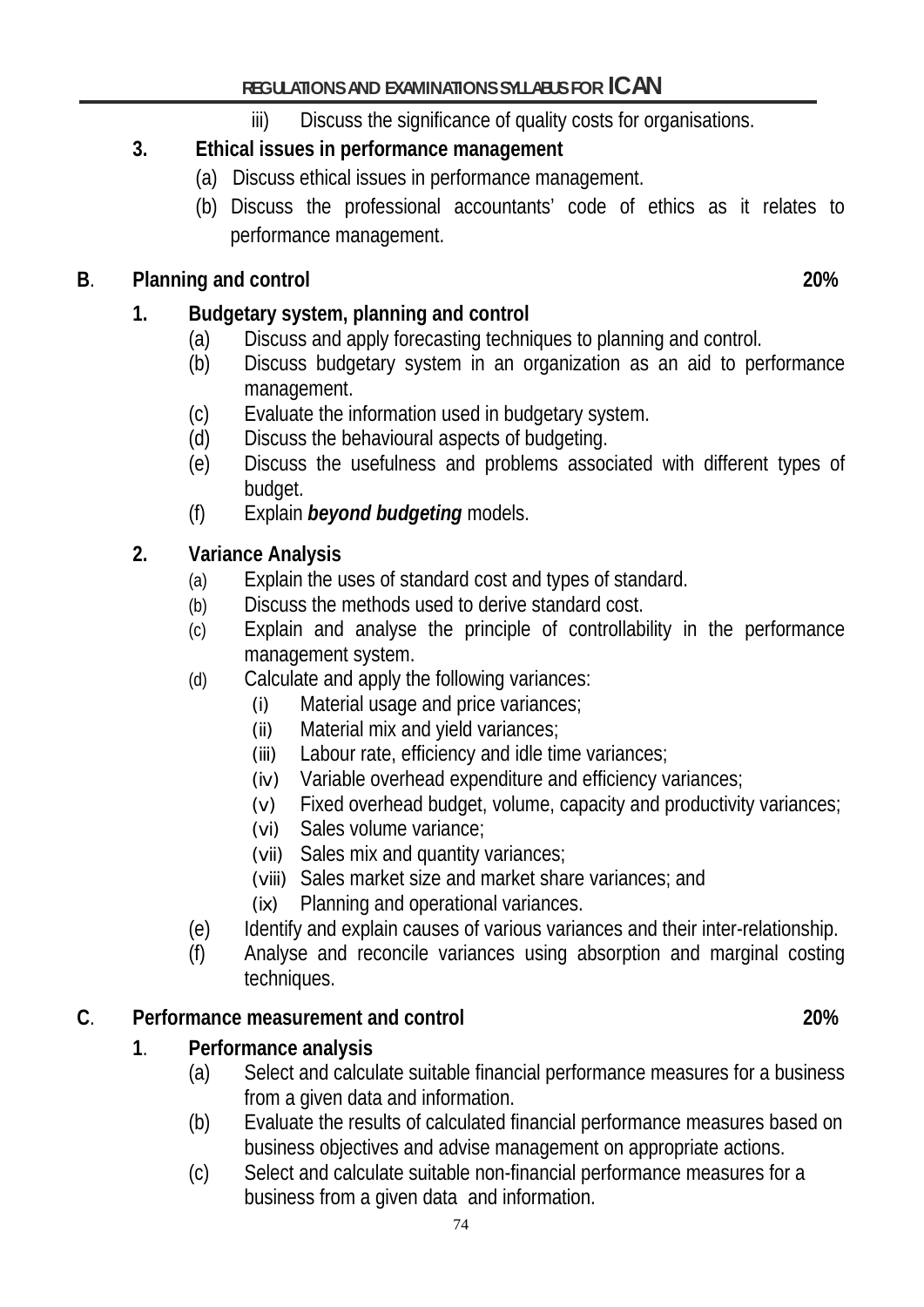- (d) Evaluate the results of calculated non-financial performance measures based on business objectives and advise management on appropriate actions.
- (e) Explain the causes and problems created by short-termism and financial manipulation of results and suggest methods to encourage a long term view.
- (f) Discuss sustainability consideration in performance measurement of a business.
- (g) Select and explain stakeholders based measures of performance that may be used to evaluate social and environmental performance of a business.
- (h) Explain and interpret the Balanced Scorecard and Fitzgerald and Moon Building Block model.

## **2**. **Performance analysis in not-for-profit organisations**

- (a) Discuss the problems of having non-quantifiable objectives in performance management.
- (b) Explain how performance may be measured in not-for-profit organisations.
- (c) Discuss the problems of having multiple objectives.
- (d) Demonstrate the Value for Money (VFM) as a public sector objective.

#### **3**. **Divisional performance and transfer pricing**

- (a) Discuss the various methods of setting transfer prices and evaluate the suitability of each method.
- (b) Determine the optimal transfer price, using appropriate models.
- (c) Explain the benefits and limitations of transfer pricing methods.
- (d) Demonstrate and explain the impact of taxation and repatriation of funds on international transfer pricing.
- (e) Select and explain suitable divisional performance measures for a given business using return on investment, residual income and economic value added approaches. Evaluate the results and advise management.

## **D**. **Decision making 30%**

## **1. Advanced decision-making and decision-support**

- (a) Select and calculate suitable relevant cost based on given data and information. Evaluate the results and advise management.
- (b) Select, calculate and present cost-volume-profit analyses based on given data and information including single and multiple products, using both numerical and graphical techniques. Advise management based on the results.
- (c) Apply relevant cost concept to short term management decisions including make or buy, out-sourcing, shut down, one-off contracts, adding a new product line, sell or process further, product and segment profitability analysis, etc.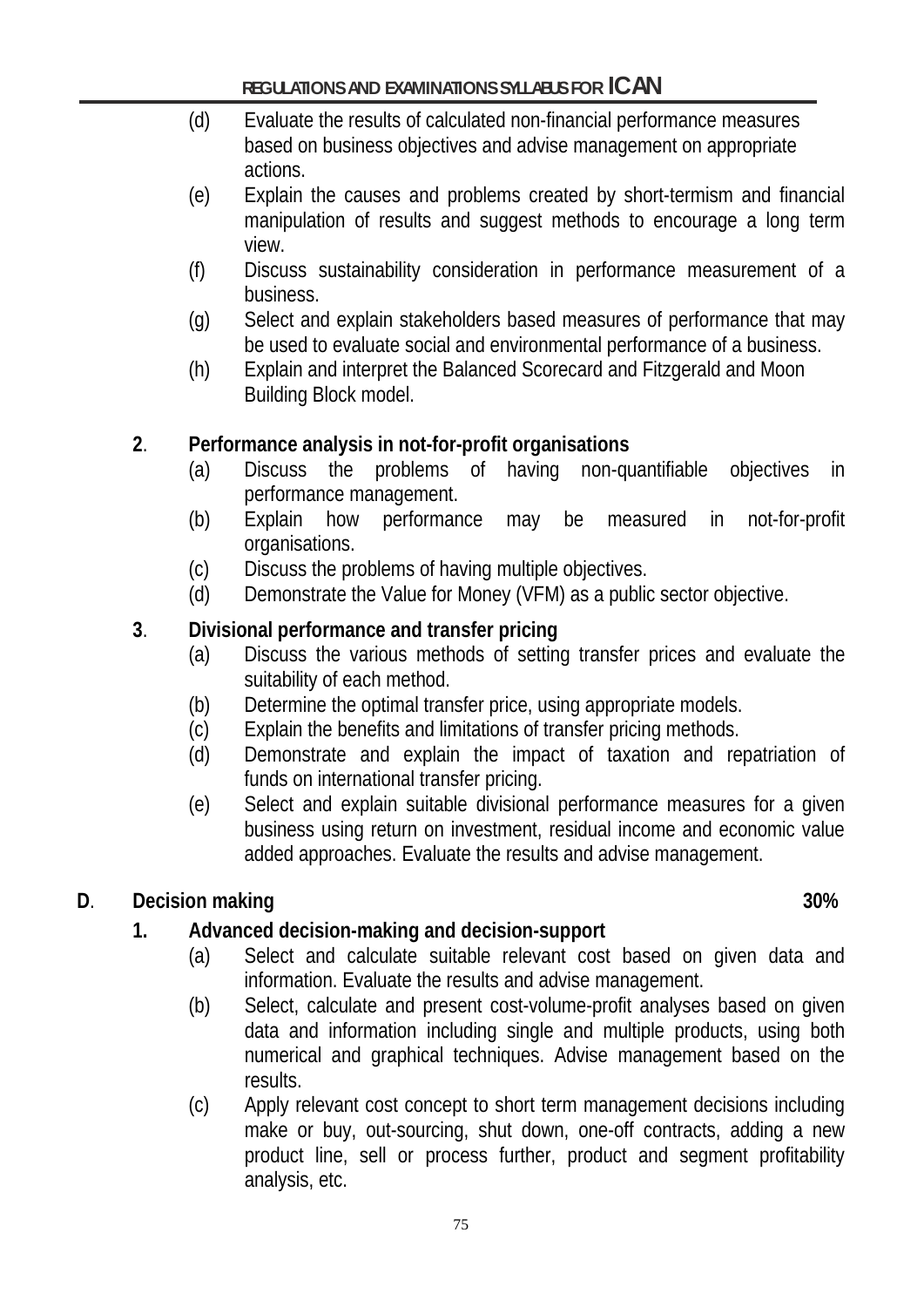- (d) Apply key limiting factors in a given business scenario to:
	- (i) Single constraint situation, including make or buy; and
	- (ii) Multiple constraint situations involving linear programming using simultaneous equations, graphical techniques and simplex method. (The simplex method is limited to formulation of initial tableau and interpretation of final tableau).

NB. Computation and interpretation of shadow prices are also required.

- (e) Explain different pricing strategies, including:
	- (i) Cost-plus;
	- (ii) Skimming;
	- (iii) Market penetration;
	- (iv) Complementary product;
	- (v) Product-line;
	- (vi) Volume discounting; and
	- (vii) Market discrimination.
- (f) Calculate and present numerically and graphically the optimum selling price for a product or service using given data and information by applying relevant cost and economic models and advise management.
- (g) Evaluate how management can deal with uncertainty in decision-making including the use of simulation, decision-trees, replacement theory, expected values, sensitivity analysis and value of perfect and imperfect information.

# **2. Working capital management**

- (a) Discuss the nature, elements and importance of working capital.
- (b) Calculate and explain the cash operating cycle.
- (c) Evaluate and discuss the use of relevant techniques in managing working capital in relation to:
	- (i) Inventory, including economic order quantity model and Just-in- Time techniques;
	- (ii) Account receivables including cash discounts, factoring and invoice discounting;
	- (iii) Account payables; and
	- (iv) Cash including Baumol and Miller-Orr Models.

# **3. Capital budgeting decisions**

- (a) Discuss the characteristics of capital budgeting decisions.
- (b) Calculate and discuss various investment appraisal techniques such as:
	- (i) Traditional techniques:
		- Accounting Rate of Return; and
		- Pay-back period.
		- (ii) Discounted cash flow technique: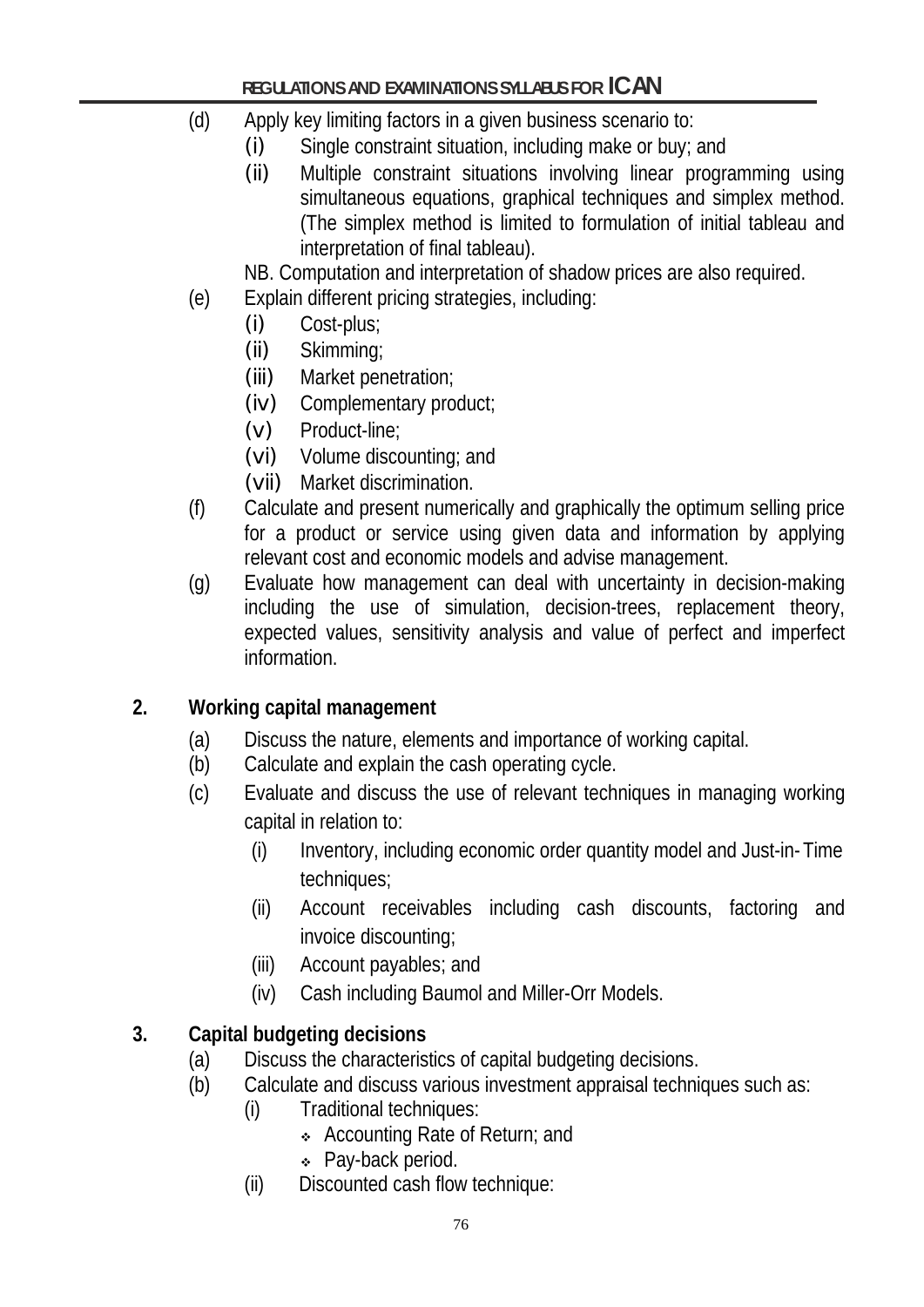- Net Present Value; and
- **Internal Rate of Return.**

 NB: These may include basic profitability index and inflation but excluding tax consideration and capital rationing.

(c) Evaluate asset replacement decision for mutually exclusive projects with unequal lives.

#### **E.** Strategic performance measurement 6. The strategies of the strategies of the strategies of the strategies of  $5\%$

- 1. Analyse and evaluate business objectives and strategies using techniques such as:
	- (a) C-analysis;
	- (b) Five forces analysis;
	- (c) The Boston Consulting Group Model;
	- (d) Value chain analysis;
	- (e) Ansoff's matrix;
	- (f) Benchmarking; and
	- (g) SWOT analysis.
- 2. Analyse and evaluate suitable performance measures for:
	- (a) Profitability (GP, ROCE, ROI, EPS, EBITDA, etc.);
	- (b) Liquidity; and
	- (c) Solvency.

## **F**. **Performance and management system 5%**

- 1. Evaluate and advise management on suitable information technology and strategic performance management system, covering:
	- (a) Sources of information;
	- (b) Information technology tools for performance management at various levels (strategic, tactical and operational); and
	- (c) Use of internet technologies for performance management and key performance indicators.
- 2. Evaluate and advise management on suitable approaches that may be used to manage people, issues and change when implementing performance management systems.
- 3. Discuss the accounting information requirements and analyse the different types of information systems used for strategic planning, management control and operational control, and decision-making.
- 4. Discuss roles of accountants in:
	- (a) Project management;
	- (b) Project planning; and
	- (c) Project control methods and standards.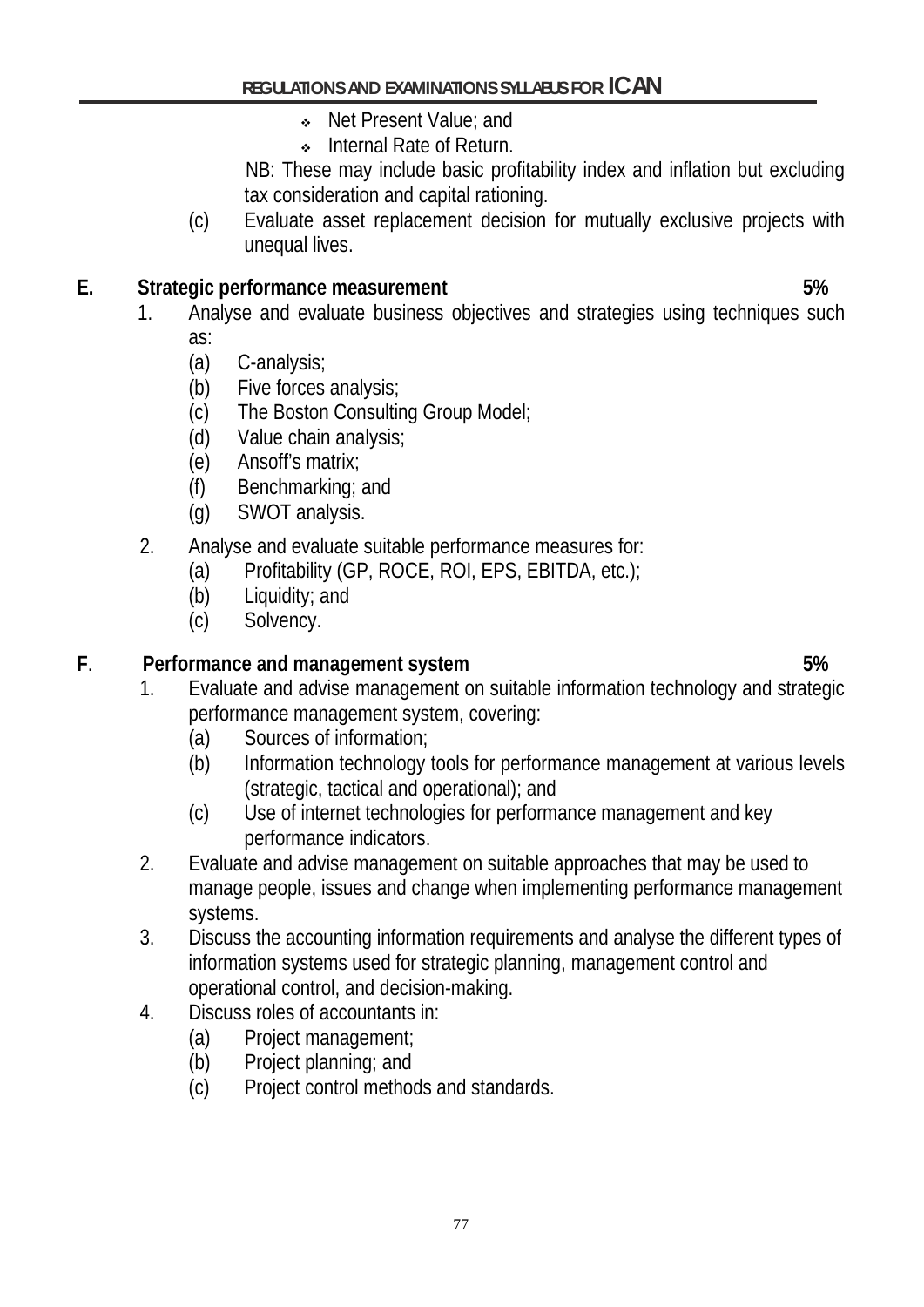## **B5. PUBLIC SECTOR ACCOUNTING AND FINANCE**

# **Aim**

Candidates are expected to:

- Understand the activities/services in the public sector environment, legislative and financial frameworks as well as the accounting practices required to ensure accountability in the sector;
- Identify the nature of public sector organizations and their objectives, the role and significance of accounting standards, the structure of government and key aspects of legislations in public sector accounting; and
- Understand the concept of public goods and how the government finances and optimally provides these goods.

# **Linkage with other subjects**

This diagram depicts the relationship between this subject and other subjects.



# **Main competencies**

On successful completion of this paper, candidates should be able to:

- Understand the concepts and frameworks of public sector accounting;
- Understand the roles, duties and powers of officers and various organs in the public sector;
- Understand basic principles of public sector financial management;
- Assess and evaluate the economic environment and role of the public sector in the economy; and
- Evaluate ethical and emerging issues in the public sector.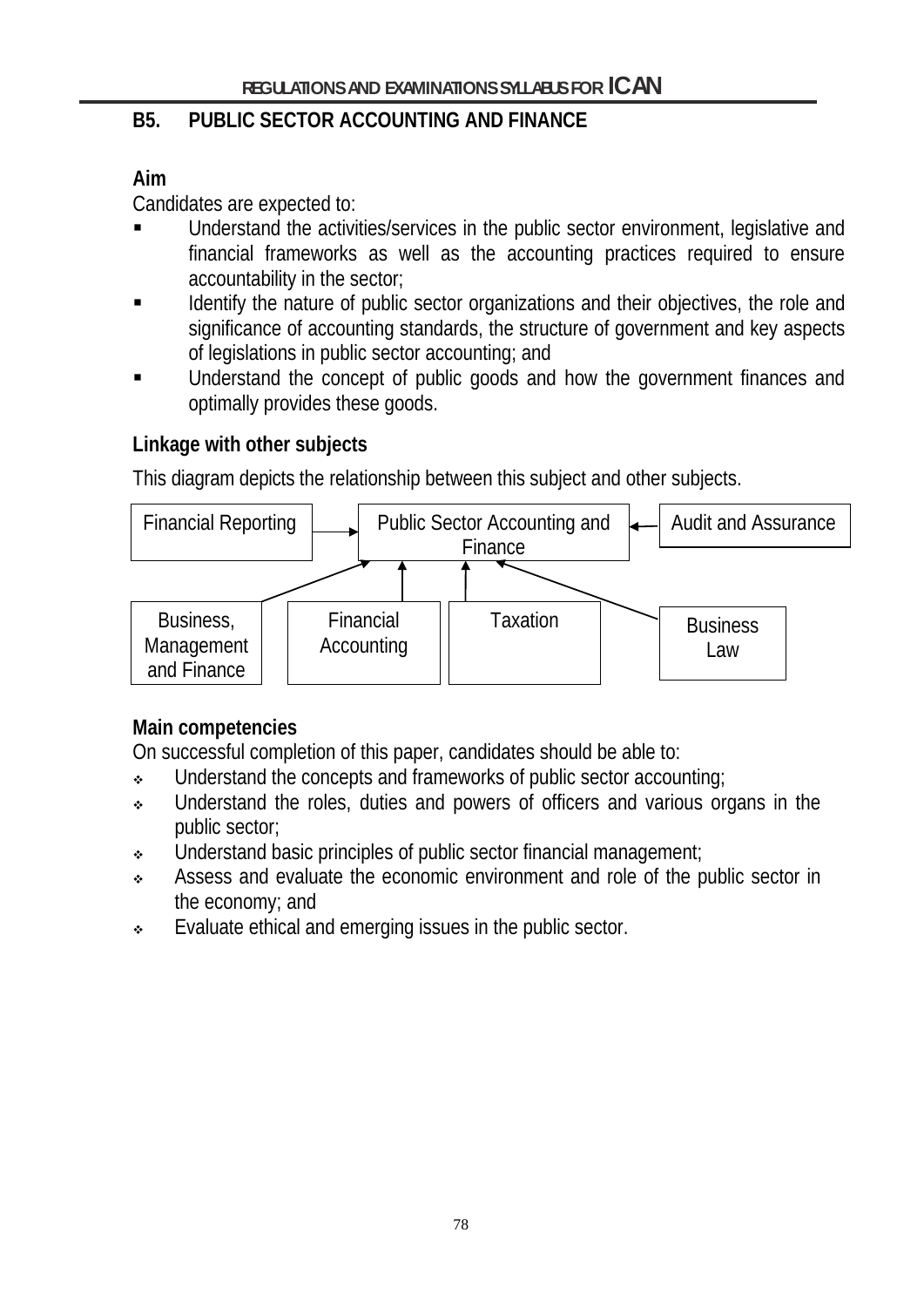## **Linkage of the main competencies**

This diagram illustrates the linkage between the main competencies of this subject and is to assist candidates in studying for the examination.



# **Detailed syllabus**

# **A Regulatory and conceptual frameworks of public sector accounting 20%**

- 1. **The constitutional and regulatory frameworks of public sector accounting** 
	- (a) Discuss the importance of the constitutional, legislative and regulatory contexts of Public Sector Accounting with specific emphasis on:
		- (i) The constitutional provisions on revenue, revenue allocation and public expenditure (federal, states and local governments);
		- (ii) The provisions of the Finance (Control and Management) Act of 1958 (as amended); and
		- (iii) Financial regulations for Federal and State Governments and financial memoranda for Local Government Councils.
	- (b) Discuss the provisions of:
		- (i) Fiscal Responsibility Act, 2010 in relation to:
			- $\div$  The medium term expenditure framework (MTEF);
			- $\div$  The annual budget (computational question may be examined);
			- $\div$  Budget execution and achievement of targets (computational question may be examined);
			- $\triangle$  Savings and assets management;
			- $\triangle$  Transparency and accountability; and
			- **<del>◆</del>** Fnforcement.
		- (ii) Public Procurement Act, 2007 in relation to:
			- Fundamental principles of procurement;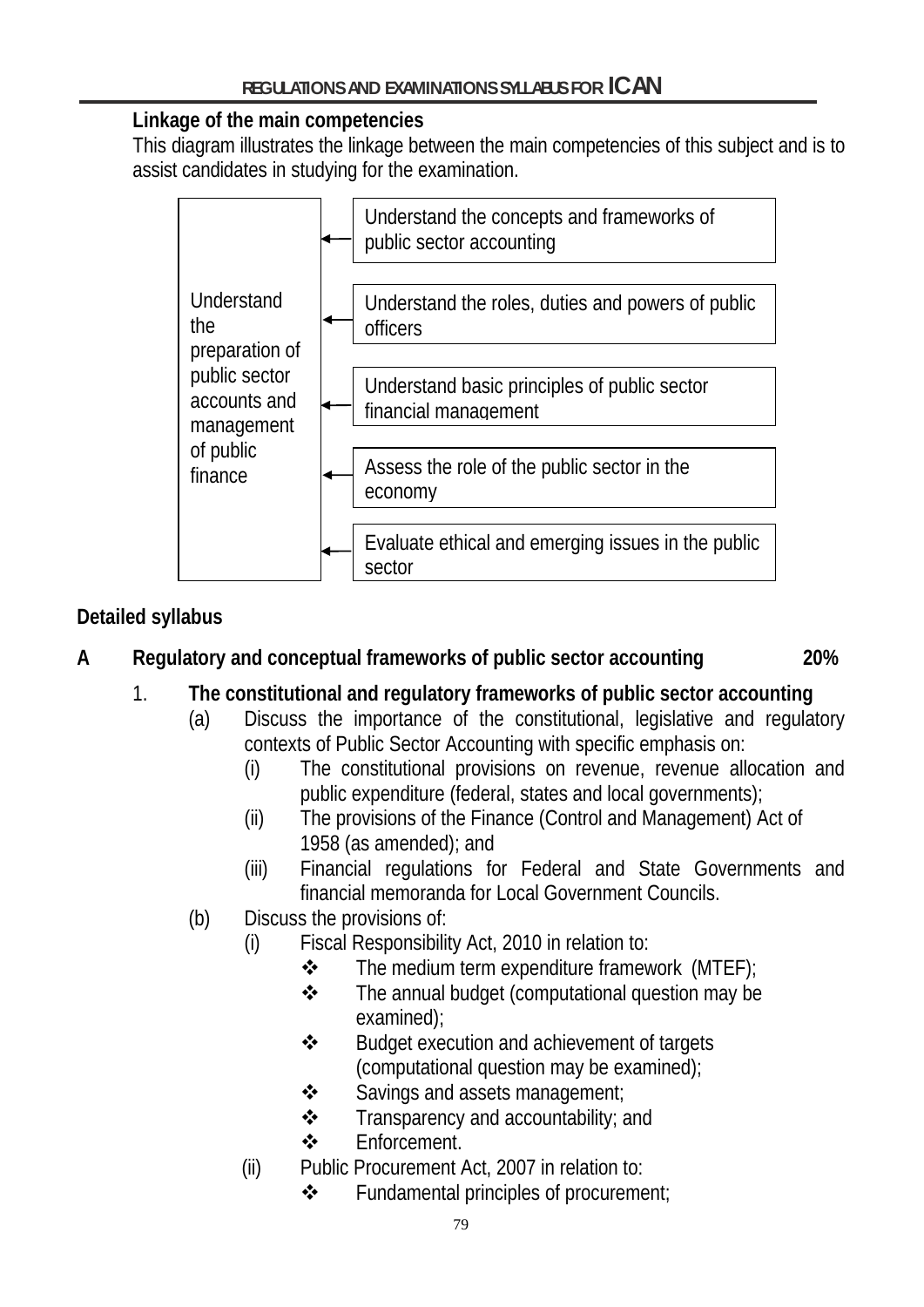- Organisation of procurement;
- ❖ Procurement methods (goods and services);
- $\div$  Special and restricted methods of procurement;
- Procurement of consultant (services);
- $\triangle$  Disposal of public property; and
- ❖ Offences.
- (iii) International Public Sector Accounting Standards
	- IPSAS 11 Construction Contracts (IAS 11). Computational question may be examined; and
- (iv) IPSAS 12- Inventories (IAS 2). Computational question may be examined.
- c) Assess ethical issues in public sector accounting in respect of functions and powers (offences and penalties) of the following bodies:
	- (i) Economic and Financial Crimes Commission (EFCC);
	- (ii) Independent Corrupt Practices and Other Related Offences Commission (ICPC);
	- (iii) Code of Conduct Bureau (CCB);
	- (iv) Code of Conduct Tribunal (CCT); and
	- (v) Public Accounts Committee (PAC).

## **2. Public sector accounting concepts and pronouncements**

- a) Discuss:
	- (i) Accounting concepts, bases and principles relevant to public sector accounting;
	- (ii) Concept of funds, its relationship to the entity concept and its implications for income measurement and valuation;
	- (iii) Professional pronouncements on public sector accounting by the United Nations, the International Committee on Public Sector Financial Management and International Federation of Accountants (IFAC) through IPSAS Board; and
	- (iv) Standardisation of Federal, State and Local Governments reporting formats in Nigeria.
- b) Discuss Pension Reform Act, 2014, in respect of:
	- (i) Objectives;
	- (ii) Rates of contribution to scheme;
	- (iii) Exemption from the scheme;
	- (iv) Retirement benefits;
	- (v) Retirement savings account;
	- (vi) Transitional provisions for the public sector;
	- (vii) Pension fund administrators (PFA)and pension fund custodians (PFC);
	- (viii) Investment of pension fund; and
	- (ix) Offences, penalties and enforcement powers.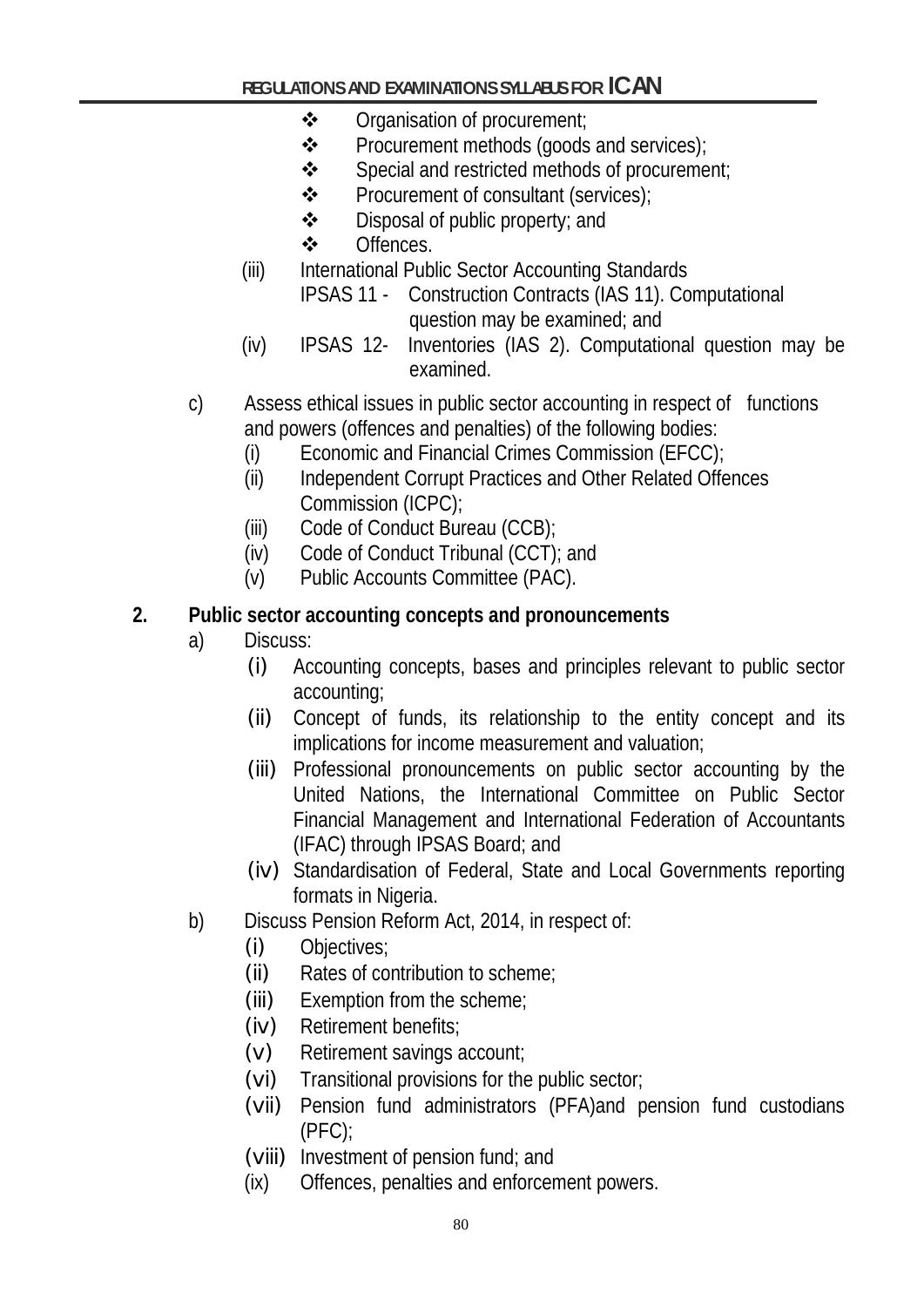- (c) Discuss IPSAS 25 Employee benefits (amended by IPSAS 39).
- (d) Assess emerging issues in Nigerian public sector in relation to:
	- (i) Government Integrated Financial Management Information System (GIFMIS);
	- (ii) Integrated Payroll and Personnel Information System (IPPIS);
	- (iii) Treasury Single Account (TSA); and
	- (iv) Accounting Transaction Recording and Reporting System (ATRRS).

# **B. Planning and budgeting 20%**

# 1. Discuss the:

- (a) Importance of planning and budgeting in the public sector; and
- (b) Objectives and the use of annual budget in the public sector.
- 2. Evaluate types of budget:
	- (a) Line–item budgeting system;
	- (b) Traditional/incremental budgeting system;
	- (c) Planning programming budgeting system (PPBS);
	- (d) Programme performance budgeting system (PPBS); and
	- (e) Zero–base budgeting system (ZBB).
- 3. Distinguish among rolling, development and perspective plans.
- 4. Discuss the steps in the budgeting process and budgetary control.
- 5. Evaluate and discuss IPSAS 24 Presentation of Budget Information in Financial Statements. Computational question may be examined.

# **C. Report and audit 30%**

# **1. Accounting and financial reporting**

- (a) Present and evaluate the public sector accounting processes in relation to:
	- (i) Treasury cash book and transcripts;
	- (ii) Cash management and borrowing guidelines;
	- (iii) Types of vouchers and their uses;
	- (iv) Bank reconciliation statements;
	- (v) Subsidiary accounts deposits, advances and imprest;
	- (vi) Journal entries for loss of public funds;
	- (vii) Vote book and expenditure control; and
	- (viii) Revenue control procedures.
- (b) Discuss the roles of the following bodies:
	- (i) Federation Accounts Allocation Committee (FAAC); and
	- (ii) Revenue Mobilization, Allocation and Fiscal Commission (RMAFC).
- (c) Prepare and discuss the following:
	- (i) Federation Accounts;
	- (ii) Federal public sector independent revenue; and
	- (iii) Charges to the Consolidated Revenue Fund (CRF).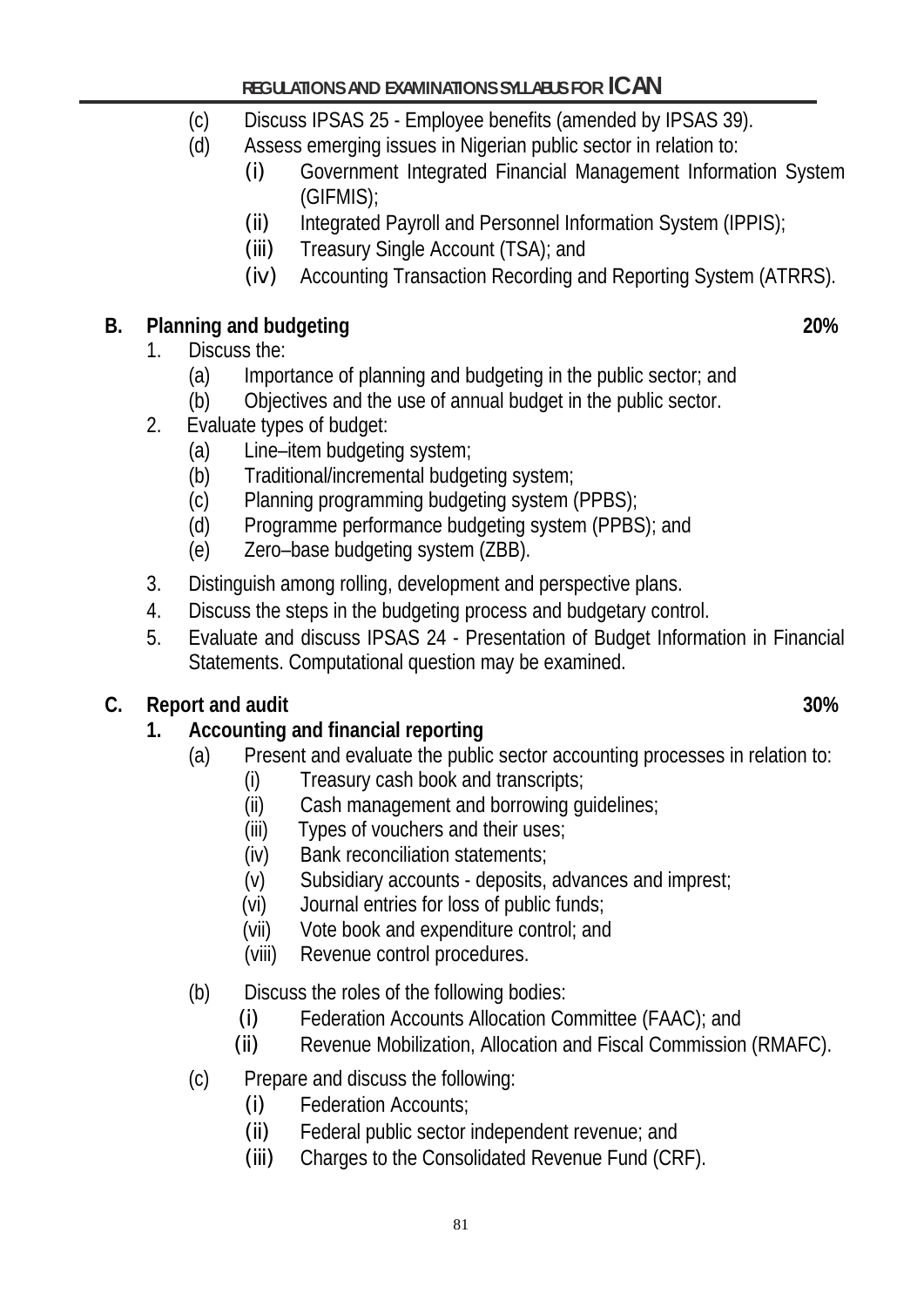- (d) Prepare statutory financial statements for federal, state and local government treasury in accordance with cash basis IPSAS in respect of the following:
	- (i) Cash Flow Statement;
	- (ii) Statement of Consolidated Revenue Fund;
	- (iii) Statement of Capital Development Fund;
	- (iv) Notes to the accounts;
	- (v) Performance reports;
	- (vi) Statistical reports; and
	- (vii) Accounting policies.
- (e) Prepare statutory financial statements for federal, state and local government treasury in accordance with Accrual Basis IPSAS in respect of the following:
	- (i) Cash Flow Statement;
	- (ii) Statement of financial performance (Consolidated Revenue Fund);
	- (iii) Statement of financial position (statement of assets and liabilities);
	- (iv) Statements of changes in net assets/equity;
	- (v) Comparison of budget and actual amounts; and
	- (vi) Notes to the accounts.
- (f) Discuss IPSAS 33 First-time Adoption of Accrual Basis IPSAS.
- (g) Interpret public sector financial statements using relevant and appropriate techniques such as:
	- (i) Ratio analysis;
	- (ii) Variance analysis;
	- (iii) Budget performance indices; and
	- (iv) Revenue and expenditure profiles.
- **2. Accounting for public sector organisations and government business entities**
	- (a) Discuss the general nature of and differences among public sector organisations:
		- (i) Organisations without the features of a private company e.g. Independent National Electoral Commission (INEC), Niger-Delta Development Commission (NDDC), etc; and
		- (ii) Government business entities (i.e. hybrid organisations that have features of private companies and public organisations e.g. Nigerian Ports Authority (NPA), Central Bank of Nigeria (CBN), Nigerian Security Printing & Minting Company (NSPMC) Ltd, Securities and Exchange Commission (SEC), etc.
	- (b) Discuss financial provisions of enabling laws for relevant utilities, authorities, parastatals, boards, corporations, agencies and tertiary educational institutions.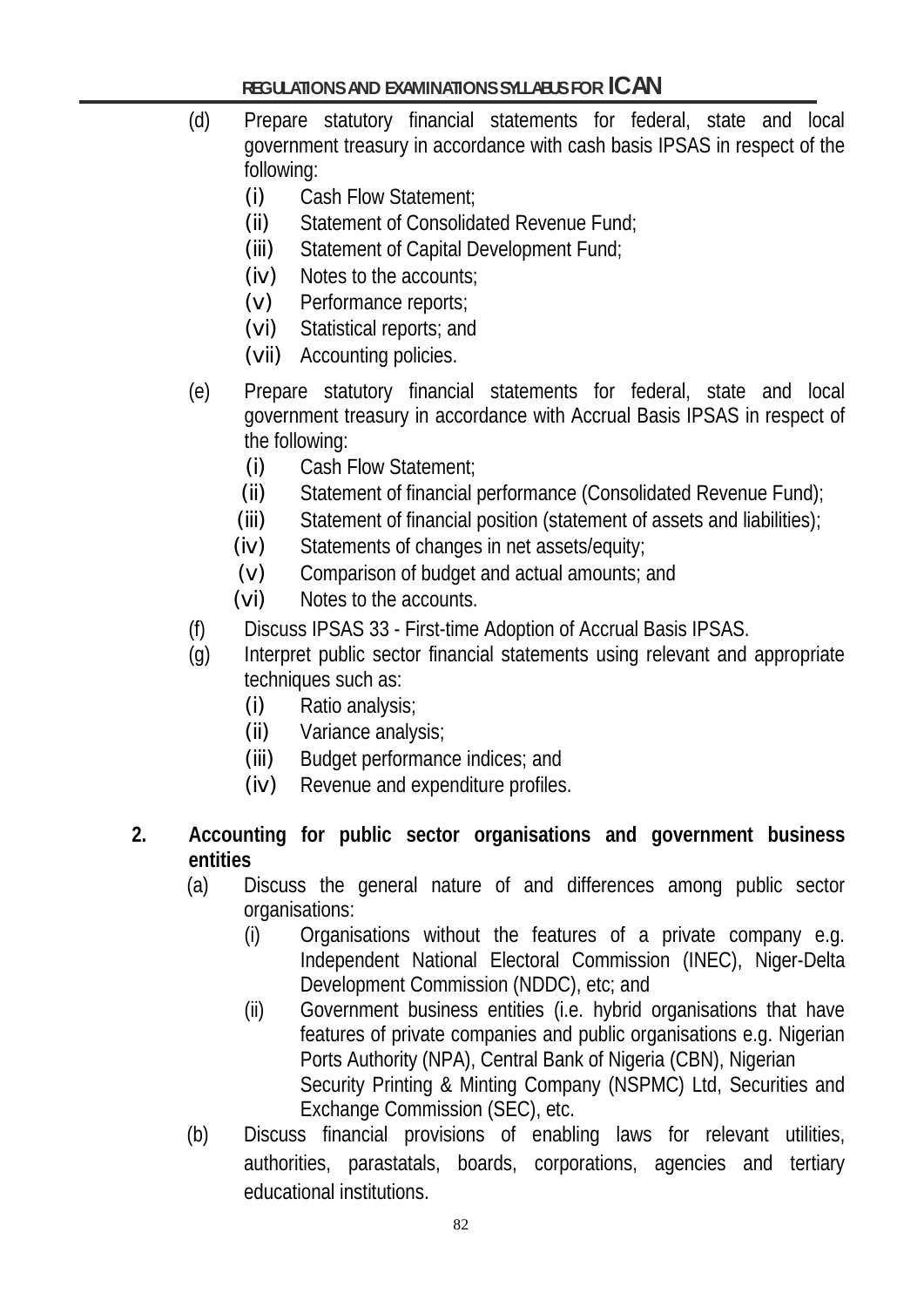| (c) | Prepare the financial statements of relevant utilities, authorities, parastatals,<br>boards, corporations, agencies and tertiary educational institutions in<br>accordance with Accrual Basis IPSAS, considering the following:<br>Statement of financial position;<br>(i)<br>(ii)<br>Statement of financial performance;<br>Statements of changes in net assets/equity;<br>(iii)<br>Cash flow statement; and<br>(iv)<br>Notes to the accounts.<br>(V) |                                                                                                 |
|-----|--------------------------------------------------------------------------------------------------------------------------------------------------------------------------------------------------------------------------------------------------------------------------------------------------------------------------------------------------------------------------------------------------------------------------------------------------------|-------------------------------------------------------------------------------------------------|
| (d) | Discuss the International Public Sector Accounting Standards (IPSAS) on<br>cash basis in relation to its structure, objectives, responsibility,<br>characteristics, and components.                                                                                                                                                                                                                                                                    |                                                                                                 |
| (e) | Discuss the following International Public Sector Accounting Standards<br>(IPSAS) on accrual basis in relation to the definitions, applications,<br>recognition, measurement and disclosures;                                                                                                                                                                                                                                                          |                                                                                                 |
|     | <b>IPSAS - Standards</b><br><b>IPSAS 1- Presentation of Financial Statements</b><br><b>IPSAS 2 - Cash Flow Statements</b><br>IPSAS 3- Accounting Policies, Changes in Accounting Estimates and<br>Errors                                                                                                                                                                                                                                               | <b>IAS/IFRS</b><br>IAS <sub>1</sub><br>IAS <sub>7</sub><br>IAS <sub>8</sub>                     |
|     | IPSAS 4- The Effects of Changes in Foreign Exchange Rates<br><b>IPSAS 5- Borrowing Costs</b><br>IPSAS 6- Consolidated and Separate Financial Statements<br>(Replaced with IPSAS 34)                                                                                                                                                                                                                                                                    | <b>IAS 21</b><br><b>IAS 23</b><br><b>IAS 27</b>                                                 |
|     | IPSAS 7- Investments in Associates (Replaced with IPSAS 36)                                                                                                                                                                                                                                                                                                                                                                                            | <b>IAS 28</b>                                                                                   |
|     | IPSAS 8- Interests in Joint Ventures (Replaced with IPSAS 36)<br>IPSAS 9- Revenue from Exchange Transactions<br>IPSAS 10- Financial Reporting in Hyperinflationary Economies<br><b>IPSAS 13-Leases</b><br>IPSAS 14- Events After the Reporting Date<br><b>IPSAS 15- Financial Instruments: Disclosure and Presentation</b>                                                                                                                             | <b>IAS 31</b><br>IFRS 15<br><b>IAS 29</b><br>IFRS 16<br><b>IAS 10</b>                           |
|     | (Superseded by IPSAS 28 and IPSAS 30)<br><b>IPSAS 16- Investment Property</b><br><b>IPSAS 17- Property, Plant and Equipment</b><br><b>IPSAS 18- Segment Reporting</b><br><b>IPSAS 19- Provisions, Contingent Liabilities and Contingent Assets</b><br><b>IPSAS 20- Related Party Disclosures</b><br><b>IPSAS 21- Impairment of Non-Cash-Generating Assets</b><br>IPSAS 22- Disclosure of Financial Information About the General                       | <b>IAS 40</b><br><b>IAS 16</b><br><b>IAS 14</b><br><b>IAS 37</b><br><b>IAS 24</b><br>N/A<br>N/A |
|     | <b>Government Sector</b><br>IPSAS 23- Revenue from Non-Exchange Transactions (Taxes and<br>Transfers)                                                                                                                                                                                                                                                                                                                                                  | N/A                                                                                             |
|     | <b>IPSAS 26- Impairment of Cash-Generating Assets</b><br><b>IPSAS 27- Agriculture</b>                                                                                                                                                                                                                                                                                                                                                                  | <b>IAS 36</b><br><b>IAS 41</b>                                                                  |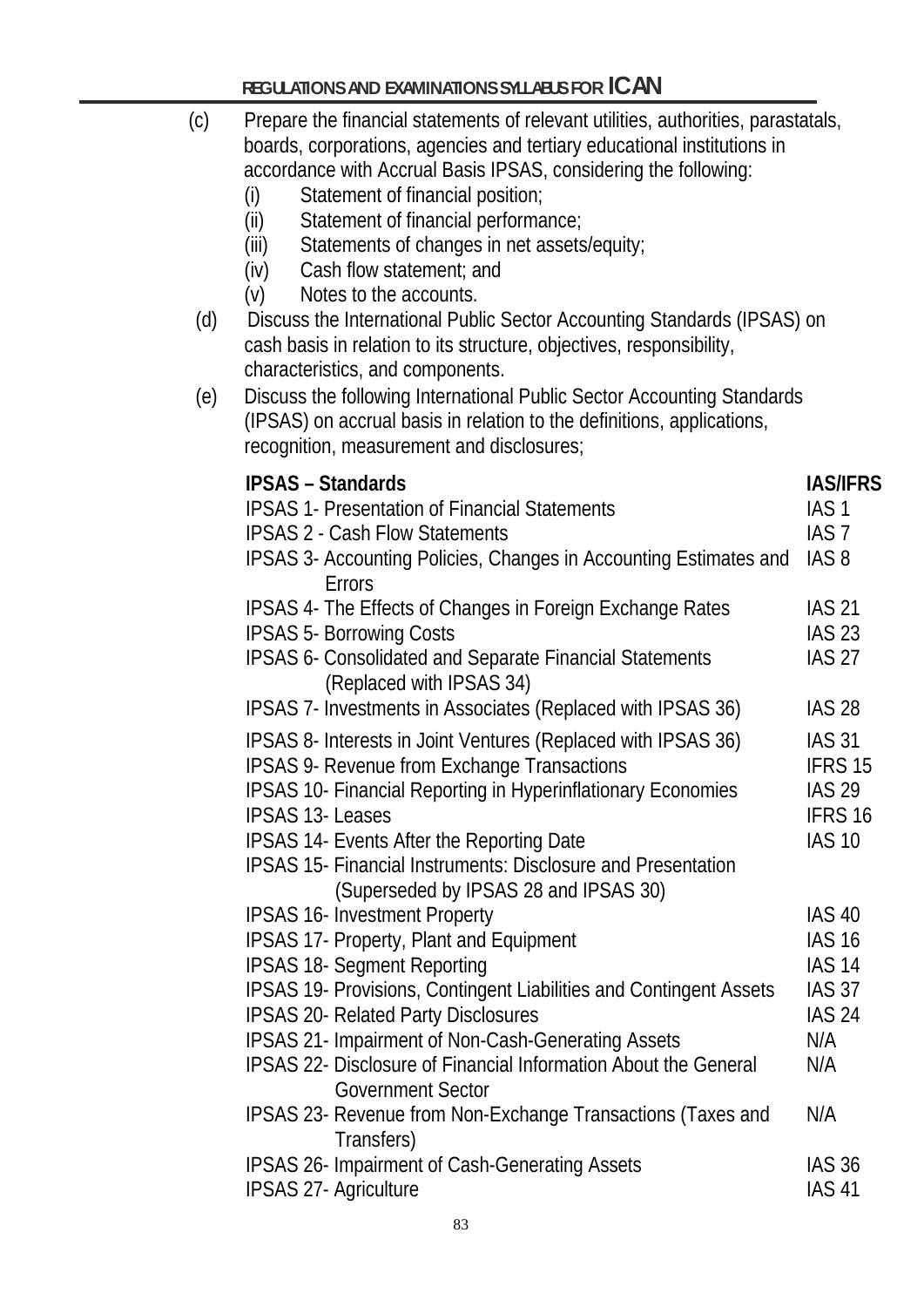| <b>IPSAS 28- Financial Instruments: Presentation</b>                | <b>IAS 32</b>       |
|---------------------------------------------------------------------|---------------------|
| <b>IPSAS 29- Financial Instruments: Recognition and Measurement</b> | IFRS 9              |
| <b>IPSAS 30- Financial Instruments: Disclosures</b>                 | <b>IFRS7</b>        |
| <b>IPSAS 31-Intangible Assets</b>                                   | <b>IAS 38</b>       |
| IPSAS 32- Service Concession Arrangements: Grantor                  | IFRIC <sub>12</sub> |
| <b>IPSAS 34- Separate Financial Statements</b>                      | <b>IAS 27</b>       |
| <b>IPSAS 35- Consolidated Financial Statements</b>                  | IFRS 10             |
| IPSAS 36- Investments in Associates and Joint Ventures              | <b>IAS 28</b>       |
| <b>IPSAS 37- Joint Arrangements</b>                                 | IFRS <sub>11</sub>  |
| IPSAS 38- Disclosure of Interests in Other Entities                 | IFRS <sub>12</sub>  |
| <b>IPSAS 40-Public Sector Combinations</b>                          | IFRS <sub>3</sub>   |

**Note:** Applicable new standards and laws may be examined six months after the date of issue.

# **3. Public Sector Audit**

Discuss the:

- (a) Legal requirements for audit in the public sector and the roles of the Accountant-General and Auditor-General;
- (b) Processes of appointing auditors in the public sector;
- (c) Basic steps in the process of auditing public sector financial statements;
- (d) Concept of public accountability in the public sector;
- (e) Financial guidelines for the operation of the public sector;
- (f) Financial responsibilities of public sector officers;
- (g) Nature and types of financial control in the public sector;
- (h) Financial control institutions within the public sector (including their functions and procedures), in respect of:
	- (i) Ministry of Finance;
	- (ii) Office of the Auditor-General for the Federation;
	- (iii) Office of the Accountant-General of the Federation;
	- (iv) Budget office;
	- (v) Expenditure control unit; and
	- (vi) Fund section.
- (i) Roles of national and state assemblies, and local government councils in financial management and control;
- (j) Financial management and virement procedures;
- (k) Application of International Standards of Supreme Audit Institutions (ISSAI), standards for assurance and audit and their relationship with Nigerian/International Standards on Auditing (NSA's/ISA's); and
- (l) Value-for-money audit.

## **D. Public finance 30%**

- (a) Evaluate the roles of the public sector in relation to the:
	- (i) Performance of the Nigerian economy; and
	- (ii) Objectives of fiscal responsibilities.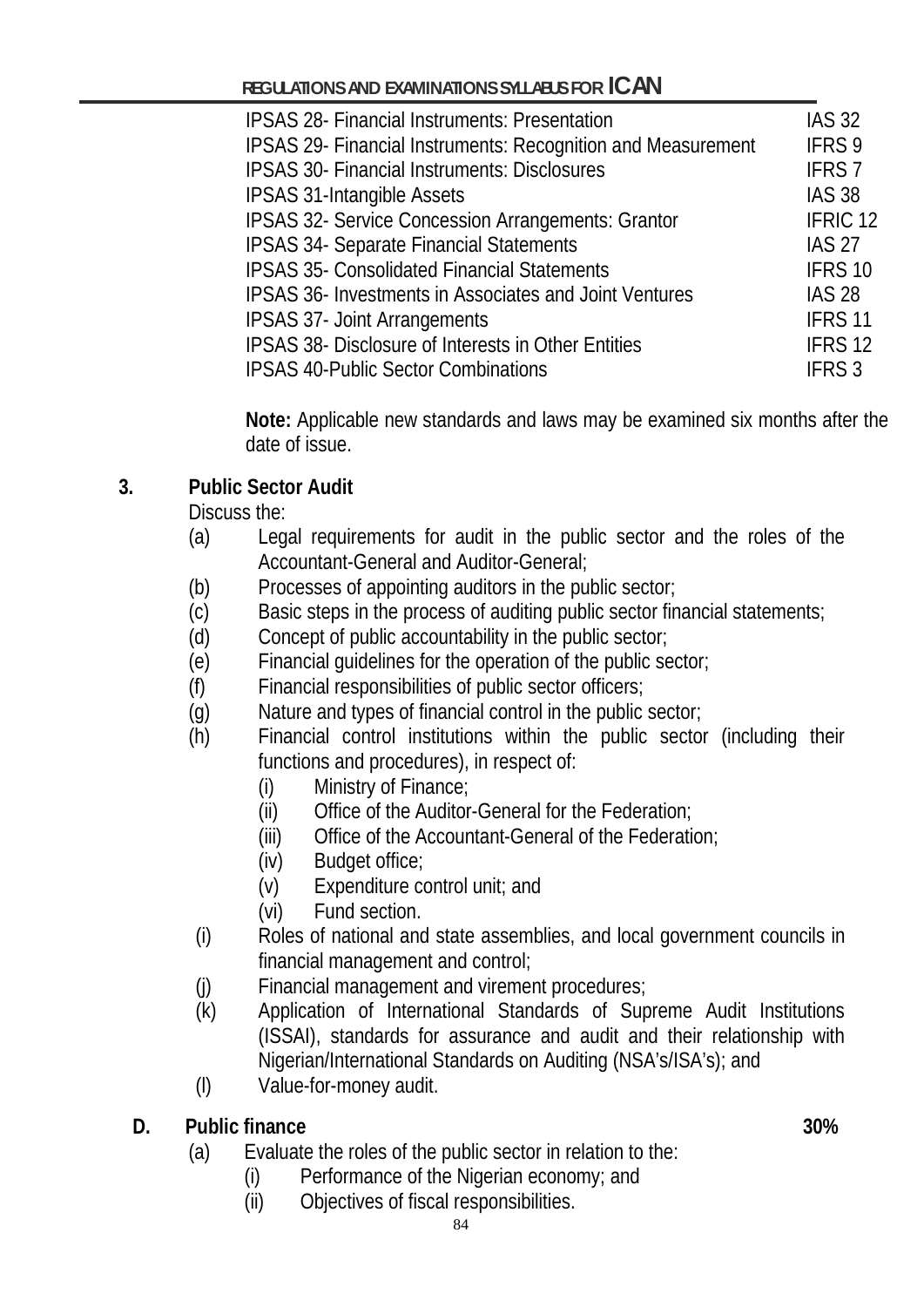- (b) Discuss the main sources of revenue and capital finance.
- (c) Discuss the roles of revenue collection agencies, such as:
	- (i) Nigerian National Petroleum Corporation (NNPC);
	- (ii) Federal Inland Revenue Service (FIRS);
	- (iii) State Internal Revenue Service (SIRS);
	- (iv) Department of Petroleum Resources (DPR);
	- (v) Nigerian Customs Service (NCS); and
	- (vi) Local Government Revenue Authorities.
- (d) Assess revenue collection and monitoring procedures.
- (e) Justify the importance of grants as a source of revenue to federal, state and local governments.
- (f) Assess and evaluate the expenditure and revenue frameworks of public finance in relation to:
	- (i) Public expenditure:
		- **❖** Efficient provision of public goods:
			- $\triangleright$  Deriving the efficiency contribution; and
			- $\triangleright$  Problems in achieving efficiency.
	- (ii) Public goods:
		- Justify government intervention in the provision of public goods; and
		- ❖ Evaluate how government spending creates positive externalities in provision of public goods.
- (g) Discuss the national privatisation policy with respect to:
	- i. Public versus private provision;
	- ii. Public versus private production;
	- iii. Public goods and public choice; and
	- iv. Bureau of Public Enterprises (BPE).
- (h) Assess borrowing policy and public debts in the context of:
	- (i) Funded and unfunded debts;
	- (ii) Debt burden;
	- (iii) Deficit financing (to tax or to borrow?); and
	- (iv) External loans: multilateral, Paris Club, London Club, promissory notes and others.
- (i) Evaluate debt management strategies in relation to:
	- (i) Loans pooling and consolidation;
	- (ii) Loan re-scheduling;
	- (iii) Debt-equity swap; and
	- (iv) Debt forgiveness.
- (j) Evaluate and discuss principles and practice of federalism (fiscal federalism, fiscal capacity and needs in multi-level public sector structures).
- (k) Evaluate inter-public sectoral fiscal relations and Nigeria's experience with revenue allocation.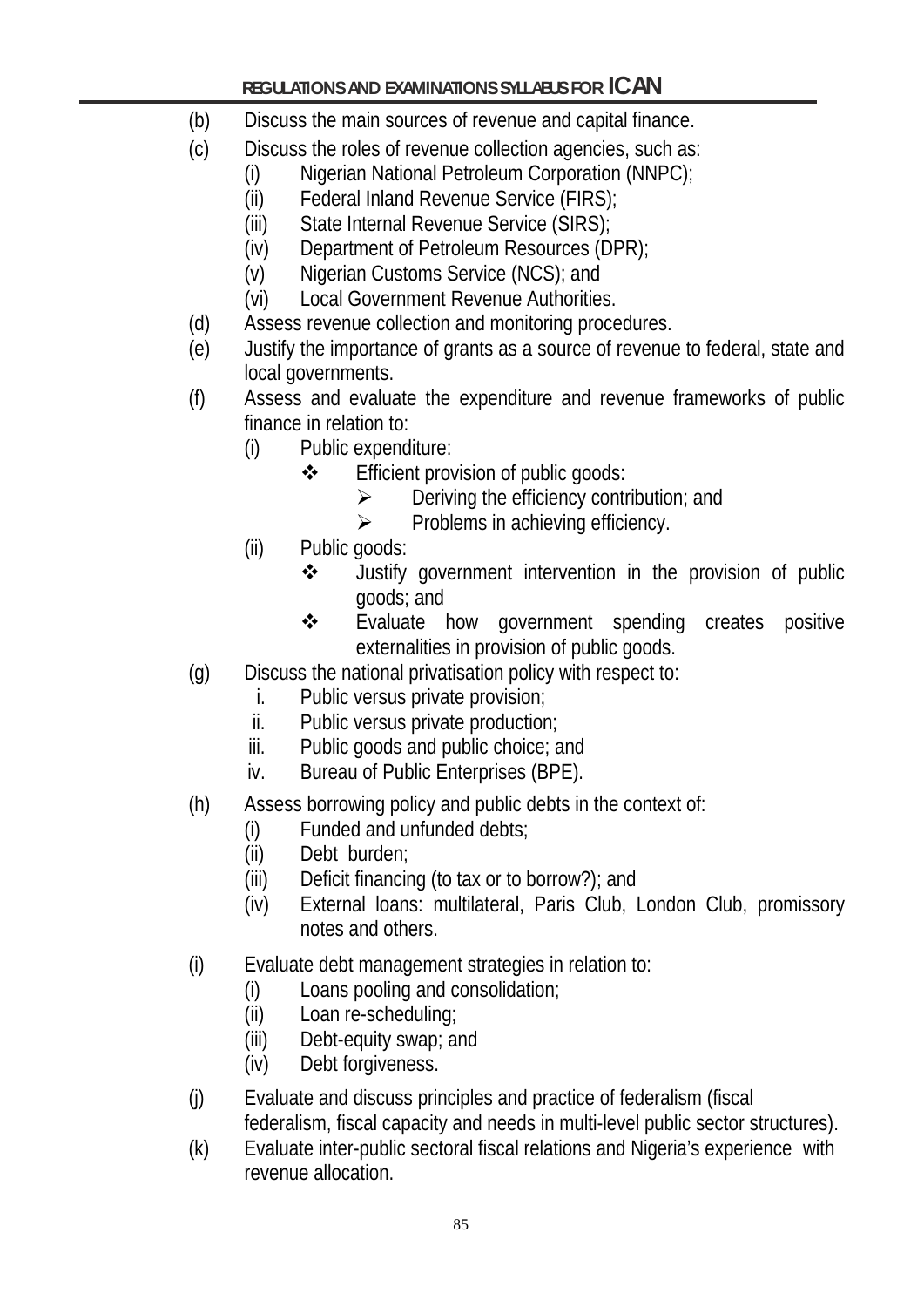- (l) Appraise projects in the public sector, using:
	- (i) Cost-benefit analysis;<br>(ii) Cost-outcome analysi
	- Cost-outcome analysis;
	- (iii) Cost-effectiveness analysis; and
	- (iv) Net present value and internal rate of return.
- (m) Discuss the nature, causes and types of externalities.
- (n) Evaluate emerging issues in Nigerian Public Finance.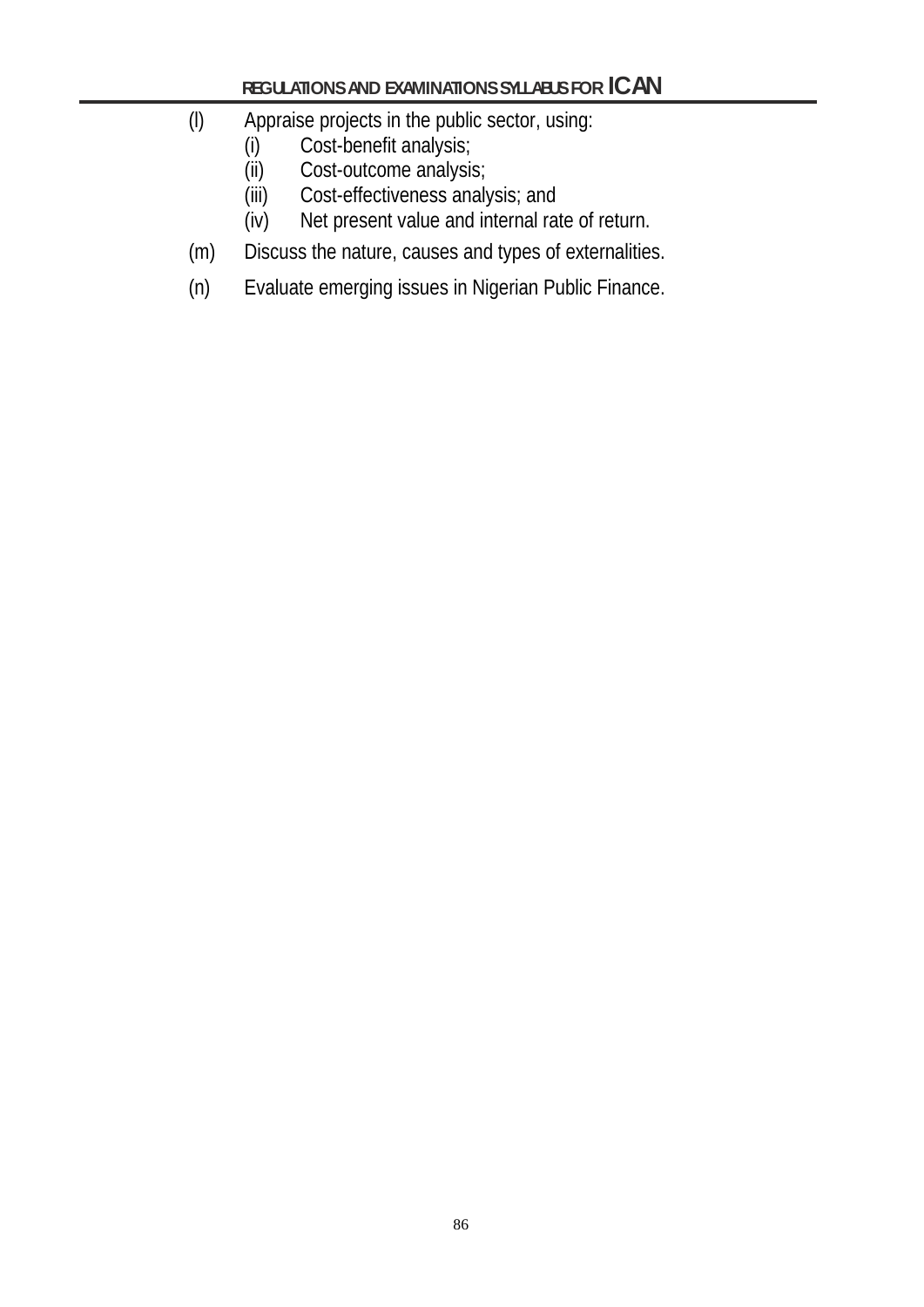# **C1. CORPORATE REPORTING**

# **Aim**

This syllabus extends candidates' coverage of generally accepted accounting principles (GAAP), deepens their understanding of financial reporting and their ability to apply principles and practices to more complex situations.

## **Linkage with other subjects**

This diagram depicts the relationship between this subject and other subjects. Financial accounting and Financial reporting are pre-requisites to this subject.



# **Main competencies**

On successful completion of this paper, candidates should be equipped to:

- \* Prepare and report information in financial statements and notes on complex single-entity, group (subsidiaries and associates) and all forms of business combinations;
- Select, assess and present suitable accounting policies;
- Analyse, interpret and evaluate financial information and disclosures;
- Prepare and analyse financial statements to show the position, performance, prospect and risks of business;
- Understand current issues in the reporting framework and corporate reporting; and
- $\triangle$  Understand and assess creative accounting and aggressive earnings management.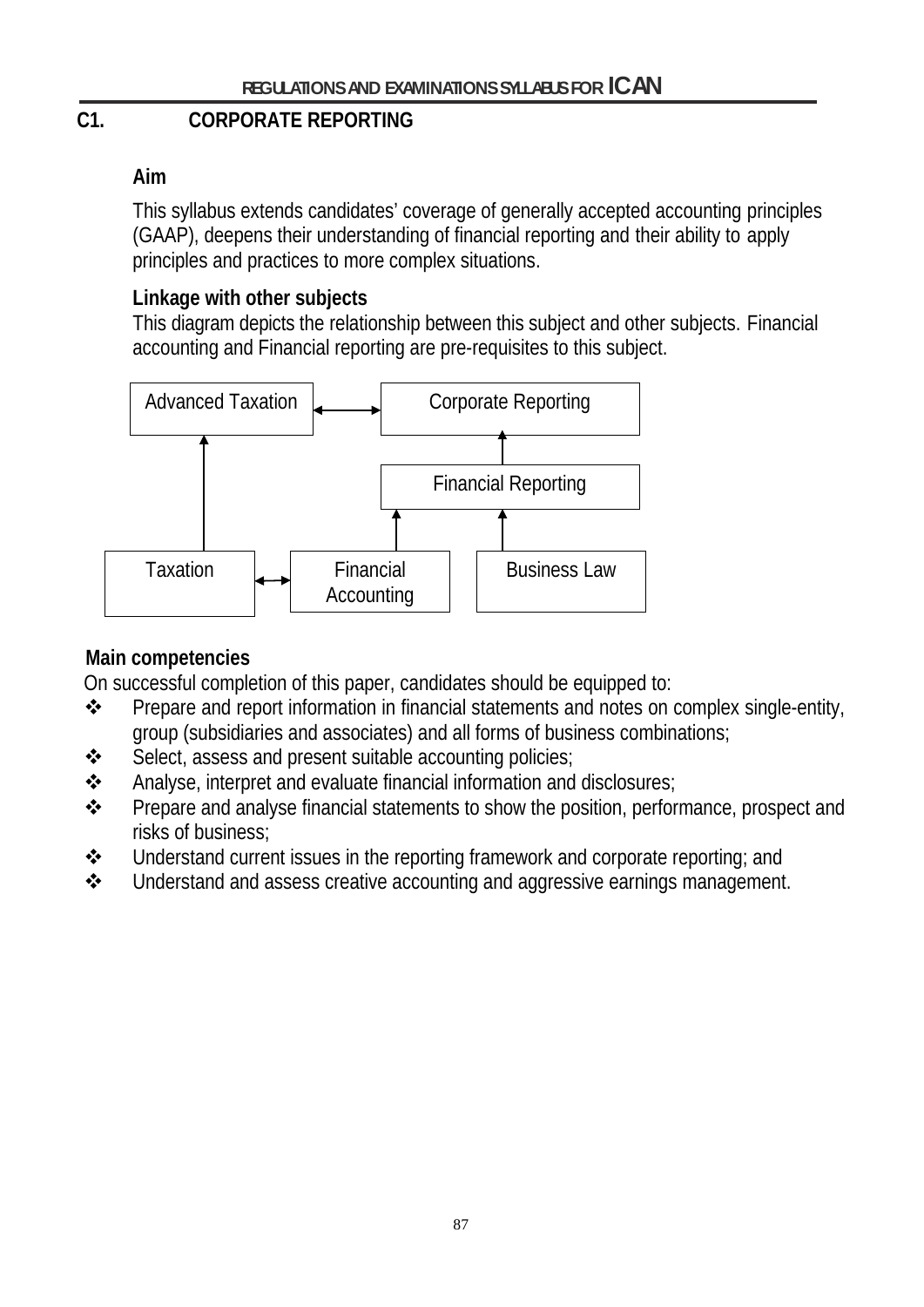#### **Linkage of the main competencies**

This diagram illustrates the linkage between the main competencies of this subject and is to assist candidates in studying for the examination.



## **Detailed syllabus**

#### **A. Ethical issues in and regulatory framework of corporate reporting 10%**

- 1. Ethical issues in corporate reporting
	- (a) Discuss professional accountants' code of ethics as it relates to corporate reporting.
	- (b) Discuss and evaluate the ethical considerations that may arise in corporate reporting, including ethical dilemmas.
	- (c) Assess, recommend and justify actions to be taken where ethical issues arise in given corporate reporting scenarios.
- 2. Regulatory framework of corporate reporting
	- (a) Discuss the need for convergence in international regulatory frameworks of financial reporting standards.
	- (b) Evaluate the desirability, feasibility and implications of global financial reporting convergence using International Financial Reporting Standards (IFRS).
	- (c) Differentiate between rules-based and principles-based accounting standards;
	- (d) Assess the applicable regulations as sources of Nigerian GAAP;
	- (e) Discuss the merits and demerits of international convergence of financial reporting standards;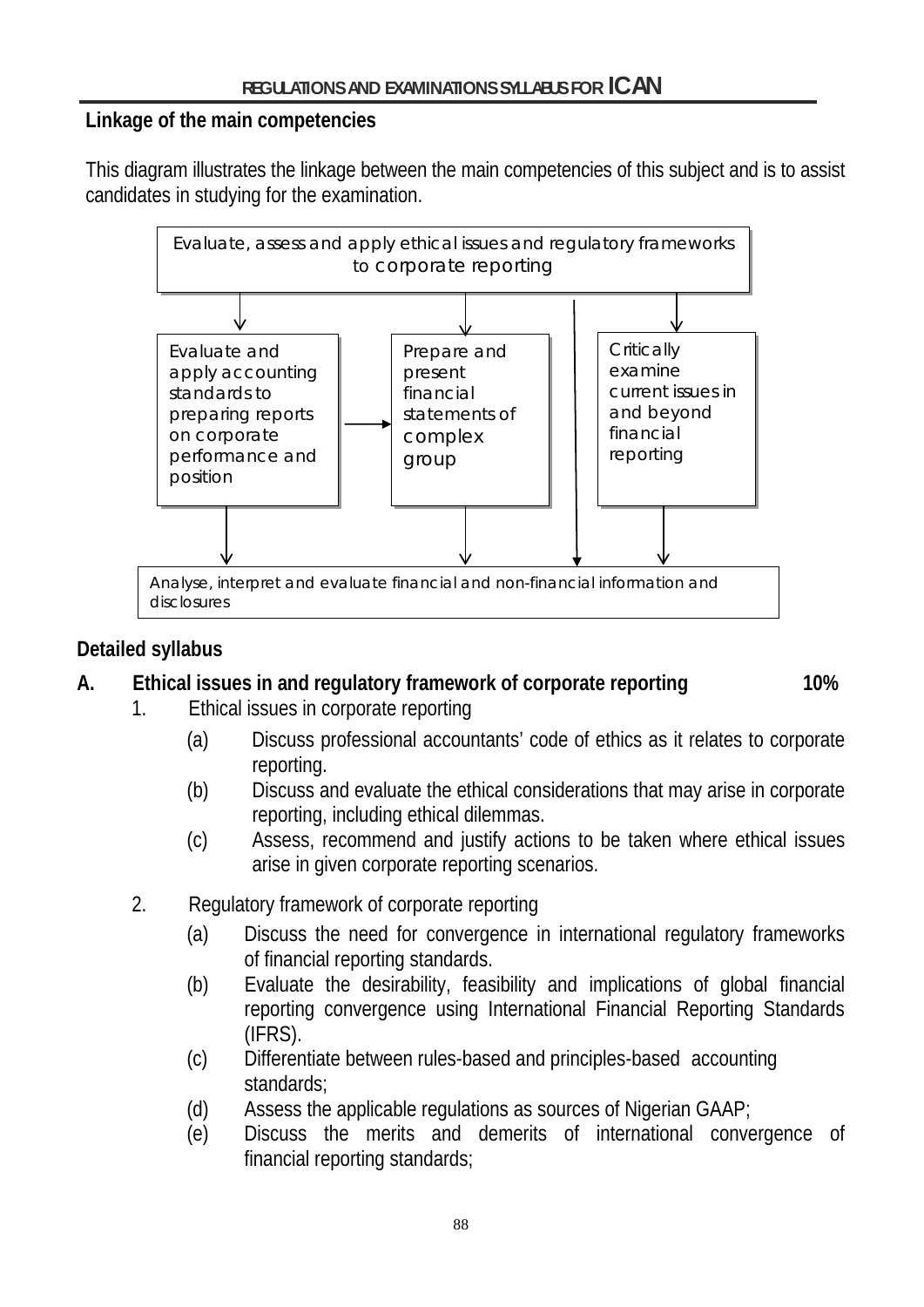- (f) Evaluate disclosures of corporate governance and chairman's report as they relate to a company's annual report; and
- (g) Discuss the roles of Financial Reporting Council of Nigeria (FRCN) in financial reporting regulations and enforcement including IFRS compliance.

## **B. Reporting of entity's performance to stakeholders 20%**

## **1. Performance reporting**

- (a) Evaluate how different bases of measurement and recognition of assets and liabilities affect reported financial performance.
- (b) Apply accounting standards relating to performance reporting such as IFRS 15; IFRS 8; IFRS 5; IAS 33; and IAS 34 to the preparation of financial statements.
- (c) Formulate and evaluate entity's accounting policies (including group entities) in accordance with the provisions of IAS 8.
- (d) Prepare entity's financial statements in accordance with legal requirements and applicable financial reporting standards.

## **2. Non- financial assets**

- (a) Assess the effects of different recognition and measurement methods and timing of recognition of non-financial assets on reported financial position.
- (b) Discuss and appraise accounting treatments of non-current assets, such as: Property, Plant and Equipment - IAS 16; Intangible Assets - IAS 38; Investment Properties - IAS 40; Leases - IFRS 16; Non-current Assets Held for Sale - IFRS 5; Inventories -IAS 2; Agriculture – IAS 41; Accounting for Government Grants and Disclosure of Government - IAS 20; and Borrowing Costs - IAS 23.

## **3. Non-financial liabilities**

- (a) Evaluate how different methods and timing of recognition and measurement of non-financial liabilities affect reported financial position.
- (b) Appraise accounting treatments of non-financial liabilities, such as: Employees' Benefits – IAS 19; Share-based Payment –IFRS 2; Income Tax – IAS 12; Provisions, Contingent Liabilities and Contingent Assets – IAS 37; and Leases - IFRS 16.
- (c) Appraise the effect of related parties' transactions and disclosures on reported performance in line with relevant accounting standards.

# **4. Financial assets and liabilities**

- (a) Determine and assess how different bases for recognition, measurement and classification of financial assets and financial liabilities impact on reported performance and position.
- (b) Appraise the accounting treatment of financial instruments (IFRS 7 and IFRS 9); borrowing costs (IAS 23); and government grant (IAS 20) including impairment and hedge accounting under IFRS 9 for financial assets and liabilities.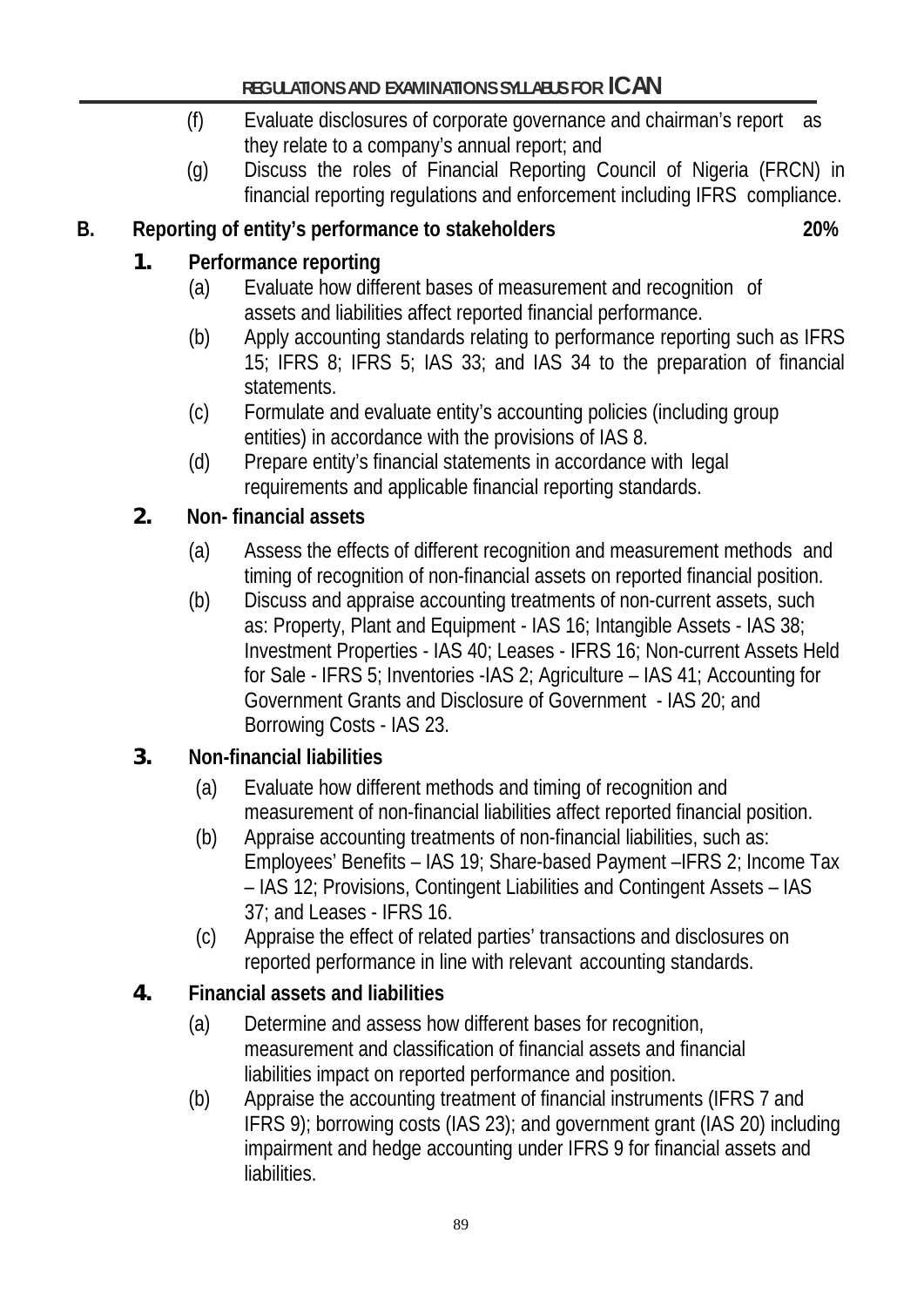## **5. Segment reporting**

- (a) Determine and assess the nature and extent of reportable segments (IFRS 8).
- (b) Discuss the nature of segment information to be disclosed and its overall impact on reported performance of the reporting entity.

## **6**. **Accounting treatments of insolvency and business recovery**

- (a) Discuss insolvency and circumstances under which a company may be insolvent.
- (b) Discuss the consequences of receivership and liquidation of corporate entities.
- (c) Advise on implications of insolvency for corporate governance and going concern threats.
- (d) Differentiate between:
	- i. A receiver and receiver manager;
	- ii. Secured and unsecured creditors;
	- iii. Receiver and liquidator;
	- iv. Statement of financial position and statement of affairs;
	- v. Bankruptcy and liquidation; and
	- vi. Floating charge and fixed charge.

## **C. Group financial statements 30%**

# **1. Introduction to consolidating complex group structure**

- (a) Identify and discuss complex group relationships including the criteria used to identify a subsidiary and an associate.
- (b) Identify and discuss the circumstances in which a group is required to prepare group financial statements and when an exemption can be granted.
- (c) Identify and discuss the criteria used to determine how different types of investment are recognised and measured.
- (d) Discuss and apply the treatment given to a subsidiary acquired exclusively with a view to its subsequent disposal.
- (e) Discuss why directors may not wish to consolidate a subsidiary and when this will be permitted.
- (f) Outline and apply the key definitions and accounting methods relating to interests in associates and joint arrangements.

# **2. Preparation of group financial statements of a complex group**

- (a) Apply the provisions of relevant standards in determining the cost of acquisition in business combination under different scenarios.
- (b) Determine and apply appropriate procedures to be used in preparing group financial statements.
- (c) Determine, apply and disclose from financial information or other data in a given scenario, the amounts to be included in group financial statements in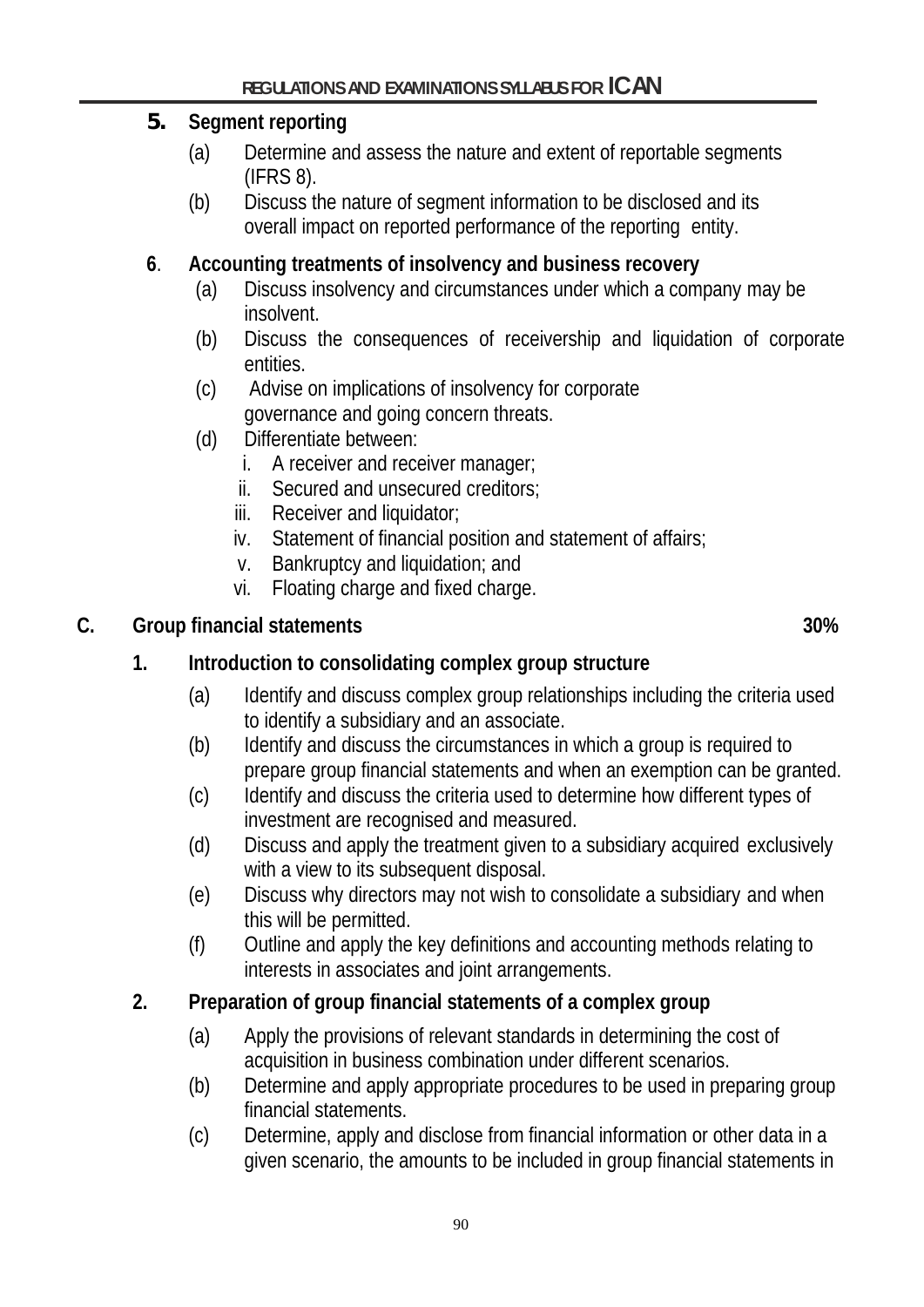respect of acquisitions achieved one time or in stages involving subsidiaries, associates and joint ventures.

- (d) Calculate, determine and disclose, from financial information or other data in a given scenario, the amounts to be included in group financial statements in respect of full or partial disposals involving subsidiaries, associates and joint ventures.
- (e) Discuss and appraise how foreign currency transactions of a single entity or group entities are measured and accounted for in the financial statements.
- (f) Discuss and appraise how the financial statements of overseas entities are translated and consolidated.
- (g) Calculate, determine and disclose, from financial information or other data in a given scenario, the amounts to be included in group financial statements relating to part of a group which activities have been discontinued, or have been acquired or disposed of in the period.
- (h) Prepare group financial statements where necessary in (c) to (g) above.

# **D. Current developments in and beyond financial reporting 20%**

## **1. Global convergence of financial reporting and Nigerian Generally Accepted Accounting Principles (NGAAP)**

- (a) Determine, discuss and apply the accounting treatment of issues arising from the first-time transition to international accounting standards, such as IFRS from NGAAP.
- (b) Discuss accounting issues relating to applicable Nigerian accounting standards after IFRS adoption.

# **2. New international accounting standards and exposure drafts**

- (a) Discuss and apply newly issued international financial reporting standards that are effective 6 months from examination date.
- (b) Discuss and apply newly issued exposure drafts.
- (c) Discuss any current issue in relation to the conceptual framework for financial reporting.

# **3. Social, environmental and ethical reporting**

- (a) Discuss the need for social, environmental and ethical reporting and why companies may engage in these types of reporting.
- (b) Appraise the impact of social, environmental and ethical factors on corporate performance measurement.

# **4. Sustainability and integrated reporting**

- (a) Discuss the progress from social and environmental accounting to sustainability reporting.
- (b) Discuss the principles and content elements of Global Reporting Initiative (GRI) and United States (US) Sustainability Accounting Standards Board (SASB) frameworks for sustainability reporting.
- (c) Evaluate the impact of sustainability reporting on corporate performance measures.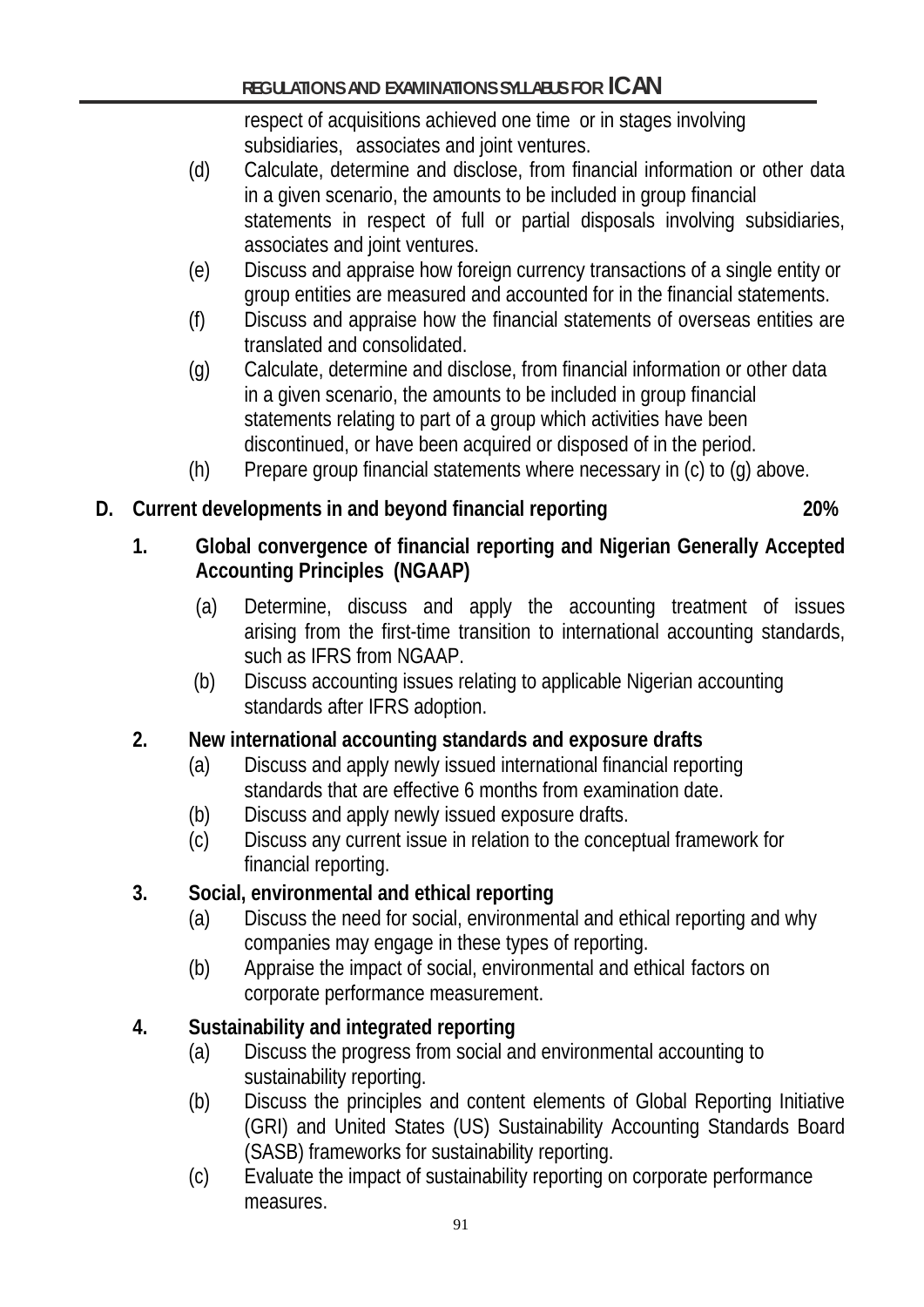- (d) Discuss the principles and contents of International Integrated Reporting Council (IIRC) Integrated Reporting (IR) framework.
- (e) Discuss the need for and advantages of integrated reporting.
- (f) Discuss the progress towards global adoption of integrated reporting.

## **E. Analysis of financial and other reports to appraise entity's financial performance and position 20%**

# **1. Suitability of accounting policies and reported numbers**

- (a) Assess the suitability of an entity's accounting policies to meet their reporting requirements.
- (b) Assess accounting treatments adopted in financial statements and assess their validity, suitability and acceptability.
- (c) Appraise the nature and validity of information disclosed in annual reports, including integrated reporting and other voluntary disclosures.
- (d) Appraise the nature and validity of items included in published financial statements.

# **2. Analyses, interpretation and appraisal of financial and other reports**

- (a) Evaluate relevant indicators of financial and non-financial performance.
- (b) Analyse and evaluate the performance, including stock market performance, liquidity, efficiency and solvency of an entity using different techniques of analysis, such as: horizontal; vertical; ratios; trends; and common size.
- (c) Adjust reported earnings of an entity to make it comparable over time, with similar entities and industry average.
- (d) Assess the potential complex economic environment in which an entity operates, and its strategies based on financial and operational information contained within the annual report (such as Chairman and CEO/CFO business and performance reports, management commentary, corporate governance disclosures, financial summaries and highlights).
- (e) Make inferences from the analyses of information taking into account the limitations of the information, the analytical methods used and the business environment in which the entity operates.
- (f). Discuss and evaluate earnings management and creative accounting and assess their impact on the usefulness of ratios.

# **3. Limitations of financial analyses**

- 
- (a) Appraise the limitations of financial analyses.<br>(b) Appraise the significance of inconsistencies a Appraise the significance of inconsistencies and omissions in reported information in evaluating performance.

# **Applicable Accounting Standards:**

- Preface to IFRS
- **The Conceptual Framework for Financial Reporting**
- **IAS 1 Presentation of Financial Statements**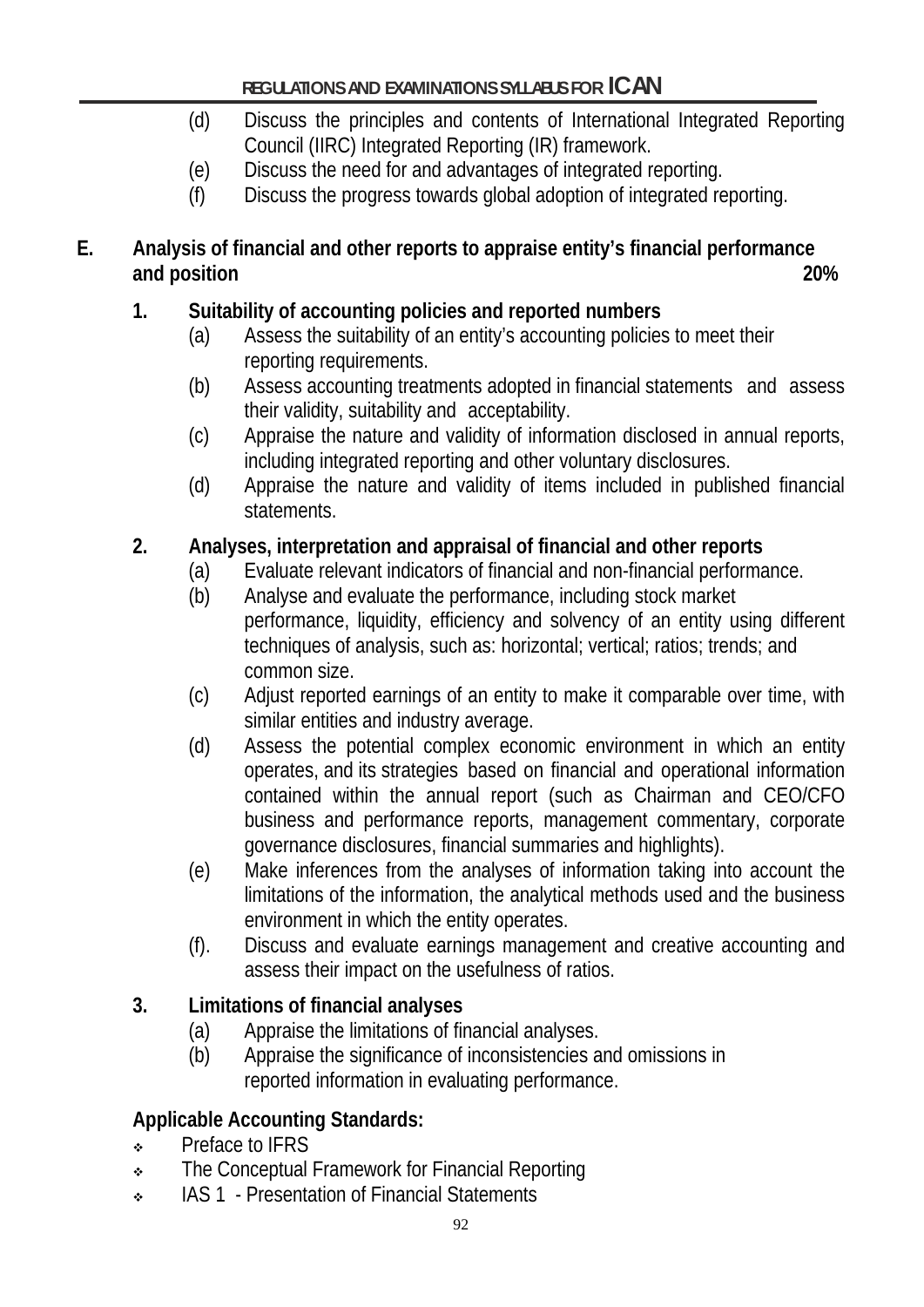- IAS 2 Inventories
- IAS 7 Statement of Cash Flows
- IAS 8 Accounting Policies, Changes in Accounting Estimates and Errors
- IAS 10 Events after the Reporting Period
- IAS 12 Income Taxes
- IAS 16 Property, Plant and Equipment
- \* IAS 19 Employee Benefits
- **IAS 20 Accounting for Government Grants and Disclosure of** Government Assistance
- IAS 21 The Effects of Changes in Foreign Exchange Rates
- \* IAS 23 Borrowing Costs
- \* IAS 24 Related Party Disclosures
- IAS 26 Accounting and Reporting by Retirement Benefit Plans
- IAS 27 Separate Financial Statements
- IAS 28 Investments in Associates and Joint ventures
- IAS 29 Financial Reporting in Hyperinflationary Economies
- IAS 33 Earnings per Share
- IAS 34 Interim Financial Reporting
- IAS 36 Impairment of Assets
- IAS 37 Provisions, Contingent Liabilities and Contingent Assets
- IAS 38 Intangible Assets
- IAS 40 Investment Property
- IAS 41 Agriculture
- **EXECUTE:** IFRS 1 First-Time Adoption of IFRS
- **EXECUTE:** IFRS 2 Share-based Payment
- **EXECUTE:** IFRS 3 Business Combinations
- IFRS 5 Non-current Assets Held for Sale and Discontinued **Operations**
- **EXECUTE:** IFRS 6 Exploration for and Evaluation of Mineral Resources
- IFRS 7 Financial Instruments: Disclosures
- **IFRS 8** Operating Segments
- IFRS 9 Financial Instruments
- **EXECUSE:** IFRS 10 Consolidated Financial Statements
- IFRS 11 Joint Arrangements
- **EXECUTE:** IFRS 12 Disclosure of Interest in other entities
- **IFRS 13 Fair Value Measurement**
- **EXECUTE:** IFRS 14 Regulatory Deferral Accounts
- **EXECUTE:** IFRS 15 Revenue from Contract with Customers
- $\cdot$  IFRS 16 Leases
- IFRS 17 Insurance
- IFRS for SMEs
- NGAAP-SAS 32- Statement for Not-for-profit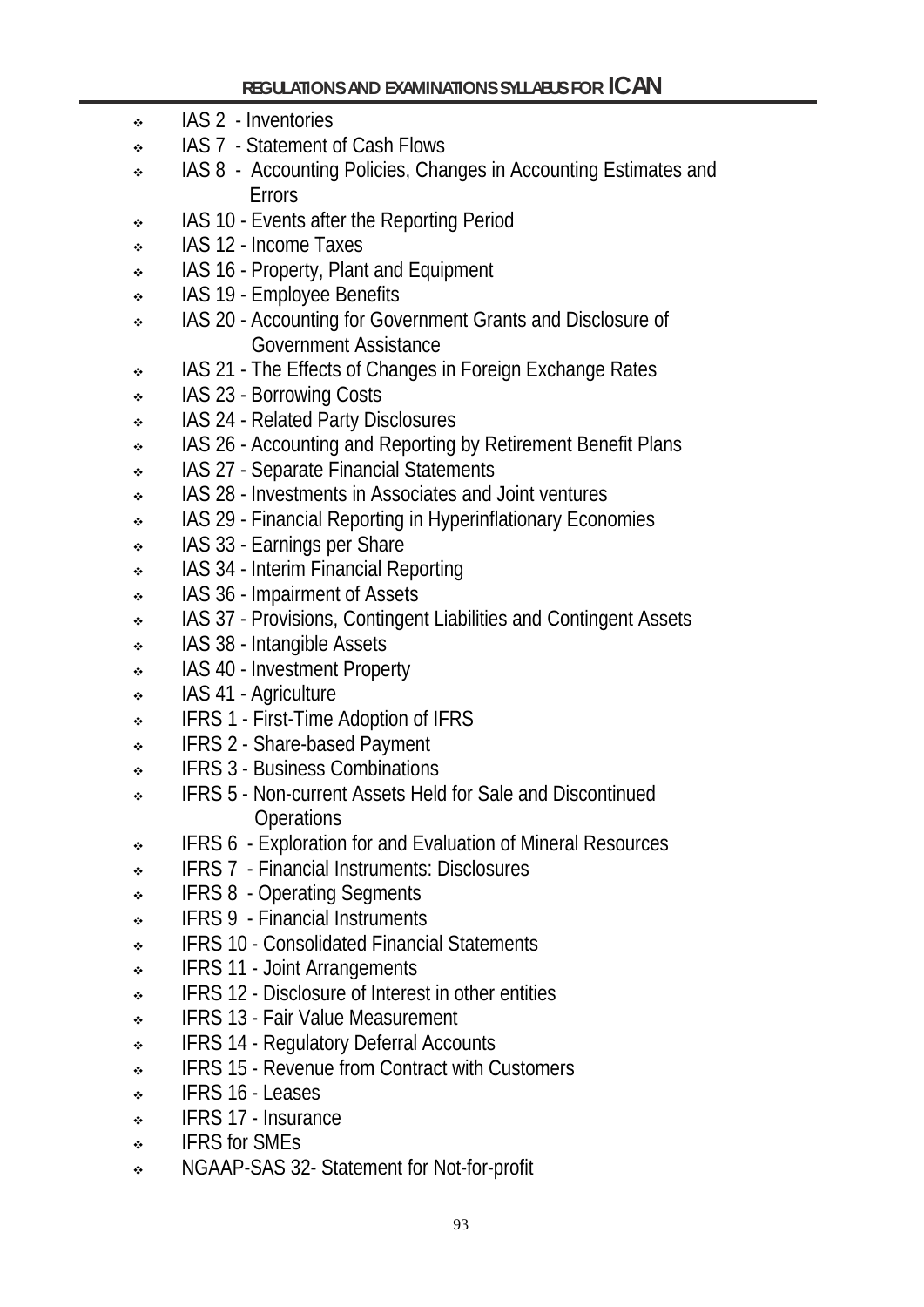New standards may be examined six months after date of issue. Applicable laws may be examined six months after date of amendment or enactment.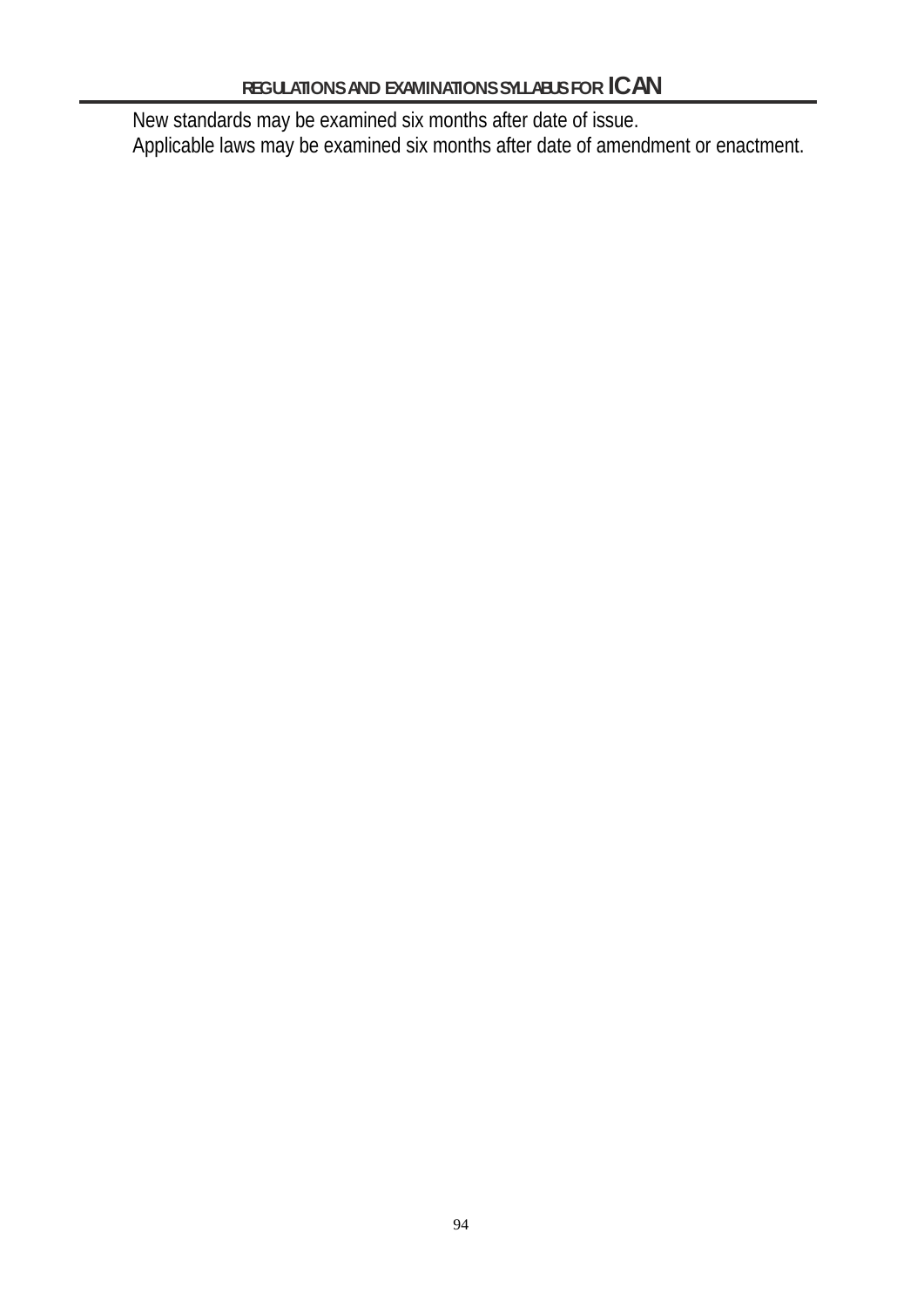#### **C2. ADVANCED AUDIT AND ASSURANCE**

#### **Aim**

The candidate is expected to understand the critical aspects of managing audit and assurance engagements: acceptance; planning; concluding; and reporting.

#### **Linkage with other subjects**

This diagram depicts the relationship between this subject and other subjects.



## **Main Competencies**

On successful completion of this paper, candidates should be able to:

- Explain and advise on professional, ethical and legal issues arising during assurance engagements;
- Advise on various planning procedures involved in carrying out assurance engagements;
- Advise on risks associated with assurance engagements and various types of business and relevant control measures to mitigate those risks; and
- Identify features of assurance engagement reports and also be able to write relevant reports after concluding the assignment on assurance engagements.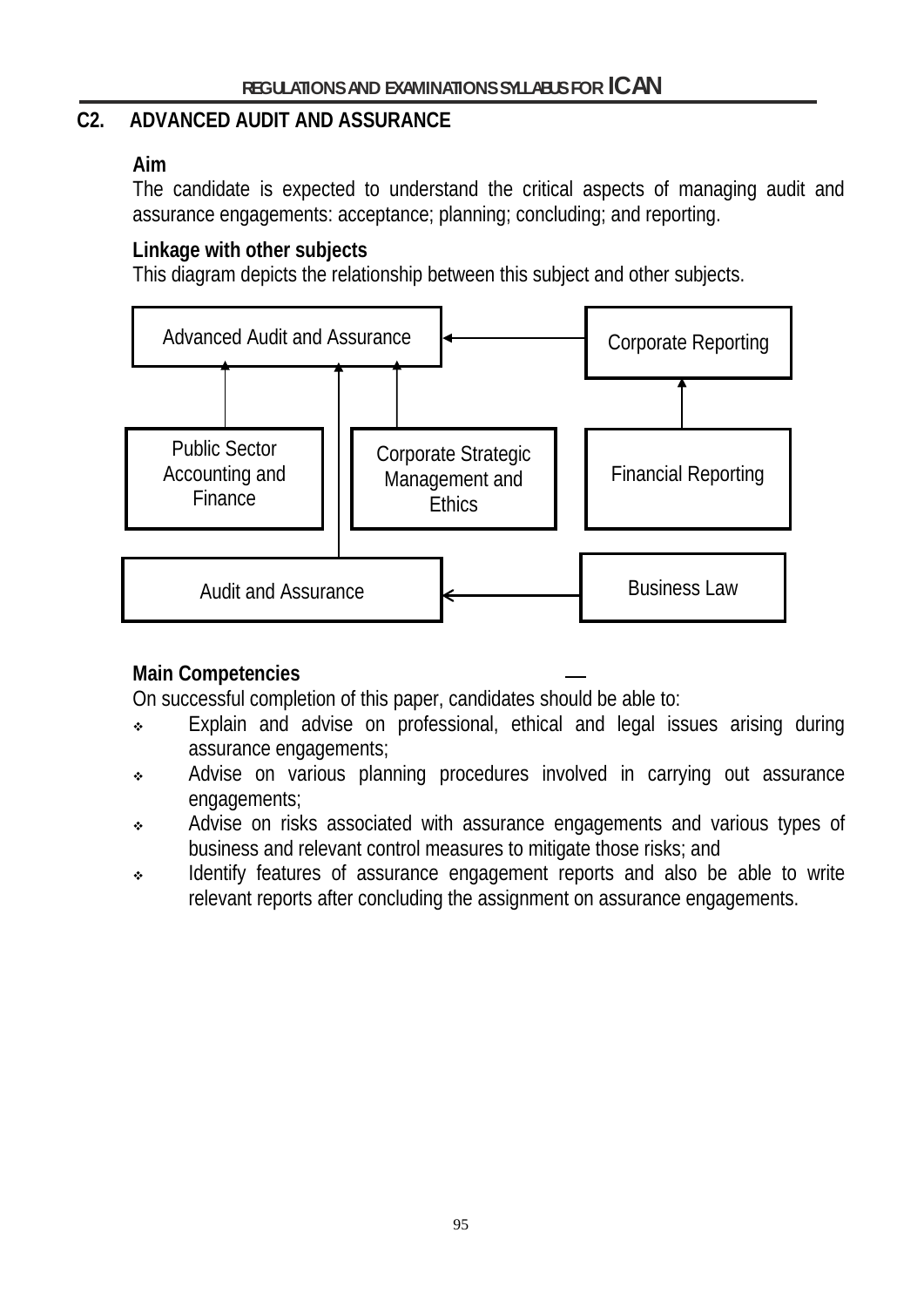## **Linkage of the main competencies**

This diagram illustrates the linkage between the main competencies of this subject and is to assist candidates in studying for the examination.



# **Detailed syllabus**

# **A. Laws and regulations on audit and assurance engagements 20%**

# **Laws, regulations and ethical issues**

- 1. Advise on technical, professional and ethical issues that may arise during assurance engagements in the public and private sectors including evaluation and communication with any party to the engagement.
- 2. Identify and make judgements on when it may be appropriate to refer a matter to a senior colleague or for third party advice or consultation.
- 3. Identify and explain the nature and purposes of laws, regulations, standards and codes in the context of assurance engagements.
- 4. Evaluate, explain and communicate the process and issues involved in standards setting process at national and international levels.
- 5. Evaluate and communicate the interactions between national laws and regulations and the requirements of an assurance engagement.
- 6. Evaluate and communicate the differences between various jurisdictions and how they deal with audit issues including national and international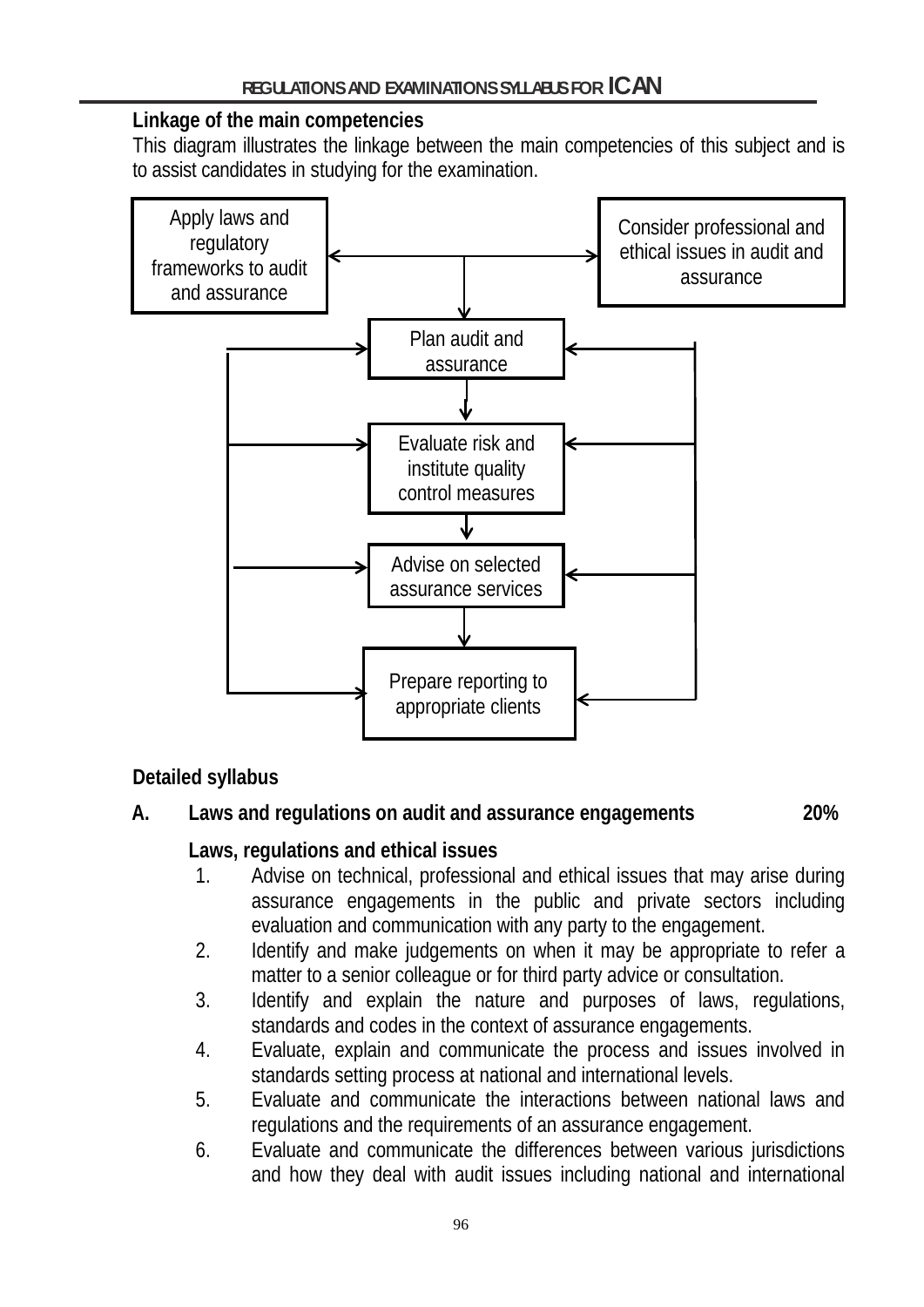approaches such as the US Sarbanes-Oxley and related requirements for audit.

- 7. Evaluate and explain how audits may fail to meet users' expectations.
- 8. Evaluate and explain the extent of legal liabilities including criminal and civil law liabilities and professional negligence and how they can be mitigated.

## **B. Accepting professional engagements and managing assignments 15%**

# **1. Accepting engagements**

- (a) Analyse and evaluate the issues that may arise during the process of obtaining audit work.
- (b) Identify and explain the legal, professional and ethical issues that may arise during the acceptance of assurance or audit assignments.
- (c) Analyse and evaluate the potential issues that determine the nature, scope and extent of an assurance or audit engagement.
- (d) Discuss how engagement terms can be agreed and recorded by an auditor including those agreed with a client and those imposed by laws or regulations.

## **2. Practice management**

- (a) Evaluate and apply appropriate procedures and policies for management of an assurance or audit engagement.
- (b) Evaluate and apply appropriate quality control measures that may be used by a firm during the course of an assurance or audit engagement.
- (c) Identify and evaluate the extent to which assurance and audit functions within an entity can be used or relied upon.
- (d) Evaluate and apply appropriate monitoring and review procedures to effectively manage an audit or assurance engagement.
- (e) Identify and explain the purposes of external monitoring of audit and assurance assignments and how this might ensure engagement or firm's quality.
- (f) Identify and evaluate the considerations by an auditor of risk issues identified prior to accepting an engagement.

# **C.** Planning and undertaking audit work **10%**

# **1. Overall audit strategy**

- (a) Analyse, evaluate and explain the key areas of a business that are important to understand in developing an effective strategy or plan based on a business scenario. (**ISA 300 – Planning an audit of financial statements)**
- (b) Analyse and evaluate the relevant techniques needed for an effective understanding of the audit work.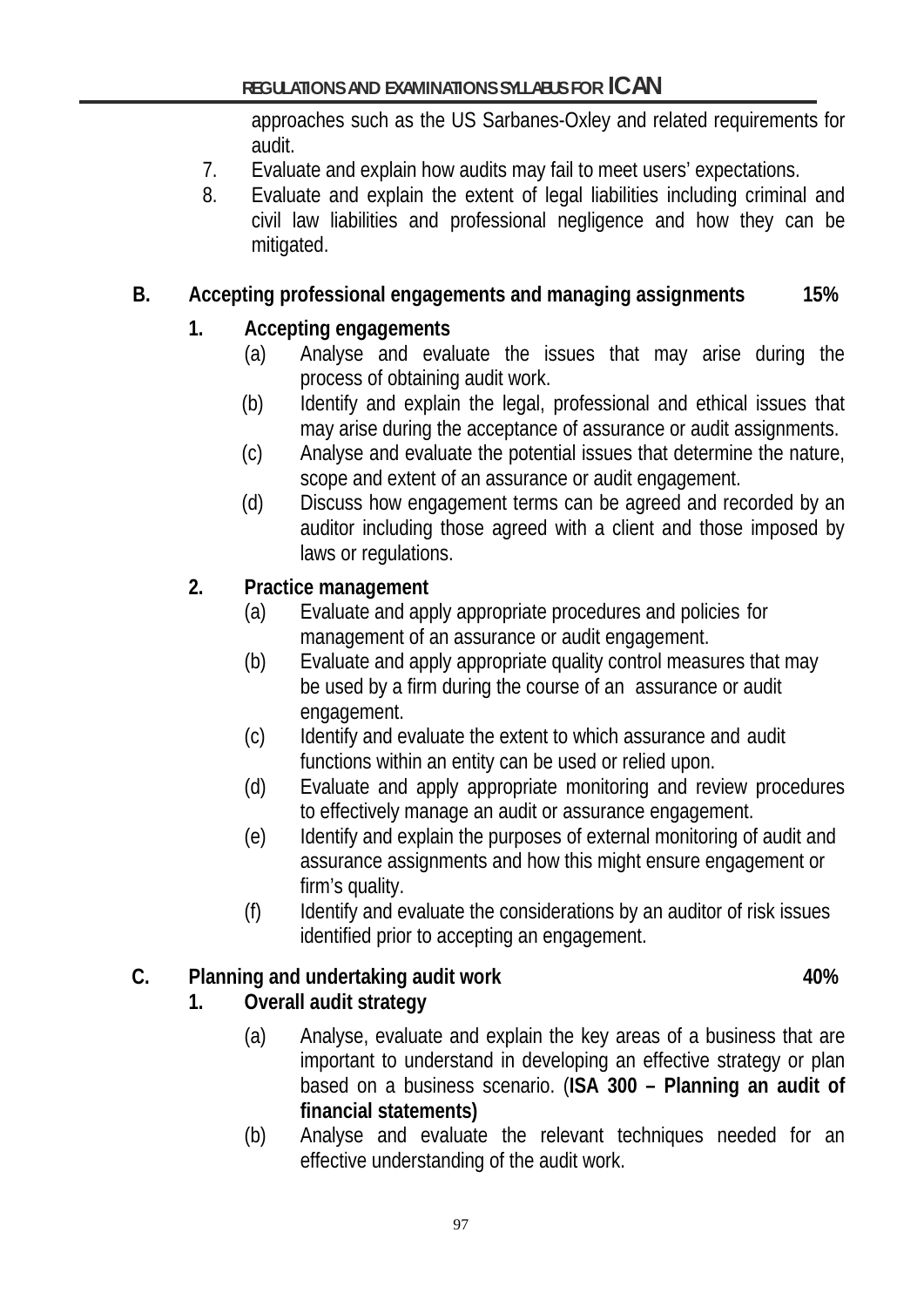- (c) Analyse and evaluate the situations when third party expertise may be required **(ISA 620 - Using the Work of an Auditor's Expert)**
- (d) Evaluate and advise on elements of audit risks, including inherent and control (risk of material misstatement), sampling and nonsampling (detection risk) and their relationships with audit planning procedures (**ISA 315 – Identifying and Assessing the Risk of Material Misstatement through Understanding the Entity and its Environment).**
- (e) Identify and evaluate the components of risk for any assurance engagement.
- (f) Evaluate and explain how business process effectiveness may affect an audit assignment.
- (g) Identify and evaluate the risks arising from accounting manipulation, error, fraud or other irregularities in a business scenario.
- (h) Identify and evaluate the risks arising from business and financial issues in a business scenario.
- (i) Evaluate and apply judgements and measures of materiality in carrying out an audit or assurance engagement (**ISA 320 – Materiality in Planning and Performing an Audit).**
- (j) Evaluate and apply analytical procedures that may be used to plan an audit or assurance engagement.
- (k) Analyse and evaluate how risk and materiality judgements affect the planning of an assurance or audit engagement, including the nature, timing and extent of work.
- (l) Develop an audit plan, justifying judgements made on an audit or assurance engagement based on a business scenario, including considerations relating to:
	- **Materiality decisions:**
	- Internal control assessments including information technology  $(IT):$
	- Reliance on internal audit, specialists and the work of other auditors;
	- Use of client's generated data, information and reports;
	- **Example 3 Fests of control, substantive and analytical procedures; and**
	- Visits to locations, branches and departments.
- (m) Describe the appropriate procedures for assurance engagements in respect of corporate social responsibility and sustainability reports.
- (n) Describe the differences between assurance engagements and audit engagements for profit and not-for-profit entities, including those in the public sector.
- (o) Explain local and international frameworks for auditing and assurance work in private and public sectors.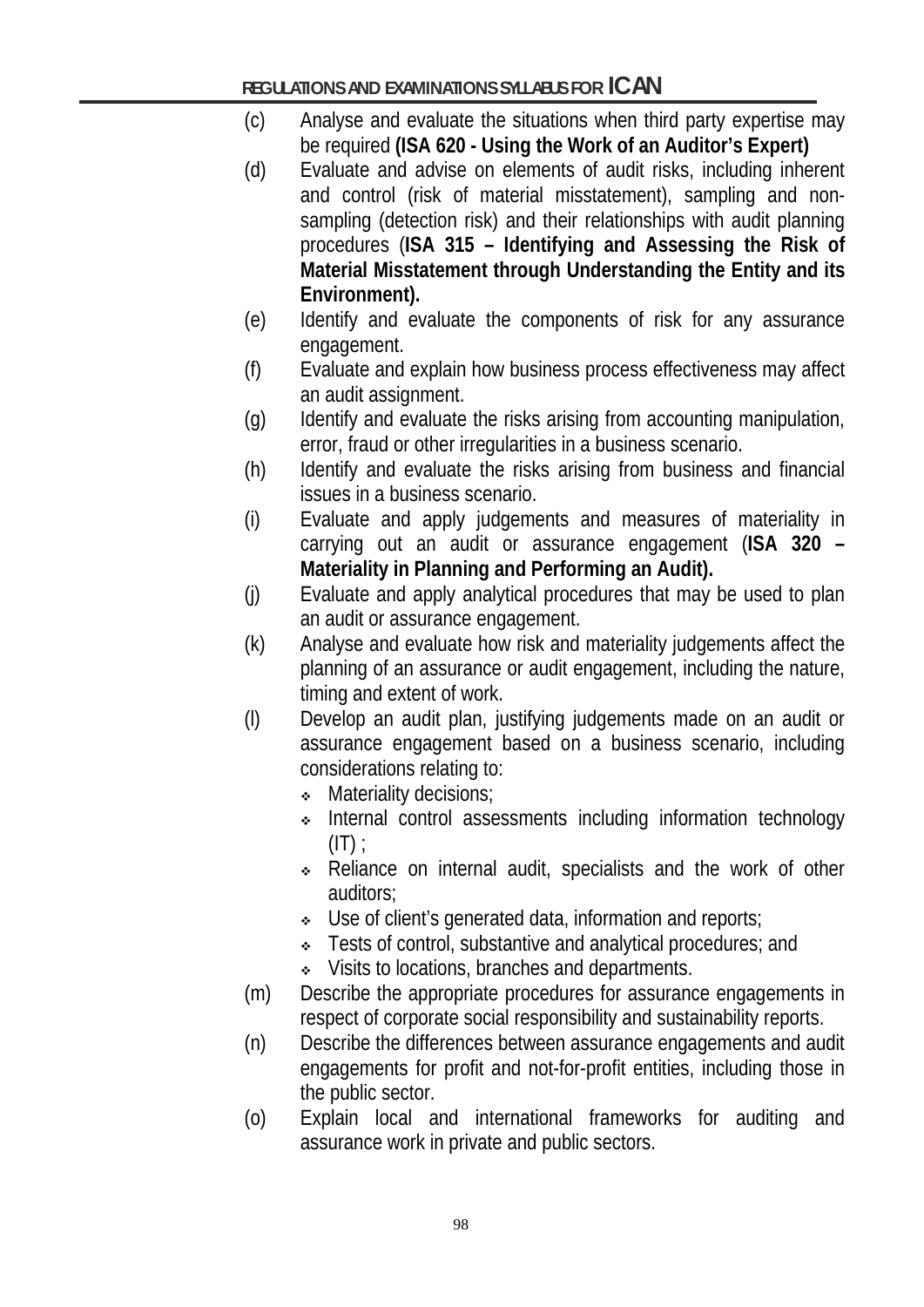## **2. Assessment of risks, internal controls, internal financial controls**

- (a) Identify and assess reporting and compliance risks in the context of an assurance or audit engagement in the public or private sector based on a given business scenario.
- (b) Give an advice based on the assessment above.
- (c) Analyse the role of information technology control framework in internal control.

## **3. Evaluation of accounting treatments**

Evaluate and draw conclusions on the appropriateness of stated accounting treatments in the context of a given scenario for public or private sector based on national and international standards on auditing and international financial reporting standards (IFRS).

- IAS1 Presentation of Financial Statements
- IAS 2 Inventories
- IAS 7 Statement of Cash Flows
- IAS 8 Accounting Policies, Changes in Accounting Estimates and Errors
- IAS 10 Events after the Reporting Period
- \* IAS 12 Income Taxes
- IAS 16 Property, Plant and Equipment
- IAS 19 Employee Benefits
- IAS 20-Accounting for Government Grants and Disclosure of Government **Assistance**
- IAS 21 -The Effects of Changes in Foreign Exchange Rates
- \* IAS 23 Borrowing Costs
- IAS 24 -Related Party Disclosures
- IAS 26 -Accounting and Reporting by Retirement Benefit Plans
- IAS 27 Separate Financial Statements
- IAS 28 -Investments in Associates and Joint ventures
- IAS 29 -Financial Reporting in Hyperinflationary Economies
- IAS 32 -Financial Instruments: Presentation
- IAS 33 Earnings per Share
- IAS 34 -Interim Financial Reporting
- IAS 36 Impairment of Assets
- IAS 37 -Provisions, Contingent Liabilities and Contingent Assets
- IAS 38 -Intangible Assets
- \* IAS 40 -Investment Property
- \* IAS 41 Agriculture
- ↓ IFRS 1 First-Time Adoption of IFRS
- IFRS 2 -Share-based Payment
- **↓** IFRS 3 -Business Combinations
- IFRS 5 -Non-current Assets Held for Sale and Discontinued **Operations**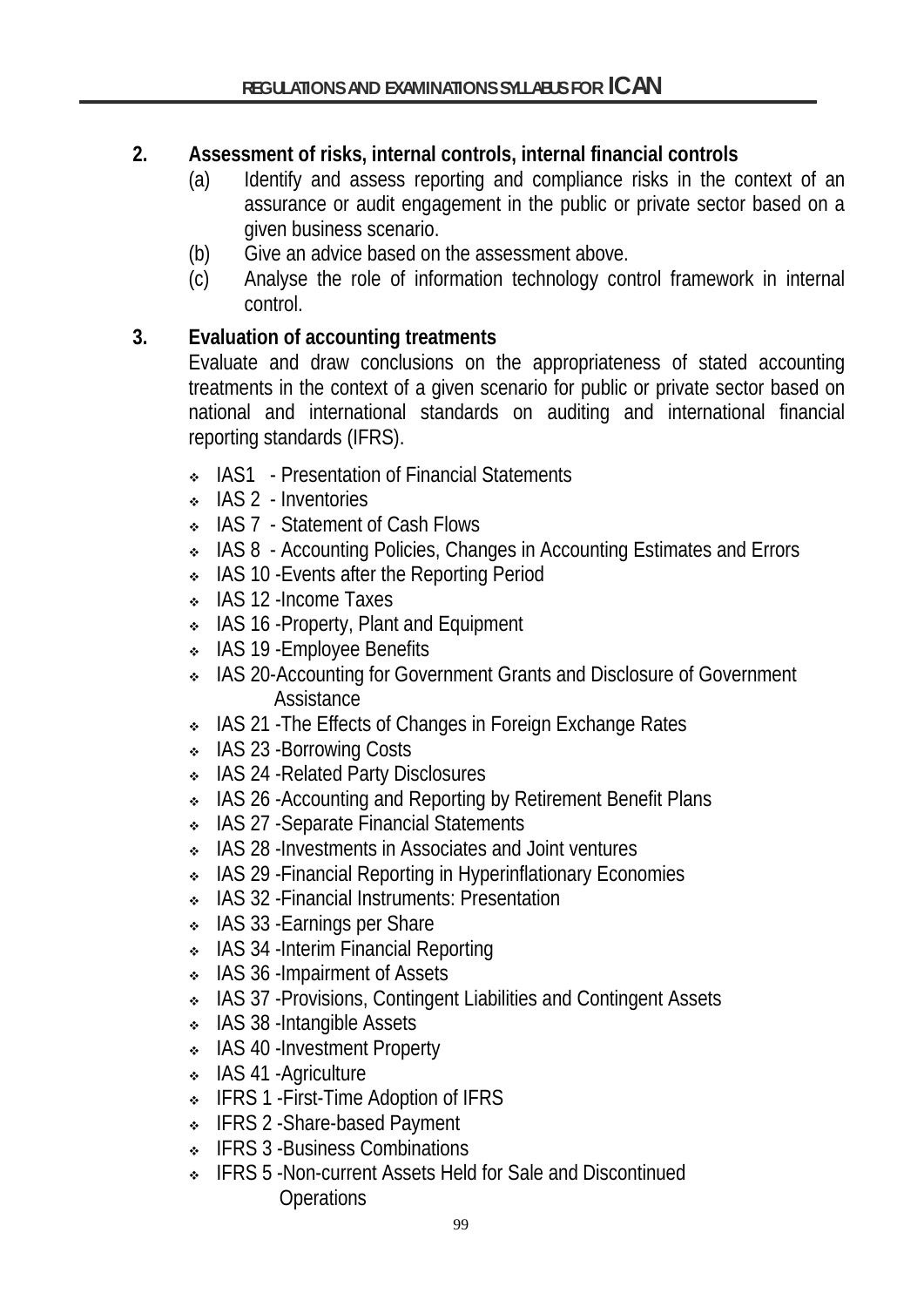- ◆ IFRS 6 -Exploration for and Evaluation of Mineral Resources
- IFRS 7 -Financial Instruments: Disclosures
- ↓ IFRS 8 -Operating Segments
- **↓** IFRS 9 Financial Instruments
- IFRS 10 -Consolidated Financial Statements
- **↓** IFRS 11 Joint Arrangements
- **EXECUTE:** IFRS 12 -Disclosure of Interest in other entities
- IFRS 13 -Fair Value Measurement
- IFRS 14 -Regulatory Deferral Accounts
- IFRS 15 -Revenue from Contract with customers
- $\cdot$  IFRS 16 -Leases
- ↓ IFRS 17 -Insurance

## **4. Specialised audits and investigations**

- (a) Understanding special features of certain types of audit and investigation
	- (i.) Forensic investigation and reporting
		- Describe the major applications of forensic auditing e.g. fraud, negligence, insurance claims and analyse the role of a forensic auditor as an expert witness.
		- Distinguish among forensic accounting, forensic investigation and forensic audit.
		- Identify the various government agencies associated with forensic auditing.
		- Apply the fundamental ethical principles to forensic auditor's engagement.
		- Describe the procedures to be adopted in forensic audit.
		- Select investigative procedures and evaluate the evidence appropriate to determine the amount of loss in specific circumstances.
		- (ii) Banks, insurance companies, primary mortgage institutions, other financial institutions, farmers, professionals, hospitals, hotels and pension fund administrators (PFAs)
			- Identify the relevant legal frameworks that affect these institutions.
			- Evaluate the critical audit areas in respect of each of these institutions.
			- Develop audit plans and procedures for each of the identified institutions.
			- Recognise various provisions of the Central Bank of Nigeria (CBN) Act that affect each of the financial institutions.
			- Advise on the application of control measures on the activities of each of the institutions.
	- (iii) Not-for-profit organisations charities, non-governmental organisations (NGOs).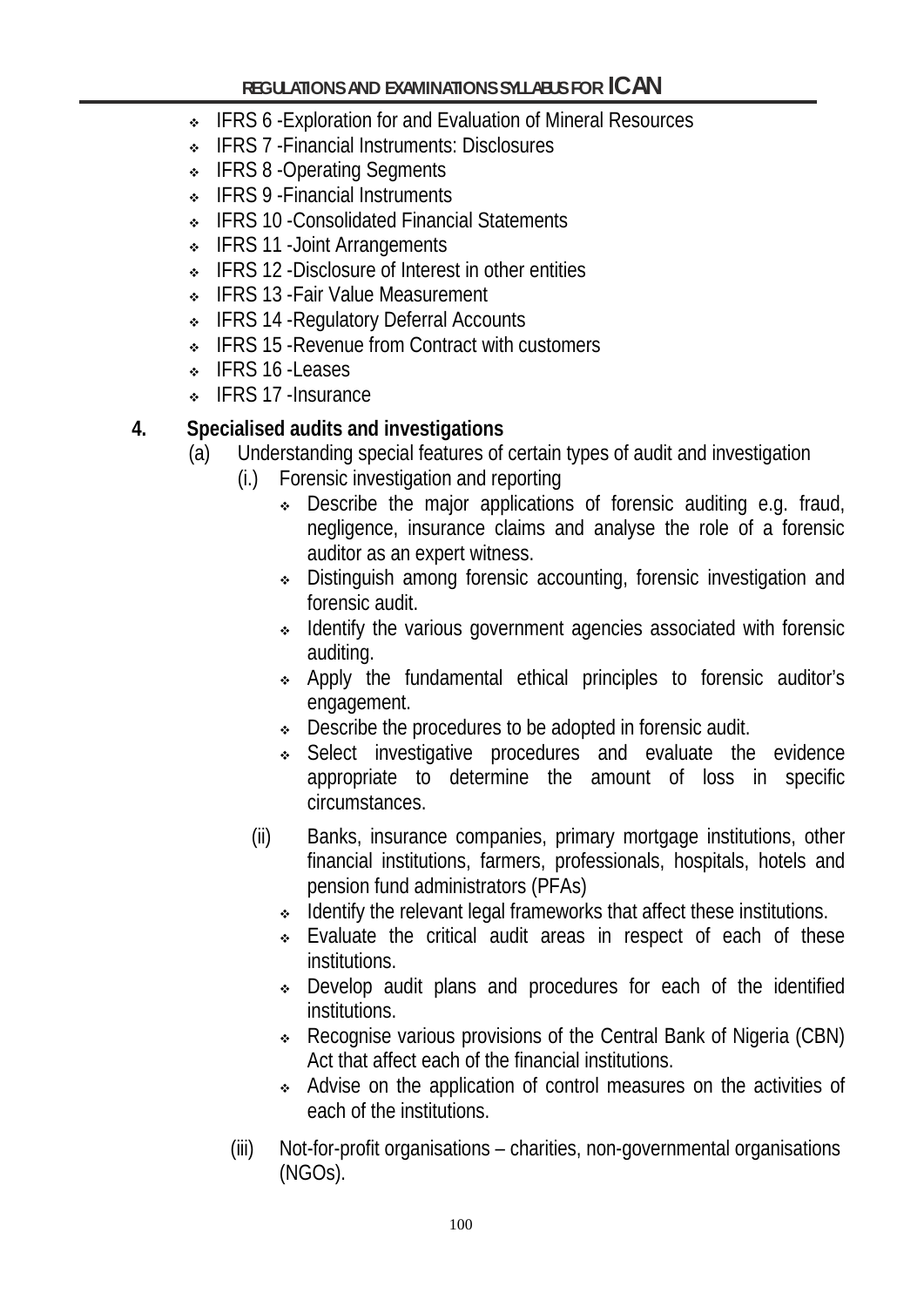- Identify and explain various types and objectives of not-for-profit organisations.
- Explain how the audit of a not-for-profit organisation differs from the audit of a profit oriented organisation.
- Assess the audit risks associated with not-for-profit organisations.
- Develop plans and procedures for the audit of not-for-profit organisations.
- Suggest various control measures that can be applied by a not-forprofit organisation in its operations.
- Determine the form and contents of audit report for a not-for-profit organisation.
- (b) Joint audits
	- (i) Explain the term joint audit.
	- (ii) Develop a plan for a joint audit.
	- (iii) Identify circumstances under which a joint audit occurs.
	- (iv) Describe the factors to consider in sharing audit work in joint audits.
	- (v) Advise management on the merits and demerits of joint audits.
	- (vi) Advise on matters to consider by firms engaging in joint audits.
- (c) Investigations
	- (i) Identify and discuss various circumstances under which an investigation may be conducted.
	- (ii) Differentiate between investigation and statutory audit.
	- (iii) Analyse and evaluate various stages involved in conducting investigations.
	- (iv) Write an appropriate report on each investigation.
	- (v) Discuss the nature and methods of investigation relating to liquidation and bankruptcy.
- (d) Due diligence reviews for mergers, acquisitions and business combinations
	- (i) Differentiate between due diligence and external audit.
	- (ii) Describe the procedures involved in carrying out due diligence.
	- (iii) Write a report on the outcome of a due diligence assignment.
- (e) Discuss the duties and responsibilities of a reporting accountant in raising capital.

# **5. Application of information technology in auditing**

- (a) Explain the impact of IT in an auditing environment.
- (b) Analyse the benefits of IT control frameworks in internal controls (example COBIT Framework).

# **D. Drawing conclusions and reporting 25%**

- **1.** Drawing conclusions
	- (a) Analyse, evaluate and propose how issues identified during the course of an assignment may be raised and dealt with in communication with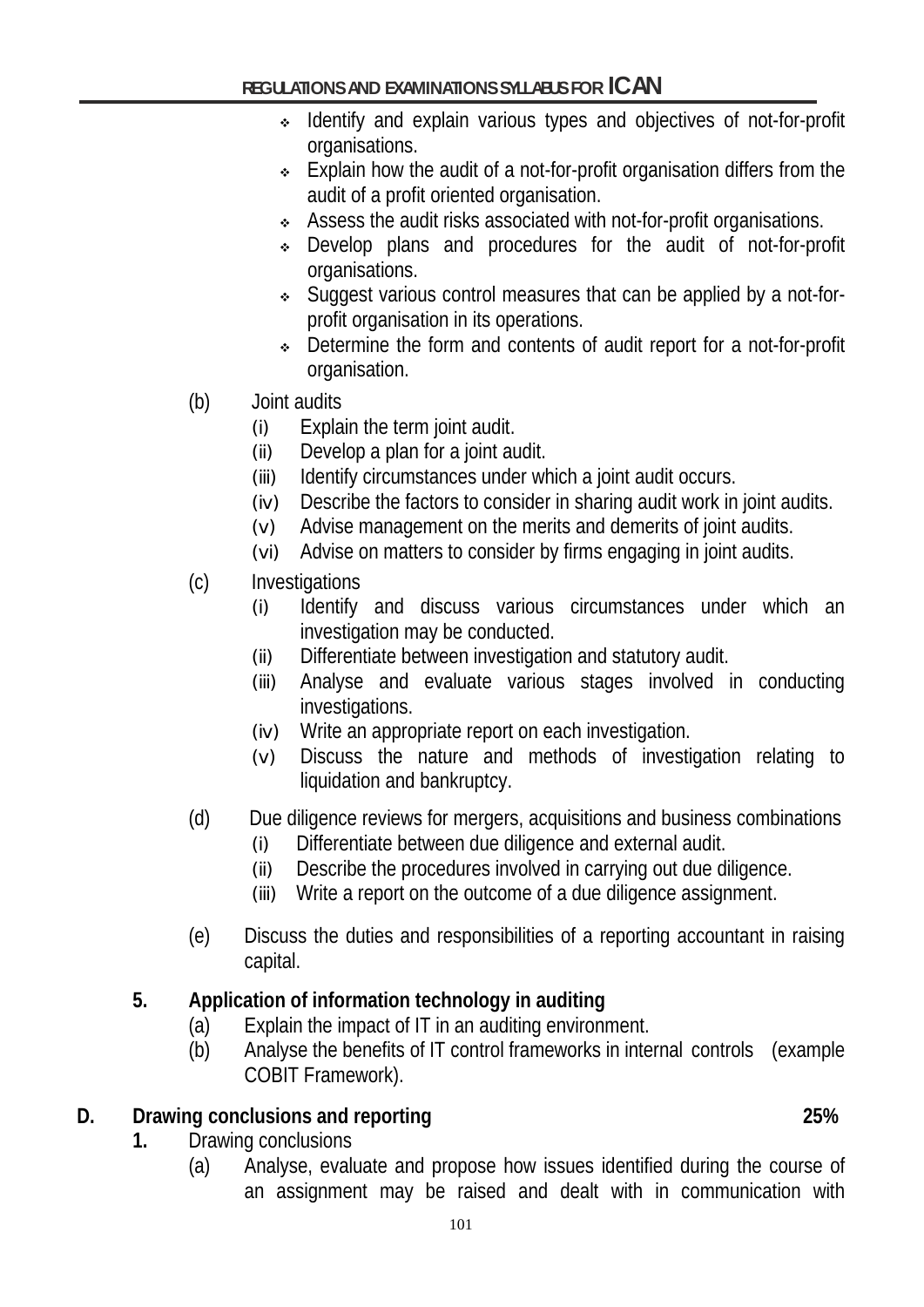management, directors and those charged with governance, including actions taken when issues cannot be agreed.

- (b) Identify, explain and apply procedures that may be used and considerations relating to the identification of subsequent events that may require adjustments or disclosures.
- (c) Identify, explain and apply procedures that may be used and considerations relating to the identification of risk issues that require disclosures.
- (d) Evaluate and apply quantitative and qualitative judgements based on the results of tests and evidence obtained.
- **2.** Audit report
	- (a) Discuss the concept of key audit matters (KAM) and justify the basis for reporting same.
	- (b) Explain the responsibilities of an auditor with respect to KAM.
	- (c) Explain the audit documentation requirements of ISA 701 with respect to KAM.
	- (d) Identify the additional national requirements beyond those of ISA 701 for entities that should be within the scope of ISA 701 per the requirements of the Financial Reporting Council of Nigeria.
	- (e) Appraise the form and contents of the audit report under ISA 700 (revised), given a specific situation.
	- (f) Explain the responsibilities of auditors in respect of other information in line with the requirements of ISA 710.
	- (g) Explain circumstances under which emphasis of matters or other matters paragraph may be appropriate to an audit report.
	- (h) Draft extracts of suitable audit, assurance and management reports based on a given scenario in accordance with Nigerian laws and international standards on auditing.
	- (i) Evaluate and apply suitable judgments on when it may be appropriate to refer to a specialist in giving an opinion or preparing a report.
	- (j) Evaluate and apply suitable judgments on when it may be appropriate to withhold an opinion, withdraw an opinion or take other such appropriate actions on an audit or assurance engagement.
	- (k) Identify and explain the issues that may be relevant and the nature of report that may be given relating to risk management, internal controls and governance.

# **E. Applicable Standards**

## **1. International standards on auditing (ISA)**

- <sup>200</sup> Overall Objectives of the Independent Auditor and the Conduct of an Audit in Accordance with International Standards on Auditing
- <sup>210</sup> Agreeing the Terms of Audit Engagements
- 220 Quality Control for an Audit of Financial Statements
- 230 Audit Documentation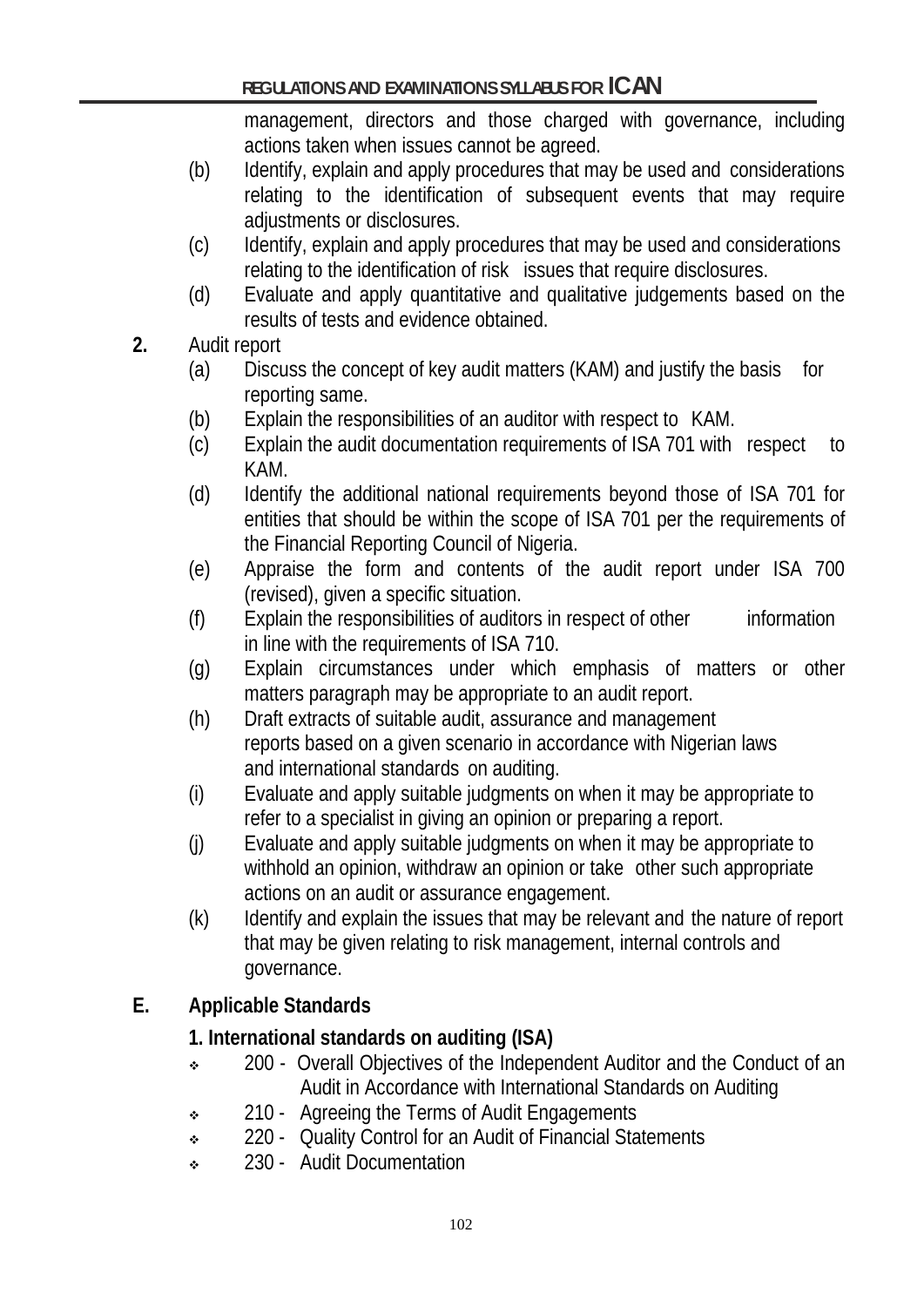| ۰ | 240 - The Auditor's Responsibilities Relating to Fraud in an Audit of<br><b>Financial Statements</b> |
|---|------------------------------------------------------------------------------------------------------|
| ❖ | 250 - A Consideration of Laws and Regulations in an Audit of                                         |
|   | <b>Financial Statements</b>                                                                          |
| ❖ | 260 - Communication with Those Charged with Governance                                               |
| ❖ | 265 - Communicating Deficiencies in Internal Control to Those                                        |
|   | Charged with Governance and Management                                                               |
| ❖ | 300 - Planning an Audit of Financial Statements                                                      |
| ❖ | 315 - Identifying and Assessing the Risks of Material Misstatement                                   |
|   | through Understanding the Entity and its Environment                                                 |
| ٠ | 320 - Materiality in Planning and Performing an Audit                                                |
| ❖ | 330 - The Auditor's Procedures in Response to Assessed Risks Contents                                |
| ❖ | 402 - Audit Considerations Relating to an Entity Using a Service                                     |
|   | Organisation                                                                                         |
| ٠ | 450 - Evaluations of Misstatements Identified during the Audit                                       |
| ❖ | 500 - Audit Evidence                                                                                 |
| ❖ | 501 - Audit Evidence - Specific Considerations for Selected Items                                    |
| ❖ | 505 - External Confirmations.                                                                        |
| ❖ | 510 - Initial Audit Engagements - Opening Balances                                                   |
| ❖ | 520 - Analytical Procedures<br>530 - Audit Sampling                                                  |
| ❖ | 540- Auditing Accounting Estimates, Including Fair Value                                             |
| ❖ | <b>Accounting Estimates and Related Disclosures</b>                                                  |
| ❖ | 550 - Related Parties                                                                                |
| ❖ | 560 - Subsequent Events                                                                              |
| ❖ | 570 - Revised Going Concern                                                                          |
| ❖ | 580 - Written Representations                                                                        |
| ❖ | 600 - Special Considerations – Audits of Group Financial                                             |
|   | Statements (including the Work of Component Auditors)                                                |
| ❖ | 610 - Using the Work of Internal Auditors                                                            |
| ❖ | 620 - Using the Work of an Auditor's Expert                                                          |
| ❖ | 700 - Revised Forming an Opinion and Reporting on Financial                                          |
|   | <b>Statements</b>                                                                                    |
| ❖ | 701 - Communicating Key Audit Matters in the Independent Auditor's                                   |
|   | Reports                                                                                              |
| ❖ | 705 - Modifications to the Opinion in the Independent Auditor's                                      |
|   | Report                                                                                               |
| ❖ | 706 - Revised emphasis of Matter Paragraphs and Other Matter                                         |
|   | Paragraphs in the Independent Auditor's Report                                                       |
| ❖ | 710 - Revised Comparative Information – Corresponding Figures                                        |
|   | and Comparative Financial Statements                                                                 |
| ❖ | 720- Revised The Auditor's Responsibility Relating to Other                                          |
|   | Information in Documents Containing Audited Financial Statements                                     |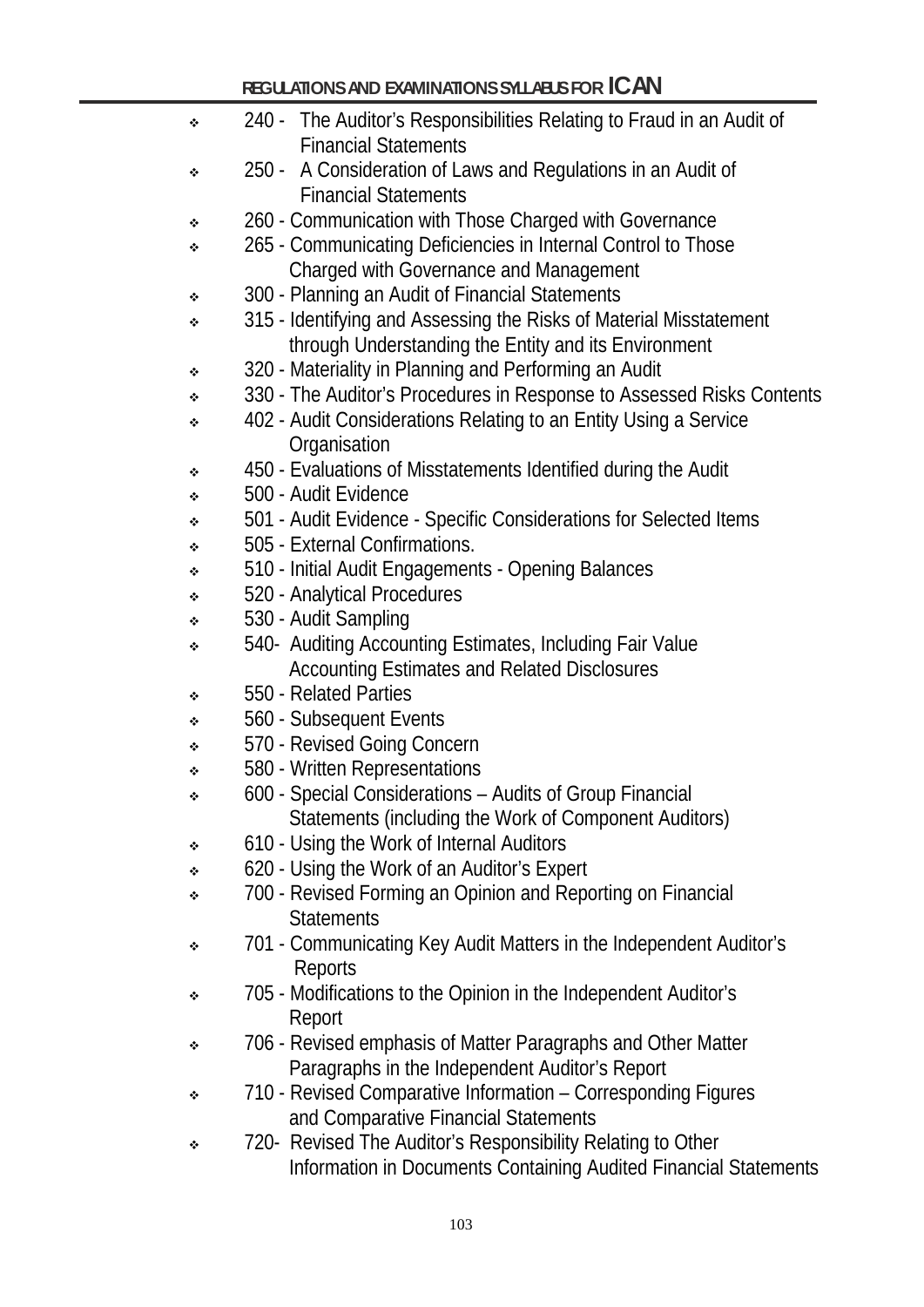- \* 800- Special Considerations Audits of Financial Statements prepared in Accordance with Special Purpose Frameworks
- 805- Special Considerations Audits of Single Financial Statements and Specific Elements, Accounts or items of a Financial Statement
- 810 Engagements to Report on Summary Financial Statements

# **2. International Auditing Practice Statements (IAPSs):**

- $\cdot$  1000 Inter-bank Confirmation Procedures
- \* 1004- The Relationship Between Banking Supervisors and Banks' External Auditors
- $\cdot$  1006 Audits of the Financial Statements of Banks
- 1010 -The Consideration of Environmental Matters in the Audit of Financial Statements
- 1012 Auditing Derivative Financial Instruments
- <sup>2</sup> 1013 Flectronic Commerce- Effect on the Audit of Financial **Statements**

# **3. International Standards on Review Engagements (ISREs)**

- \* 2400 Engagements to Review Financial Statements
- <sup>2410</sup> Review of Interim Financial Information Performed by the Independent Auditor of the Entity

# **4. International Standards on Assurance Engagements (ISAEs)**

- \* 3000 Assurance Engagements Other than Audits or Reviews of Historical Financial Information
- $\cdot$  3400 The Examination of Prospective Financial Information
- <sup>3402</sup> Assurance Reports on Controls at a Service Organisation

# **5. International Standards on Related Services (ISRSs)**

- $\div$  4400- Engagements to Perform Agreed-upon Procedures Regarding Financial Information
- $\div$  4410 Engagements to Compile Financial Statements

# **6. IFAC Statements**

- ISQC1- Quality Control for Firms that Perform Audits and Reviews Financial Statements, and Other Assurance and Related Services
- IFAC IESBA Code of Ethics for Professional Accountants

# **7. Other relevant laws and pronouncements including:**

- (a) Insurance Act;
- (b) BOFIA, including prudential guidelines and other circulars issued by CBN from time to time;
- (c) Money (Prohibition) Laundering Act 2011;
- (d) Corporate Governance Codes;
- (e) ICAN Professional Code of Ethics and Guide for Members;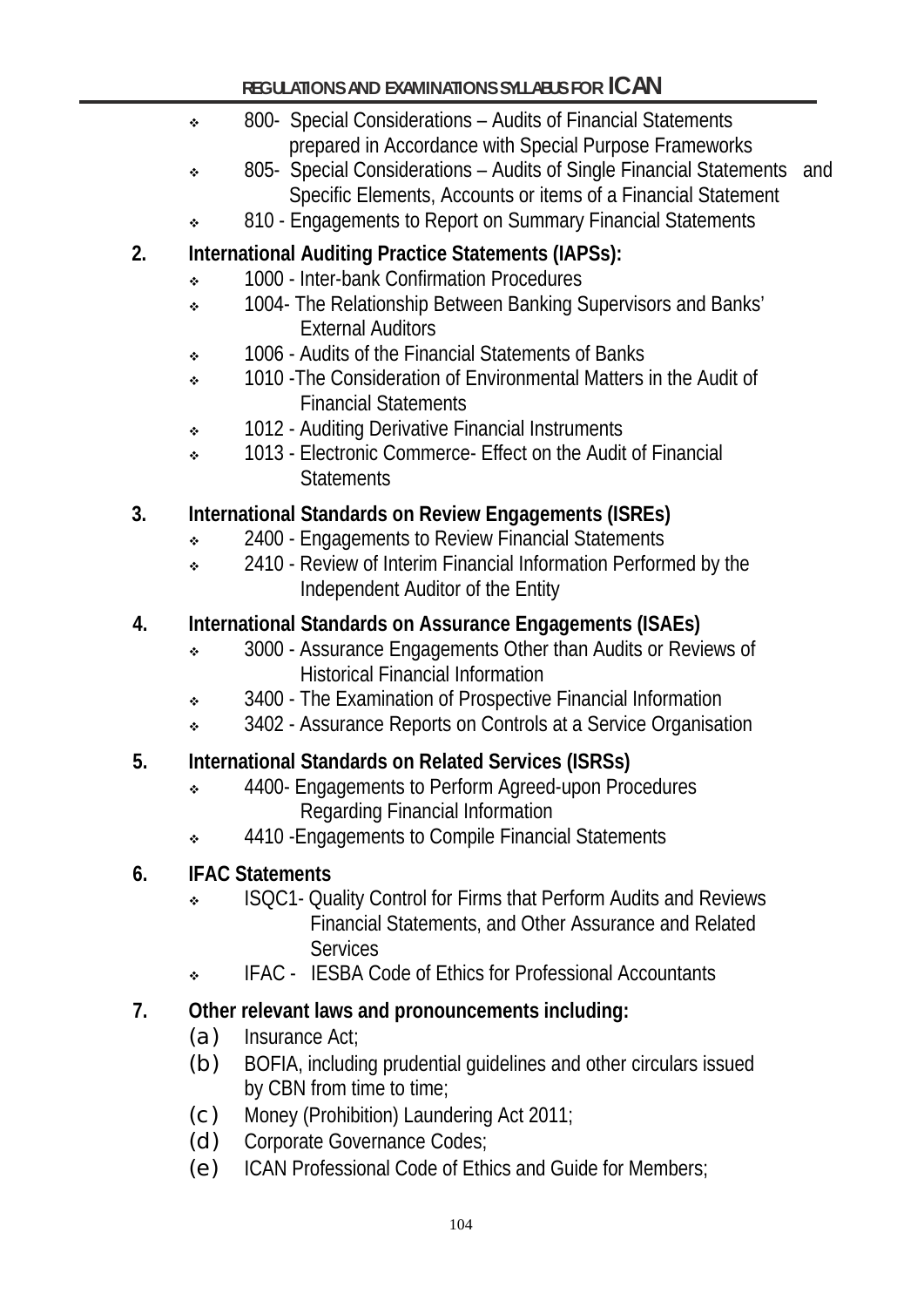- (f) International Financial Reporting Standards (IFRS) and Nigerian Standards on Auditing (NSAs); and
- (g) Companies and Allied Matters Act (CAMA) 1990 (as amended).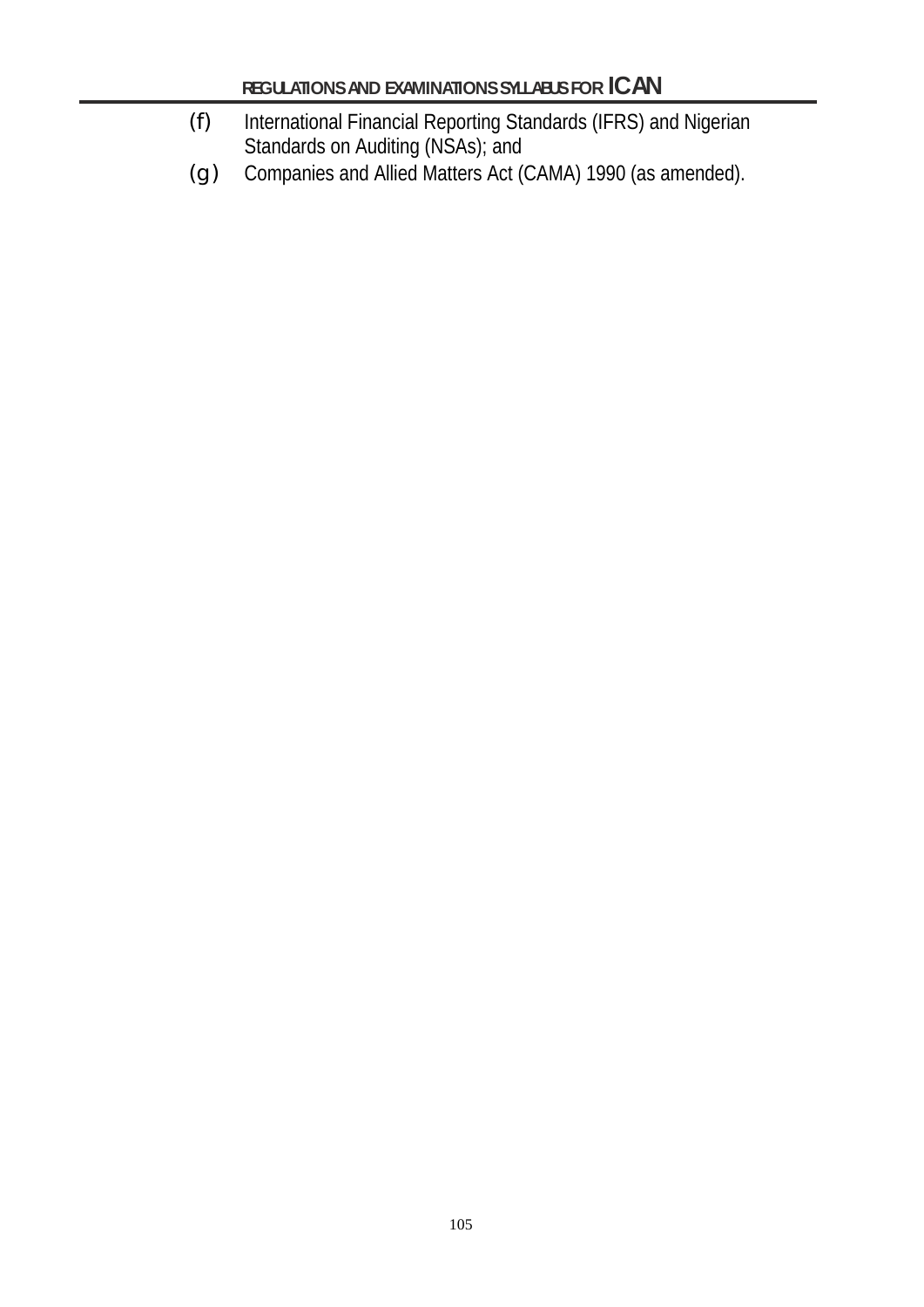# **C3. STRATEGIC FINANCIAL MANAGEMENT**

## **Aim**

Strategic Financial Management supports management in making informed decisions. Candidates are expected to apply relevant knowledge, skills and exercise professional judgement in recommending appropriate options for financing a business, recognising and managing financial risks, dividend decisions and investments.

# **Linkage with other subjects**

This diagram depicts the relationship between this subject and other subjects.



# **Main competencies**

On successful completion of this paper, candidates should be able to:

- Explain the purpose of financial management and evaluate the impact of macroeconomic environment on it;
- ❖ Assess and advise on dividend decisions:
- $\mathbf{\hat{P}}$  Evaluate and assess investment alternatives and the value of business:
- **❖** Evaluate alternative sources of finance;
- Assess and plan alternative growth strategies and corporate re-organisation strategies; and
- $\cdot \cdot$  Evaluate and apply alternative treasury and risk management techniques.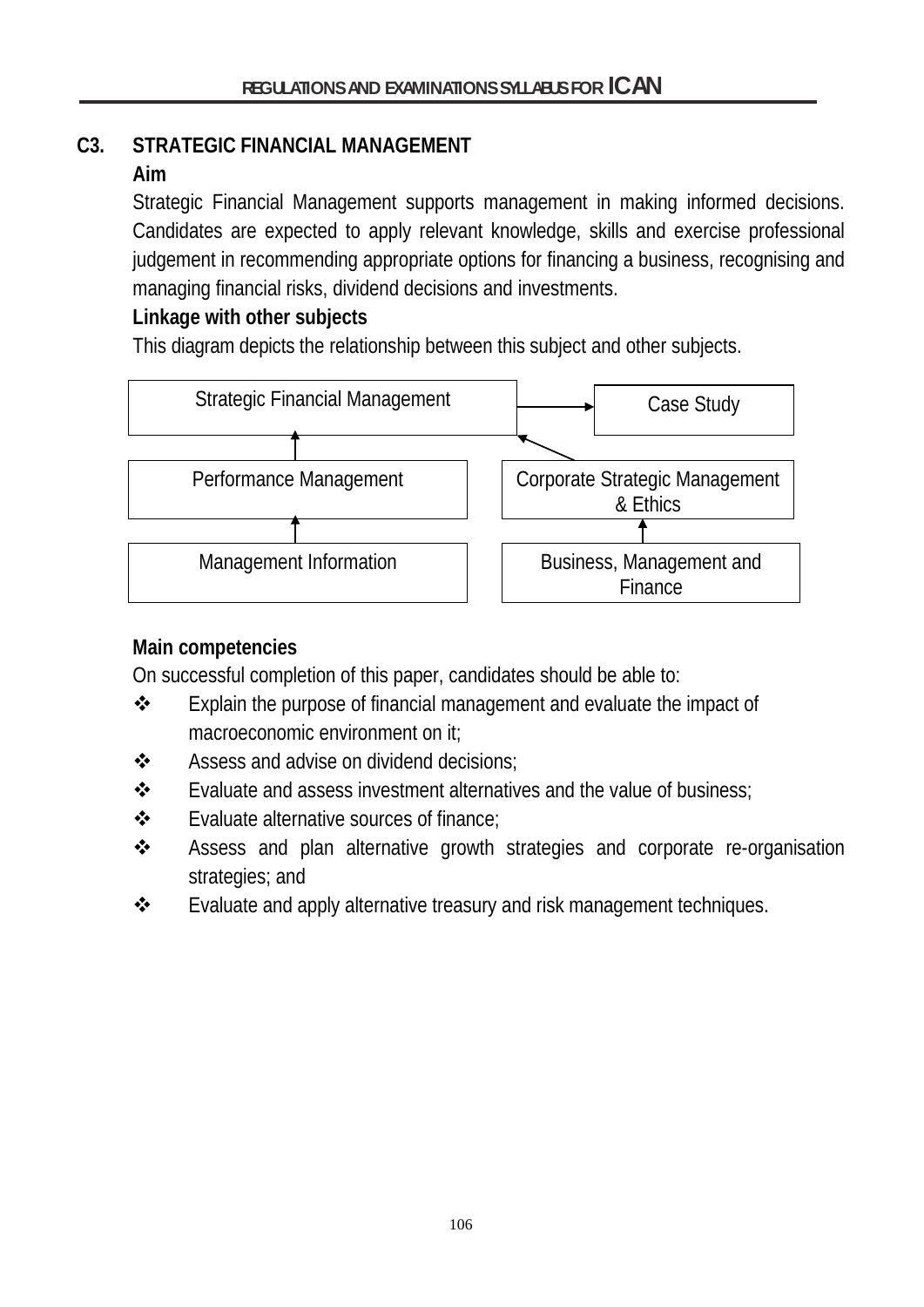## **Linkage of main competencies**

This diagram illustrates the linkage between the main competencies of this subject and is to assist candidates in studying for the examination.



# **Detailed syllabus**

**A. Financial environment, role of financial manager and money market Institutions**

**15%**

# **1. Financial environment and role of financial manager**

- a. Evaluate financial objectives within the strategic planning process of an organisation.
- b. Identify key stakeholders of organisations and advise on their interests.
- c. Evaluate the impact of macroeconomic environment and the role of international financial institutions in strategic financial management.
- d. Evaluate and apply the concept of corporate social responsibility and its relationship with the objective of maximising shareholders' wealth.
- e. Assess and advise on agency theory and its relevance to financial management.
- f. Report on the professional, regulatory and legal frameworks relevant to financial management, including stock exchange requirements, antimoney laundering regulations and directors' responsibilities.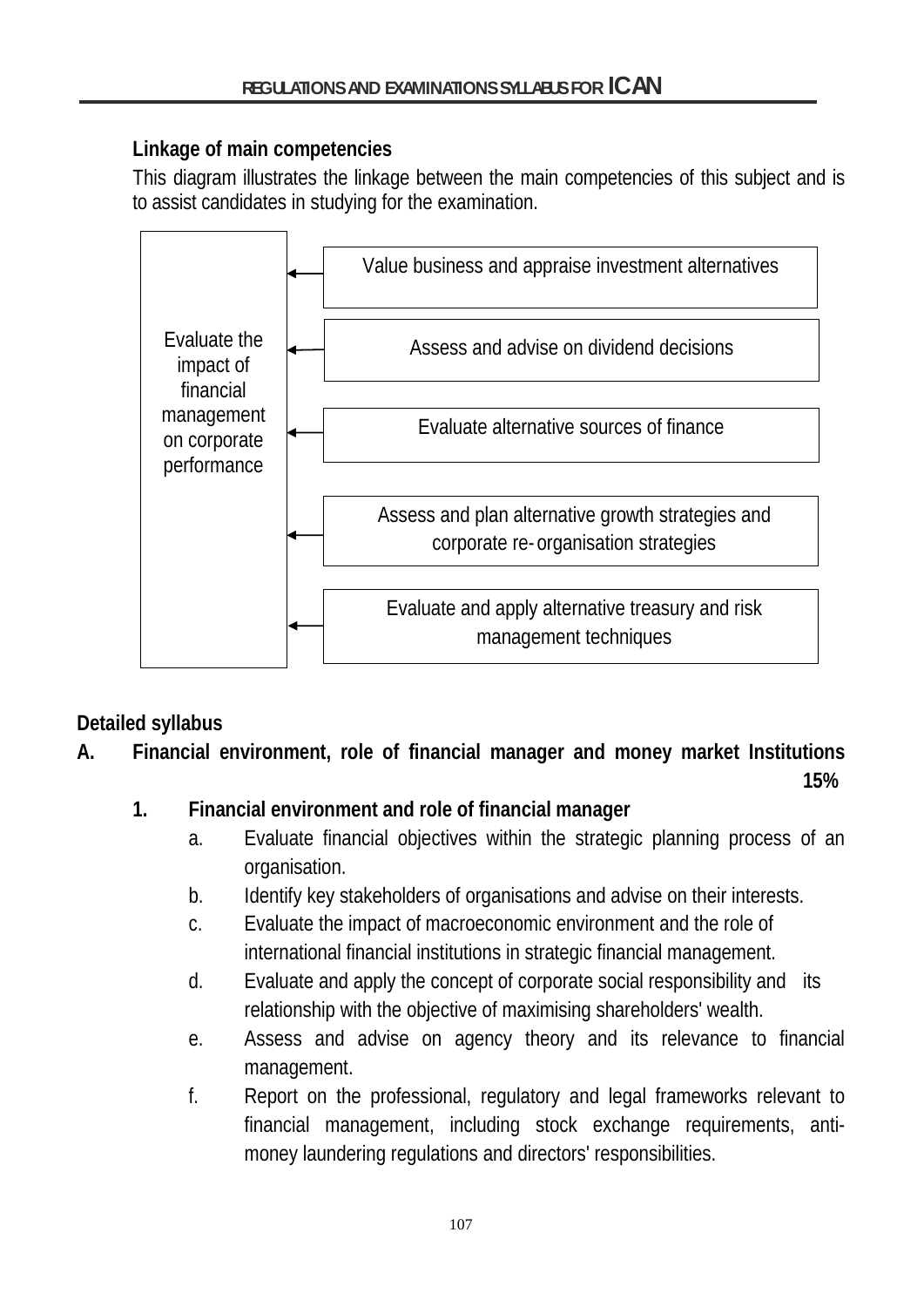- g. Evaluate and communicate the key activities undertaken by treasury managers.
- h. Analyse and evaluate centralised and decentralised treasury management and the arguments for and against each.
- i. Identify and assess the impact of emerging issues in strategic financial management.
- j. Discuss ethical issues in strategic financial management.

# **2. The nature and roles of financial markets and institutions**

- (a) Identify the nature and roles of money and capital markets, both nationally and internationally.
- (b) Explain the roles of financial intermediaries.
- (c) Explain the functions of stock market and corporate bond market.

## **3**. **The nature and roles of money markets**

- (a) Describe the roles of money markets in providing
	- i) short-term liquidity to private and public sectors, and
	- ii) short-term trade finance.
- (b) Explain the functions of banks and other financial institutions in the operations of money markets.
- (c) Explain the characteristics and roles of the following principal money market instruments:
	- i) interest-bearing instruments;
	- ii) discount instruments; and
	- iii) derivative products.
- (d) Compare and contrast capital and money market operations.

# **B. Business analysis 30%**

- 1. Evaluate and assess the value of businesses and give advice on the value of shares and business, in a given scenario, using:
	- (a) Dividend yield based valuation techniques;
	- (b) Price earnings ratio based valuation techniques;
	- (c) Discounted cash flow based valuation techniques and free cash flow models;
	- (d) Asset-based measures of value;
	- (e) Option-based techniques;
	- (f) Value-based management;
	- (g) Shareholder value analysis;
	- (h) Short and long term growth rates and terminal values;
	- (i) Economic profit methods;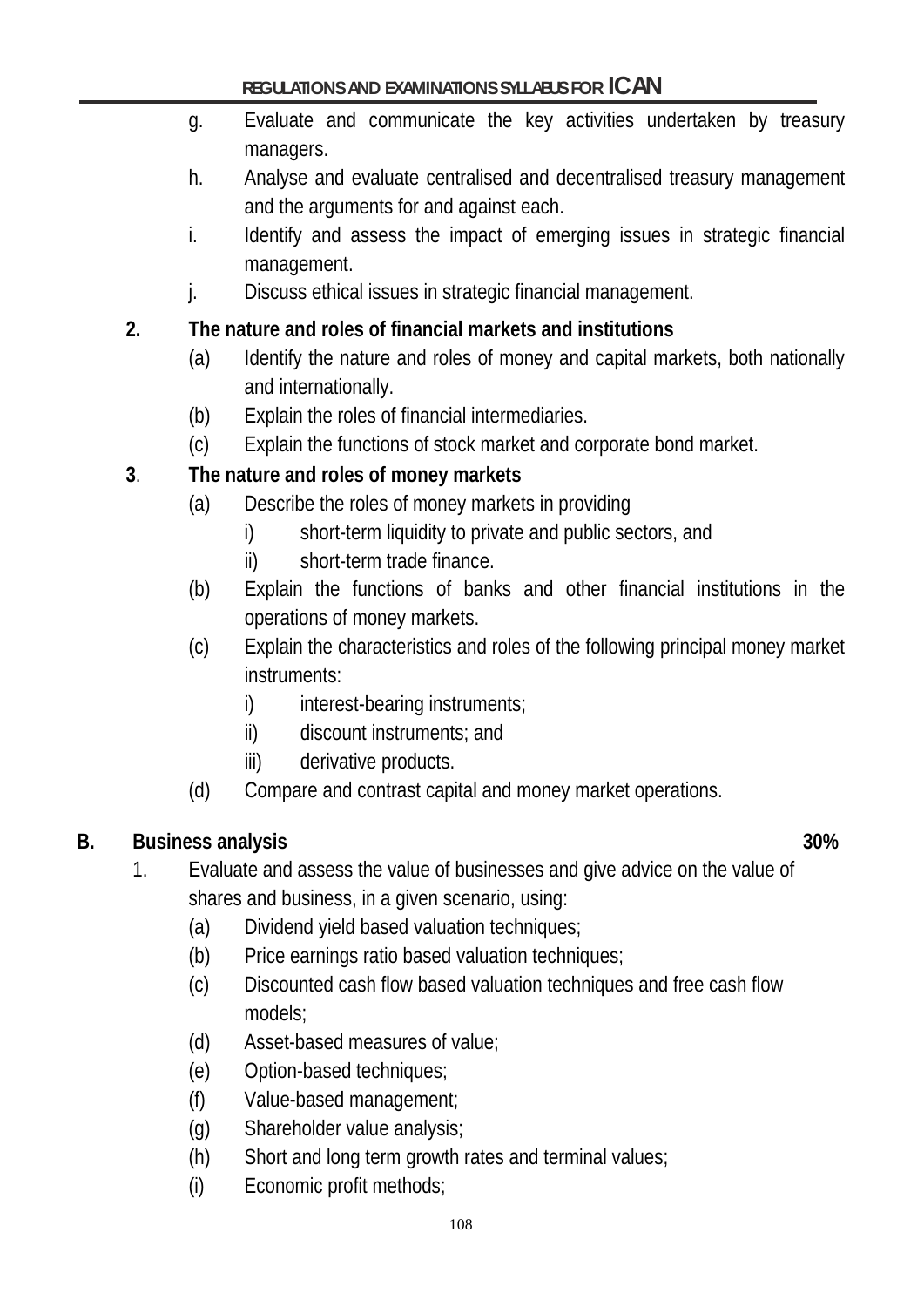- (j) Cash flow return on investment;
- (k) Total shareholder return;
- (l) Economic value added (EVA) and market value added (MVA); and
- (m) Efficient Market Hypothesis (EMH) and practical considerations in the valuation of shares.

# **2**. **International Valuation Standards**

Carry out financial valuation in accordance with guidelines provided by International Valuation Standards (IVS) Council:

- a. IVS 200: Business and business interest;
- b. IVS 210: Intangible assets;
- c. IVS 410: Development property; and
- d. IVS 500: Financial instruments.

## **3. Bond valuation and analysis**

- a. Evaluate and advise on the worth of a bond using value of bond or yield to maturity.
- b. Assess an organisation's yield volatility using simple Macaulay duration and modified duration methods.
- c. Assess and apply terms interest rate (yield curves).
- d. Assess the benefits and limitations of duration including the impact of convexity. (Note: calculation of convexity not required)
- **4**. **Forecast and evaluate long term financial performance and position of a business, using**:
	- a. Statement of profit or loss;
	- b. Statement of financial position; and
	- c. Statement of cash flows.

# **5**. **Investment appraisal**

- (a) Discounted cash flow techniques
	- (i) Evaluate potential value added to an organisation arising from a specified capital investment project, using the net present value (NPV) model covering:
		- $\div$  Inflation and specific price variation;
		- **❖** Taxation:
		- **Single period and multi-period capital rationing, including** linear programming formulation and interpretation of final tableau;
		- $\div$  Probability and sensitivity analyses;
		- $\div$  Decision tree, simulation, certainty equivalent;
		- ◆ Value of perfect and imperfect information;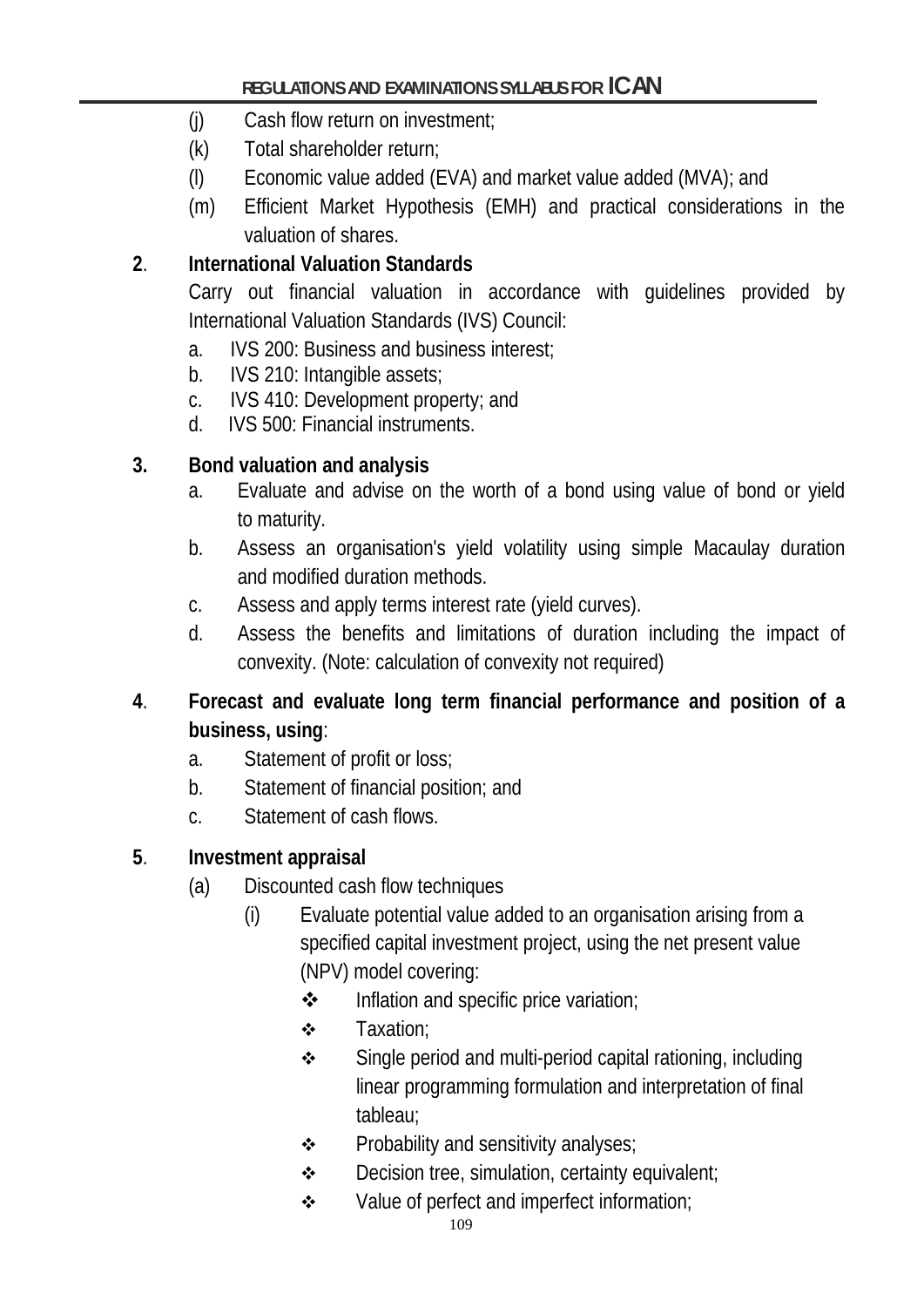- $\div$  Project duration as a measure of risk; and
- **❖** Risk adjusted discount rates.
- (ii) Establish the potential economic return (using internal rate of return (IRR) and modified internal rate of return).
- (iii) Assess the relative merits of NPV and IRR.
- (b) Specific investment decisions
	- (i) Evaluate leasing and borrowing to buy.
	- (ii) Evaluate asset replacement decisions using equivalent annual cost and equivalent annual benefits.
- (c) Impact of financing on investment decisions Assess the worth of projects using adjusted net present value (ANPV).
- (d) International investment decisions
	- (i) Assess factors affecting foreign investment decisions and associated risks.
	- (ii) Apply interest rate parity and purchasing power parity to assess appropriate discount rate for foreign projects.
	- (iii) Evaluate NPV of foreign projects.
- (e) Real options in investment appraisal
	- (i) Identify possible embedded real options within a project.
	- (ii) Advise on the value of options to delay, expand, abandon and redeploy, using the Black-Scholes option pricing model.

## **C. Financing decisions 25%**

## **1**. **Sources of finance**

- (a) Assess the range of long-term sources of finance available to businesses, including equity, debt and venture capital.
- (b) Evaluate and discuss methods of raising equity finance, including:
	- (i) Rights issue;
	- (ii) Placement;
	- (iii) Public offer;
	- (iv) Stock exchange listing; and
	- (v) Financial market dealers quotations over the counter (FMDQOTC).
- (c) Methods of raising short and long term Islamic finance including major differences between Islamic finance and the other forms of business finance
	- (i) Evaluate the concept of riba (interest) and how returns are made by Islamic financial securities.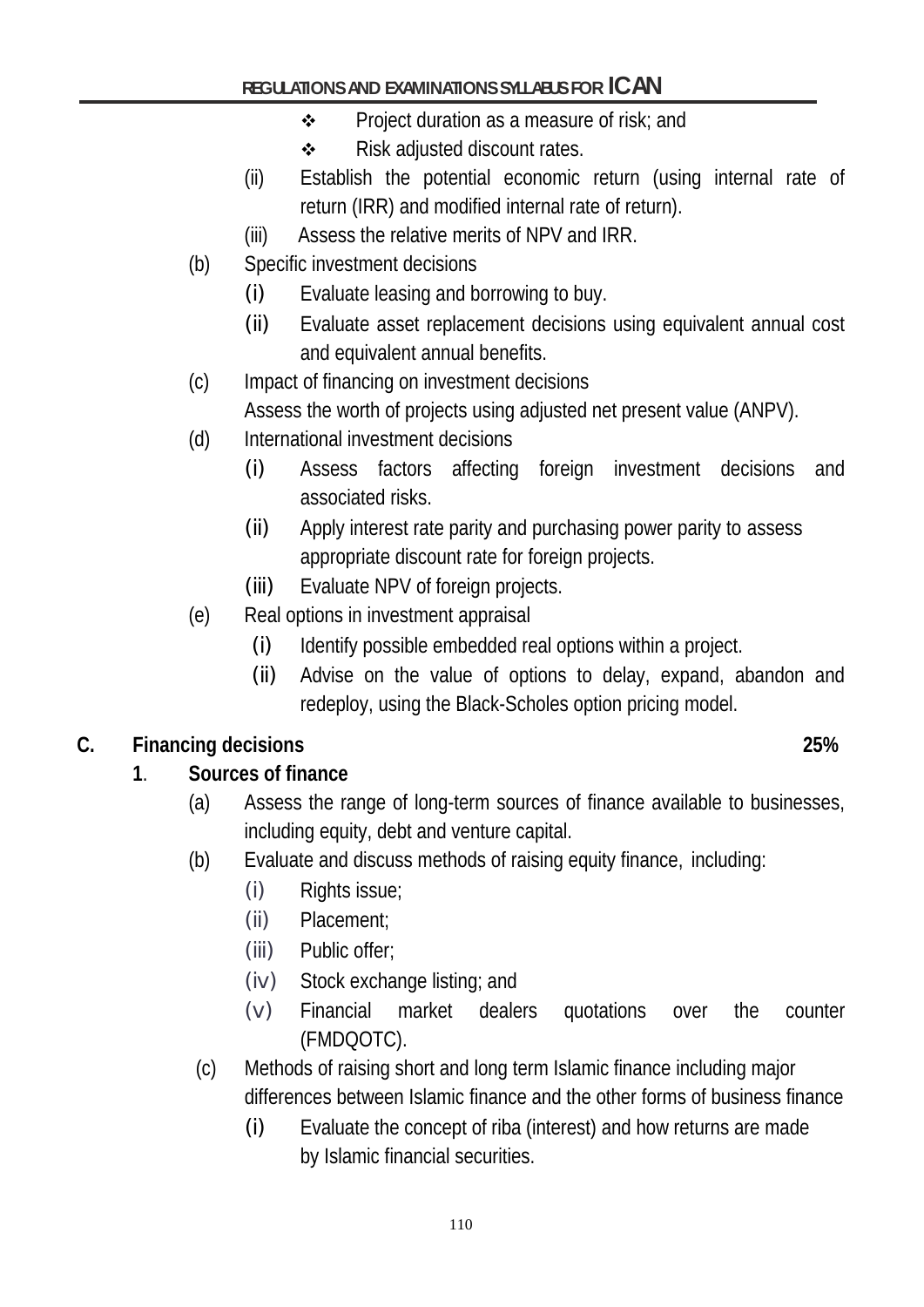- (ii) Evaluate Islamic financial instruments available to businesses, including:
	- *Murabaha* (trade credit);
	- *Ijara* (lease finance);
	- *Mudaraba* (equity finance);
	- *Sukuk* (debt finance); and
	- *Musharaka* (venture capital).

(Note: calculations are not required)

d. Assess and advise on appropriate dividend policy.

## **2**. **Estimating cost of capital**

Evaluate and apply:

- (a) Cost of equity, using dividend growth model and capital asset pricing model (CAPM);
- (b) Cost of fixed interest capital;
- (c) Weighted average cost of capital (WACC);
- (d) Project specific cost of capital; and
- (e) Business and financial risk, asset and equity beta.

#### **3**. **Capital structure theories**

- (a) Assess the traditional view of capital structure and its assumptions.
- (b) Evaluate and apply Modigliani and Miller models 1 & 2 on capital structure.
- (c) Discuss the limitations of Modigliani and Miller models 1 & 2 on capital structure.
- (d) Discuss and evaluate pecking order theory.

#### **4**. **Finance for small and medium-sized entities (SMEs)**

Discuss the various sources and problems of access to finance for SMEs including:

- (a) Business angel;
- (b) Government assistance;
- (c) Supply chain financing; and
- (d) Crowd funding.

#### **5**. **Portfolio theory and asset pricing models**

(a) Portfolio theory

Assess and apply:

- $(i)$  Risk and return relationship in investments;
- (ii) Risk (standard deviation) of 2-asset portfolio; and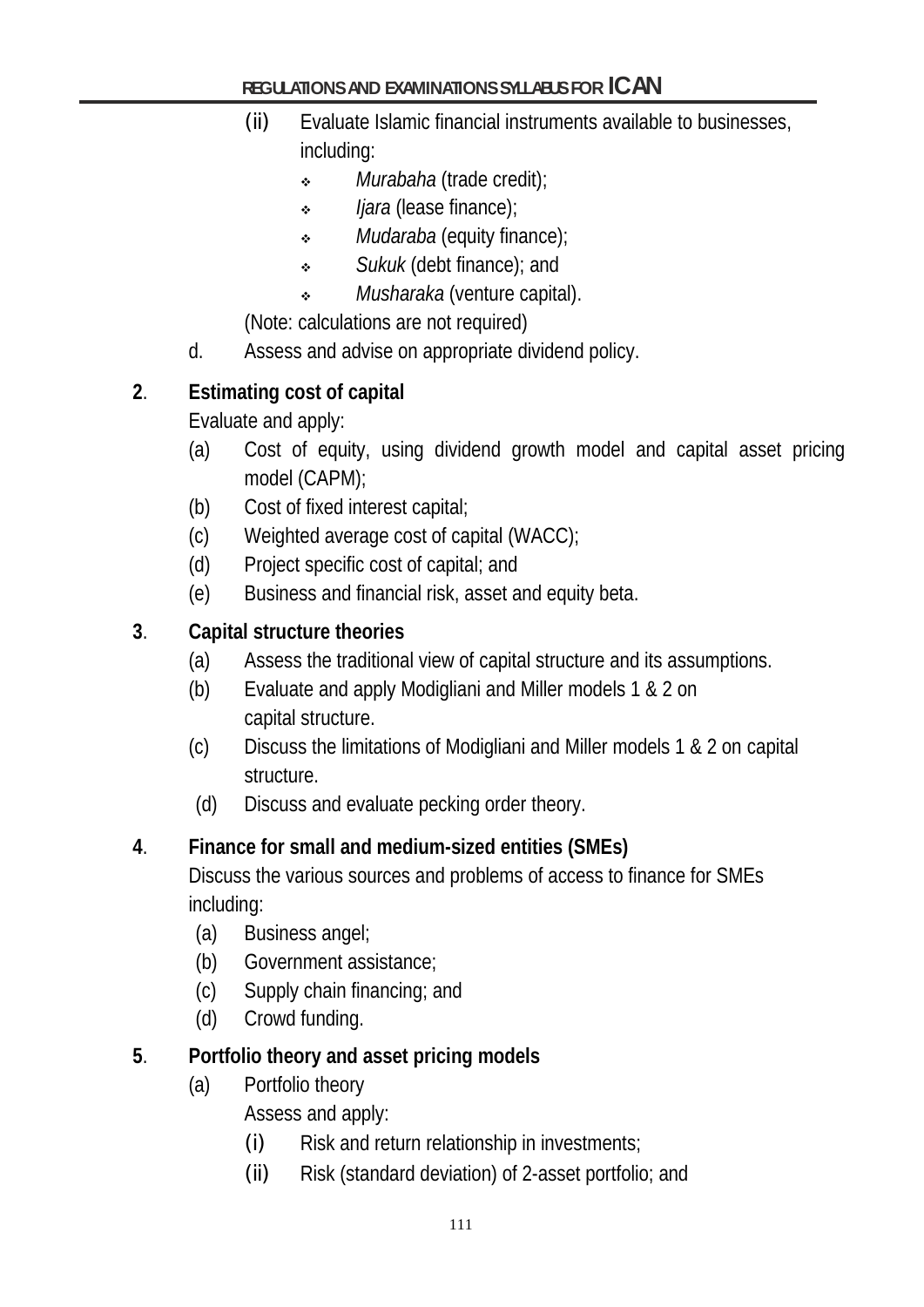- (iii) Risk reduction through diversification.
- (b) Capital asset pricing model (CAPM)
	- i) Discuss:
		- $\div$  Systematic and unsystematic risks;
		- $\clubsuit$  Capital market line (CML) and the security market line (SML); and
		- $\triangleleft$  Alpha value and its use.
	- (ii) Calculate Beta factor and explain its uses.
- (c) Evaluate return on assets using multi factor model **(MFM).**

# **D. Mergers and acquisitions, organic growth and corporate restructuring 15%**

### **1**. **Acquisition and merger**

Assess and advise on:

- (a) The arguments for and against the use of acquisitions and mergers as a method of corporate expansion;
- (b) The criteria for choosing an appropriate target for acquisition;
- (c) The reasons for high failure rate of acquisitions;
- (d) The use of the reverse takeover as a method of acquisition;
- (e) Defensive strategies in hostile takeover bids;
- (f) Valuation of an organisation in the context of a potential takeover;
- (g) Due diligence during a merger/acquisition; and
- (h) Management buy-out (MBO), management buy-in and buy-in management buy-out (BIMBO).

## **2**. **Organic growth**

Evaluate and discuss organic growth.

## **3**. **Corporate reconstruction and re-organisation**

## (a) **Corporate failure**

Assess and advise on:

- (i) Causes and symptoms of corporate failure; and
- (ii)Corporate failure using Altman Z-score model.

## (b) **Financial reconstruction**

- (i) Assess the suitability of financial reconstruction as a survival strategy.
- (ii) Assess market reaction to reconstruction schemes.
- (c) **Business re-organisation**
	- (i) Advise on strategies for unbundling parts of a quoted company.
	- (ii) Evaluate the likely financial and other benefits of unbundling.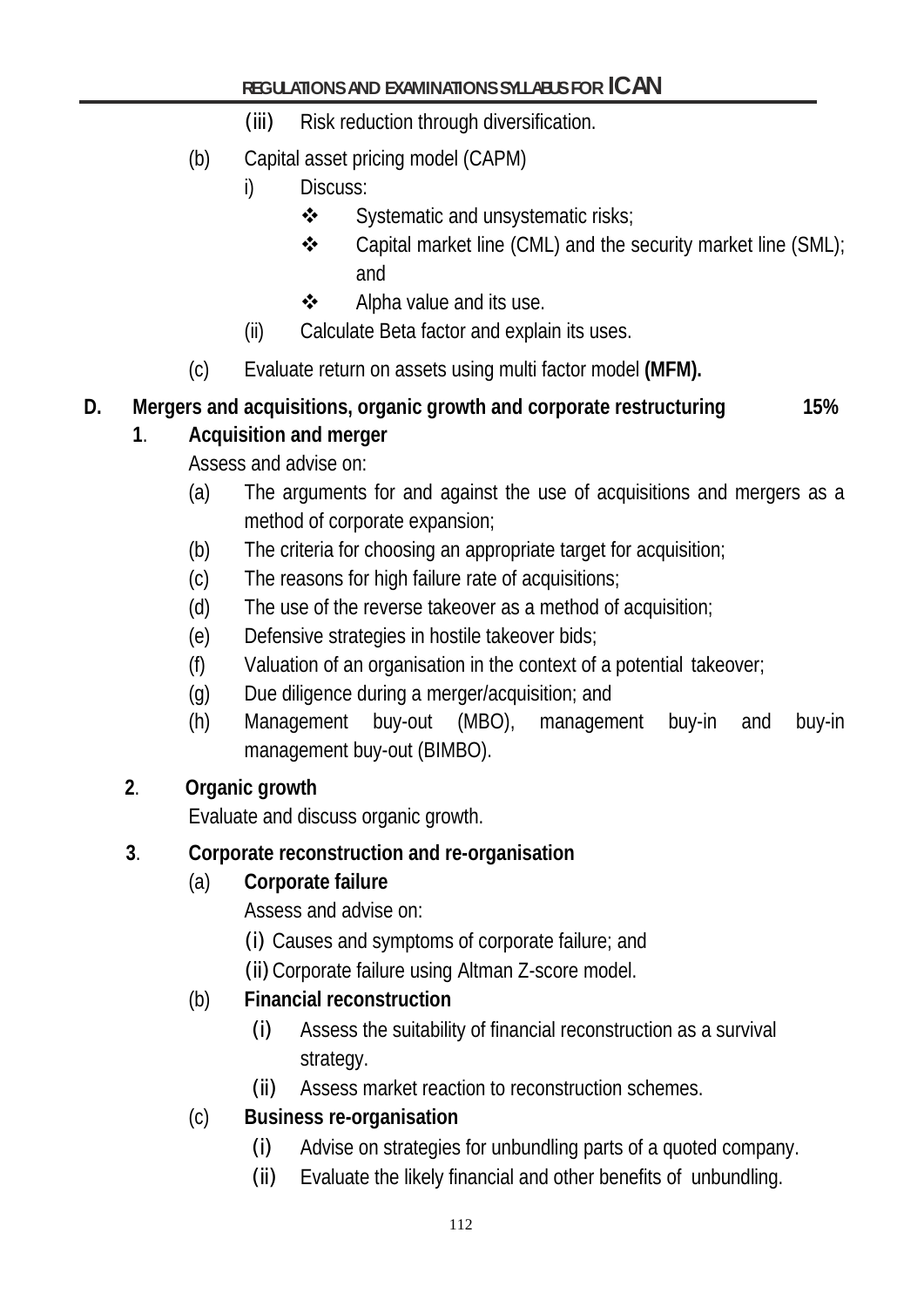- (iii) Advise on de-merger, equity carve out, equity carve in, spin off, asset stripping and liquidation.
- (iv) Discuss the arguments for and against a quoted company going private.

#### **E. Management of financial risks 15%**

- (a) Assess and advise on:
	- (i) Different types of foreign currency risk;
	- (ii) The causes of exchange rate fluctuations (balance of payments, purchasing power parity theory and interest rate parity theory);
	- (iii) The causes of interest rate fluctuations (structure of interest rates and yield curves, expectations theory, liquidity preference theory, market segmentation, spot and forward interest rates);
	- (iv) The traditional and basic methods of foreign currency risk management, (currency of invoice, netting and matching, leading and lagging, forward exchange contracts, money market hedging, asset and liability management);
	- (v) The appropriate derivative instruments for hedging foreign currency risks, (forward contracts, futures contracts, currency options and currency swaps);
	- (vi) The appropriate derivative instruments for hedging interest rate risk, (forward interest rate agreement, interest rate futures, interest rate options and interest rate swaps)
- (b) Assess and apply financial options in capitalisation:
	- (i) Value of call and put options using Black-Scholes option pricing model and the Binomial option pricing model; and
	- (ii) Option sensitivities (delta, gamma, rho, theta and vega).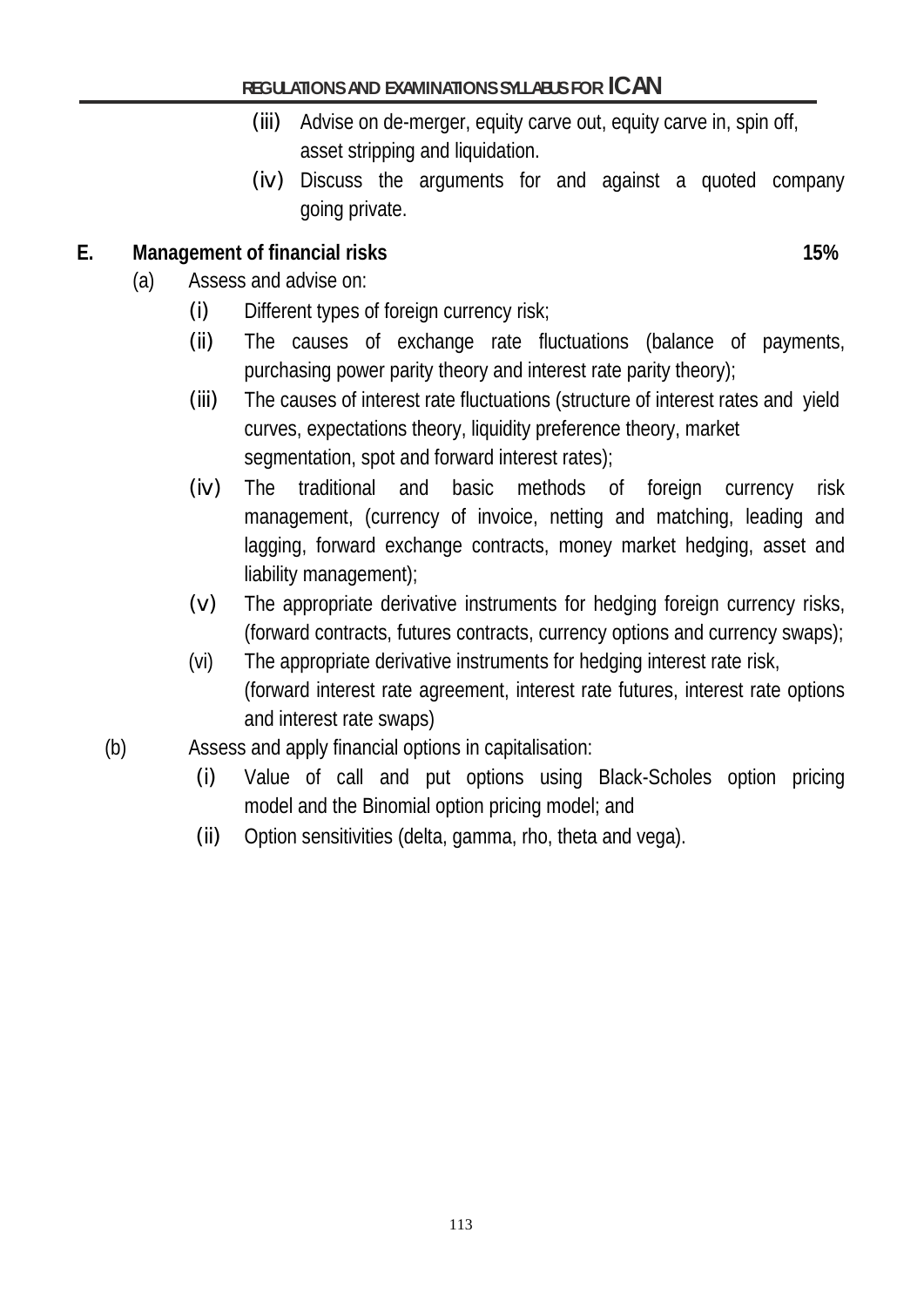### **C4. ADVANCED TAXATION**

#### **Aim**

Candidates are expected to apply technical knowledge, professional skills and exercise professional judgement to resolve tax and ethical issues that may arise in given taxation scenarios and to advise on tax planning and mitigation strategies for individuals and businesses.

#### **Linkage with other subjects**

This diagram depicts the relationship between this subject and other subjects.



#### **Main competencies**

On successful completion of this paper, candidates should be able to:

- Apply and advise on specific provisions of the tax laws in computing the tax liabilities of companies;
- Recognize and explain ethical and legal issues arising in taxation scenarios;
- Gain knowledge of how to run and manage a tax practice firm
- Advise on tax planning including alternative tax treatments to defer or minimize tax liabilities;
- Understand tax dispute resolution mechanisms;
- Discuss tax policy formulation and apply the principles of the National Tax Policy to contextual scenarios;
- Understand taxation of the digital economy and other contemporary issues in international taxation;
- Prepare petroleum profits tax computation in accordance with the relevant provisions of the Petroleum Profits Tax Act; and
- Liaise with tax officials, clients and other professionals in a suitable way.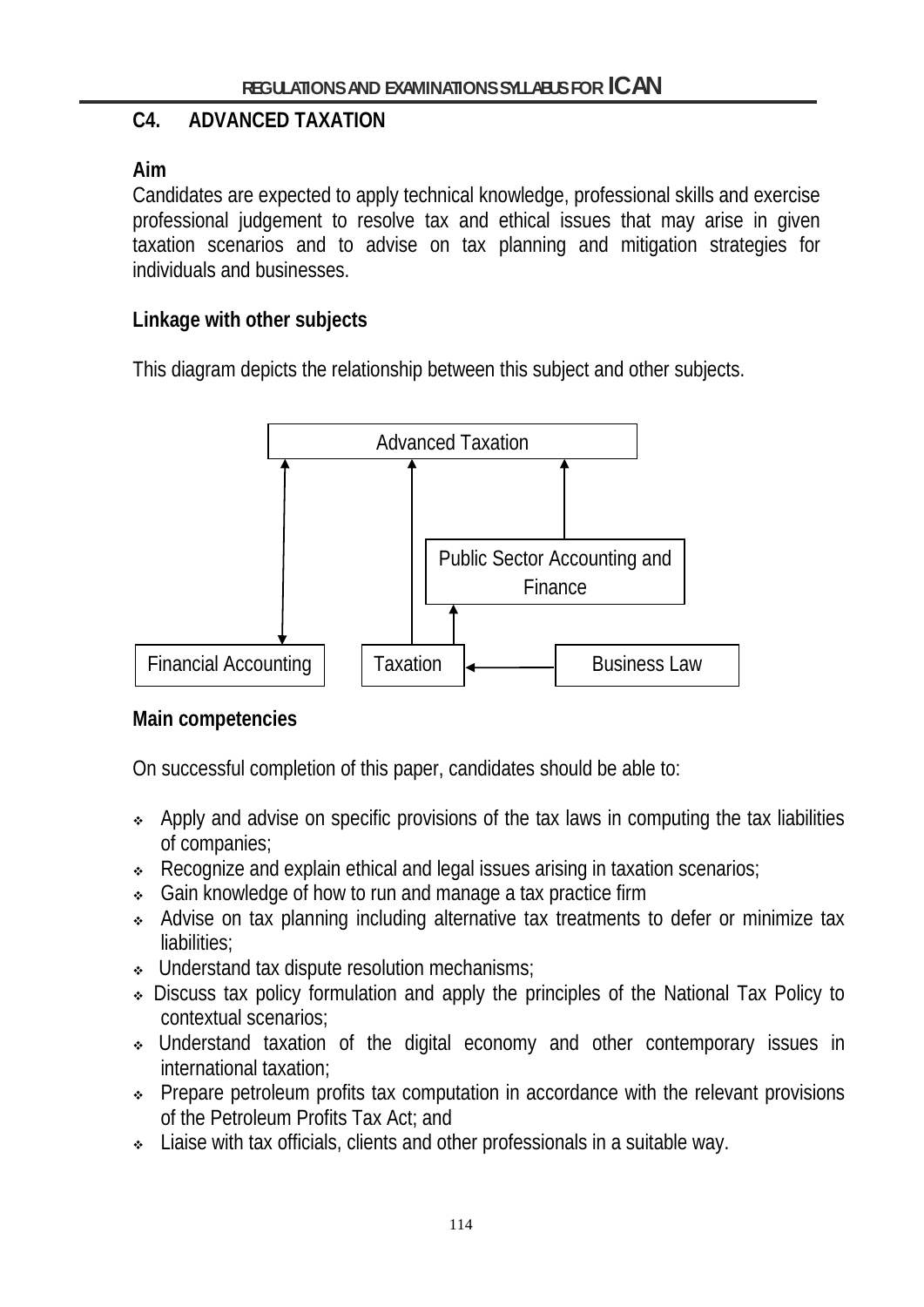#### **Linkage of the main competencies**

.

This diagram illustrates the linkage between the main competencies of this subject and is to assist candidates in studying for the examination.



## **Detailed syllabus**

Candidates are expected to:

- Explain the roles, duties and powers of the various organs of tax administration in Nigeria:
- Explain the quiding principles and application of the revised national tax policy (NTP), 2017;
- Identify and explain the five fundamental principles of ethics as specified by the International Ethics Standards Board for Accountants (IESBA);
- $\cdot$  : and
- Acquire basic knowledge of tax legislations in computing the income tax liabilities relating to individuals and corporate entities in complex situations.

## A **Taxation of Business and Investment Income** 40%

# **1 Companies Income Tax**

- (a) Legal framework, bases period and total profits
	- (i) Explain the legal framework for the imposition of taxes on business and investment income
	- (ii) Advise on income tax liability of companies based on: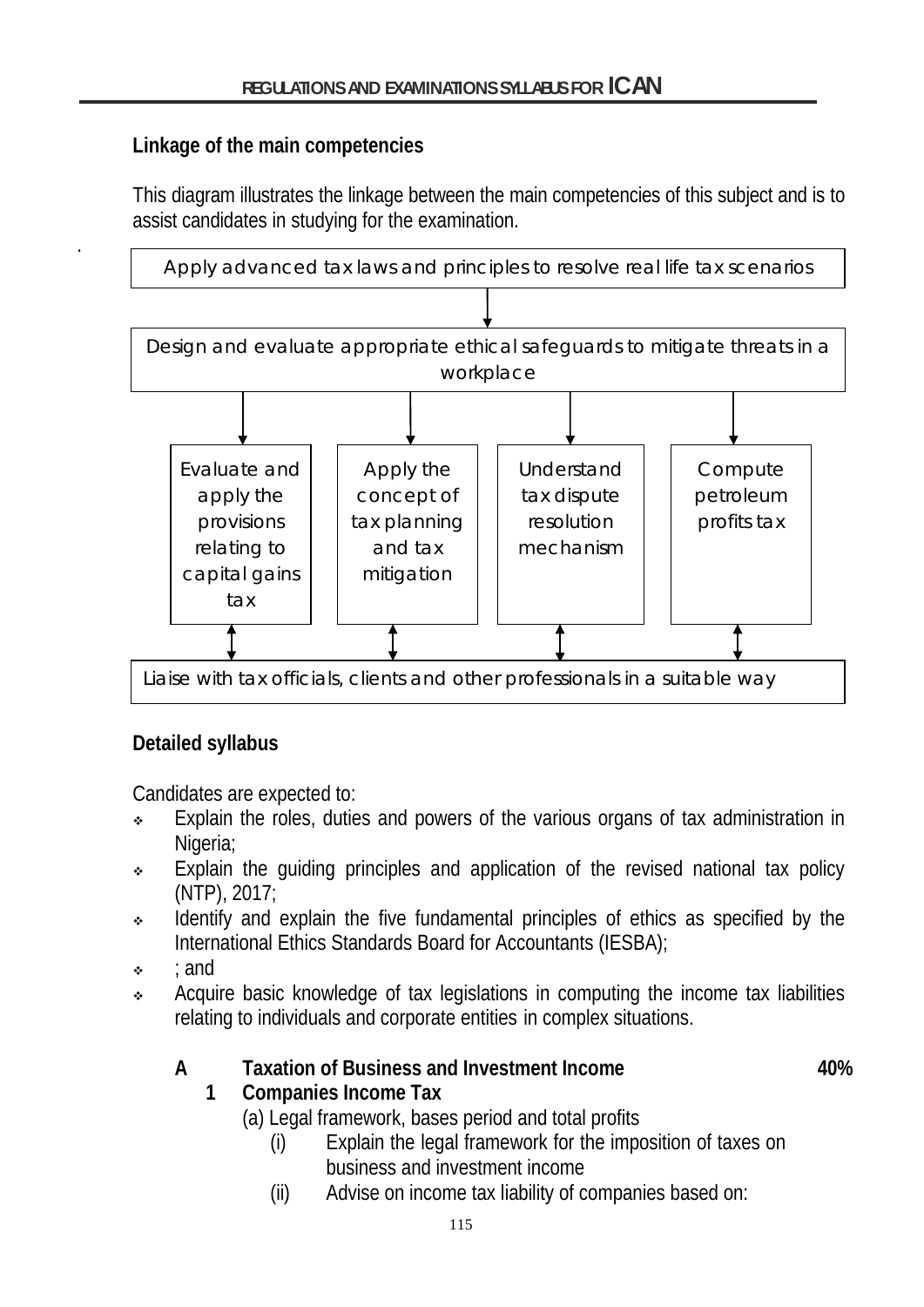- Total profit;
- Minimum tax:
- Dividend distribution; and
- Revenue/turnover.
- (iii) Explain the taxation of the following investment income from Nigerian and non-Nigerian companies:
	- Dividend
	- Interest
	- Royalty
	- Rent

## **2 Oil and Gas Taxation**

- a. Discuss the general overview of the oil and gas industry in Nigeria.
- b. Discuss the roles of regulatory agencies in the oil and gas industry such as the Nigerian National Petroleum Corporation (NNPC), National Petroleum Investment Management Services (NAPIMS), Department of Petroleum Services (DPR) and Federal Inland Revenue Service (FIRS).
- c. Consider the effects of the provisions of The Petroleum Industry Governance (PIG) Bill.
- d. Discuss the fiscal/operating arrangement/regimes in the upstream sector, with emphasis on:
	- i. Joint Venture;
	- ii. Production sharing contract;
	- iii. Risk service arrangement;
	- iv. Oil and gas free trade zones; and
	- v. Marginal field operators.
- e. Advise on what constitutes accounting period for tax purposes.
- f. Ascertain the sources of income accruing to petroleum companies.
- g. Evaluate and advise management on adjusted profit, assessable profit, chargeable profit, and tax liabilities.
- h. Advise on allowable and disallowable expenses and other deductions.
- i. Discuss the treatment of losses in the computation of petroleum profits tax liabilities.
- j. Identify and describe qualifying capital expenditure for capital allowance purposes and compute capital allowances claimable by petroleum companies.
- k. Advise on petroleum profits tax (PPT) under Joint Ventures (JV), production sharing contracts (PSC), marginal field operators, etc.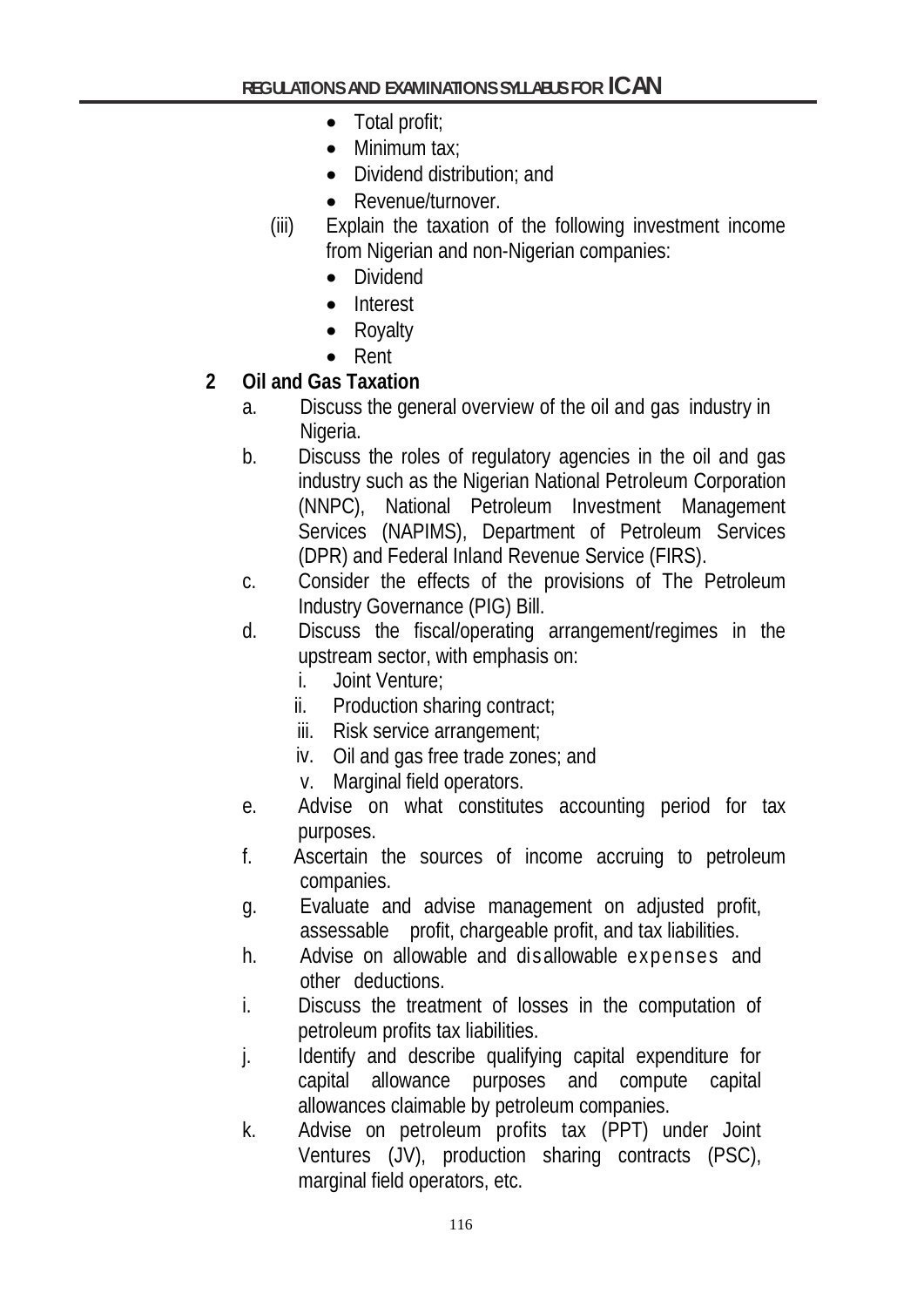- l. Discuss tax payable based on the incentives available to companies under production sharing agreements with the Federal Government of Nigeria.
- m. Describe the tax regime applicable to sole risk and marginal field operators.
- n. Advise on the offences and penalties applicable to petroleum companies.
- o. Discuss the requirements for registration and filing of returns for petroleum companies.

#### **3 Mining taxation**

- (a) Advise on the scope and administration of the Nigerian Minerals and Mining Act, 2007 (as amended), in respect of:
	- (i) Mining incentives;
	- (ii) Minerals titles;
	- (iii) Possession and purchase of minerals;
	- (iv) Environmental considerations and rights of host communities;
	- (v) Offences and penalties;
	- (vi) Allowable and disallowable expenses;
	- (vii) Rates of capital allowances;
	- (viii) Computation of capital allowances;
	- (ix) Total profits; and
	- (x) Treatment of losses.
- (b) Advise on the scope and administration of the Nigeria Extractive Industries Transparency Initiative (NEITI) Act No 17, 2007.

#### **B International Taxation 20%**

- **1** Non resident taxation
	- (a) Explain the various forms of tax presence of a non-resident company doing business in Nigeria
	- (b) Evaluate the tax implications of non-resident companies doing business in Nigeria.
- **2** Taxation of the digital economy
	- (a) Explain the concept of digital economy
	- (b) Evaluate the key challenges of taxing digital goods and services
	- (c) Discuss the existing and proposed legal/administrative framework for taxing digital transactions
- **3** Tax Treaties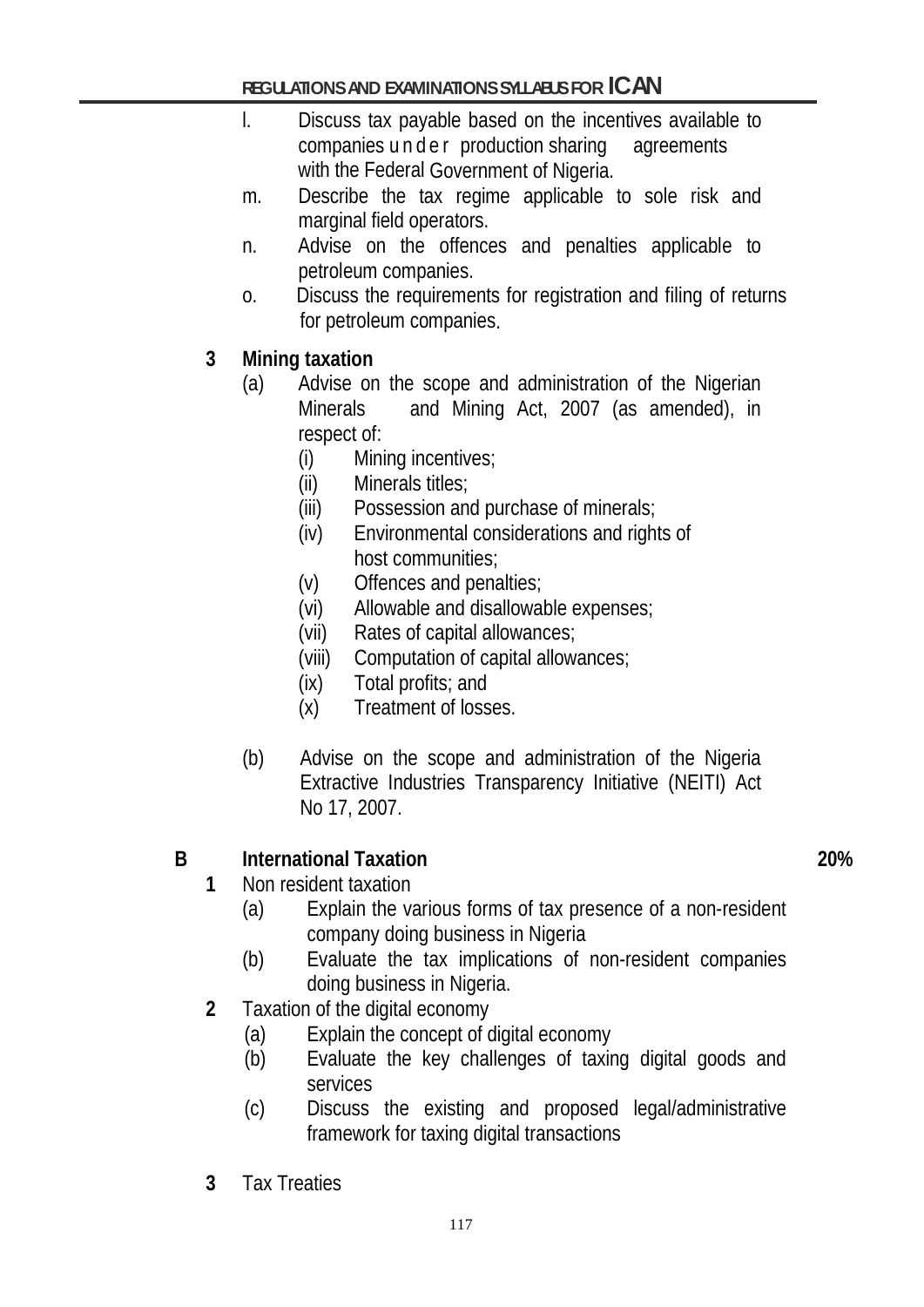- (a) Define and explain the following:
	- i. Unilateral relief
	- ii. Double taxation agreements
	- iii. Multilateral treaties
- (b) Advise on the application of tax rules and reliefs available as follows:
	- (i) Reliefs under the Commonwealth tax relief
	- $(ii)$  Impact of double tax treaty;
	- (iii) Resolution of conflicts between double taxation agreements (DTAs) and Nigerian tax laws; and
	- (iv) Nigerian double tax agreements (DTAs).
		- Permanent Establishment
		- Taxation of business profits and incomes from movable and immovable properties.
		- Taxation of investment incomes.
		- Dispute resolution mechanisms.

### **4 Transfer pricing**

- (a) Introduction to transfer pricing
	- (i) Advise on transfer pricing (TP) by reference to the guidelines of Organisation for Economic Cooperation and Development (OECD), United Nations (UN) and Pacific Association of Tax Administrators (PATA).
	- (ii) Justify the application of transfer pricing regulations by multinationals and developing countries.

#### (b) Nigerian transfer pricing regulations

 Evaluate and apply the provisions of the Nigerian Income Tax (Transfer Pricing Regulations) 2012, in respect of:

- (i) Objectives and scope of transfer pricing regulations;
- (ii) Commencement date;
- (iii) Connected taxable persons;
- (iv) Transfer pricing methods such as traditional transaction methods and transactional profit methods or any other method;
- (v) Advance pricing agreements (APA);
- (vi) Functional analysis in transfer pricing;
- (vii) The basic comparability factors in the process of transfer pricing benchmarking; and
- (viii) The basic documentation requirements for transfer pricing benchmarking.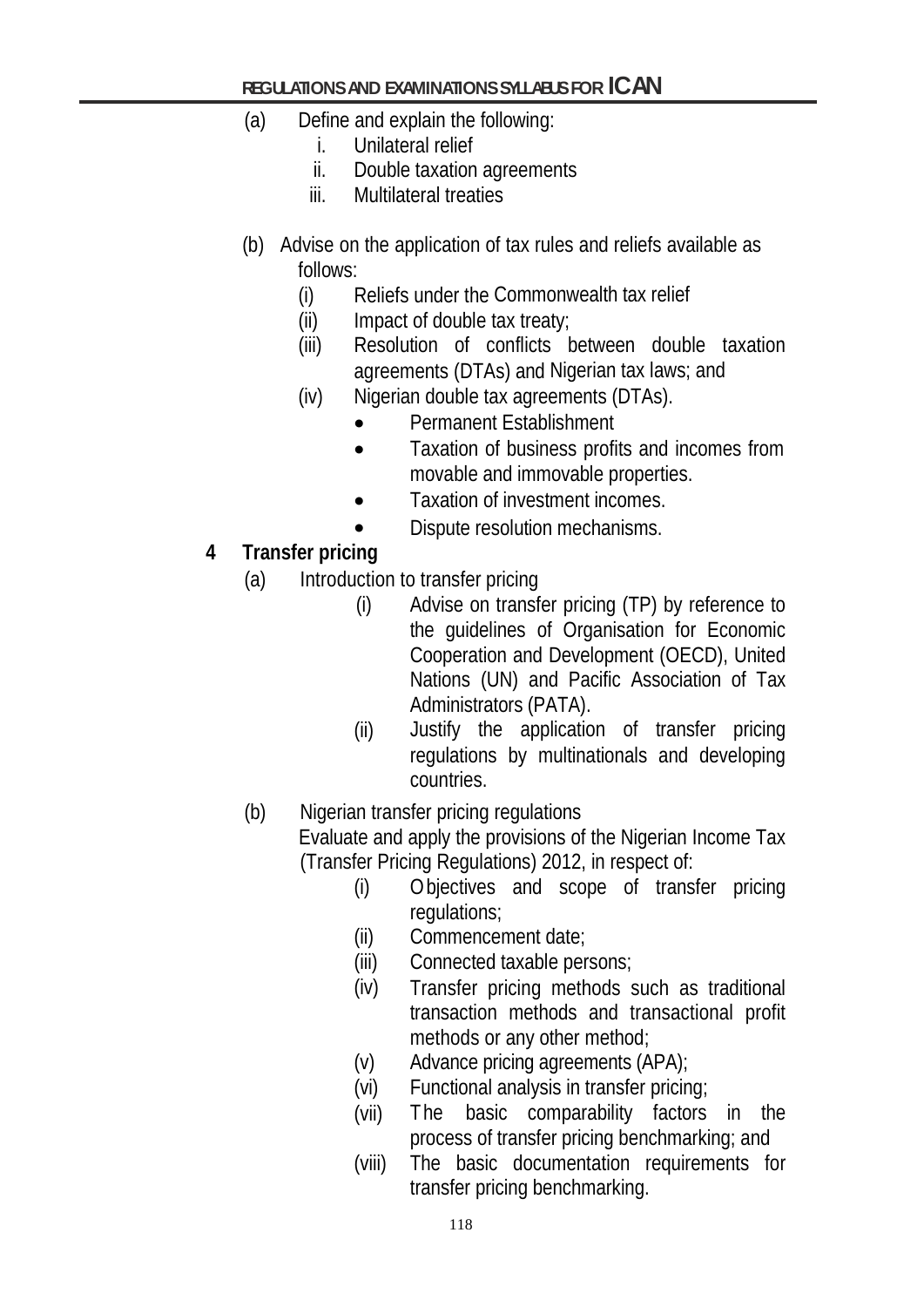- **5** Actions against Base Erosion and Profit Shifting (BEPS)
	- (i) Explain the 13 BEPS Action Plans of the OECD
	- (ii) Advise on the provisions and application of the Income Tax (Country By Country Reporting) Regulations 2018 issued by the Federal Inland Revenue Service
- **6** Regional integration and trade blocs:
	- (i) Discuss the formation and fiscal policy objectives of the Economic Community of West African States (ECOWAS)
	- (ii) Explain the application of ECOWAS Common External **Tariffs**
	- (iii) Discuss other regional trading blocs in Africa and comparison to the European Union (EU) and North American Free Trade Agreement (NAFTA)
- **7** Current issues and emerging trends:
	- (a) Explain the following:
		- i. Tax Inspectors Without Borders
		- ii. Cooperative Compliance
		- iii. Common Reporting Standards
		- iv. Foreign Account Tax Compliance Act

## **C Tax Management & Planning 25%**

- **1** Mergers and acquisition
	- (a) Advise on the bases periods for assessment relating to Mergers and acquisitions
	- (b) Discuss the tax implications of mergers and acquisition
- **2** Tax incentives
	- (a) Explain the tax implications of Pioneer Legislation [Industrial Development (Income Tax Relief) Actl and Pioneer Status Incentive regulations released by Nigerian Investment Promotion Commission (NIPC) in 2014 and 2017, on the:
		- (i) Various pioneer industries and products on the pioneer list;
		- (ii) Procedure for applying and obtaining pioneer status and how pioneer certificate can be amended;
		- (iii) Provisions relating to retrospective operations and the date of production certification;
		- (iv) Conditions relating to qualifying capital expenditure for pioneer industries;
		- (v) Circumstances for the cancellation of pioneer certificates;
		- (vi) Tax relief period and the conditions for extension of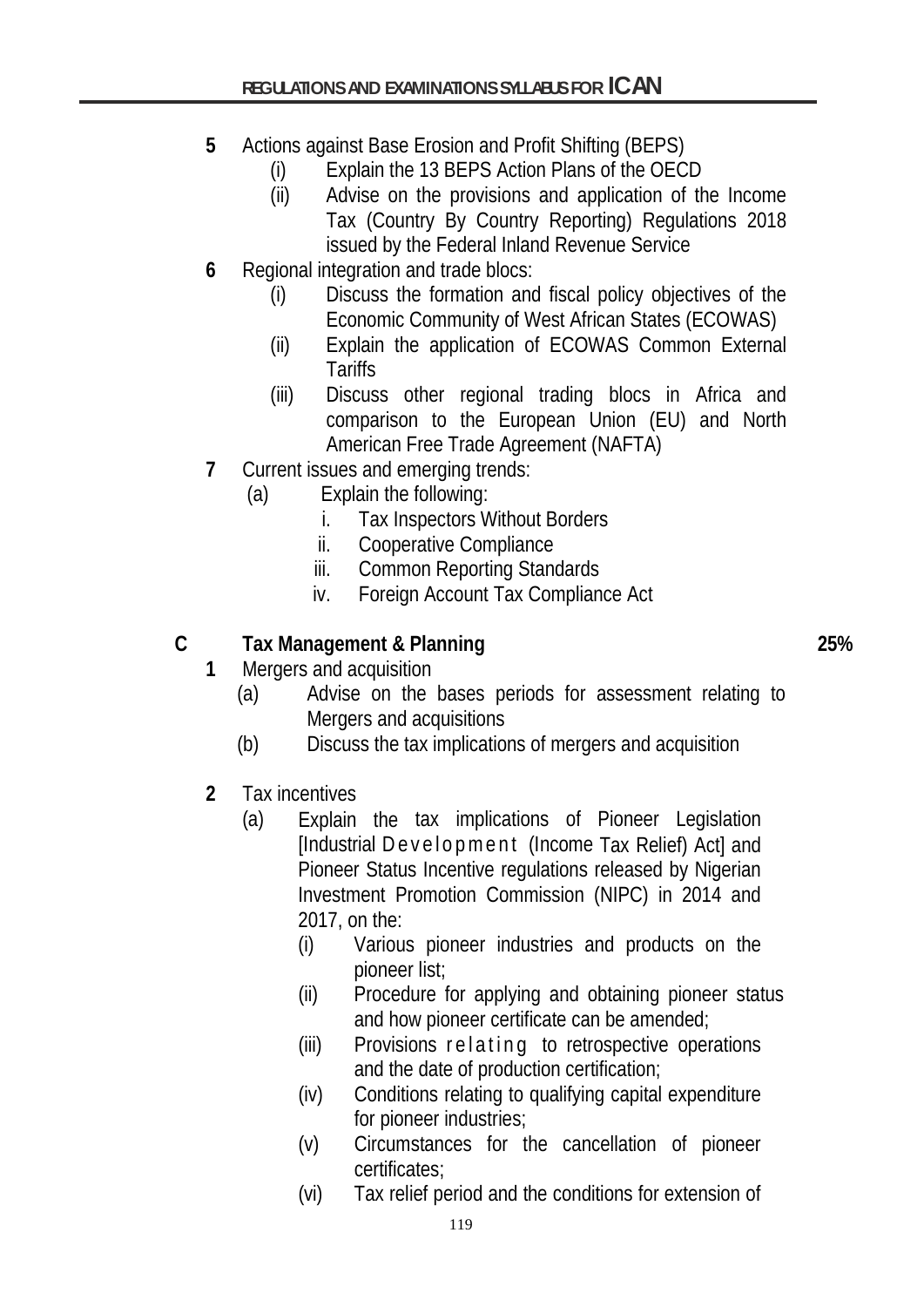pioneer period;

- (vii) Tax incentives available to pioneer industries;
- (viii) Application of the commencement and cessation provisions to pre- and post-pioneer period, together with the treatment of losses and capital allowances of pioneer period; and
- (ix) Various restrictions applicable to pioneer industries.
- (b) Explain the tax implications of operations in the Free Trade Zones
- (c) Appraise the tax incentives for manufacturing, Agricultural and exports business

### **3 Tax practice management:**

- (a) Explain the legal requirements for a professional accountant in practice
- (b) Describe the process involved in client and engagement acceptance
- (c) Advise on the risks and benefits of running a professional tax practice
- (d) Discuss the role of technology in running a contemporary tax practice

### **4 Tax Planning, avoidance and evasion**

- (a) Advise management on tax planning activities and strategies.
- (b) Differentiate between tax avoidance and evasion.
- (c) Evaluate the tax implications of the following:
	- (i) Thin capitalisation;
	- (ii) Tax havens;
	- (iii) Non-tax factors; and

## **5 Tax audit and tax investigation**

- (a) Differentiate between tax audit and tax investigation.
- (b) Identify and advise on the different types of tax audit.
- (c) Advise on the powers of tax authority to request for an audit.
- (d) Advise management on tax audit procedures, covering:
	- (i) Pre-audit;
	- (ii) Field audit; and
	- (iii) Post-audit including various reports and correspondence.
- (e) Discuss the main causes of tax investigation and state the procedures involved.
- (f) Discuss the provisions backing the power to distrain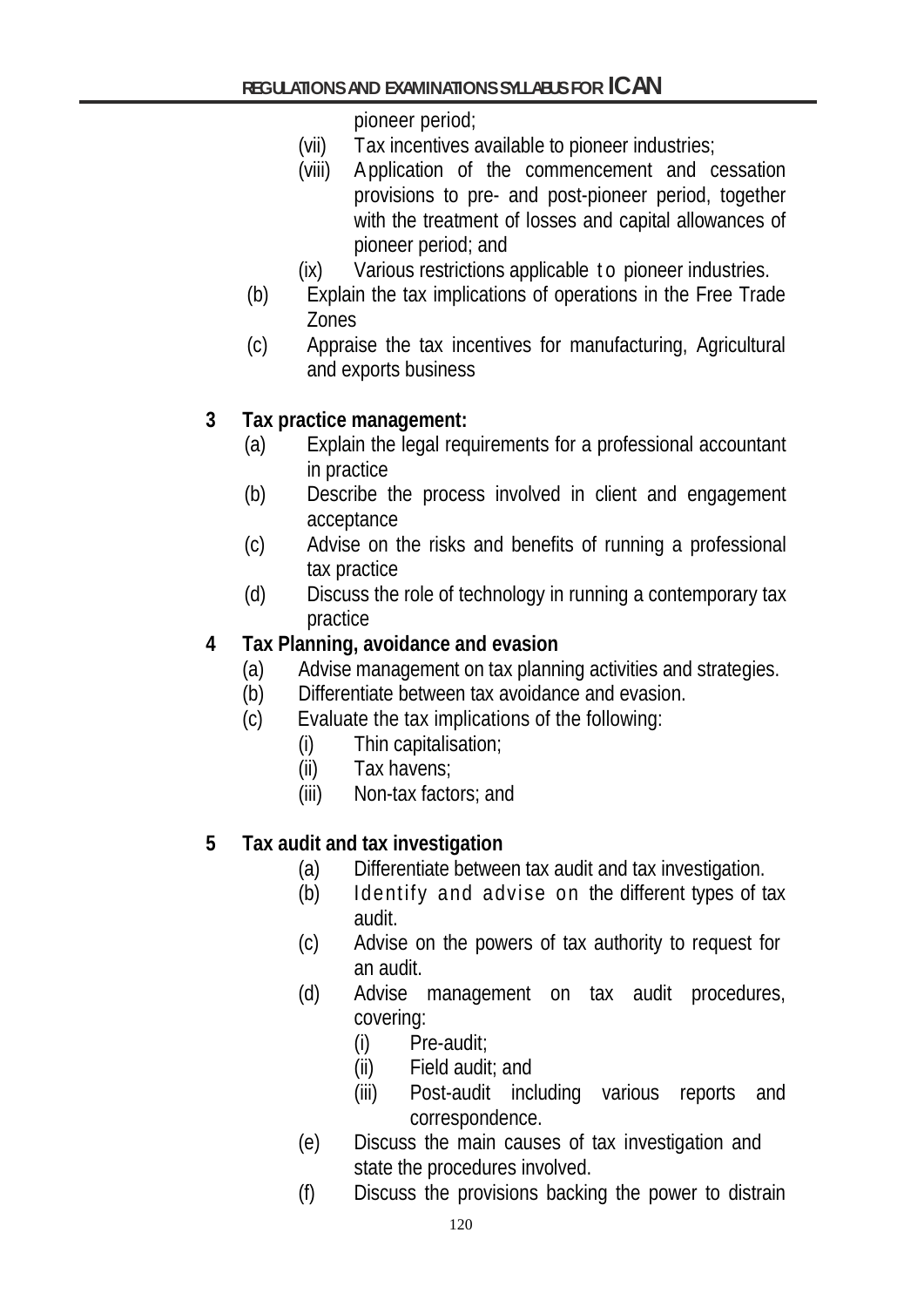for non-payment.

- (g) Advise on ethical issues implications of confidentiality, conflict of interest and disclosure of information in tax practice.
- (h) Advise on interpretation of tax laws using decided cases.
- (i) Advise on the nature of communication with clients, tax authorities and other stakeholders.
- **6** Dispute resolution
	- (a) Discuss the elements of a valid objection and appeal, covering:
		- (i) Time limit for objection and appeal;
		- (ii) Content of a notice of objection and appeal;
		- (iii) Amendment of assessment and refusal to amend; and
		- (iv) Appeal procedures and process: Tax Appeal Tribunal, Federal High Court, etc.
		- (c) Draft a report on the procedure for the presentation of cases before a Tax Appeal Tribunal.

## **7 Ethical and professionalism in tax management**

- (a) Apply the five fundamental principles and guidance in International Ethics Standards Board for Accountants (IESBA) codes to recommend and justify appropriate legal actions where ethical dilemmas arise.
- (b) Advise on legal and ethical issues arising from tax work undertaken and explain the significance of these issues in the preparation of returns and in reporting.
- (c) Design and evaluate appropriate ethical safeguards to mitigate threats that could arise when professionals deal with employers, clients, government agencies and other stakeholders.
- (d) Explain the practical process to follow in addressing a tax violation under the NOCLAR framework as a:
	- (i) professional accountant in tax practice; and
	- (i) Tax professional in business.
- **8** Tax accounting and reporting:
	- (a) Discuss the treatment of income tax items in annual reports prepared in line with International Financial Reporting **Standards**
	- (b) Advise on potential risks of wrong or misleading tax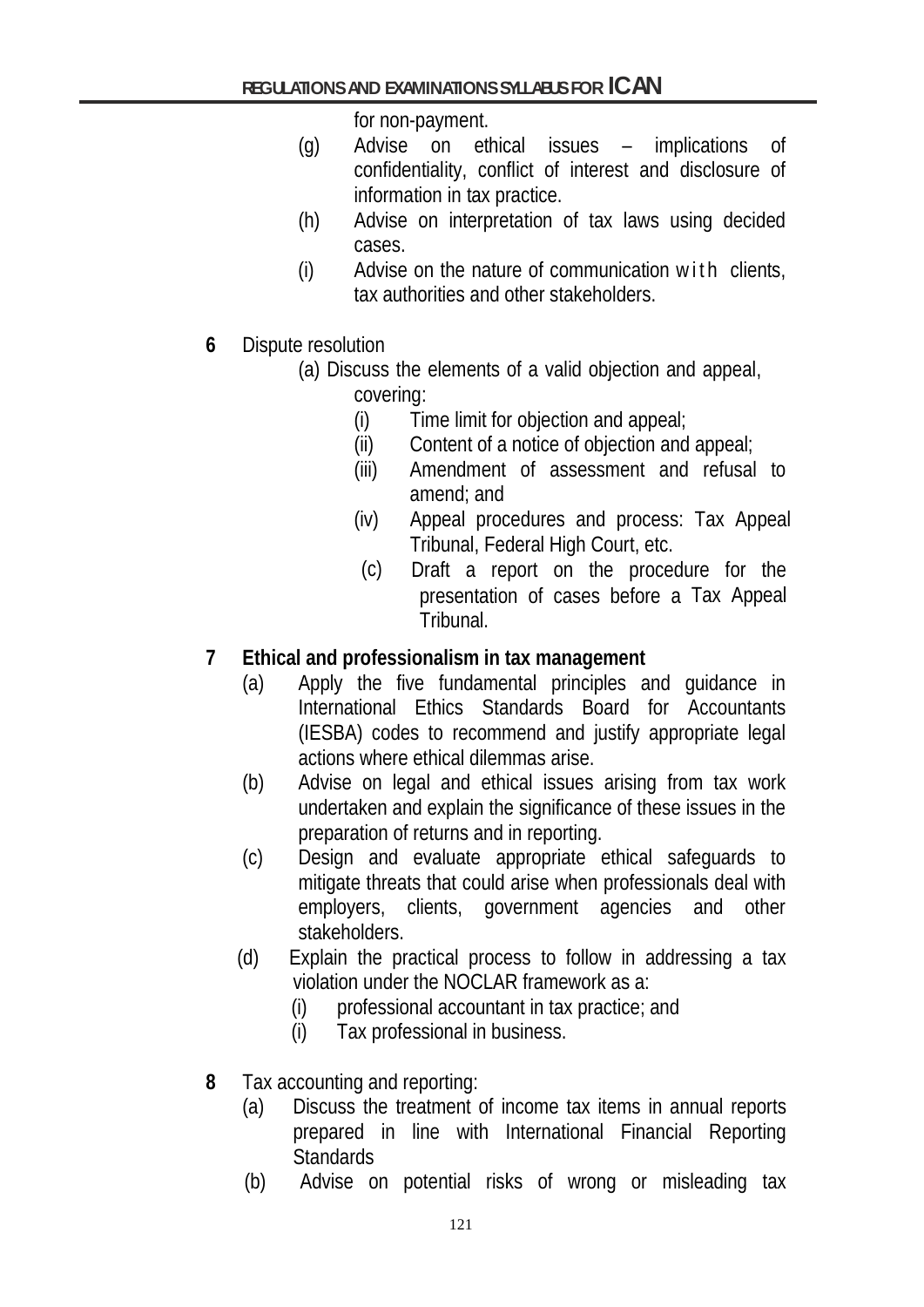disclosures

# **D Tax Administration and Fiscal Policy 15%**

## **1 Tax Administration**

- (a) Explain the Nigerian tax administration system with focus on:
- (i) Constitutional provisions regarding fiscal federalism
- (ii) Structure and taxing rights of different levels of government
- (iii) Role of the three arms of government
- (iv) Functions of the various tax administration bodies
- (v) Challenges of multiplicity of taxes and possible solutions

### **2 Domestic Tax Policy**

- (a) Discuss key principles and cannons of tax policy formulation
- (b) Advise on the key provisions and application of the 2017 National Tax Policy in Nigeria
- (c) Explain the interaction of fiscal policy, monetary policy and trade policy

## **3 International tax policy**

- (a) Evaluate the roles being played by inter-governmental and supranational organizations that shape tax policy.
- (b) Discuss the effectiveness of global cooperation and assistance on tax matters
- (c) Evaluate the use of neutralities in international tax policy.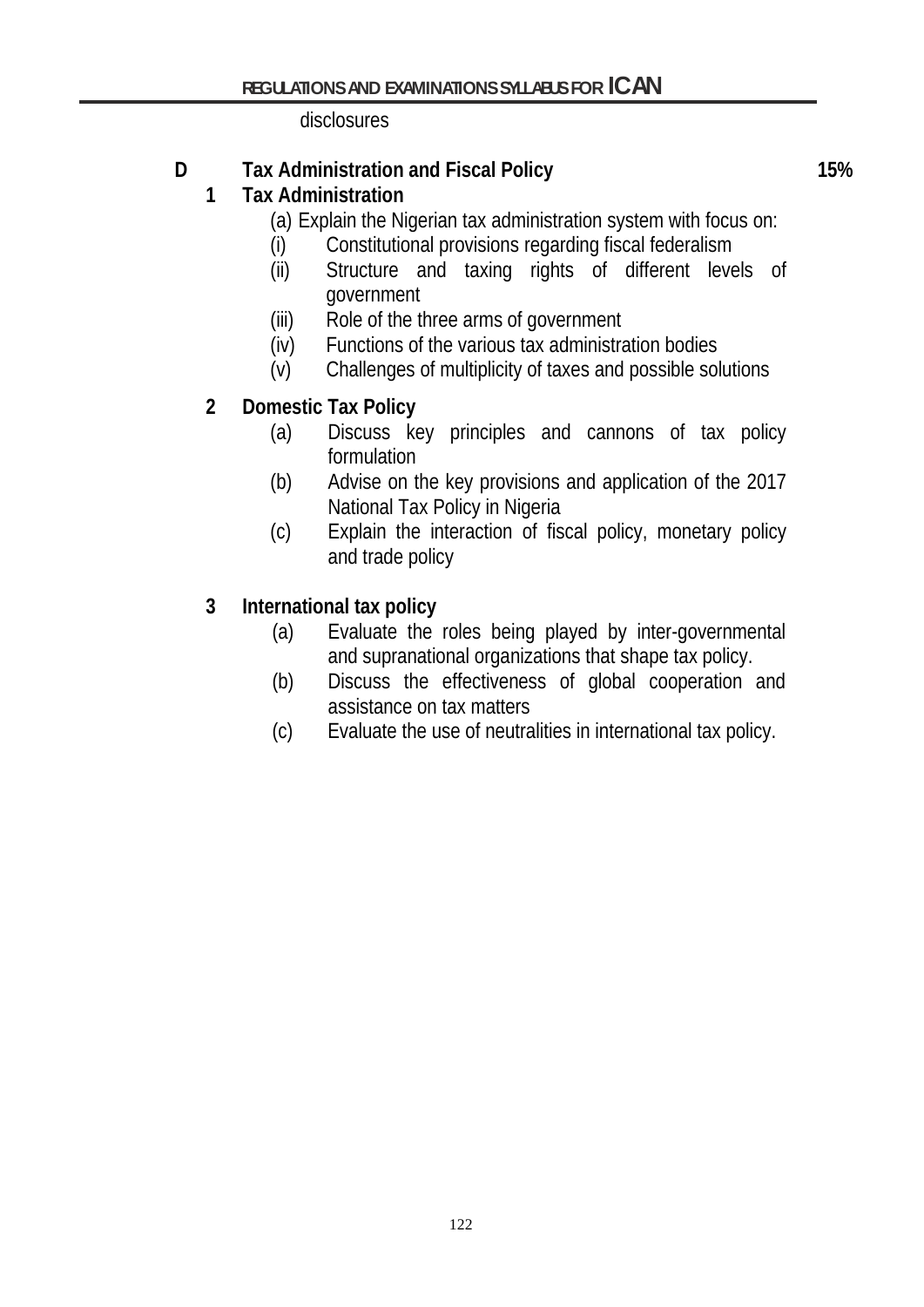## **C5. CASE STUDY**

### **Aim**

To ensure that candidates can provide advice in respect of complex business issues in the form of a written report. The objective of Case Study is to assess candidates' understanding of complex business issues and their ability to analyse financial and nonfinancial data, exercise professional and ethical judgements, draw conclusions and make recommendations.

### **Linkage with other subjects**

The diagram below depicts the relationship between this subject and other subjects.

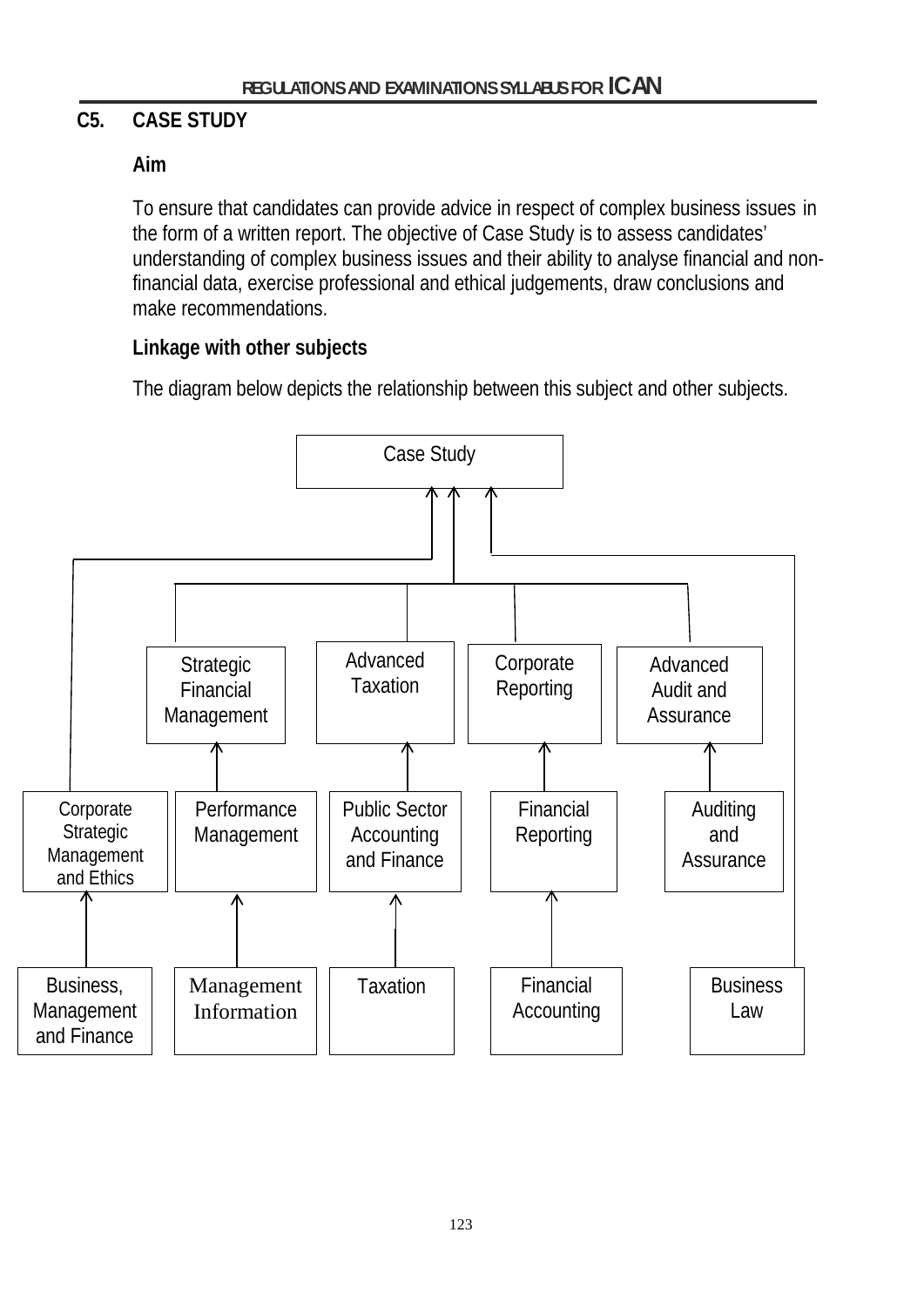#### **A. The Case Study Approach**

The case study approach is based on a vision of a newly qualified accountant as:

- 1. A rounded business professional capable of contributing real value in business management;
- 2. A professional accountant with the core values that enable him to act in the public interest as well as the interest of his employer and or client; and
- 3. Someone possessing the competencies that include sound knowledge and higher value technical skills expected of a finance professional.

Case Study is an integrated approach to the subject matter bringing together and synthesising streams of knowledge and skills into an assessment approach. This approach embraces competences that are not generally tested in individual examination paper.

The case study will present candidates with more information than in a conventional examination question and in an unstructured way that requires a process of familiarisation, analyses and evaluation. It also requires events and issues to be put into context in such a way that judgement would be made and communicated to a third party or a more senior member of staff. Candidates will be required to apply underpinning business and accounting knowledge and skills in the process of creating an output.

#### **B**. **Main competencies**

The competencies that will be assessed under the Case Study paper include:

- 1. The core technical knowledge, skills and practical application acquired at the Foundation and Skills levels;
- 2. The technical, analytical, evaluative and integration skills from the Professional level; and
- 3. The advisory, judgmental and communication skills acquired through practical work experience.

#### **C**. **Detailed syllabus**

The case study assesses the capability of a candidate who has covered all other ICAN examination papers to understand issues in a relatively unstructured scenario enabling the production of a professional report based on the use of financial and business knowledge and skills acquired in earlier examination subjects. It requires the use of underpinning tools that support both financial and business analyses.

It will consist of a single scenario, comprising **pre-seen** and **unseen**. Candidates will receive the pre-seen electronically two (2) weeks before the examination date while the unseen will be given to them on the day of the examination. The scenario is a complete and highly realistic scenario based on a private, public or charitable sector entity or entities in a current business environment that is stated and explained.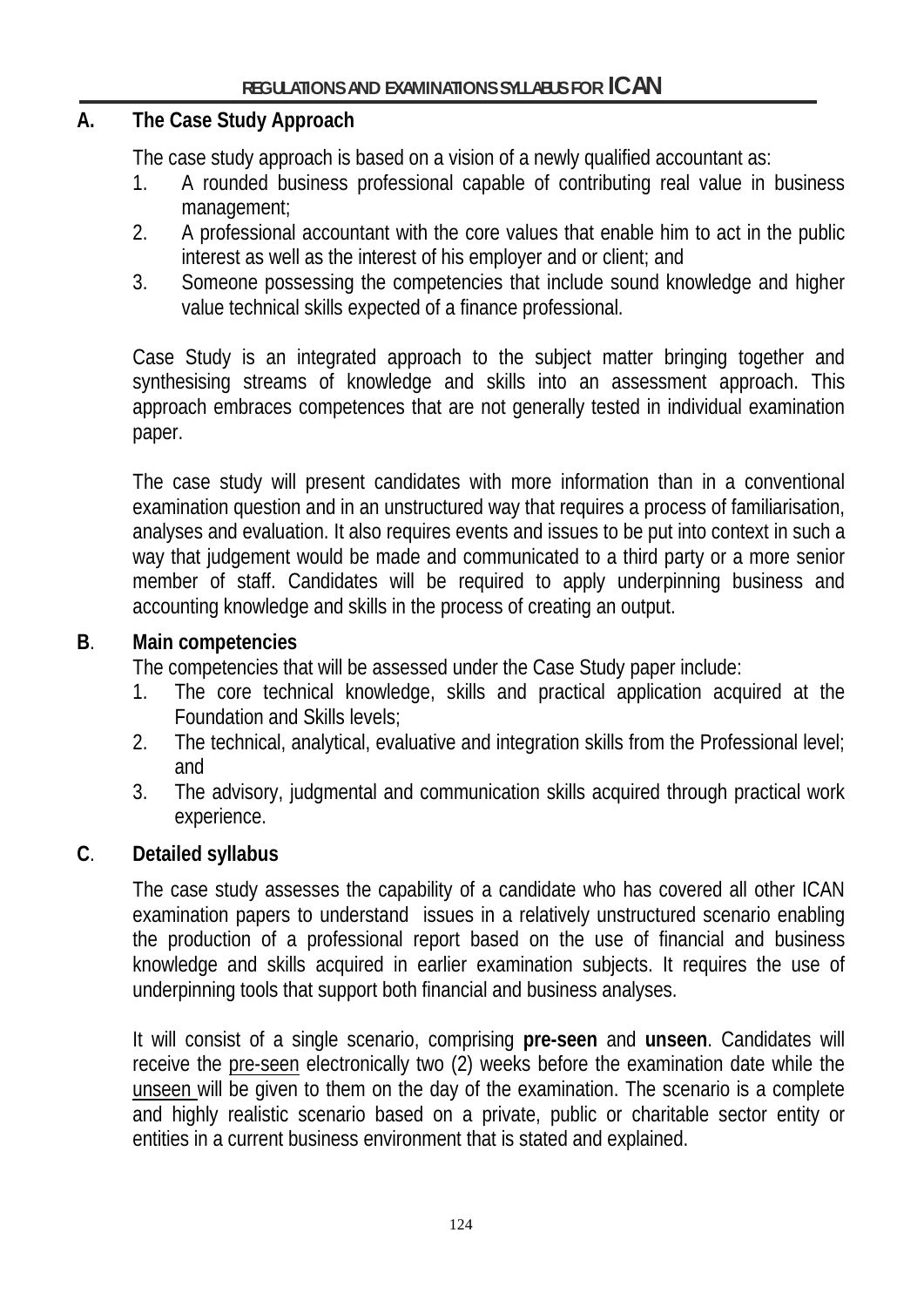#### **The Scenario is followed by two requirements**

The candidate will be required to write a report based on a given business scenario from a brief. This will include:

- 1. Executive summary, introduction, main body, conclusion and recommendation; and
- 2. Appendices.

The assessment will be evidence based on the content of the script submitted by the candidate in an examination that lasts for four (4) hours. The first purpose is to test the capability of the candidate to show evidence of his understanding of specified issues in the scenario in an answer that is a written report but that may include the presentation of some financial or non-financial information. The other purpose is to assess the capability of the candidate to produce a professional report dealing with two specific requirements based on a combination of financial and business analyses of the information in the scenario. The report produced may include appendices to show evidence of analyses undertaken.

### **D. Scenario requirements**

The scenario requirements may involve the following:

- 1. Informed business judgement;
- 2. Managerial judgement;
- 3. Professional scepticism;
- 4. Professional ethics;
- 5. Business ethics;
- 6. Risk assessment;
- 7. Due diligence;
- 8. Corporate social responsibility;
- 9. Governance;
- 10. Social issues;
- 11. Efficiency, economy and effectiveness;
- 12. Managing shareholders' and other stakeholders' interest;
- 13. Globalisation issues; and
- 14. Business sustainability issues.

## **E. Analytical tools**

The following strategic management tools will be tested:

- 1. Strategic tools which include PESTEL, SWOT, Porter's five forces, Benchmarking, Porter's value chain analysis, Porter's generic strategies, Porter's diamond, Boston consulting group model (BCG), Ansoff's matrix, gap analysis, business capacity analysis, resource audit, Boston and business process model;
- 2. Performance management tools such as Critical success factors (CSF), key performance indicators (KPIs), balanced scorecard, value for money, economic value added (EVA);
- 3. Tools to analyse a basic set of financial statements consisting of statement of profit or loss and other comprehensive income, statement of financial position, statement